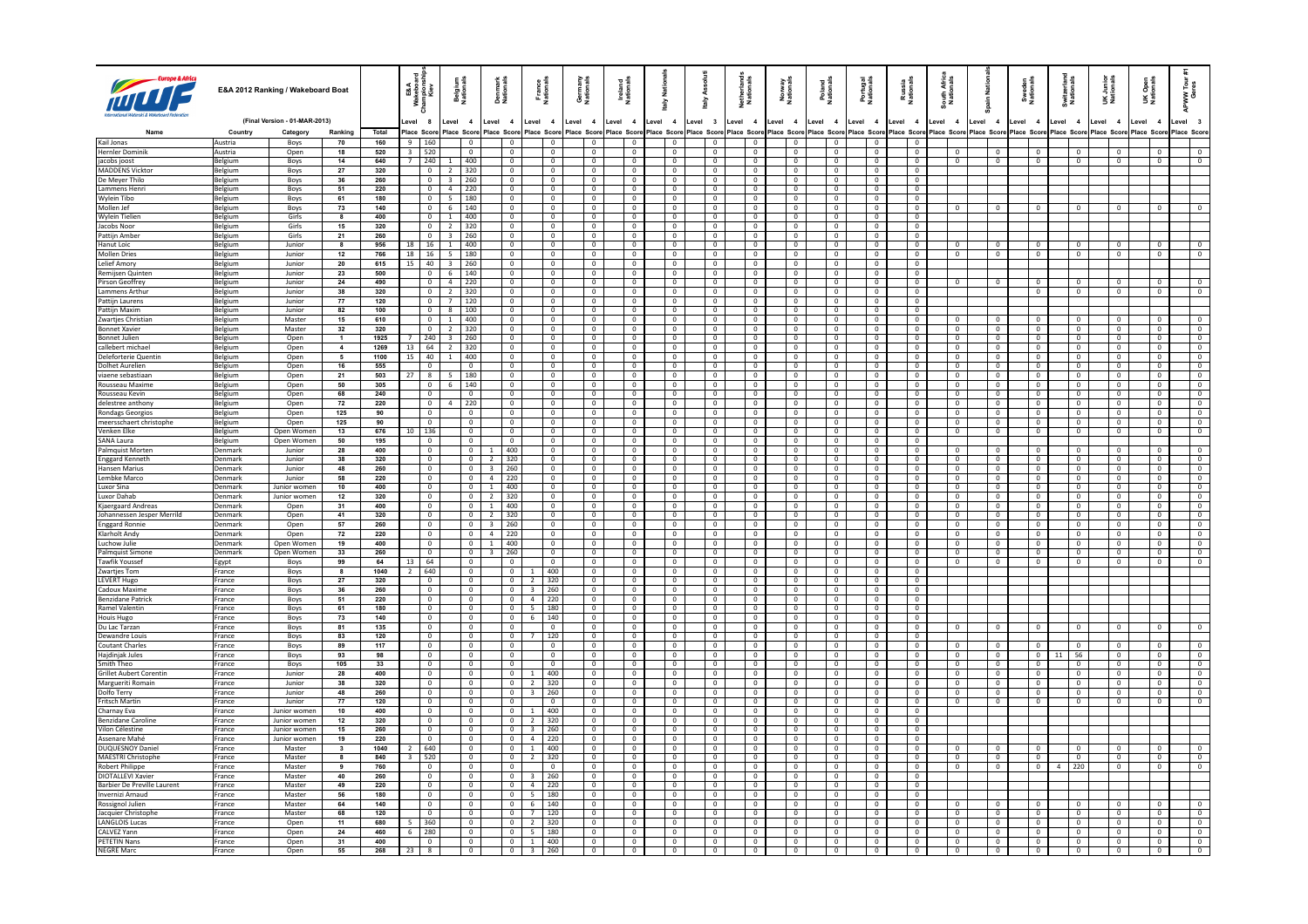|                                               |                                              | E&A 2012 Ranking / Wakeboard Boat |                               |             | 요요<br>보호들을<br>ya ≋                      | Belgium<br>Nationals | Denmark<br>Nationals             |                                  | France<br>Nationals                       | Germany<br>Nationals                      |                                                | Ireland<br>National              | taly Nati                                 | š<br>aiv                                  | Netherland<br>Nationals          | Norway<br>Nationals |                                  | Poland<br>Nationals                  | Portugal<br>Nationals                | Russia<br>Nationals              | South Afric<br>Nationals         | ain Nati                         | Sweden<br>Nationals |                                  | Switzerlan<br>Nationals          | UK Junior<br>Nationals       |                                  | Open<br>ionals<br>ŠË                       | APWW Tour<br>Geres               |
|-----------------------------------------------|----------------------------------------------|-----------------------------------|-------------------------------|-------------|-----------------------------------------|----------------------|----------------------------------|----------------------------------|-------------------------------------------|-------------------------------------------|------------------------------------------------|----------------------------------|-------------------------------------------|-------------------------------------------|----------------------------------|---------------------|----------------------------------|--------------------------------------|--------------------------------------|----------------------------------|----------------------------------|----------------------------------|---------------------|----------------------------------|----------------------------------|------------------------------|----------------------------------|--------------------------------------------|----------------------------------|
|                                               |                                              | (Final Version - 01-MAR-2013)     |                               |             | evel 8                                  | Level 4              | Level 4                          |                                  | Level 4                                   | Level 4                                   |                                                | Level 4                          | Level 4                                   | Level 3                                   | Level 4                          | Level 4             |                                  | Level 4                              | Level 4                              | Level 4                          | Level 4                          | Level 4                          | Level 4             |                                  | Level 4                          | Level 4                      |                                  | Level<br>$\overline{\mathbf{4}}$           | Level 3                          |
|                                               | Country                                      | Category                          | Ranking                       | Total       | lace Score                              | Place Score          | lace Score                       |                                  | Place Score                               | Place Score                               |                                                | Place Score                      | lace Score                                | Place Score                               | lace Score                       | Place Score         |                                  | Place Score                          | Place Score                          | Place Score                      | Place Score                      | Place Score                      |                     | lace Score                       | lace Scor                        |                              | lace Score                       | lace Scon                                  | Place Score                      |
| JACQUET Jimmy                                 | France                                       | Open                              | 72                            | 220         |                                         |                      | $^{\circ}$                       | $\mathbf 0$                      | $4 \mid 220$                              |                                           |                                                | $\overline{0}$                   |                                           |                                           |                                  |                     |                                  |                                      |                                      |                                  |                                  | $\mathbf{0}$                     |                     |                                  |                                  |                              |                                  |                                            | $\overline{0}$                   |
| MASSON Laurianne<br>JACQUET Karene            | France<br>France                             | Open Women<br>Open Women          | 9<br>16                       | 840<br>520  | $\overline{a}$<br>1440<br>200<br>8      |                      | $\overline{0}$<br>$\overline{0}$ | $\overline{0}$<br>$\overline{0}$ | 1 400<br>$2 \mid 320$                     |                                           | $\Omega$<br>$\overline{\phantom{0}}$           | $\overline{0}$<br>$\overline{0}$ | $\overline{0}$<br>$\overline{\mathbf{0}}$ | $\overline{0}$<br>$\overline{0}$          | $\Omega$<br>$\overline{0}$       |                     | $\mathbf{0}$<br>$\mathbf{0}$     | $\Omega$<br>$\overline{0}$           | $\Omega$<br>$\overline{0}$           | $\Omega$<br>$\overline{0}$       | $\overline{0}$<br>$\overline{0}$ | $\overline{0}$<br>$\overline{0}$ |                     | $\overline{0}$<br>$\overline{0}$ | $\overline{0}$<br>$\overline{0}$ |                              | $\Omega$<br>$\overline{0}$       | $\Omega$<br>$^{\circ}$                     | $\overline{0}$<br>$\overline{0}$ |
| Perrin Sophie                                 | France                                       | Open Women                        | 33                            | 260         | $\overline{0}$                          |                      | $\mathbf{0}$                     | $\overline{0}$                   | $3 \mid 260$                              |                                           | $\Omega$                                       | $\Omega$                         | $\overline{0}$                            | $\mathbf 0$                               | $\Omega$                         |                     | $\Omega$                         | $\Omega$                             | $\Omega$                             | $\Omega$                         | $\overline{0}$                   | $\overline{\mathbf{0}}$          |                     | $\mathbf 0$                      | $\Omega$                         |                              | $\overline{0}$                   | $\Omega$                                   | $\overline{0}$                   |
| Devigne Jessika                               | France                                       | Open Women                        | 50                            | 195         | $\overline{0}$                          |                      | $\overline{0}$                   | $\mathbf{0}$                     | $\overline{0}$                            |                                           | $\mathbf{0}$                                   | $\overline{0}$                   | $\overline{0}$                            | $\overline{0}$                            | $\overline{0}$                   |                     | $\mathbf{0}$                     | $\overline{0}$                       | $^{\circ}$                           | $\overline{0}$                   | $\mathbf{0}$                     | $\overline{\mathbf{0}}$          |                     | $\overline{0}$                   | $\mathbf{0}$                     |                              | $\mathbf{0}$                     | $^{\circ}$                                 | $\mathbf{0}$                     |
| Merkel Marvin                                 | Germany                                      | Boys                              | 101                           | 60          | $\overline{0}$                          |                      | $\overline{0}$                   | $\overline{0}$                   | $\overline{\mathbf{0}}$                   |                                           | $\overline{0}$                                 | $\overline{0}$                   | $\overline{0}$                            | $\mathbf 0$                               | $\Omega$                         |                     | $\mathbf{0}$                     | $\Omega$                             | $\mathbf{0}$                         | $\overline{0}$                   | $\overline{0}$                   | $\overline{\mathbf{0}}$          |                     | $\overline{0}$                   | $\overline{0}$                   |                              | $\mathbf{0}$                     | $\mathbf{0}$                               | $\overline{0}$                   |
| Kassin Ben                                    | Germany                                      | Junior                            | 28                            | 400         | $\overline{\phantom{0}}$                |                      | $\overline{0}$                   | $\overline{0}$                   | $\overline{0}$                            | -1                                        | 400                                            | $\overline{0}$                   | $\overline{0}$                            | $\overline{0}$                            | $\overline{\phantom{a}}$         |                     | $\overline{0}$                   | $\overline{0}$                       | $\overline{0}$                       | $\overline{0}$                   | $\overline{0}$                   | $\overline{0}$                   |                     | $\overline{0}$                   | $\overline{0}$                   |                              | $\overline{\phantom{0}}$         | $\overline{0}$                             | $\overline{\phantom{a}}$         |
| Krystohsek Jan<br>Larking Oliver              | Germany<br>Germany                           | Junior<br>Junior                  | 38<br>48                      | 320<br>260  | $\overline{0}$<br>$\mathbf{0}$          |                      | $\mathbf{0}$<br>$\overline{0}$   | $\overline{0}$<br>$\overline{0}$ | $\overline{0}$<br>$\overline{0}$          | $\overline{2}$<br>$\overline{\mathbf{3}}$ | 320<br>260                                     | $\overline{0}$<br>$\overline{0}$ | $\overline{0}$<br>$\overline{0}$          | $\overline{0}$<br>$\overline{0}$          | $\Omega$<br>$\mathbf{0}$         |                     | $\mathbf{0}$<br>$\mathbf{0}$     | $\overline{0}$<br>$\overline{0}$     | $\mathbf{0}$<br>$^{\circ}$           | $\overline{0}$<br>$\overline{0}$ | $\overline{0}$<br>$\mathbf{0}$   | $\overline{0}$<br>$\overline{0}$ |                     | $\overline{0}$<br>$\mathbf{0}$   | $\overline{0}$<br>$\overline{0}$ |                              | $\overline{0}$<br>$\overline{0}$ | $\overline{0}$<br>$\overline{0}$           | $\overline{0}$<br>$\overline{0}$ |
| <b>Gaigall Nikolas</b>                        | Germany                                      | Junior                            | 58                            | 220         | $\overline{0}$                          |                      | $\overline{0}$                   | $\overline{0}$                   | $\overline{0}$                            | $\overline{4}$                            | 220                                            | $\overline{0}$                   | $\overline{0}$                            | $\mathbf 0$                               | $\circ$                          |                     | $\mathbf 0$                      | $\overline{0}$                       | $\mathbb O$                          | $\overline{0}$                   | $\mathbf{0}$                     | $\mathbf 0$                      |                     | $\mathbf 0$                      | $\circ$                          |                              | $\mathbf{0}$                     | $\mathbf 0$                                | $\overline{0}$                   |
| Weitzmann Christian                           | Germany                                      | Junior                            | 75                            | 135         | $\overline{0}$                          |                      | $\overline{0}$                   | $\overline{0}$                   | $\overline{0}$                            |                                           | $\overline{0}$                                 | $\overline{0}$                   | $\overline{0}$                            | $\overline{0}$                            | $\overline{0}$                   |                     | $\overline{0}$                   | $\overline{0}$                       | $\overline{0}$                       | $\overline{0}$                   |                                  |                                  |                     | $\overline{0}$                   | $\overline{0}$                   |                              | $\overline{0}$                   | $\overline{0}$                             | $\overline{0}$                   |
| Lindemann Dominik                             | Germany                                      | Master                            | 13                            | 640         | 240                                     |                      | $\overline{0}$                   | $\overline{0}$                   | $\overline{0}$                            | $\mathbf{1}$                              | 1400                                           | $\overline{0}$                   | $\overline{0}$                            | $\mathbf 0$                               | $\circ$                          |                     | $\mathbf{0}$                     | $\mathbf{0}$                         | $\mathbf 0$                          | $\overline{0}$                   |                                  |                                  |                     |                                  |                                  |                              |                                  |                                            |                                  |
| Schuster Michael                              | Germany                                      | Master                            | 32                            | 320         | $\Omega$                                |                      | $\Omega$                         | $\Omega$                         | $\sqrt{2}$                                | $2 \times 320$                            |                                                | $\Omega$                         | $\Omega$                                  | $\Omega$                                  | $\Omega$                         |                     | $\Omega$                         | $\Omega$                             | $\Omega$                             | $\Omega$                         | $\Omega$                         | $\Omega$                         |                     | $\Omega$                         | $\Omega$                         |                              | $\Omega$                         | $\Omega$                                   | $\Omega$                         |
| <b>Grahl Martin</b><br><b>Riemer Manuel</b>   | Germany                                      | Master<br>Master                  | 40<br>49                      | 260<br>220  | $\mathbf 0$<br>$\Omega$                 |                      | $\mathbf{0}$<br>$\overline{0}$   | $\overline{0}$                   | $\overline{0}$<br>$\Omega$                | $\overline{\mathbf{3}}$<br>4 220          | 260                                            | $\overline{0}$<br>$\overline{0}$ | $\overline{0}$<br>$\overline{0}$          | $\mathbf 0$                               | $\overline{0}$<br>$\Omega$       |                     | $\mathbf 0$<br>$\overline{0}$    | $\mathbf{0}$<br>$\Omega$             | $\mathbf 0$<br>$\Omega$              | $\overline{0}$<br>$\Omega$       | $\mathbf{0}$                     | $\mathbf 0$                      |                     | $\mathbf 0$<br>$\Omega$          | $\mathbf 0$<br>$\Omega$          |                              | $\overline{0}$<br>$\Omega$       | $\mathbf{0}$<br>$\Omega$                   | $\overline{0}$<br>$\Omega$       |
| Schmidt Volker                                | Germany<br>Germany                           | Master                            | 56                            | 180         | $\overline{0}$                          |                      | $\overline{0}$                   | $\overline{0}$<br>$\overline{0}$ | $\overline{0}$                            | 5 180                                     |                                                | $\overline{0}$                   | $\overline{0}$                            | $\overline{0}$<br>$\overline{0}$          | $\overline{0}$                   |                     | $\overline{0}$                   | $\mathbf{0}$                         | $\mathbf{0}$                         | $\overline{0}$                   | $\overline{0}$<br>$\mathbf{0}$   | $\overline{0}$<br>$\overline{0}$ |                     | $\overline{0}$                   | $\circ$                          |                              | $\overline{0}$                   | $\overline{0}$                             | $\overline{0}$                   |
| Jung Jan                                      | Germany                                      | Master                            | 64                            | 140         | $\overline{0}$                          |                      | $\overline{0}$                   | $\overline{0}$                   | $\overline{0}$                            | 6 140                                     |                                                | $\overline{0}$                   | $\mathbf{0}$                              | $\overline{0}$                            | $\Omega$                         |                     | $\mathbf{0}$                     | $\Omega$                             | $^{\circ}$                           | $\Omega$                         | $\mathbf{0}$                     | $\overline{0}$                   |                     | $\mathbf{0}$                     | $\overline{0}$                   |                              | $\overline{0}$                   | $\Omega$                                   | $\Omega$                         |
| Lagering Sascha                               | Germany                                      | Master                            | 68                            | 120         | $\overline{0}$                          |                      | $\overline{0}$                   | $\mathbf 0$                      | $\overline{0}$                            | $7\overline{ }$                           | 120                                            | $\overline{0}$                   | $\overline{0}$                            | $\mathbf 0$                               | $\mathbf 0$                      |                     | $\mathbf 0$                      | $^{\circ}$                           | $\mathbf 0$                          | $\mathbf{0}$                     | $\mathbf{0}$                     | $\overline{\mathbf{0}}$          |                     | $\mathbf 0$                      | $\mathbf 0$                      |                              | $\mathbf 0$                      | $\mathbf 0$                                | $\mathbf{0}$                     |
| Froehlich Sascha                              | Germany                                      | Master                            | 74                            | 100         | $\overline{0}$                          |                      | $\mathbf{0}$                     | $\overline{0}$                   | $\overline{0}$                            | 8 100                                     |                                                | $\mathbf{0}$                     | $\overline{0}$                            | $\mathbf 0$                               | $\Omega$                         |                     | $\mathbf{0}$                     | $\Omega$                             | $\overline{0}$                       | $\overline{0}$                   | $\mathbf{0}$                     | $\overline{\mathbf{0}}$          |                     | $\overline{0}$                   | $\overline{0}$                   |                              | $\Omega$                         | $\overline{0}$                             | $\overline{0}$                   |
| <b>Schramm Philipp</b>                        | Germany                                      | Open                              | 29                            | 408         | $\overline{\mathbf{8}}$<br>23           |                      | $\overline{0}$                   | $\overline{0}$                   | $\overline{0}$                            | $1 400$                                   |                                                | $\overline{0}$                   | $\overline{0}$                            | $\mathbf 0$                               | $\overline{0}$                   |                     | $\mathbf 0$                      | $\overline{0}$                       | $\mathbf 0$                          | $\overline{0}$                   | $\overline{0}$                   | $\overline{0}$                   |                     | $\overline{0}$                   | $\overline{0}$                   |                              | $\overline{0}$                   | $\Omega$                                   | $\overline{\phantom{0}}$         |
| Mueller Christian<br><b>Fester Felix</b>      | Germany<br>Germany                           | Open<br>Open                      | 41<br>57                      | 320<br>260  | $\overline{0}$<br>$\overline{0}$        |                      | $\overline{0}$<br>$\overline{0}$ | $\overline{0}$<br>$\mathbf{0}$   | $\overline{0}$<br>$\overline{0}$          | 2 320<br>$3-1$                            | 260                                            | $\overline{0}$<br>$\overline{0}$ | $\overline{0}$<br>$\overline{0}$          | $\overline{0}$<br>$\overline{0}$          | $\Omega$<br>$\overline{0}$       |                     | $\Omega$<br>$\overline{0}$       | $\Omega$<br>$\mathbf{0}$             | $\Omega$<br>$^{\circ}$               | $\Omega$<br>$\overline{0}$       | $\overline{0}$<br>$\mathbf{0}$   | $\overline{0}$<br>$\overline{0}$ |                     | $\mathbf{0}$<br>$\overline{0}$   | $\Omega$<br>$\overline{0}$       |                              | $\overline{0}$<br>$\overline{0}$ | $\Omega$<br>$\overline{0}$                 | $\Omega$<br>$\overline{0}$       |
| <b>Lippert Pasca</b>                          | Germany                                      | Oper                              | 72                            | 220         | $\overline{0}$                          |                      | $\overline{0}$                   | $\overline{0}$                   | $\overline{0}$                            | $\overline{a}$                            | 1220                                           | $\overline{0}$                   | $\overline{0}$                            | $\mathbf 0$                               | $\overline{0}$                   |                     | $\mathbf 0$                      | $\Omega$                             | $^{\circ}$                           | $\overline{0}$                   | $\mathbf{0}$                     | $\overline{0}$                   |                     | $\overline{0}$                   | $\overline{0}$                   |                              | $^{\circ}$                       | $\mathbf 0$                                | $\Omega$                         |
| Neuwirth Alex                                 | Germany                                      | Open                              | 84                            | 188         | $\overline{\mathbf{8}}$<br>27           |                      | $\overline{0}$                   | $\overline{0}$                   | $\overline{0}$                            | $5 - 180$                                 |                                                | $\overline{0}$                   | $\overline{0}$                            | $\overline{0}$                            | $\overline{\phantom{0}}$         |                     | $\overline{0}$                   | $\overline{0}$                       | $\overline{0}$                       | $\overline{0}$                   | $\overline{0}$                   | $\overline{0}$                   |                     | $\overline{0}$                   | $\overline{0}$                   |                              | $\overline{0}$                   | $\overline{0}$                             | $\overline{0}$                   |
| Frank Norman                                  | Germany                                      | Open                              | 95                            | 140         | $\overline{0}$                          |                      | $\overline{0}$                   | $\overline{0}$                   | $\overline{0}$                            | 6 140                                     |                                                | $\overline{0}$                   | $\overline{0}$                            | $\mathbf 0$                               | $\overline{0}$                   |                     | $\mathbf{0}$                     | $\mathbf{0}$                         | $\overline{0}$                       | $\overline{0}$                   | $\overline{0}$                   | $\overline{0}$                   |                     | $\overline{0}$                   | $\overline{0}$                   |                              | $\overline{0}$                   | $\overline{0}$                             | $\overline{0}$                   |
| Thiele Philip                                 | Germany                                      | Open                              | 103                           | 120         | $\circ$                                 |                      | $\overline{0}$                   | $\overline{0}$                   | $\overline{0}$                            | $7^{\circ}$                               | 120                                            | $\overline{0}$                   | $\overline{0}$                            | $\overline{0}$                            | $\mathbf{0}$                     |                     | $\mathbf{0}$                     | $\mathbf{0}$                         | $^{\circ}$                           | $\overline{0}$                   | $\mathbf{0}$                     | $\overline{0}$                   |                     | $\mathbf{0}$                     | $\overline{0}$                   |                              | $^{\circ}$                       | $\mathbf{0}$                               | $\mathbf{0}$                     |
| <b>Hildebrand Lukas</b><br>Ogoutolu Chris     | Germany<br>Germany                           | Open<br>Open                      | 117<br>144                    | 100<br>60   | $\mathbf 0$<br>$\overline{0}$           |                      | $\overline{0}$<br>$\Omega$       | $\mathbf{0}$<br>$\overline{0}$   | $\overline{0}$<br>$\sqrt{2}$              | 8                                         | 100<br>$\Omega$                                | $\overline{0}$<br>$\sqrt{2}$     | $\overline{0}$<br>$\overline{0}$          | $\mathbf 0$<br>$\Omega$                   | $\mathbf 0$<br>$\sqrt{2}$        |                     | $\mathsf 0$<br>$\overline{0}$    | $\mathbf 0$<br>$\overline{0}$        | $\overline{0}$<br>$\Omega$           | $\overline{0}$<br>$\sqrt{2}$     | $\mathsf 0$<br>$\sqrt{2}$        | $\overline{0}$<br>$\sqrt{2}$     |                     | $\mathbf 0$<br>$\Omega$          | $\mathbf 0$<br>$\Omega$          |                              | $\overline{0}$<br>$\overline{0}$ | $\mathbf 0$<br>$\Omega$                    | $\overline{0}$<br>$\Omega$       |
| <b>Bachler Sigrid</b>                         | Germany                                      | Open Women                        | 10                            | 760         | 360                                     |                      | $\overline{0}$                   | $\overline{0}$                   | $\overline{0}$                            | $\mathbf{1}$                              | 400                                            | $\overline{0}$                   | $\overline{0}$                            | $\overline{0}$                            | $\overline{0}$                   |                     | $\mathbf{0}$                     | $\overline{0}$                       | $\overline{0}$                       | $\mathbf{0}$                     | $\overline{0}$                   | $\overline{0}$                   |                     | $\overline{0}$                   | $\overline{0}$                   |                              | $\overline{0}$                   | $\Omega$                                   | $\overline{0}$                   |
| <b>Reissmann Petra</b>                        | Germany                                      | Onen Women                        | 28                            | 320         | $\overline{0}$                          |                      | $\Omega$                         | $\Omega$                         | $\sqrt{2}$                                | $\overline{z}$                            | 320                                            | $\Omega$                         | $\overline{0}$                            | $\Omega$                                  | $\Omega$                         |                     | $\Omega$                         | $\Omega$                             | $\Omega$                             | $\Omega$                         | $\Omega$                         | $\Omega$                         |                     | $\mathbf{0}$                     | $\Omega$                         |                              | $\Omega$                         | $\Omega$                                   | $\Omega$                         |
| Kleinenbrands Kerstin                         | Germany                                      | Open Women                        | 33                            | 260         | $\mathbf 0$                             |                      | $\mathbf 0$                      | $\mathbf 0$                      | $\overline{0}$                            | $\overline{\mathbf{3}}$                   | 260                                            | $\overline{0}$                   | $\overline{0}$                            | $^{\circ}$                                | $\overline{0}$                   |                     | $\mathbf{0}$                     |                                      | $\mathbf 0$                          | $\overline{0}$                   | $\mathbf 0$                      | $\overline{0}$                   |                     | $\overline{0}$                   | $\overline{0}$                   |                              | $\overline{0}$                   | $\mathbf 0$                                | $\overline{0}$                   |
| Schoeneberg Nevena                            | Germany                                      | Open Women                        | 42                            | 220         | $\sqrt{2}$                              |                      | $\overline{0}$                   | $\overline{0}$                   | $\overline{0}$                            | $\overline{a}$                            | 220                                            | $\mathbf{0}$                     | $\overline{0}$                            | $\overline{0}$                            | $\Omega$                         |                     | $\mathbf{0}$                     | $\Omega$                             | $\Omega$                             | $\Omega$                         | $\overline{0}$                   | $\overline{0}$                   |                     | $\Omega$                         | $\Omega$                         |                              | $\Omega$                         | $\Omega$                                   | $\Omega$                         |
| <b>Corrand Bryce</b>                          | <b>Great Britain</b>                         | Boys                              | $\mathbf{1}$                  | 1555        | 800                                     |                      | $\overline{0}$                   | $\overline{0}$                   | $\overline{0}$                            |                                           | $\overline{0}$                                 | $\overline{0}$                   | $\overline{0}$                            | $\overline{0}$                            | $\overline{0}$                   |                     | $\overline{0}$                   | $\overline{0}$                       | $\overline{0}$                       | $\overline{0}$                   | $\circ$                          | $\overline{0}$                   |                     | $\circ$                          | $\mathbf 0$                      | $2^{\circ}$<br>$1 \mid 400$  | 320                              | $\overline{0}$                             | $\overline{0}$                   |
| Haddon Jeffersor<br>Eames Harry               | <b>Great Britain</b><br>Great Britain        | Boys<br>Boys                      | 6<br>36                       | 1080<br>260 | 440<br>$\overline{a}$<br>$\overline{0}$ |                      | $\overline{0}$<br>$\overline{0}$ | $\overline{0}$<br>$\overline{0}$ | $\overline{0}$<br>$\overline{\mathbf{0}}$ |                                           | $\overline{0}$<br>$\mathbf 0$                  | $\mathbf{0}$<br>$\overline{0}$   | $\mathbf{0}$<br>$\overline{0}$            | $\overline{0}$<br>$\overline{0}$          | $\mathbf{0}$<br>$\overline{0}$   |                     | $\mathbf{0}$<br>$\overline{0}$   | $\mathbf{0}$<br>$\overline{0}$       | $\mathbf{0}$<br>$\mathbf 0$          | $\overline{0}$<br>$\overline{0}$ | $\mathbf 0$                      | $\overline{0}$                   |                     | $\overline{0}$                   | $\overline{0}$                   |                              | $3 \mid 260$                     | $\overline{0}$<br>$\mathbf 0$              | $\overline{0}$                   |
| Overmeer Johan                                | <b>Great Britain</b>                         | Boys                              | 36                            | 260         |                                         |                      |                                  |                                  |                                           |                                           | $\sqrt{2}$                                     |                                  |                                           |                                           |                                  |                     |                                  | $\overline{0}$                       | 260                                  |                                  |                                  |                                  |                     |                                  |                                  |                              |                                  |                                            | $\circ$                          |
| <b>Byrne Harry</b>                            | <b>Great Britain</b>                         | Boys                              | 51                            | 220         | $\overline{0}$                          |                      | $\overline{0}$                   | $\overline{0}$                   | $\overline{0}$                            |                                           | $\overline{0}$                                 | $\overline{0}$                   | $\overline{0}$                            | $\overline{0}$                            | $\overline{0}$                   |                     | $\overline{0}$                   | $\overline{0}$                       | $\overline{0}$                       |                                  |                                  |                                  |                     |                                  |                                  | $4 \mid 220$                 |                                  |                                            |                                  |
| <b>Muncey Matthew</b>                         | Great Britain                                | Boys                              | 61                            | 180         | $\overline{0}$                          |                      | $\overline{0}$                   | $\overline{0}$                   | $\overline{0}$                            |                                           | $\overline{0}$                                 | $\overline{0}$                   | $\overline{0}$                            | $\overline{0}$                            | $\overline{0}$                   |                     | $\overline{0}$                   | $\mathbf{0}$                         | $^{\circ}$                           | $\Omega$                         |                                  |                                  |                     |                                  |                                  | $5 \mid 180$                 |                                  | $\overline{0}$                             |                                  |
| Wise Mitchell<br>Christian Laura              | <b>Great Britain</b><br><b>Great Britain</b> | Boys<br>Girls                     | 73<br>$\overline{\mathbf{8}}$ | 140<br>400  | $\Omega$<br>$\overline{0}$              |                      | $\overline{0}$<br>$\overline{0}$ | $\overline{0}$<br>$\overline{0}$ | $\overline{0}$<br>$\overline{0}$          |                                           | $\Omega$<br>$\overline{0}$                     | $\overline{0}$<br>$\overline{0}$ | $\overline{0}$<br>$\overline{0}$          | $\overline{0}$<br>$\overline{\mathbf{0}}$ | $\Omega$<br>$\overline{0}$       |                     | $\overline{0}$<br>$\overline{0}$ | $\Omega$<br>$\overline{\phantom{a}}$ | $\Omega$<br>$\overline{\phantom{a}}$ | $\Omega$<br>$\overline{0}$       | $\mathbf 0$                      | $\mathbf{0}$                     |                     | $\overline{0}$                   | $\Omega$                         | 6   140<br>$1 \mid 400$      |                                  | $\overline{0}$<br>$\overline{\phantom{a}}$ |                                  |
| Lock Melissa                                  | <b>Great Britain</b>                         | Girls                             | 15                            | 320         | $\mathbf{0}$                            |                      | $\Omega$                         | $\Omega$                         | $\Omega$                                  |                                           | $\Omega$                                       | $\Omega$                         | $\overline{0}$                            | $\Omega$                                  | $\Omega$                         |                     | $\Omega$                         | $\Omega$                             | $\Omega$                             | $\Omega$                         |                                  |                                  |                     |                                  |                                  | $2 \overline{320}$           |                                  | $\Omega$                                   |                                  |
| Owen Franki                                   | reat Britain                                 | Girls                             | 21                            | 260         | $\mathbf{0}$                            |                      | $\mathbf{0}$                     | $\mathbf{0}$                     | $\overline{0}$                            |                                           | $\mathbf 0$                                    | $\mathbf{0}$                     | $\mathbf 0$                               | $\mathbf 0$                               | $\mathbf 0$                      |                     | $\mathbf 0$                      | $\mathbf{0}$                         | $\mathbf 0$                          | $\mathbf{0}$                     |                                  |                                  |                     |                                  |                                  | $\overline{3}$               | 260                              | $\mathbf 0$                                |                                  |
| Gill Jorge                                    | <b>Great Britain</b>                         | Junior                            | 6                             | 1340        | 640                                     |                      | $\overline{0}$                   | $\overline{0}$                   | $\overline{0}$                            |                                           | $\Omega$                                       | $\mathbf{0}$                     | $\overline{0}$                            | $\Omega$                                  | $\Omega$                         |                     | $\Omega$                         | $\Omega$                             | $\Omega$                             | $\Omega$                         | $\Omega$                         | $\overline{0}$                   |                     | $\Omega$                         | $\Omega$                         | $1 \t 400$                   |                                  | $\Omega$                                   |                                  |
| <b>Blundell Edd</b>                           | Great Britain                                | Junior                            | 38                            | 320         | $\overline{0}$                          |                      | $\mathbf{0}$                     | $\overline{0}$                   | $\overline{0}$                            |                                           | $\mathbf 0$                                    | $\mathbf{0}$                     | $\overline{0}$                            | $\overline{0}$                            | $\overline{0}$                   |                     | $\mathbf 0$                      | $\mathbf{0}$                         | $\overline{0}$                       | $\overline{0}$                   | $\mathbf 0$                      | $\overline{0}$                   |                     | $\overline{0}$                   | $\mathbf{0}$                     | 2   320                      |                                  | $\overline{0}$                             | $\mathbf{0}$                     |
| Overmeer Davic<br>D'Cruze Thomas              | <b>Great Britain</b><br>ireat Britain        | Junior<br>Junior                  | 38<br>48                      | 320<br>260  | $\mathbf{0}$<br>$\overline{0}$          |                      | $\overline{0}$<br>$\overline{0}$ | $\overline{0}$<br>$\overline{0}$ | $\overline{0}$<br>$\overline{0}$          |                                           | $\Omega$<br>0                                  | $\mathbf{0}$<br>$\overline{0}$   | $\mathbf 0$<br>$\overline{0}$             | $\overline{0}$<br>$\mathbf 0$             | $\Omega$<br>$\overline{0}$       |                     | $\mathbf{0}$<br>$\overline{0}$   | $\mathbf{0}$<br>$^{\circ}$           | 320<br>0                             | $\Omega$<br>$\overline{0}$       | $\mathbf 0$                      | $\overline{0}$                   |                     | $\mathbf 0$                      | $\overline{0}$                   | $\overline{\mathbf{3}}$      | $\Omega$<br> 260                 | $\overline{0}$<br>$\mathbf 0$              | $\mathbf{0}$                     |
| Connor James                                  | <b>Great Britain</b>                         | Junior                            | 58                            | 220         | $\overline{0}$                          |                      | $\overline{0}$                   | $\mathbf 0$                      | $\overline{\mathbf{0}}$                   |                                           | $\mathbf{0}$                                   | $\overline{0}$                   | $\overline{0}$                            | $\mathbf 0$                               | $\Omega$                         |                     | $\,0\,$                          | $\Omega$                             | $\mathbf{0}$                         | $\overline{0}$                   | $\mathbf 0$                      | $\overline{\mathbf{0}}$          |                     | $\mathbf 0$                      | $\,$ 0                           | $4 \mid 220$                 |                                  | $\mathbf{0}$                               | $\mathbf 0$                      |
| <b>Barker Megan</b>                           | <b>Great Britain</b>                         | Junior women                      | $\mathbf{3}$                  | 1200        | 800                                     |                      | $\overline{0}$                   | $\overline{0}$                   | $\overline{0}$                            |                                           | $\overline{0}$                                 | $\overline{0}$                   | $\overline{0}$                            | $\mathbf 0$                               | $\overline{\phantom{0}}$         |                     | $\mathbf 0$                      | $\overline{0}$                       | $\overline{\mathbf{0}}$              | $\overline{0}$                   |                                  |                                  |                     |                                  |                                  |                              | $1 \mid 400$                     | $\mathbf 0$                                |                                  |
| Creedy Nancy                                  | <b>Great Britain</b>                         | Junior women                      | 8                             | 480         | 160<br>-9                               |                      | $\mathbf{0}$                     | $\overline{0}$                   | $\overline{\mathbf{0}}$                   |                                           | $\overline{0}$<br>$\overline{z}$               | 320                              | $\overline{0}$                            | $\overline{0}$                            | $\Omega$                         |                     | $\mathbf{0}$                     | $\overline{0}$                       | $\overline{0}$                       | $\overline{0}$                   | $\overline{0}$                   | $\overline{0}$                   |                     | $\overline{0}$                   | $\Omega$                         |                              | $\overline{0}$                   | $\overline{0}$                             | $\mathbf{0}$                     |
| <b>Batchelor Katie</b>                        | Great Britain                                | Junior women                      | 12                            | 320         | $\mathbf{0}$                            |                      | $\mathbf{0}$                     | $\mathbf{0}$                     | $\overline{0}$                            |                                           | $\mathbf 0$                                    | $\mathbf{0}$                     | $\overline{0}$                            | $\overline{0}$                            | $\mathbf{0}$                     |                     | $\mathbf{0}$                     | $\overline{0}$                       | $^{\circ}$                           | $\overline{0}$                   | $\mathbf{0}$                     | $\overline{0}$                   |                     | $\overline{0}$                   | $\mathbf{0}$                     |                              | $2 \mid 320$                     | $\overline{0}$                             | $\overline{0}$                   |
| Millward Charlotte<br>Shone Morganne          | <b>Great Britain</b><br><b>Great Britain</b> | Junior women<br>Junior women      | 15<br>19                      | 260<br>220  | $\overline{0}$<br>$\overline{0}$        |                      | $\mathbf{0}$<br>$\mathbf{0}$     | $\overline{0}$<br>$\overline{0}$ | $\overline{0}$<br>$\overline{0}$          |                                           | $\mathbf{0}$<br>$\overline{0}$                 | $\overline{0}$<br>$\overline{0}$ | $\overline{0}$<br>$\overline{0}$          | $\mathbf 0$<br>$\overline{0}$             | $\overline{0}$<br>$\overline{0}$ |                     | $\mathbf 0$<br>$\mathbf{0}$      | $\mathbf{0}$<br>$\overline{0}$       | $\mathbf{0}$<br>$\overline{0}$       | $\overline{0}$<br>$\overline{0}$ | $^{\circ}$                       | $\overline{0}$                   |                     | $\overline{0}$                   | $\overline{0}$                   | $3 \mid 260$<br>$4 \mid 220$ |                                  | $\mathbf 0$<br>$\overline{0}$              | $\Omega$                         |
| Overmeer Renee                                | <b>Great Britain</b>                         | Master                            | 68                            | 120         | $\mathbf{0}$                            |                      | $\overline{0}$                   | $\overline{0}$                   | $\overline{0}$                            |                                           | $\mathbf{0}$                                   | $\overline{0}$                   | $\overline{0}$                            | $\mathbf 0$                               | $\mathbf{0}$                     |                     | $\mathbf{0}$                     | $\overline{0}$                       | 120                                  | $\overline{0}$                   | $\mathbf{0}$                     | $\mathbf{0}$                     |                     | $\mathbf{0}$                     | $\mathbf{0}$                     |                              | $^{\circ}$                       | $\Omega$                                   | $\overline{0}$                   |
| Carne Sam                                     | <b>Great Britain</b>                         | Open                              | 6                             | 800         | 240                                     |                      | $\overline{0}$                   | $\mathbf{0}$                     | $\overline{0}$                            |                                           | $^{\circ}$                                     | $\overline{0}$                   | $\overline{0}$                            | $\overline{0}$                            | $\mathbf{0}$                     |                     | $\overline{0}$                   | $\overline{0}$                       | $^{\circ}$                           | $\overline{0}$                   | $\mathbf{0}$                     | $\overline{0}$                   |                     | $\mathbf{0}$                     | $\overline{0}$                   |                              | $\overline{0}$                   | 320<br><sup>2</sup>                        | $\overline{0}$                   |
| Nott Danie                                    | ireat Britain                                | Open                              | 31                            | 400         | $\overline{0}$                          |                      | $\,$ 0                           | $\mathbf{0}$                     | $\overline{0}$                            |                                           | $\mathbf 0$                                    | $\overline{0}$                   | $\overline{0}$                            | $\mathbf 0$                               | $\circ$                          |                     | $\,0\,$                          | $\mathbf 0$                          | $\mathbf 0$                          | $\mathbf{0}$                     | $\circ$                          | $\overline{\mathbf{0}}$          |                     | $\mathbf 0$                      | $\mathbb O$                      |                              | $\mathbf{0}$                     | 400<br>$\mathbf{1}$                        | $\mathbf 0$                      |
| Doppler Raymond                               | <b>Great Britain</b>                         | Onen                              | 92                            | 165         | $\Omega$                                |                      | $\Omega$                         | $\Omega$                         | $\Omega$                                  |                                           | $\Omega$                                       | $\Omega$                         | $\overline{0}$                            | $\Omega$                                  | $\Omega$                         |                     | $\Omega$                         | $\Omega$                             | $\Omega$                             | $\Omega$                         | $\overline{0}$                   | $\overline{0}$                   |                     | $\Omega$                         | $\Omega$                         |                              | $\overline{0}$                   | $\Omega$                                   | $\Omega$                         |
| Green Jonty<br>Davies Jack                    | <b>Great Britain</b><br><b>Great Britain</b> | Open<br>Open                      | 103<br>117                    | 120<br>100  | $\overline{0}$<br>$\Omega$              |                      | $\overline{0}$<br>$\Omega$       | $\overline{0}$<br>$\Omega$       | $\overline{0}$<br>$\Omega$                |                                           | $\overline{0}$<br>$\Omega$                     | $\overline{0}$<br>$\Omega$       | $\overline{0}$<br>$\overline{0}$          | $\overline{0}$<br>$\Omega$                | $\overline{0}$<br>$\Omega$       |                     | $\mathbf{0}$<br>$\Omega$         | $\overline{0}$<br>$\Omega$           | $\mathbf{0}$<br>$\Omega$             | $\overline{0}$<br>$\Omega$       |                                  |                                  |                     |                                  |                                  |                              | $\mathbf{0}$<br>$\Omega$         | 120<br>8 100                               |                                  |
| Graham Kurt                                   | ireat Britain                                | Open                              | 130                           | 80          | $\mathbf{0}$                            |                      | $\mathbf 0$                      | $\mathbf{0}$                     | $\overline{0}$                            |                                           | $\mathbf 0$                                    | $\mathbf{0}$                     | $\overline{0}$                            | $\overline{0}$                            | $\mathbf{0}$                     |                     | $\mathbf 0$                      | $\mathbf{0}$                         | $\mathbf 0$                          | $\mathbf{0}$                     |                                  |                                  |                     |                                  |                                  |                              | $\mathbf{0}$                     | 9<br>80                                    |                                  |
| Newman Filio                                  | <b>Great Britain</b>                         | Open                              | 154                           | 44          | $\overline{0}$                          |                      | $\overline{0}$                   | $\overline{0}$                   | $\overline{0}$                            |                                           | $\Omega$                                       | $\mathbf{0}$                     | $\overline{0}$                            | $\overline{0}$                            | $\Omega$                         |                     | $\mathbf{0}$                     | $\Omega$                             | $\Omega$                             | $\Omega$                         | $\mathbf{0}$                     | $\overline{0}$                   |                     | $\Omega$                         | $\Omega$                         |                              | $\Omega$                         | $12$ 44                                    | $\Omega$                         |
| <b>Whiting James</b>                          | Great Britain                                | Open                              | 165                           | 24          | $\overline{0}$                          |                      | $\mathbf{0}$                     | $\overline{0}$                   | $\,$ 0                                    |                                           | $\overline{0}$                                 | $\overline{0}$                   | $\overline{0}$                            | $\overline{0}$                            | $\overline{0}$                   |                     | $\mathbf{0}$                     | $\mathbf{0}$                         | $^{\circ}$                           | $\overline{0}$                   | $\mathbf{0}$                     | $\,$ 0                           |                     | $\mathbf{0}$                     | $\mathbf{0}$                     |                              | $\mathbf{0}$                     | 14 24                                      | $\mathbf{0}$                     |
| <b>Bryant Charlotte</b>                       | <b>Great Britain</b>                         | Open Women                        | $\mathbf{R}$                  | 900         | 640                                     |                      | $\overline{0}$                   | $\overline{0}$                   | $\overline{0}$                            |                                           | $\Omega$                                       | $\mathbf{0}$                     | $\mathbf{0}$                              | $\overline{0}$                            | $\Omega$                         |                     | $\mathbf{0}$                     | $\overline{0}$                       | $^{\circ}$                           | $\Omega$                         |                                  |                                  |                     |                                  |                                  |                              | $^{\circ}$                       | $3 \mid 260$                               |                                  |
| Waldron Sara Kate                             | ireat Britain                                | Open Women<br>Open Women          | 19<br>42                      | 400<br>220  | $\overline{0}$<br>$\Omega$              |                      | $\overline{0}$<br>$\overline{0}$ | $\mathbf{0}$<br>$\overline{0}$   | $\overline{0}$<br>$\overline{0}$          |                                           | $\mathbf 0$<br>$\Omega$                        | $\overline{0}$<br>$\overline{0}$ | $\overline{0}$<br>$\overline{\mathbf{0}}$ | $\mathbf 0$<br>$\overline{0}$             | $\circ$<br>$\Omega$              |                     | $\mathbf 0$<br>$\mathbf{0}$      | $\Omega$<br>$\Omega$                 | $\mathbf 0$<br>$\Omega$              | $\overline{0}$<br>$\Omega$       | $\mathbf{0}$<br>$\overline{0}$   | 400                              |                     | $\Omega$<br>$\Omega$             | $\mathbb O$<br>$\Omega$          |                              | $\Omega$<br>$\Omega$             | $^{\circ}$                                 | $\mathbf{0}$<br>$\Omega$         |
| <b>Haley Jules</b><br>Triantafyllidis Georgio | Great Britain<br>Greece                      | Junior                            | 86                            | 88          | 88<br>12                                |                      | $\overline{0}$                   | $\overline{0}$                   | $\overline{0}$                            |                                           | $\overline{0}$                                 | $\overline{0}$                   | $\overline{0}$                            | $\overline{0}$                            | $\overline{\phantom{0}}$         |                     | $\overline{0}$                   | $\overline{0}$                       | $\overline{0}$                       | $\overline{0}$                   | $\overline{0}$                   | $\mathbf 0$<br>$\overline{0}$    |                     | $\overline{0}$                   | $\overline{0}$                   |                              | $\overline{0}$                   | $4$ 220<br>$\overline{0}$                  | $\overline{0}$                   |
| McQuiggan Philip                              | Ireland                                      | Boys                              | 20                            | 400         | $\mathbf{0}$                            |                      | $\overline{0}$                   | $\overline{0}$                   | $\overline{0}$                            |                                           | $\overline{0}$<br>$\overline{1}$               | 1400                             | $\overline{0}$                            | $\overline{0}$                            | $\Omega$                         |                     | $\mathbf{0}$                     | $\overline{0}$                       | $\mathbf{0}$                         | $\overline{0}$                   | $\overline{0}$                   | $\overline{0}$                   |                     | $\overline{0}$                   | $\overline{0}$                   |                              | $\overline{0}$                   | $\overline{0}$                             | $\Omega$                         |
| Zebedee Jake                                  | Ireland                                      | Boys                              | 27                            | 320         | $\mathbf{0}$                            |                      | $\overline{0}$                   | $\overline{0}$                   | $\overline{0}$                            |                                           | $\mathbf{0}$<br>2                              | 320                              | $\overline{0}$                            | $\overline{0}$                            | $\mathbf{0}$                     |                     | $\mathbf{0}$                     | $\mathbf{0}$                         | $\mathbf{0}$                         | $\overline{0}$                   | $\mathbf{0}$                     | $\overline{0}$                   |                     | $\mathbf{0}$                     | $\overline{0}$                   |                              | $\overline{0}$                   | $\overline{0}$                             | $\overline{0}$                   |
| Ryan Max                                      | Ireland                                      | Boys                              | 36                            | 260         | $\overline{0}$                          |                      | $\mathbf{0}$                     | $\overline{0}$                   | $\overline{0}$                            |                                           | $\overline{0}$<br>$\overline{\mathbf{3}}$      | 260                              | $\overline{0}$                            | $\mathbf 0$                               | $\mathbf 0$                      |                     | $\mathbf 0$                      | $\overline{0}$                       | $\mathbf 0$                          | $\overline{0}$                   | $\mathbf{0}$                     | $\mathbf{0}$                     |                     | $\mathbf{0}$                     | $\mathbf{0}$                     |                              | $\mathbf{0}$                     | $\mathbf 0$                                | $\overline{0}$                   |
| Haw Jake                                      | Ireland                                      | Boys                              | 51                            | 220         | $\overline{0}$                          |                      | $\overline{0}$                   | $\overline{0}$                   | $\overline{0}$                            |                                           | $\overline{0}$<br>4                            | 220                              | $\overline{0}$                            | $\overline{0}$                            | $\overline{0}$                   |                     | $\overline{0}$                   | $\overline{0}$                       | $\overline{0}$                       | $\overline{0}$                   | $\mathbf{0}$                     | $\overline{0}$                   |                     | $\overline{0}$                   | $\overline{0}$                   |                              | $\overline{0}$                   | $\overline{0}$                             | $\overline{0}$                   |
| Zebedee Zacl<br>Ryan Jack                     | Ireland<br>Ireland                           | Boys<br>Boys                      | 61<br>73                      | 180<br>140  | $\overline{0}$<br>$\Omega$              |                      | $\mathbf{0}$<br>$\Omega$         | $\mathbf{0}$<br>$\Omega$         | $\overline{0}$<br>$\Omega$                |                                           | $^{\circ}$<br>5 <sup>5</sup><br>$\Omega$<br>-6 | 180<br>140                       | $\mathbf{0}$<br>$\Omega$                  | $\mathbf 0$<br>$\Omega$                   | $\mathbf 0$<br>$\Omega$          |                     | $\mathbf 0$<br>$\Omega$          | $\mathbf{0}$<br>$\Omega$             | $\mathbf 0$<br>$\Omega$              | $\mathbf{0}$<br>$\Omega$         | $\mathbf{0}$<br>$\Omega$         | $\overline{0}$<br>$\Omega$       |                     | $\mathbf 0$<br>$\Omega$          | $\mathbf 0$<br>$\Omega$          |                              | $\overline{0}$<br>$\Omega$       | $\mathbf 0$<br>$\Omega$                    | $\overline{0}$<br>$\Omega$       |
| Mills Christophe                              | reland                                       | Boys                              | 83                            | 120         | $\mathbf{0}$                            |                      | $\mathbf{0}$                     | $\mathbf{0}$                     | $\overline{0}$                            |                                           | $\mathbf 0$<br>$7^{\circ}$                     | 120                              | $\overline{0}$                            | $\mathbf 0$                               | $\mathbf 0$                      |                     | $\mathbf 0$                      | $\Omega$                             | $\mathbf 0$                          | $\mathbf{0}$                     | $\mathbf 0$                      | $\overline{0}$                   |                     | $\mathbf 0$                      | $\mathbf 0$                      |                              | $\mathbf{0}$                     | $\mathbf 0$                                | $\mathbf{0}$                     |
| Early Joshua                                  | Ireland                                      | Boys                              | 92                            | 100         | $\Omega$                                |                      | $\Omega$                         | $\Omega$                         | $\Omega$                                  |                                           | $\Omega$                                       | 8 100                            | $\overline{0}$                            | $\Omega$                                  | $\Omega$                         |                     | $\Omega$                         | $\Omega$                             | $\Omega$                             | $\Omega$                         | $\Omega$                         | $\overline{0}$                   |                     | $\Omega$                         | $\Omega$                         |                              | $\Omega$                         | $\Omega$                                   | $\Omega$                         |
| Carroll Nicole                                | Ireland                                      | Girls                             | 15                            | 320         | $\overline{0}$                          |                      | $\mathbf{0}$                     | $\overline{0}$                   | $\overline{0}$                            |                                           | $\mathbf{0}$<br>$\overline{2}$                 | 320                              | $\overline{0}$                            | $\overline{0}$                            | $\overline{0}$                   |                     | $\mathbf{0}$                     | $\mathbf{0}$                         | $\mathbf 0$                          | $\overline{0}$                   | $\mathbf{0}$                     | $\overline{0}$                   |                     | $\overline{0}$                   | $\mathbf{0}$                     |                              | $\mathbf{0}$                     | $\mathbf{0}$                               | $\mathbf{0}$                     |
| <b>Murray Alice</b>                           | Ireland                                      | Girls                             | 21                            | 260         | $\mathbf{0}$                            |                      | $\overline{0}$                   | $\overline{0}$                   | $\overline{0}$                            |                                           | $^{\circ}$                                     | 3   260                          | $\overline{0}$                            | $\overline{0}$                            | $\Omega$                         |                     | $\mathbf{0}$                     | $\Omega$                             | $^{\circ}$                           | $\overline{0}$<br>$\mathbf{0}$   | $\mathbf{0}$                     | $\overline{0}$                   |                     | $\mathbf 0$                      | $\overline{0}$                   |                              | $^{\circ}$                       | $\overline{0}$                             | $\overline{0}$                   |
| Deegan Ainsling<br>Kavanagh Rebecca           | reland<br>Ireland                            | Junior women<br>lunior women      | 6<br>15                       | 680<br>260  | 280<br>$\bf{0}$                         |                      | $\mathbf 0$<br>$\mathbf{0}$      | $\circ$<br>$\overline{0}$        | $\overline{0}$<br>$\overline{0}$          |                                           | $\mathbf 0$<br>1<br>$\overline{0}$             | 400<br>$3 \mid 260$              | $\overline{0}$<br>$\overline{0}$          | $\mathbf 0$<br>$\mathbf 0$                | $\mathbf 0$<br>$\overline{0}$    |                     | $\mathsf 0$<br>$\mathbf{0}$      | $^{\circ}$<br>$\overline{0}$         | 0<br>$\overline{0}$                  | $\overline{0}$                   | 0<br>$\overline{0}$              | $\,$ 0<br>$\overline{0}$         |                     | $\mathbf 0$<br>$\mathbf{0}$      | $\mathbf 0$<br>$\overline{0}$    |                              | $\mathbf 0$<br>$\overline{0}$    | 0<br>$\Omega$                              | $\mathbf{0}$                     |
|                                               |                                              |                                   |                               |             |                                         |                      |                                  |                                  |                                           |                                           |                                                |                                  |                                           |                                           |                                  |                     |                                  |                                      |                                      |                                  |                                  |                                  |                     |                                  |                                  |                              |                                  |                                            |                                  |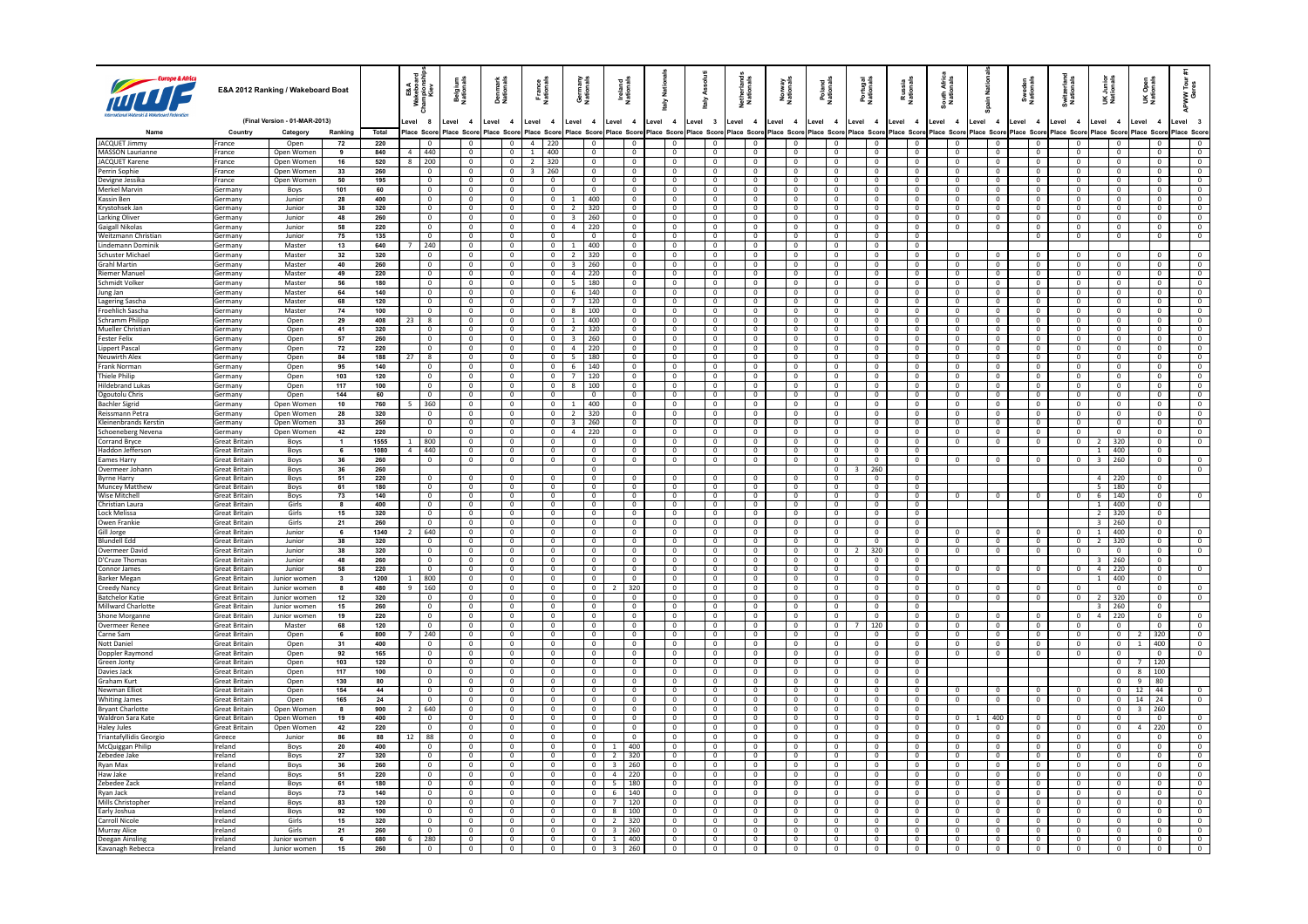|                                          |                    | E&A 2012 Ranking / Wakeboard Boat         |                      |                  | E&A<br>Mapias<br>Kiev<br>≩ ≅   | <b>Belgium</b><br>Nationals      | Denmark<br>Nationals             | France<br>Nationals              | Germany<br>Nationals                      | Ireland<br>National                        | <b>Natio</b>   | 슬                             | Ass<br>taly                               | Netherland:<br>Nationals         | Norway<br>Nationals              | Poland<br>Nationals              | Portugal<br>Nationals            | Russia<br>National               | South Afric<br>Nationals         | ain Nati                         | Sweden<br>Nationals                        | Switzerlan<br>Nationals          | UK Junior<br>Nationals           | Open<br>ionals<br>šŽ                  | ទី ខ្<br>ັ≷ື້                    |
|------------------------------------------|--------------------|-------------------------------------------|----------------------|------------------|--------------------------------|----------------------------------|----------------------------------|----------------------------------|-------------------------------------------|--------------------------------------------|----------------|-------------------------------|-------------------------------------------|----------------------------------|----------------------------------|----------------------------------|----------------------------------|----------------------------------|----------------------------------|----------------------------------|--------------------------------------------|----------------------------------|----------------------------------|---------------------------------------|----------------------------------|
|                                          | Country            | (Final Version - 01-MAR-2013)<br>Category | Ranking              | Total            | evel 8<br>lace Scon            | Level 4<br>lace Scon             | Level 4<br>Place Score           | Level 4<br>Place Score           | Level 4<br>Place Scor                     | Level 4<br>lace Score                      | evel 4         | lace Score                    | Level 3<br>Place Score                    | Level 4<br>Place Score           | Level 4<br>Place Score           | Level 4<br>Place Score           | Level 4<br>Place Score           | Level 4<br>lace Score            | evel 4<br>lace Score             | Level 4<br>Place Score           | Level 4<br>lace Scor                       | Level 4<br>Score                 | Level 4<br>lace Scon             | Level<br>$\overline{4}$<br>Place Scor | evel 3<br>Place Score            |
| Whelan Lindsay                           | Ireland            | Junior women                              | 18                   | 240              | 7   240                        |                                  |                                  |                                  | $\mathbf 0$                               | $\overline{\mathbf{0}}$                    |                |                               | $\overline{0}$                            | $\mathbf 0$                      | $\mathbf 0$                      |                                  | 0                                | $\overline{0}$                   |                                  | $\overline{0}$                   | $\mathbf 0$                                | $\mathbf 0$                      |                                  |                                       | $\overline{0}$                   |
| Crawford Johnathon                       | Ireland            | Master                                    | 24                   | 464              | $13$ 64                        | $\Omega$                         | $\Omega$                         | $\Omega$                         | $\Omega$                                  | 400<br>$\overline{1}$                      |                | $\Omega$                      | $\Omega$                                  | $\Omega$                         | $\Omega$                         | $\Omega$                         | $\Omega$                         | $\Omega$                         | $\Omega$                         | $\Omega$                         | $\Omega$                                   | $\Omega$                         | $\Omega$                         | $\Omega$                              | $\Omega$                         |
| Skelton Andrew                           | Ireland            | Master                                    | 29                   | 384              | $13 \mid 64$                   | $\overline{0}$                   | $\mathbf{0}$                     | $\mathbf{0}$                     | $\overline{0}$                            | $\overline{2}$<br>320                      |                | $\mathbf{0}$                  | $\overline{0}$                            | $\mathbf{0}$                     | $\mathbf{0}$                     | $\mathbf{0}$                     | $\overline{0}$                   | $\overline{0}$                   | $\mathbf{0}$                     | $\overline{0}$                   | $\overline{0}$                             | $\mathbf{0}$                     | $\mathbf{0}$                     | $\mathbf{0}$                          | $\overline{0}$                   |
| Long Ronan                               | Ireland            | Master                                    | 31                   | 324              | 13   64                        | $\Omega$                         | $\Omega$                         | $\Omega$                         | $\Omega$                                  | 3   260                                    |                | $\overline{0}$                | $\Omega$                                  | $\mathbf{0}$                     | $\Omega$                         | $\Omega$                         | $\Omega$                         | $\Omega$                         | $\Omega$                         | $\Omega$                         | $\Omega$                                   | $\Omega$                         | $\Omega$                         | $\Omega$                              | $\Omega$                         |
| Coates David                             | reland             | Open                                      | 11                   | 680              | 440<br>$\overline{4}$          | $\mathbf 0$                      | $\mathbf 0$                      | $\mathbf 0$                      | $\mathbf 0$                               | 6<br>140                                   |                | 0                             | $\overline{0}$                            | $^{\circ}$                       | $\mathbf{0}$                     | $\mathbf 0$                      | $\mathbf 0$                      | $\mathbf 0$                      | $\mathbf 0$                      | 100                              | $\mathbf 0$                                | $\overline{0}$                   | $\mathbf 0$                      |                                       | $\mathbf{0}$                     |
| Inhoston Paul                            | Ireland            | Open                                      | 14                   | 596              | $10$   136                     | $\Omega$                         | $\Omega$                         | $\Omega$                         | $\Omega$                                  | 2 320                                      |                | $\overline{0}$                | $\overline{0}$                            | $\Omega$                         | $\Omega$                         | $\Omega$                         | $\Omega$                         | $\Omega$                         | $\Omega$                         | $\overline{0}$                   | $\Omega$                                   | $\overline{0}$                   | $\Omega$                         | 140<br>6                              | $\Omega$                         |
| O'Caoimh David                           | Ireland            | Open                                      | 17                   | 536              | 10   136                       | $\overline{0}$                   | $\mathbf 0$                      | $\mathbf{0}$                     | $\mathbf{0}$                              | $1 \mid 400$                               |                | $\mathbf{0}$                  | $\overline{0}$                            | $\mathbf{0}$                     | $\mathbf{0}$                     | $\mathbf{0}$                     | $\overline{0}$                   | $\overline{0}$                   | $\mathbf{0}$                     | $\overline{0}$                   | $\overline{0}$                             | $\mathbf{0}$                     | $\mathbf{0}$                     | $\mathbf 0$                           | $\mathbf{0}$                     |
| Coates Robin                             | Ireland            | Open                                      | 57                   | 260              | $\Omega$<br>$\mathbf 0$        | $\Omega$<br>$\mathbf 0$          | $\Omega$                         | $\Omega$<br>$\mathbf{0}$         | $\Omega$                                  | 3   260                                    |                | $\overline{0}$                | $\Omega$<br>$\overline{0}$                | $^{\circ}$                       | $\Omega$<br>$\overline{0}$       | $\Omega$<br>$\mathbf{0}$         | $\Omega$                         | $\Omega$<br>$\overline{0}$       | $\Omega$<br>$\mathbf 0$          | $\overline{0}$                   | $\overline{0}$                             | $\Omega$<br>$\mathbf{0}$         | $^{\circ}$                       | $\Omega$                              | $\overline{0}$<br>$\overline{0}$ |
| Kavanagh Dan<br>Murray Ashley            | Ireland<br>Ireland | Open<br>Open                              | 72<br>85             | 220<br>180       | $\Omega$                       | $\Omega$                         | 0<br>$\Omega$                    | $\Omega$                         | $\mathbf 0$<br>$\overline{0}$             | 4<br>220<br>$5 \mid 180$                   |                | $\mathbf 0$<br>$\overline{0}$ | $\overline{0}$                            | $\mathbf 0$<br>$\Omega$          | $\Omega$                         | $\Omega$                         | $\mathbf 0$<br>$\Omega$          | $\Omega$                         | $\overline{0}$                   | $\,0\,$<br>$\overline{0}$        | $\mathbf 0$<br>$\overline{0}$              | $\overline{0}$                   | $\mathbf{0}$<br>$\Omega$         | $\mathbf 0$<br>$\Omega$               | $\Omega$                         |
| Keogh Sam                                | Ireland            | Open                                      | 103                  | 120              | $\overline{0}$                 | $\overline{0}$                   | $\mathbf 0$                      | $\overline{0}$                   | $\overline{0}$                            | 7 <sup>1</sup><br>120                      |                | $\overline{0}$                | $\overline{0}$                            | $\mathbb O$                      | $\overline{0}$                   | $\mathbf{0}$                     | $\overline{0}$                   | $\overline{0}$                   | $\overline{0}$                   | $\overline{0}$                   | $\overline{0}$                             | $\mathbf{0}$                     | $\overline{0}$                   | $\mathbf{0}$                          | $\overline{0}$                   |
| <b>Hurst Sian</b>                        | Ireland            | Open Women                                | $\overline{2}$       | 1520             | 800<br>1                       | $\Omega$                         | $^{\circ}$                       | $\overline{0}$                   | $\overline{0}$                            | $1 \mid 400$                               |                | $\overline{0}$                | $\overline{0}$                            | $\mathbf 0$                      | $\Omega$                         | $\mathbf{0}$                     | $\overline{0}$                   | $\Omega$                         | $\overline{0}$                   | $\overline{0}$                   | $\overline{0}$                             | $\mathbf{0}$                     | $\overline{0}$                   | 320                                   | $\overline{0}$                   |
| Connolly Jacinta                         | Ireland            | Open Women                                | 28                   | 320              | $\overline{0}$                 | $\overline{0}$                   | 0                                | $\overline{0}$                   | $\mathbf 0$                               | $\overline{2}$<br>320                      |                | $\mathbf 0$                   | $\overline{\mathbf{0}}$                   | $\mathbf 0$                      | $\overline{0}$                   | $^{\circ}$                       | 0                                | $^{\circ}$                       | 0                                | $\overline{\mathbf{0}}$          | $\overline{\mathbf{0}}$                    | $\overline{0}$                   | $\mathbf 0$                      | $^{\circ}$                            | $\mathbf{0}$                     |
| Ratcliffe Katie                          | Ireland            | Open Women                                | 33                   | 260              | $\overline{0}$                 | $\sqrt{2}$                       | $\mathbf{0}$                     | $\sqrt{2}$                       | $\overline{0}$                            | $3 \mid 260$                               |                | $\overline{0}$                | $\overline{0}$                            | $\overline{0}$                   | $\overline{0}$                   | $\Omega$                         | $\overline{0}$                   | $\sqrt{2}$                       | $\overline{0}$                   | $\overline{\mathbf{0}}$          | $\overline{0}$                             | $\overline{0}$                   | $\sqrt{2}$                       | $\mathbf{0}$                          | $\overline{0}$                   |
| Thompson Sam                             | Ireland            | Open Women                                | 42                   | 220              | $\overline{\mathbf{0}}$        | $\overline{0}$                   | $\mathbf{0}$                     | $\overline{0}$                   | $\overline{\phantom{a}}$                  | 4<br>220                                   |                | $\overline{\phantom{0}}$      | $\overline{0}$                            | $\overline{0}$                   | $\overline{0}$                   | $\overline{0}$                   | $\overline{\phantom{0}}$         | $\overline{0}$                   | $\overline{0}$                   | $\overline{\mathbf{0}}$          | $\overline{\phantom{0}}$                   | $\overline{0}$                   | $\overline{0}$                   | $\overline{0}$                        | $\overline{\phantom{0}}$         |
| Shilbershatz Johnathan                   | Israel             | Boys                                      | 48                   | 240              | 240<br>$\overline{7}$          | $\Omega$                         | $\Omega$                         | $\Omega$                         | $\Omega$                                  | $\Omega$                                   |                | $\overline{0}$                | $\Omega$                                  | $\overline{0}$                   | $\Omega$                         | $\Omega$                         | $\sqrt{2}$                       | $\Omega$                         | $\overline{0}$                   | $\overline{0}$                   | $\overline{0}$                             | $\Omega$                         | $\Omega$                         | $\Omega$                              | $\Omega$                         |
| Gregorio Mattia                          | Italy              | Boys                                      | 11                   | 722              | 360<br>5<br>$\Omega$           | $\overline{0}$<br>$\Omega$       | $^{\circ}$<br>$\Omega$           | $\overline{0}$<br>$\Omega$       | $\mathbf{0}$<br>$\Omega$                  | $\overline{0}$                             | $\overline{z}$ | 320                           | 42                                        | $\overline{0}$<br>$\Omega$       | $\overline{0}$                   | $\mathbf{0}$<br>$\Omega$         | $\overline{0}$<br>$\Omega$       | $\Omega$<br>$\Omega$             | $\mathbf{0}$                     | $\overline{\mathbf{0}}$          | $\overline{0}$                             | $\overline{0}$                   | $\overline{0}$<br>$\Omega$       | $^{\circ}$<br>$\Omega$                | $\overline{0}$<br>$\Omega$       |
| Lisi Alessandro<br>Soprani Lorenzo       | Italy<br>Italy     | Boys<br>Boys                              | 20<br>24             | 400<br>385       | $6 \mid 280$                   | $\overline{0}$                   | $\mathbf{0}$                     | $\overline{0}$                   | $\overline{0}$                            | $\overline{0}$<br>$\overline{\phantom{0}}$ |                | $1 \t 400$<br>$\overline{0}$  | $\overline{0}$<br>105                     | $\overline{0}$                   | $\overline{0}$<br>$\overline{0}$ | $\overline{0}$                   | $\overline{0}$                   | $\overline{0}$                   | $\overline{0}$<br>$\overline{0}$ | $\overline{0}$<br>$\overline{0}$ | $\overline{0}$<br>$\overline{0}$           | $\overline{0}$<br>$\overline{0}$ | $\overline{0}$                   | $\overline{0}$                        | $\overline{0}$                   |
| Eletti Tommaso                           | Italy              | Boys                                      | 27                   | 320              | $\Omega$                       | $\Omega$                         | $\Omega$                         | $\overline{0}$                   | $\overline{0}$                            | $\Omega$                                   |                | 2 320                         | $\overline{0}$                            | $\overline{0}$                   | $\Omega$                         | $\circ$                          | $\overline{0}$                   | $\Omega$                         | $\overline{0}$                   | $\overline{0}$                   | $\overline{0}$                             | $\Omega$                         | $\overline{0}$                   | $\circ$                               | $\overline{0}$                   |
| Mandiva Beniamir                         | Italy              | Boys                                      | 36                   | 260              | $\mathbf{0}$                   | $\overline{0}$                   | $^{\circ}$                       | $\overline{0}$                   | $\overline{0}$                            | $\overline{0}$                             |                | 3   260                       | $\overline{0}$                            | $^{\circ}$                       | $\overline{0}$                   | $\overline{0}$                   | $\overline{0}$                   | $\overline{0}$                   | $\overline{0}$                   | $\overline{0}$                   | $\overline{0}$                             | $\overline{0}$                   | $\overline{0}$                   | $\overline{0}$                        | $\overline{0}$                   |
| Gatti Leonardo                           | Italy              | Boys                                      | 51                   | 220              | $\overline{0}$                 | $\overline{0}$                   | $\mathbf{0}$                     | $\overline{0}$                   | $\overline{0}$                            | $\overline{0}$                             |                | $4 \mid 220$                  | $\mathbf 0$                               | $\overline{0}$                   | $\overline{0}$                   | $\mathbf{0}$                     | $\overline{0}$                   | $\overline{0}$                   | $\overline{0}$                   | $\overline{0}$                   | $\overline{0}$                             | $\overline{0}$                   | $\overline{0}$                   | $\overline{0}$                        | $\overline{0}$                   |
| Speciale Maxime                          | Italy              | Boys                                      | 61                   | 180              | $\overline{0}$                 | $\overline{0}$                   | $\overline{0}$                   | $\overline{0}$                   | $\overline{0}$                            | $\overline{0}$                             |                | $5 \mid 180$                  | $\overline{0}$                            | $\overline{0}$                   | $\overline{0}$                   | $\overline{0}$                   | $\overline{0}$                   | $\overline{0}$                   | $\overline{0}$                   | $\overline{0}$                   | $\overline{0}$                             | $\overline{0}$                   | $\overline{0}$                   | $\overline{0}$                        | $\overline{0}$                   |
| De Amicis Sebastian                      | Italy              | Boys                                      | 73                   | 140              | $\overline{0}$                 | $\overline{0}$                   | $\circ$                          | $\overline{0}$                   | $\overline{0}$                            | $\overline{0}$                             |                | 6   140                       | $\circ$                                   | $\overline{0}$                   | $\overline{0}$                   | $\overline{0}$                   | $\overline{0}$                   | $\overline{0}$                   | $\overline{0}$                   | $\overline{0}$                   | $\overline{0}$                             | $\overline{0}$                   | $\overline{0}$                   | $\overline{0}$                        | $\overline{0}$                   |
| Dolcetti Nicoló                          | Italy              | Boys                                      | 83                   | 120              | $\mathbf{0}$                   | $\overline{0}$                   | $^{\circ}$                       | $\overline{0}$                   | $\overline{0}$                            | $\overline{0}$                             | $\overline{7}$ | 120                           | $\overline{0}$                            | $^{\circ}$                       | $\overline{0}$                   | $^{\circ}$                       | $\overline{0}$                   | $\overline{0}$                   | $\mathbf{0}$                     | $\overline{0}$                   | $\overline{0}$                             | $\overline{0}$                   | $\overline{0}$                   | $\mathbf{0}$                          | $\overline{0}$                   |
| Terragni Carlo                           | Italy              | Boys                                      | 90                   | 112              | 112<br>11                      | $\mathbf 0$                      | $\mathbf 0$                      | $\overline{0}$                   | $\mathbf 0$                               | $\overline{0}$                             |                | $\overline{0}$                | $\mathbf 0$                               | $\mathbf 0$                      | $\mathbf 0$                      | $\mathbf 0$                      | $\mathbf 0$                      | $\overline{0}$                   | $\overline{0}$                   | $\overline{0}$                   | $\mathbf 0$                                | $\mathbf 0$                      | $\overline{0}$                   | $\mathbf 0$                           | $\overline{0}$                   |
| Virag Chiara                             | Italy              | Girls                                     | $\mathbf{3}$         | 925              | $5 \mid 360$                   | $\overline{0}$                   | $\overline{0}$                   | $\overline{0}$                   | $\overline{0}$                            | $\overline{0}$                             |                | $1 \mid 400$                  | 165                                       | $\overline{0}$                   | $\overline{0}$                   | $\overline{0}$                   | $\overline{0}$                   | $\overline{0}$                   | $\overline{0}$                   | $\overline{0}$                   | $\overline{0}$                             | $\overline{0}$                   | $\overline{0}$                   | $\overline{0}$                        | $\overline{0}$                   |
| Virag Alice                              | Italy              | Girls<br>Girls                            | $\overline{4}$<br>21 | 760<br>260       | $8 \mid 200$<br>$\overline{0}$ | $\overline{0}$<br>$\overline{0}$ | $\mathbf{0}$<br>$\mathbf{0}$     | $\overline{0}$<br>$\overline{0}$ | $\overline{\mathbf{0}}$<br>$\overline{0}$ | $\overline{0}$<br>$\overline{0}$           |                | $2 \mid 320$<br>$3 \mid 260$  | 240<br>$\overline{0}$                     | $\overline{0}$                   | $\mathbf 0$<br>$\overline{0}$    | $\mathbf 0$<br>$\overline{0}$    | $\overline{0}$                   | $\overline{0}$<br>$\overline{0}$ | $\overline{0}$<br>$\overline{0}$ | $\overline{0}$<br>$\overline{0}$ | $\overline{0}$<br>$\overline{0}$           | $\mathbf 0$<br>$\overline{0}$    | $\overline{0}$<br>$\overline{0}$ | $\mathbf 0$<br>$\overline{0}$         | $\overline{0}$<br>$\overline{0}$ |
| l Molinari Julia<br>Pagnini Claudia      | Italy<br>Italy     | Girls                                     | 27                   | 220              | $\mathbf 0$                    | $\overline{0}$                   | $\mathbf 0$                      | $\overline{0}$                   | $\mathbf 0$                               | $\overline{0}$                             |                | $4$ 220                       | $\overline{0}$                            | $^{\circ}$<br>$\overline{0}$     | $\overline{0}$                   | $\mathbf 0$                      | $\overline{0}$<br>$\mathbf 0$    | $\overline{0}$                   | $\mathbf 0$                      | $\overline{0}$                   | $\overline{0}$                             | $\overline{0}$                   | $\overline{0}$                   | $\mathbf 0$                           | $\overline{0}$                   |
| Ponzani Maria Sole                       | Italy              | Girls                                     | 29                   | 180              | $\overline{0}$                 | $\sqrt{ }$                       | $\Omega$                         | $\sqrt{2}$                       | $\overline{0}$                            | $\Omega$                                   |                | $5 \t180$                     | $\Omega$                                  | $\Omega$                         | $\overline{0}$                   | $\Omega$                         | $\sqrt{2}$                       | $\sqrt{ }$                       | $\sqrt{2}$                       | $\Omega$                         | $\Omega$                                   | $\sqrt{2}$                       | $\overline{0}$                   | $\overline{0}$                        | $\Omega$                         |
| Andreoli Francesca Maria                 | Italy              | Girls                                     | 31                   | 140              | $\overline{0}$                 | $\overline{0}$                   | $\mathbf 0$                      | $\overline{0}$                   | $\overline{0}$                            | $\overline{0}$                             |                | 6   140                       | $\overline{0}$                            | $\overline{0}$                   | $\overline{0}$                   | $\mathbf 0$                      | $\overline{0}$                   | $\overline{0}$                   | $\circ$                          | $\overline{0}$                   | $\overline{0}$                             | $\overline{0}$                   | $\overline{0}$                   | $\mathbf 0$                           | $\overline{0}$                   |
| Petrazuollo Giulia                       | Italy              | Girls                                     | 32                   | 120              | $\Omega$                       | $\Omega$                         | $\Omega$                         | $\Omega$                         | $\Omega$                                  | $\Omega$                                   |                | 7 120                         | $\Omega$                                  | $^{\circ}$                       | $\Omega$                         | $\Omega$                         | $\Omega$                         | $\Omega$                         | $\Omega$                         | $\Omega$                         | $\Omega$                                   | $\Omega$                         | $\Omega$                         | $\Omega$                              | $\Omega$                         |
| Gregorio Gionata                         | Italy              | Junior                                    | 16                   | 653              | 88<br>12                       | $\overline{0}$                   | $\overline{0}$                   | $\overline{0}$                   | $\overline{0}$                            | $\overline{0}$                             | $\mathbf{1}$   | 400                           | 165                                       | $\overline{0}$                   | $\overline{0}$                   | $\overline{0}$                   | $\overline{0}$                   | $\overline{0}$                   | $\overline{0}$                   | $\overline{0}$                   | $\overline{0}$                             | $\overline{0}$                   | $\overline{0}$                   | $\overline{0}$                        | $\overline{0}$                   |
| Cetorelli Raoul                          | Italy              | Junion                                    | 27                   | 408              | $12$ 88                        | $\Omega$                         | $\Omega$                         | $\Omega$                         | $\Omega$                                  | $\overline{0}$                             |                | $3 \mid 260$                  | 60                                        | $\sqrt{2}$                       | $\Omega$                         | $\Omega$                         | $\Omega$                         | $\Omega$                         | $\overline{0}$                   | $\overline{0}$                   | $\overline{0}$                             | $\overline{0}$                   | $\overline{0}$                   | $\Omega$                              | $\overline{0}$                   |
| De Amicis Niccoló                        | Italy              | Junior                                    | 58                   | 220              | $\overline{0}$                 | $\overline{0}$                   | $\overline{0}$                   | $\overline{0}$                   | $\overline{0}$                            | $\overline{0}$                             |                | $4 \mid 220$                  | $\overline{0}$                            | $\overline{0}$                   | $\overline{0}$                   | $\overline{0}$                   | $\overline{0}$                   | $\overline{0}$                   |                                  |                                  |                                            |                                  |                                  |                                       |                                  |
| Martella Federico                        | Italy              | lunion                                    | 67                   | 180              | $\Omega$                       | $\Omega$                         | $\Omega$                         | $\Omega$                         | $\Omega$                                  | $\Omega$                                   |                | $5 \mid 180$                  | $\overline{0}$                            | $^{\circ}$                       | $\Omega$                         | $\Omega$                         | $\Omega$                         | $\Omega$                         | $\Omega$                         | $\overline{0}$                   | $\overline{0}$                             | $\Omega$                         | $\Omega$                         | $\Omega$                              | $\Omega$                         |
| Soldi Luca<br>Starita Francesco          | Italy              | Junior<br>Master                          | 92<br>$\overline{7}$ | 16<br>975        | 16<br>18<br>4 440              | $\overline{0}$<br>$\Omega$       | 0<br>$\Omega$                    | $\overline{0}$<br>$\Omega$       | $\mathbf 0$<br>$\Omega$                   | $\overline{0}$<br>$\Omega$                 |                | $\mathbf{0}$<br>1 400         | $\overline{0}$<br>13'                     | $\mathbf 0$<br>$\Omega$          | $\overline{0}$<br>$\Omega$       | $\overline{0}$<br>$\Omega$       | $\mathbf 0$<br>$\Omega$          | $\overline{0}$<br>$\Omega$       | $\mathbf 0$<br>$\overline{0}$    | $\overline{0}$<br>$\overline{0}$ | $\mathbf 0$<br>$\Omega$                    | $\overline{0}$<br>$\Omega$       | $^{\circ}$<br>$\Omega$           | $\mathbf 0$<br>$\Omega$               | $\overline{0}$<br>$\Omega$       |
| Santori Riccardo                         | Italy<br>Italy     | Master                                    | 17                   | 560              | 7 <sup>1</sup><br>240          | $\overline{0}$                   | $\overline{0}$                   | $\overline{0}$                   | $\overline{0}$                            | $\overline{0}$                             |                | $2 \mid 320$                  | $\overline{0}$                            | $\mathbb O$                      | $\overline{0}$                   | $\overline{0}$                   | $\overline{0}$                   | $\overline{0}$                   | $\overline{0}$                   | $\overline{0}$                   | $\overline{0}$                             | $\mathbf 0$                      | $\overline{0}$                   | $\overline{0}$                        | $\overline{0}$                   |
| Paterson Mike                            | Italy              | Master                                    | 40                   | 260              | $\Omega$                       | $\overline{0}$                   | $^{\circ}$                       | $\overline{0}$                   | $\overline{0}$                            | $\overline{0}$                             |                | $3 \mid 260$                  | $\overline{0}$                            | $\mathbf 0$                      | $\overline{0}$                   | $\mathbf{0}$                     | $\overline{0}$                   | $\overline{0}$                   | $\overline{0}$                   | $\overline{0}$                   | $\overline{0}$                             | $\mathbf{0}$                     | $\overline{0}$                   | $^{\circ}$                            | $\overline{0}$                   |
| Dal Lago Claudio                         | Italy              | Master                                    | 47                   | 252              | 112<br>11                      | $\overline{0}$                   | $\mathbf{0}$                     | $\mathbf 0$                      | $\mathbf 0$                               | $\overline{0}$                             |                | $6 \t140$                     | $\mathbf 0$                               | $\mathbf 0$                      | $\mathsf 0$                      | $\mathbf 0$                      | $\mathbf 0$                      | $\overline{0}$                   | 0                                | $\overline{0}$                   | $\mathbf 0$                                | $\mathbf 0$                      | $\mathbf 0$                      | $\mathbf 0$                           | $\overline{0}$                   |
| Brichetti Giovann                        | Italy              | Master                                    | 49                   | 220              | $\overline{0}$                 | $\overline{0}$                   | $\mathbf{0}$                     | $\overline{0}$                   | $\overline{0}$                            | $\overline{0}$                             | $4 \mid 220$   |                               | $\overline{\mathbf{0}}$                   | $\mathbf{0}$                     | $\overline{0}$                   | $\Omega$                         | $\overline{0}$                   | $\Omega$                         |                                  |                                  |                                            |                                  |                                  |                                       |                                  |
| Calabrese Andera                         | Italy              | Master                                    | 56                   | 180              | $\overline{\phantom{a}}$       | $\overline{0}$                   | $\mathbf 0$                      | $\overline{0}$                   | $\overline{0}$                            | $\overline{0}$                             |                | 5   180                       | $\overline{0}$                            | $\overline{0}$                   | $\overline{0}$                   | $\overline{0}$                   | $\overline{0}$                   | $\overline{0}$                   | $\mathbf{0}$                     | $\overline{0}$                   | $\overline{\phantom{0}}$                   | $\mathbf{0}$                     | $^{\circ}$                       | $^{\circ}$                            | $\overline{0}$                   |
| Nadalini Roberto                         | Italy              | Master                                    | 63                   | 160              | 9   160                        | $\overline{0}$                   | $\overline{0}$                   | $\overline{0}$                   | $\overline{0}$                            | $\overline{0}$                             |                | $\overline{0}$                | $\overline{0}$                            | $\overline{0}$                   | $\overline{0}$                   | $\mathbf 0$                      | $\overline{0}$                   | $\overline{0}$                   | $\overline{0}$                   | $\overline{0}$                   | $\overline{0}$                             | $\overline{0}$                   | $\overline{0}$                   | $\overline{0}$                        | $\overline{0}$                   |
| Mazzia Pierluigi                         | Italy              | Master II                                 | $\mathbf{1}$         | 1440             | 800<br>1                       | $\overline{0}$                   | $\overline{0}$                   | $\overline{0}$                   | $\overline{0}$                            | $\overline{0}$                             |                | $1 \mid 400$                  | 240                                       | $\overline{0}$                   | $\overline{0}$                   | $\mathbf 0$                      | $\circ$                          | $\overline{0}$                   | $\overline{0}$                   | $\overline{0}$                   | $\overline{0}$                             | $\overline{0}$                   | $\overline{0}$                   | $\mathbf 0$                           | $\overline{0}$                   |
| Pierani Piero                            | Italy              | Master II                                 | $\overline{2}$       | 1002             | $2 \mid 640$                   | $\sqrt{2}$                       | $\mathbf 0$                      | $\overline{0}$                   | $\overline{0}$                            | $\Omega$                                   |                | $2 \mid 320$                  | 42<br>11                                  | $\overline{0}$                   | $\overline{0}$                   | $\Omega$                         | $\overline{\mathbf{0}}$          | $\sqrt{2}$                       | $\overline{0}$                   | $\overline{0}$                   | $\overline{\phantom{0}}$                   | $\overline{0}$                   | $\overline{0}$                   | $\overline{0}$                        | $\overline{0}$                   |
| Savina Luca<br>Gunnela Marco             | Italy              | Master II                                 | 10<br>14             | 260<br>220       | $\overline{0}$<br>$\sqrt{2}$   | $\overline{0}$<br>$\overline{0}$ | $\overline{0}$<br>$\overline{0}$ | $\overline{0}$<br>$\overline{0}$ | $\overline{0}$<br>$\overline{0}$          | $\bullet$<br>$\sqrt{2}$                    |                | 3   260                       | $\overline{0}$<br>$\overline{0}$          | $\overline{0}$<br>$\overline{0}$ | $\overline{0}$<br>$\overline{0}$ | $\overline{0}$<br>$\overline{0}$ | $\overline{0}$<br>$\overline{0}$ | $\overline{0}$<br>$\overline{0}$ | $\overline{0}$<br>$\overline{0}$ | $\overline{0}$<br>$\overline{0}$ | $\overline{\phantom{a}}$<br>$\overline{0}$ | $\overline{0}$<br>$\overline{0}$ | $\overline{0}$<br>$\overline{0}$ | $\overline{0}$<br>$\overline{0}$      | $\overline{0}$<br>$\overline{0}$ |
| Lucchi Gianluca                          | Italy<br>Italy     | Master II<br>Master II                    | 18                   | 180              | $\overline{0}$                 | $\overline{0}$                   | $^{\circ}$                       | $\overline{0}$                   | $\overline{0}$                            | $\overline{0}$                             |                | $4 \mid 220$<br>$5 \mid 180$  | $\overline{0}$                            | $\overline{0}$                   | $\overline{0}$                   | $\overline{0}$                   | $\overline{0}$                   | $\overline{0}$                   | $\overline{0}$                   | $\overline{0}$                   | $\overline{0}$                             | $\overline{0}$                   | $\overline{0}$                   | $\overline{0}$                        | $\overline{0}$                   |
| Plescia Marco                            | Italy              | Master II                                 | 19                   | 140              | $\sqrt{2}$                     | $\overline{0}$                   | $\overline{0}$                   | $\overline{0}$                   | $\overline{0}$                            | $\overline{0}$                             |                | $6 \mid 140$                  | $\overline{0}$                            | $\overline{0}$                   | $\overline{0}$                   | $\overline{0}$                   | $\overline{0}$                   | $\sqrt{2}$                       | $\overline{0}$                   | $\overline{0}$                   | $\overline{0}$                             | $\overline{0}$                   | $\overline{0}$                   | $\overline{0}$                        | $\overline{0}$                   |
| Piffaretti Massimiliano                  | Italy              | Open                                      | $\overline{2}$       | 1700             | 800<br><sup>1</sup>            | $\overline{0}$                   | $\overline{0}$                   | $\overline{0}$                   | $\overline{0}$                            | $\overline{0}$                             |                | $\overline{\phantom{0}}$      | 300<br>-1.                                | $\overline{0}$                   | $\overline{0}$                   | $\overline{0}$                   | $\overline{0}$                   | $\overline{0}$                   | $\overline{0}$                   | $\overline{0}$                   | $\overline{0}$                             | $\overline{0}$                   | $\overline{0}$                   | $\overline{0}$                        | $\overline{0}$                   |
| Mantica Andrea                           | Italy              | Open                                      | 15                   | 595              | $\overline{0}$                 | $\Omega$                         | $\overline{0}$                   | $\overline{0}$                   | $\overline{0}$                            | $\overline{0}$                             |                | 1   400                       | 195<br>$\mathbf{3}$                       | $\overline{0}$                   | $\overline{0}$                   | $\overline{0}$                   | $\overline{0}$                   | $\sqrt{0}$                       | $\overline{0}$                   | $\overline{0}$                   | $\overline{0}$                             | $\overline{0}$                   | $\overline{0}$                   | $\overline{0}$                        | $\overline{0}$                   |
| Gianini Walter                           | Italy              | Open                                      | 41                   | 320              | $\overline{0}$                 | $\overline{0}$                   | $^{\circ}$                       | $\overline{0}$                   | $\overline{0}$                            | $\overline{0}$                             |                | $2 \mid 320$                  | $\overline{0}$                            | $^{\circ}$                       | $\overline{0}$                   | $\overline{0}$                   | $\overline{0}$                   | $\overline{0}$                   | $\overline{0}$                   | $\overline{0}$                   | $\overline{0}$                             | $\overline{0}$                   | $\overline{0}$                   | $\overline{0}$                        | $\mathbf{0}$                     |
| <b>Bellini Federico</b>                  | Italy              | Oper                                      | 49                   | 310              | $\overline{0}$                 | $\overline{0}$                   | $\overline{0}$                   | $\overline{0}$                   | $\overline{0}$                            | $\overline{0}$                             |                | $4$   220                     | 90                                        | $\mathbb O$                      | $\overline{0}$                   | $\mathbf{0}$                     | $\mathbf 0$                      | $\Omega$                         |                                  |                                  |                                            |                                  |                                  |                                       |                                  |
| l Lucchi Luca                            | litaly             | Open                                      | 57                   | 260              | $\overline{0}$                 | $\overline{0}$                   | $\overline{0}$                   | $\overline{0}$                   | $\overline{0}$                            | $\overline{0}$                             |                | $3 \mid 260$                  | $\overline{0}$                            | $\overline{0}$                   | $\overline{0}$                   | $\overline{0}$                   | $\overline{0}$                   | $\overline{0}$                   | $\overline{0}$                   | $\overline{0}$                   | $\overline{0}$                             | $\overline{0}$                   | $\overline{0}$                   | $\overline{0}$                        | $\mathbf{0}$                     |
| Camilletti Daniele                       | Italy              | Open                                      | 85                   | 180<br>140       | $\overline{0}$                 | $\overline{0}$<br>$\overline{0}$ | $\mathbf{0}$                     | $\overline{0}$                   | $\overline{0}$                            | $\overline{0}$<br>$\overline{0}$           |                | 5   180<br>$6 \mid 140$       | $\mathbf 0$                               | $\mathbf 0$                      | $\overline{0}$<br>$\overline{0}$ | $\mathbf 0$                      | $\overline{0}$                   | $\overline{0}$<br>$\overline{0}$ |                                  |                                  |                                            |                                  |                                  |                                       |                                  |
| Perrella Roberto<br>Devoti Emilio        | Italy<br>Italy     | Open<br>Open                              | 95<br>103            | $120$            | $\mathbf{0}$<br>$\mathbf 0$    | $\overline{0}$                   | $\mathbf{0}$<br>$\mathbf 0$      | $\overline{0}$<br>$\overline{0}$ | $\overline{0}$<br>$\mathbf 0$             | $\mathbf{0}$                               |                | $7$ 120                       | $\overline{0}$<br>$\overline{\mathbf{0}}$ | $\mathbf{0}$<br>$\mathbf 0$      | $\mathbf 0$                      | $\mathbf{0}$<br>$\mathbf 0$      | $\overline{0}$<br>0              | $\overline{0}$                   |                                  |                                  |                                            |                                  |                                  |                                       |                                  |
| Gastaldello Alberto Maria                | Italy              | Open                                      | 117                  | 100              | $\overline{0}$                 | $\overline{0}$                   | $\overline{0}$                   | $\overline{0}$                   | $\overline{0}$                            | $\overline{0}$                             |                | $8 \mid 100$                  | $\overline{0}$                            | $\overline{0}$                   | $\overline{0}$                   | $\overline{0}$                   | $\overline{0}$                   | $\overline{0}$                   | $\overline{0}$                   | $\overline{0}$                   | $\overline{\mathbf{0}}$                    | $^{\circ}$                       | $^{\circ}$                       | $\mathbf{0}$                          | $\mathbf{0}$                     |
| Gianelli Roberto                         | Italy              | Open                                      | 125                  | 90               | $\overline{0}$                 | $\overline{0}$                   | $\overline{0}$                   | $\overline{0}$                   | $\overline{0}$                            | $\sqrt{0}$                                 |                | $\overline{0}$                | 90                                        | $\overline{0}$                   | $\overline{0}$                   | $\overline{0}$                   | $\overline{0}$                   | $\overline{0}$                   | $\overline{0}$                   | $\overline{0}$                   | $\overline{0}$                             | $\overline{0}$                   | $\overline{0}$                   | $\overline{0}$                        | $\overline{0}$                   |
| D'Oncieu Pierre                          | Italy              | Onen                                      | 130                  | 80               | $\sqrt{2}$                     | $\sqrt{2}$                       | $\Omega$                         | $\sqrt{0}$                       | $\overline{0}$                            | $\overline{0}$                             | 9 <sub>1</sub> | 80                            | $\Omega$                                  | $\Omega$                         | $\overline{0}$                   | $\Omega$                         | $\Omega$                         | $\sqrt{2}$                       | $\overline{0}$                   | $\sqrt{2}$                       | $\Omega$                                   | $\sqrt{2}$                       | $\Omega$                         | $\overline{0}$                        | $\Omega$                         |
| Salerno Filippo                          | Italy              | Open                                      | 139                  | 68               | $\overline{0}$                 | $\overline{0}$                   | $\overline{0}$                   | $\overline{0}$                   | $\overline{0}$                            | $\overline{0}$                             | 10             | 68                            | $\overline{0}$                            | $\mathbf 0$                      | $\overline{0}$                   | $\overline{0}$                   | $\overline{0}$                   | $\overline{0}$                   |                                  |                                  |                                            |                                  |                                  |                                       |                                  |
| Goranov Emile                            | Italy              | Open                                      | 144                  | 60               | $\overline{0}$                 | $\sqrt{0}$                       | $\Omega$                         | $\sqrt{0}$                       | $\Omega$                                  | $\Omega$                                   |                | $\sqrt{0}$                    | 60<br>$\mathbf{Q}$                        | $\sqrt{2}$                       | $\sqrt{0}$                       | $\Omega$                         | $\Omega$                         | $\sqrt{0}$                       | $\Omega$                         | $\overline{0}$                   | $\Omega$                                   | $\Omega$                         | $\Omega$                         | $\Omega$                              | $\Omega$                         |
| Bellati Alessio                          | Italy              | Open                                      | 165                  | 24               | $\overline{0}$                 | $\overline{0}$                   | $\overline{0}$                   | $\overline{0}$                   | $\overline{0}$                            | $\overline{0}$                             |                | $\overline{0}$                | 24<br>13                                  | $\mathbf 0$                      | $\overline{0}$                   | $\overline{0}$                   | $\overline{0}$                   | $\overline{0}$                   |                                  |                                  |                                            |                                  |                                  |                                       |                                  |
| Gregorio Giorgia                         | Italy              | Onen Women                                | 6                    | 1220             | 520<br>$\mathbf{R}$            | $\Omega$                         | $\Omega$                         | $\Omega$                         | $\Omega$                                  | $\sqrt{2}$                                 |                | $1 \t 400$                    | 300<br>$\overline{1}$                     | $\mathbf{0}$                     | $\sqrt{2}$                       | $\Omega$                         | $\Omega$                         | $\Omega$                         | $\Omega$                         | $\Omega$                         | $\Omega$                                   | $\Omega$                         | $\Omega$                         | $\Omega$                              | $\Omega$                         |
| Di Corato Annalisa<br><b>Boyle Carla</b> | Italy              | Open Women<br>Onen Women                  | 11<br>33             | 715<br>260       | 8<br>200<br>$\Omega$           | $\overline{0}$<br>$\Omega$       | $\overline{0}$<br>$\Omega$       | $\overline{0}$<br>$\Omega$       | $\mathbf 0$<br>$\Omega$                   | $^{\circ}$<br>$\overline{0}$               |                | $2 \mid 320$<br>$3 \mid 260$  | 195<br>$\overline{0}$                     | $\mathbb O$<br>$\overline{0}$    | $\overline{0}$<br>$\overline{0}$ | $\overline{0}$<br>$\Omega$       | $\mathbf 0$<br>$\Omega$          | $\overline{0}$<br>$\Omega$       | $\mathbf 0$                      | $\overline{0}$                   | $\overline{0}$                             | $\overline{0}$                   | $\overline{0}$                   | $\mathbf 0$                           | $\overline{0}$                   |
| Pilo Di Boyl Carla                       | Italy<br>Italy     | Open Women                                | 42                   | 220              | $\overline{0}$                 | $\overline{0}$                   | $\overline{0}$                   | $\overline{0}$                   | $\overline{0}$                            | $\overline{0}$                             |                | $4 \mid 220$                  | $\overline{0}$                            | $\mathbb O$                      | $\overline{0}$                   | $\overline{0}$                   | $\overline{0}$                   | $\overline{0}$                   |                                  |                                  |                                            |                                  |                                  |                                       |                                  |
| Foschi Martina                           | Italy              | Open Women                                | 55                   | 180              | $\Omega$                       | $\Omega$                         | $\Omega$                         | $\Omega$                         | $\overline{0}$                            | $\Omega$                                   |                | 5   180                       | $\overline{0}$                            | $\mathbf{0}$                     | $\Omega$                         | $\mathbf{0}$                     | $\overline{0}$                   | $\Omega$                         |                                  |                                  |                                            |                                  |                                  |                                       |                                  |
| Sipols Janis                             | Latvia             | Junior                                    | 91                   | 40               | 40<br>15                       | $\overline{0}$                   | 0                                | $\overline{0}$                   | $\mathbf 0$                               | $\overline{0}$                             |                | 0                             | $\mathbf 0$                               | $\mathbf 0$                      | $\overline{0}$                   | $\mathbf 0$                      | $\mathbf 0$                      | $\overline{0}$                   |                                  | $\mathbf 0$                      | $^{\circ}$                                 | $^{\circ}$                       | $\mathbf{0}$                     | $^{\circ}$                            | $\mathbf{0}$                     |
| Kucinska Maiia                           | Latvia             | Junior women                              | 9                    | 440              | 4<br>440                       | $\Omega$                         | $\Omega$                         | $\Omega$                         | $\Omega$                                  | $\Omega$                                   |                | $\overline{0}$                | $\overline{0}$                            | $\overline{0}$                   | $\overline{0}$                   | $\Omega$                         | $\overline{0}$                   | $\Omega$                         | $\overline{0}$                   | $\overline{0}$                   | $\overline{0}$                             | $\overline{0}$                   | $^{\circ}$                       | $\overline{0}$                        | $\mathbf{0}$                     |
| Kruse Oskars                             | Latvia             | Master II                                 | $\overline{7}$       | 360              | 5<br>360                       | $\overline{0}$                   | $\mathbf 0$                      | $\overline{0}$                   | $\overline{\mathbf{0}}$                   | $\overline{0}$                             |                | $\overline{0}$                | $\overline{\mathfrak{o}}$                 | $\overline{0}$                   | $\overline{0}$                   | $\overline{0}$                   | $\overline{\mathbf{0}}$          | $\overline{0}$                   |                                  |                                  |                                            |                                  |                                  |                                       |                                  |
| Linavskis Robert                         | Latvia             | Open                                      | 173                  | $\mathbf{R}$     | 19<br>8                        | $\overline{0}$                   | $\mathbf{0}$                     | $\overline{0}$                   | $\mathbf{0}$                              | $\overline{0}$                             |                | $\overline{0}$                | $\mathbf 0$                               | $\mathbf 0$                      | $\overline{0}$                   | $\mathbf{0}$                     | $\overline{0}$                   | $\overline{0}$                   | $^{\circ}$                       | $\overline{0}$                   | $\overline{0}$                             | $\mathbf{0}$                     | $^{\circ}$                       | $^{\circ}$                            | $\overline{0}$                   |
| <b>Besch Yannik</b>                      | Luxembourg         | Junior                                    | 80                   | $\overline{105}$ | 0                              | $\overline{0}$                   | $\overline{0}$                   | $\overline{0}$                   | $\overline{0}$                            | $\overline{0}$                             |                | $\overline{0}$                | $\overline{0}$                            | $\overline{0}$                   | $\overline{0}$                   | $\overline{0}$                   | $\overline{0}$                   | $\overline{0}$                   |                                  |                                  | $\overline{0}$                             | $\overline{0}$                   | $^{\circ}$                       | $^{\circ}$                            | $\overline{0}$                   |
| Michaelis Jef                            | Luxembourg         | Junior                                    | 90                   | 51               | $\overline{0}$                 | $\sqrt{0}$<br>$\overline{0}$     | $\overline{0}$<br>$\overline{0}$ | $\overline{0}$<br>$\overline{0}$ | $\overline{0}$<br>$\overline{0}$          | $\overline{0}$<br>$\overline{0}$           |                | $\overline{0}$                | $\mathbf 0$<br>$\overline{0}$             | $\overline{0}$<br>$\overline{0}$ | $\overline{0}$<br>$\overline{0}$ | $\overline{0}$                   | $\overline{\phantom{a}}$         | $\overline{0}$<br>$\overline{0}$ |                                  | $\overline{0}$                   | $\overline{0}$                             | $\overline{0}$                   | $\Omega$                         |                                       |                                  |
| Donovan Katie                            | Luxembourg         | Open Women                                | 60                   | 165              | $\overline{0}$                 |                                  |                                  |                                  |                                           |                                            |                | $\overline{0}$                |                                           |                                  |                                  | $\overline{0}$                   | $\overline{0}$                   |                                  |                                  |                                  |                                            |                                  |                                  |                                       |                                  |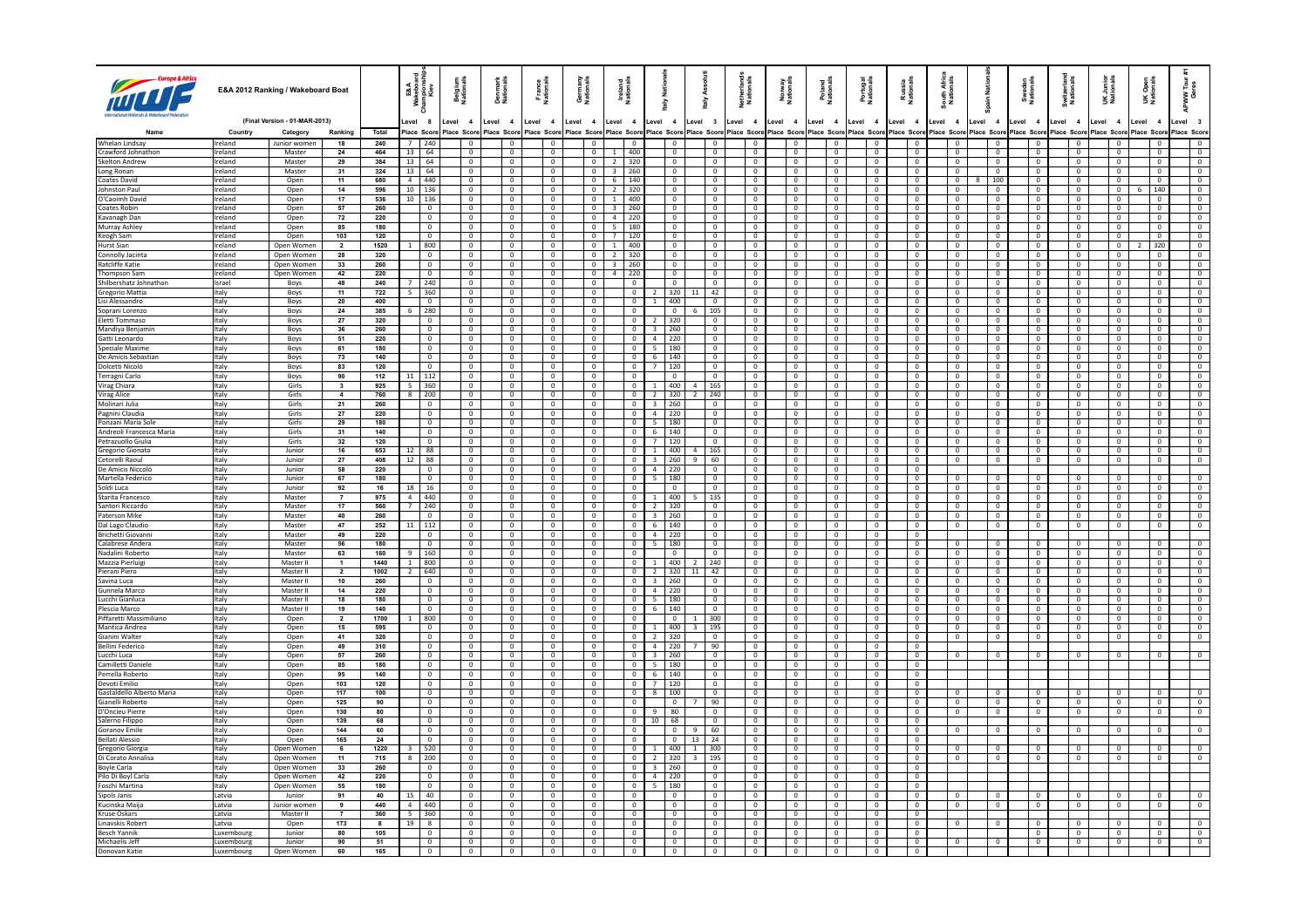| FITT                                           |                                   | E&A 2012 Ranking / Wakeboard Boat |                 |                  | E&A<br>Mebois<br>Kiev<br>Kiev    | Belgium<br>Nationals |                                  | Denmark<br>Nationals             | France<br>Nationals                       | Germany<br>Nationals                 | Ireland<br>Nationals                    | Nati<br>aly                      |                | Ass<br>aiv                              | Netherland<br>Nationals              |                                           | Norway<br>Nationals              | Poland<br>Nationals              | Portugal<br>Nationals            | Russia<br>Nationals              | South Afric<br>Nationals       | ain Nati                                             | Sweden<br>Nationals            | Switzerlan<br>Nationals          | UK Junior<br>Nationals           | <b>UK Open</b><br>Nationals |                              | APWW <sup>-</sup>                        |
|------------------------------------------------|-----------------------------------|-----------------------------------|-----------------|------------------|----------------------------------|----------------------|----------------------------------|----------------------------------|-------------------------------------------|--------------------------------------|-----------------------------------------|----------------------------------|----------------|-----------------------------------------|--------------------------------------|-------------------------------------------|----------------------------------|----------------------------------|----------------------------------|----------------------------------|--------------------------------|------------------------------------------------------|--------------------------------|----------------------------------|----------------------------------|-----------------------------|------------------------------|------------------------------------------|
|                                                |                                   | (Final Version - 01-MAR-2013)     |                 |                  | evel 8                           | Level 4              |                                  | Level 4                          | Level 4                                   | Level 4                              | Level 4                                 | Level 4                          |                | Level 3                                 | Level 4                              |                                           | Level 4                          | Level 4                          | Level 4                          | Level 4                          | Level 4                        | Level 4                                              | Level 4                        | Level 4                          | Level 4                          | Level                       | $\overline{4}$               | evel 3                                   |
|                                                | Country                           | Category<br>Open Women            | Ranking<br>60   | Total            | Place Scon<br>$\overline{0}$     | Place                | Scor<br>$\overline{0}$           | Place Scor<br>$\overline{0}$     | Place Sco<br>$\overline{0}$               | Place Scor<br>$\Omega$               | Score<br>Place<br>$\overline{0}$        | Place Scor                       |                | Place Scor                              | Place Score<br>$\Omega$              |                                           | Place Scor<br>$\mathbf{0}$       | Place Scor<br>$\Omega$           | lace Scor<br>$\Omega$            | Place Sco<br>$\overline{0}$      | Place Scon<br>$\overline{0}$   | Place Scor                                           | Place Scor                     | Place Scor                       | Place Score                      | Place Sco                   |                              | Place Score                              |
| <b>Schmer Claire</b><br><b>Bouwhuis Mark</b>   | Luxembourg<br>Netherlands         | Boys                              | 19              | 165<br>410       | $\overline{0}$                   |                      | $\overline{0}$                   | $\overline{0}$                   | $\overline{0}$                            | $\overline{0}$                       | $\overline{0}$                          | $\overline{0}$<br>$\overline{0}$ |                | $\mathbf 0$<br>$\overline{0}$           | $3 \mid 260$                         |                                           | $\overline{0}$                   | $\overline{0}$                   | $\overline{0}$                   | $\overline{0}$                   | $\overline{0}$                 | $\overline{0}$<br>$\overline{0}$                     | $\overline{0}$                 | $\overline{0}$                   | $\overline{0}$                   |                             | $\overline{0}$               | $\overline{0}$                           |
| <b>Methorst Age</b>                            | Netherlands                       | Boys                              | 20              | 400              | $\bf{0}$                         |                      | $\overline{0}$                   | $\overline{0}$                   | $\overline{0}$                            | $\mathbf{0}$                         | $\overline{0}$                          | $\overline{0}$                   |                | $\overline{0}$                          | $\mathbf{1}$<br>400                  |                                           | $\mathbf{0}$                     | $\overline{0}$                   | $\overline{0}$                   | $\overline{0}$                   | $\overline{0}$                 | $\overline{0}$                                       | $\overline{0}$                 | $\overline{0}$                   | $\overline{0}$                   |                             | $\overline{0}$               | $\overline{0}$                           |
| van der Bruggen Rowdy                          | Netherlands                       | Boys                              | 27              | 320              | $\mathbf{0}$                     |                      | $\overline{0}$                   | $\overline{0}$                   | $\overline{0}$                            | $\mathbf{0}$                         | $\overline{0}$                          | $\mathbf{0}$                     |                | $\overline{0}$                          | 320<br>$\overline{2}$                |                                           | $\mathbf{0}$                     | $\overline{0}$                   | $^{\circ}$                       | $\overline{0}$                   | $\mathbf{0}$                   | $\overline{0}$                                       | $\mathbf{0}$                   | $\overline{0}$                   | $\mathbf{0}$                     |                             | $\overline{0}$               | $\overline{0}$                           |
| Bergman Rutger                                 | Netherlands                       | Boys                              | 51              | 220              | $\mathbf 0$                      |                      | $\overline{0}$                   | $\mathbf 0$                      | $\overline{0}$                            | $\mathbf 0$                          | $\overline{0}$                          | $\overline{0}$                   |                | $\mathbf 0$                             | $\overline{4}$<br>220                |                                           | $\mathbf 0$                      | $\mathbf 0$                      | $\mathbf 0$                      | $\mathbf{0}$                     |                                |                                                      | $\mathbf 0$                    | $\mathbf 0$                      | $\mathbf 0$                      |                             | $\mathbf 0$                  | $\mathbf{0}$                             |
| Spoor Remo                                     | Netherlands                       | Boys                              | 61              | 180              | $\overline{0}$                   |                      | $\mathbf{0}$                     | $\overline{0}$                   | $\overline{0}$                            | $\overline{0}$                       | $\overline{0}$                          | $\overline{0}$                   |                | $\overline{0}$                          | $\overline{5}$<br>  180              |                                           | $\overline{0}$                   | $\overline{0}$                   | $\overline{0}$                   | $\overline{0}$                   |                                |                                                      | $\overline{0}$                 | $\overline{0}$                   | $\overline{0}$                   |                             | $\overline{0}$               | $\overline{0}$                           |
| Gianotten Enzo<br>Felixdaal Leonardo           | Netherlands<br><b>Netherlands</b> | Boys                              | 73<br>83        | 140<br>120       | $\overline{0}$<br>$\Omega$       |                      | $\overline{0}$<br>$\Omega$       | $\mathbf 0$<br>$\Omega$          | $\overline{0}$<br>$\Omega$                | $\mathbf 0$<br>$\Omega$              | $\overline{0}$<br>$\Omega$              | $\overline{0}$                   | $\overline{0}$ | $\mathbf 0$<br>$\Omega$                 | 140<br>6<br>$7^{\circ}$<br>120       |                                           | $\,0\,$<br>$\Omega$              | $\mathbf{0}$<br>$\Omega$         | $\overline{0}$<br>$\Omega$       | $\overline{0}$<br>$\Omega$       |                                |                                                      | $\mathbf 0$<br>$\Omega$        | $\,$ 0<br>$\Omega$               | $\overline{0}$<br>$\Omega$       |                             | $\mathbf 0$<br>$\Omega$      | $\overline{0}$<br>$\Omega$               |
| Lindeman Sam                                   | Netherlands                       | Boys<br>Boys                      | 83              | 120              | $\mathbf 0$                      |                      | $\mathbf{0}$                     | $\mathbf 0$                      | $\overline{0}$                            | $\mathbf 0$                          | $\mathbf{0}$                            | $\overline{0}$                   |                | $\overline{0}$                          | $\overline{7}$<br>120                |                                           | $\mathbf 0$                      | $\mathbf 0$                      | $\mathbf 0$                      | $\overline{0}$                   |                                |                                                      | $\mathbf 0$                    | $\mathbf 0$                      | $\mathbf{0}$                     |                             | $\mathbf 0$                  | $\mathbf{0}$                             |
| Van Hasselt Jordi                              | Netherlands                       | Boys                              | 95              | 80               | $\Omega$                         |                      | $\Omega$                         | $\Omega$                         | $\Omega$                                  | $\Omega$                             | $\Omega$                                | $\overline{0}$                   |                | $\overline{0}$                          | $\mathbf{Q}$<br>80                   |                                           | $\Omega$                         | $\Omega$                         | $\Omega$                         | $\Omega$                         |                                |                                                      | $\Omega$                       | $\Omega$                         | $\Omega$                         |                             | $\Omega$                     | $\Omega$                                 |
| Wobma Sver                                     | Netherlands                       | Boys                              | 95              | 80               | $\overline{0}$                   |                      | $\mathbf{0}$                     | $\overline{0}$                   | $\overline{0}$                            | $\overline{0}$                       | $\overline{0}$                          | $\overline{0}$                   |                | $\overline{0}$                          | 9<br>80                              |                                           | $\mathbf 0$                      | $\mathbf{0}$                     | $\overline{0}$                   | $\overline{0}$                   |                                |                                                      | $\overline{0}$                 | $\overline{0}$                   | $\mathbf{0}$                     |                             | $\overline{0}$               | $\overline{0}$                           |
| Kok Milan                                      | <b>Netherlands</b>                | Boys                              | 102             | 56               | $\mathbf{0}$                     |                      | $\Omega$                         | $\overline{0}$                   | $\overline{0}$                            | $\Omega$                             | $\mathbf{0}$                            | $\overline{0}$                   |                | $\mathbf{0}$                            | $11$ 56                              |                                           | $\Omega$                         | $\Omega$                         | $\Omega$                         | $\Omega$                         |                                |                                                      | $\mathbf{0}$                   | $\Omega$                         | $^{\circ}$                       |                             | $\Omega$                     | $\overline{0}$                           |
| Van Hasselt Mick                               | Netherlands                       | Boys                              | 102             | 56               | $\mathbf{0}$                     |                      | $\mathbf 0$                      | $\mathbf 0$                      | $\overline{0}$                            | $\mathbf 0$                          | $\overline{0}$                          | $\overline{0}$                   |                | $\mathbf 0$                             | 11<br>56                             |                                           | 0                                | $\mathbf{0}$                     | $\mathbf 0$                      | $\overline{0}$                   |                                | $^{\circ}$                                           | 0                              | $\mathbf 0$                      | $\mathbf 0$                      |                             | $\mathbf 0$                  | $\overline{0}$                           |
| Cohen Aaron<br>Lankhorst Felix                 | Netherlands<br>Netherlands        | Boys                              | 106<br>106      | 32<br>32         | $\overline{0}$<br>$\overline{0}$ |                      | $\overline{0}$<br>$\overline{0}$ | $\mathbf 0$<br>$\overline{0}$    | $\overline{0}$<br>$\overline{\mathbf{0}}$ | $\Omega$<br>$\overline{\phantom{0}}$ | $\overline{0}$<br>$\overline{0}$        | $\overline{0}$<br>$\overline{0}$ |                | $\mathbf 0$<br>$\overline{0}$           | 32<br>13<br>$13 \mid 32$             |                                           | $\mathbf{0}$<br>$\overline{0}$   | $\Omega$<br>$\overline{0}$       | $\Omega$<br>$\overline{0}$       | $\Omega$<br>$\overline{0}$       |                                |                                                      | $\Omega$<br>$\overline{0}$     | $\overline{0}$<br>$\overline{0}$ | $\Omega$<br>$\overline{0}$       |                             | $\Omega$<br>$\overline{0}$   | $\mathbf{0}$<br>$\overline{\phantom{0}}$ |
| <b>Boaz Gianotter</b>                          | Netherlands                       | Boys<br>Boys                      | 109             | 20               | $\mathbf{0}$                     |                      | $\mathbf{0}$                     | $\overline{0}$                   | $\overline{0}$                            | $\overline{0}$                       | $\mathbf{0}$                            | $\mathbf{0}$                     |                | $\mathbf{0}$                            | $15 \mid 20$                         |                                           | $\mathbf{0}$                     | $\mathbf{0}$                     | $\mathbf{0}$                     | $\overline{0}$                   |                                |                                                      | $\mathbf 0$                    | $\overline{0}$                   | $\overline{0}$                   |                             | $\overline{0}$               | $\overline{0}$                           |
| Klaphake Alexande                              | Netherlands                       | Boys                              | 109             | 20               | $\overline{0}$                   |                      | $\overline{0}$                   | $\mathbf{0}$                     | $\overline{0}$                            | $\mathbf 0$                          | $\overline{0}$                          | $\overline{0}$                   |                | $\overline{0}$                          | 15<br>20                             |                                           | $\mathsf 0$                      | $\overline{0}$                   | $\mathbf 0$                      | $\overline{0}$                   | $\Omega$                       | $\mathbf{0}$                                         | $\mathbf 0$                    | $\overline{0}$                   | $\mathbf 0$                      |                             | $\mathbf 0$                  | $\overline{0}$                           |
| Perlee Nathalie                                | Netherlands                       | Girls                             | $5\overline{5}$ | 695              | $\overline{0}$                   |                      | $\overline{0}$                   | $\overline{0}$                   | $\overline{0}$                            | $\overline{0}$                       | $\overline{0}$                          | $\overline{0}$                   |                | $\mathbf 0$                             | 6<br>140                             |                                           | $\mathbf 0$                      | $\overline{0}$                   | $\mathbf 0$                      | $\overline{0}$                   | $\overline{0}$                 | $\mathbf 0$                                          | $\mathbf 0$                    | $\overline{\mathbf{0}}$          | $\mathbf 0$                      |                             | $\overline{0}$               | $\overline{0}$                           |
| Kroon Marc                                     | Netherlands                       | Junior                            | $\overline{2}$  | 1635             | 800<br>$\mathbf{1}$              |                      | $\overline{0}$                   | $\overline{0}$                   | $\overline{\phantom{0}}$                  | $\overline{0}$                       | $\overline{0}$                          | $\overline{0}$                   |                | $\overline{0}$                          | 1<br>400                             |                                           | $\mathbf{0}$                     | $\overline{0}$                   | $\overline{0}$                   | $\overline{0}$                   | $\overline{0}$                 | $\overline{0}$                                       | $\overline{\mathbf{0}}$        | $\overline{0}$                   | $\overline{0}$                   |                             | $\overline{0}$               | $\overline{0}$                           |
| Van Helvoort Maxim                             | Netherlands                       | Junior                            | $5\overline{5}$ | 1485             | 1440<br>$\overline{a}$           |                      | $\overline{0}$                   | $\overline{0}$                   | $\overline{0}$                            | $\mathbf{0}$                         | $\overline{0}$                          | $\overline{0}$                   |                | $\circ$                                 | $1 \t 400$                           |                                           | $\overline{0}$                   | $\overline{0}$                   | $\overline{0}$                   | $\overline{0}$                   | $\overline{0}$                 | $\overline{\mathbf{0}}$                              | $\overline{0}$                 | $\overline{0}$                   | $\overline{0}$                   |                             | $\overline{0}$               | $\overline{0}$                           |
| Otten Max                                      | Netherlands                       | Junior                            | 17              | 650              | $\overline{0}$                   |                      | $\overline{0}$                   | $\mathbf{0}$                     | $\overline{0}$                            | $\mathbf{0}$                         | $\overline{0}$                          | $\overline{0}$                   |                | $\overline{0}$                          | 260<br>$\overline{3}$                |                                           | $\overline{0}$                   | $\overline{0}$                   | $\mathbf{0}$                     | $\overline{0}$                   | $\overline{0}$                 | $\overline{0}$                                       | $\mathbf{0}$                   | $\overline{0}$                   | $\overline{0}$                   |                             | $\overline{0}$               | $\overline{0}$                           |
| <b>Bouwhuis Thomas</b><br>Offenga Ruben        | Netherlands<br>Netherlands        | Junior<br>Junior                  | 25<br>35        | 420<br>380       | $\overline{0}$<br>$\overline{0}$ |                      | $\overline{0}$<br>$\overline{0}$ | $\overline{0}$<br>$\overline{0}$ | $\overline{0}$<br>$\overline{0}$          | $\overline{0}$<br>$\overline{0}$     | $\overline{0}$<br>$\overline{0}$        | $\overline{0}$<br>$\overline{0}$ |                | $\mathbf 0$<br>$\overline{0}$           | $7^{\circ}$<br>120<br>140<br>6       |                                           | $\mathbf 0$<br>$\overline{0}$    | $\overline{0}$<br>$\overline{0}$ | $\overline{0}$<br>$\overline{0}$ | $\overline{0}$<br>$\overline{0}$ | $\circ$<br>$\overline{0}$      | $\overline{\mathbf{0}}$<br>$\overline{0}$            | $\mathbf 0$<br>$\overline{0}$  | $\circ$<br>$\overline{0}$        | $\overline{0}$<br>$\overline{0}$ |                             | $^{\circ}$<br>$\overline{0}$ | $\overline{0}$<br>$\overline{0}$         |
| Van Rijswijk Ferdy                             | Netherlands                       | Junior                            | 38              | 320              | $\mathbf{0}$                     |                      | $\overline{0}$                   | $\overline{0}$                   | $\overline{0}$                            | $\mathbf{0}$                         | $\overline{0}$                          | $\overline{0}$                   |                | $\overline{0}$                          | $\overline{2}$<br>320                |                                           | $\overline{0}$                   | $\overline{0}$                   | $\overline{0}$                   | $\overline{0}$                   | $\overline{0}$                 | $\overline{0}$                                       | $\circ$                        | $\overline{0}$                   | $\overline{0}$                   |                             | $\overline{0}$               | $\overline{0}$                           |
| Swan Tommy                                     | Netherlands                       | Junior                            | 58              | 220              | $\mathbf{0}$                     |                      | $\overline{0}$                   | $\overline{0}$                   | $\overline{0}$                            | $^{\circ}$                           | $\overline{0}$                          | $\overline{0}$                   |                | $\overline{0}$                          | $\overline{4}$<br>220                |                                           | $\overline{0}$                   | $\mathbf{0}$                     | $^{\circ}$                       | $\overline{0}$                   |                                |                                                      | $\mathbf{0}$                   | $\overline{0}$                   | $^{\circ}$                       |                             | $\overline{0}$               | $\overline{0}$                           |
| Van Der Heijden Max                            | Netherlands                       | Junior                            | 82              | 100              | $\overline{\mathbf{0}}$          |                      | $\overline{0}$                   | $\mathbf 0$                      | $\overline{0}$                            | $\mathbf 0$                          | $\overline{0}$                          | $\overline{0}$                   |                | $\mathbf 0$                             | 100<br>8                             |                                           | 0                                | $\mathbf 0$                      | $\mathbf 0$                      | $\mathbf 0$                      | $\mathbf 0$                    | $\overline{0}$                                       | $\mathbf 0$                    | $\mathbf 0$                      | $\overline{0}$                   |                             | $\mathbf 0$                  | $\mathbf{0}$                             |
| Van Daalen Mitch                               | Netherlands                       | Junior                            | 87              | 80               | $\overline{0}$                   |                      | $\overline{0}$                   | $\overline{0}$                   | $\overline{0}$                            | $\overline{0}$                       | $\overline{0}$                          | $\overline{0}$                   |                | $\overline{0}$                          | $\overline{9}$<br>80                 |                                           | $\overline{0}$                   | $\overline{0}$                   | $\overline{0}$                   | $\overline{0}$                   | $\overline{0}$                 | $\overline{0}$                                       | $\overline{0}$                 | $\overline{0}$                   | $\overline{0}$                   |                             | $\overline{0}$               | $\overline{0}$                           |
| Methorst Bar                                   | Netherlands                       | Junior                            | 88              | 68               | $\overline{0}$                   |                      | $\overline{0}$                   | $\mathbf{0}$                     | $\overline{0}$                            | $\overline{0}$                       | $\overline{0}$                          | $\overline{0}$                   |                | $\overline{0}$                          | 10<br>68                             |                                           | $\mathsf 0$                      | $\overline{0}$                   | $\overline{0}$                   | $\overline{0}$                   | $\circ$                        | $\overline{0}$                                       | $\overline{0}$                 | $\overline{0}$                   | $\overline{0}$                   |                             | $\mathbf 0$                  | $\overline{0}$                           |
| Klaasen Roy                                    | <b>Netherlands</b>                | lunion                            | 89              | 56               | $\sqrt{2}$                       |                      | $\Omega$                         | $\sqrt{2}$                       | $\sqrt{2}$                                | $\Omega$                             | $\sqrt{2}$                              | $\Omega$                         |                | $\Omega$                                | 11<br>56                             |                                           | $\Omega$                         | $\Omega$                         | $\Omega$                         | $\sqrt{2}$                       | $\sqrt{2}$                     | $\Omega$                                             | $\Omega$                       | $\Omega$                         | $\Omega$                         |                             | $\sqrt{2}$                   | $\Omega$                                 |
| Zuur Duncan<br><b>Bos Frankwin</b>             | Netherlands<br><b>Netherlands</b> | Master<br>Master                  | 26<br>32        | 400<br>320       | $\mathbf 0$<br>$\overline{0}$    |                      | $\mathbf 0$<br>$\Omega$          | $\mathbf{0}$<br>$\overline{0}$   | $\overline{0}$<br>$\Omega$                | $\mathbf 0$<br>$\Omega$              | $\overline{0}$<br>$\sqrt{2}$            | $\overline{0}$<br>$\overline{0}$ |                | $\mathbf 0$<br>$\overline{0}$           | $\mathbf{1}$<br>400<br>2 320         |                                           | $\mathbf{0}$<br>$\Omega$         | $\overline{0}$<br>$\Omega$       | $\overline{0}$<br>$\Omega$       | $\overline{0}$<br>$\sqrt{2}$     | $\overline{0}$<br>$\mathbf{0}$ | $\mathbf 0$<br>$\overline{0}$                        | $\mathbf 0$<br>$\Omega$        | $\mathbf 0$<br>$\sqrt{2}$        | $\overline{0}$<br>$\Omega$       |                             | $\overline{0}$<br>$\Omega$   | $\overline{0}$<br>$\Omega$               |
| <b>Huiskes Niek</b>                            | Netherlands                       | Master                            | 38              | 295              | $\overline{0}$                   |                      | $\mathbf{0}$                     | $\overline{0}$                   | $\overline{0}$                            | $\overline{0}$                       | $\overline{0}$                          | $\overline{0}$                   |                | $\overline{0}$                          | $\overline{4}$<br>  220              |                                           | $\overline{0}$                   | $\overline{0}$                   | $\overline{0}$                   | $\overline{0}$                   | $\overline{0}$                 | $\overline{0}$                                       | $\overline{0}$                 | $\circ$                          | $\overline{0}$                   |                             | $\overline{0}$               | $\overline{0}$                           |
| Van De Ven Marteen                             | <b>Netherlands</b>                | Master                            | 40              | 260              | $\mathbf{0}$                     |                      | $\overline{0}$                   | $\overline{0}$                   | $\overline{0}$                            | $\Omega$                             | $\overline{0}$                          | $\overline{0}$                   |                | $^{\circ}$                              | $3 \mid 260$                         |                                           | $\Omega$                         | $\Omega$                         | $\Omega$                         | $\Omega$                         | $\mathbf{0}$                   | $\overline{0}$                                       | $\mathbf{0}$                   | $\sqrt{2}$                       | $^{\circ}$                       |                             | $\Omega$                     | $\Omega$                                 |
| Jan Viveen Willem                              | Netherlands                       | Master                            | 56              | 180              | $\circ$                          |                      | $\overline{0}$                   | $\mathbf 0$                      | $\overline{\mathbf{0}}$                   | $\mathbf 0$                          | $\overline{0}$                          | $\overline{0}$                   |                | $\overline{0}$                          | 180<br>5                             |                                           | 0                                | $^{\circ}$                       | $^{\circ}$                       | $\overline{0}$                   | $\mathbf 0$                    | $\overline{0}$                                       | $\overline{0}$                 | $\mathbf 0$                      | $\mathbf 0$                      |                             | $\mathbf 0$                  | $\overline{0}$                           |
| Rommy Gilber                                   | Netherlands                       | Master                            | 64              | 140              | $\overline{0}$                   |                      | $\overline{0}$                   | $\overline{0}$                   | $\overline{0}$                            | $\Omega$                             | $\mathbf{0}$                            | $\overline{0}$                   |                | $\overline{0}$                          | 6<br>  140                           |                                           | $\mathbf{0}$                     | $\Omega$                         | $\Omega$                         | $\Omega$                         | $\mathbf{0}$                   | $\overline{\mathbf{0}}$                              | $\overline{0}$                 | $\overline{0}$                   | $\Omega$                         |                             | $\Omega$                     | $\Omega$                                 |
| Sijmons Freek                                  | Netherlands                       | Master                            | 68              | 120              | $\overline{0}$                   |                      | $\overline{0}$                   | $\overline{0}$                   | $\overline{\mathbf{0}}$                   | $\overline{0}$                       | $\overline{0}$                          | $\overline{0}$                   |                | $\overline{0}$                          | $\overline{7}$<br>120                |                                           | $\mathbf{0}$                     | $\mathbf 0$                      | $\mathbf{0}$                     | $\overline{0}$                   | $\overline{0}$                 | $\overline{0}$                                       | $\overline{0}$                 | $\overline{0}$                   | $\overline{0}$                   |                             | $\overline{0}$               | $\overline{0}$                           |
| Mandic Igor                                    | Netherlands                       | Master                            | 74              | 100              | $\overline{0}$                   |                      | $\overline{0}$                   | $\overline{0}$                   | $\overline{0}$                            | $\overline{0}$                       | $\overline{0}$                          | $\overline{0}$                   |                | $\overline{0}$                          | $8 \mid 100$                         |                                           | $\overline{0}$                   | $\overline{0}$                   | $\overline{0}$                   | $\overline{0}$                   | $\overline{0}$                 | $\overline{0}$                                       | $\overline{0}$                 | $\overline{0}$                   | $\overline{0}$                   |                             | $\overline{0}$               | $\overline{0}$                           |
| <b>Rottger Remcc</b><br><b>Slinkert Carlos</b> | Netherlands<br>Netherlands        | Master<br>Master                  | 79              | 80<br>68         | $\overline{0}$<br>$\overline{0}$ |                      | $\overline{0}$<br>$\overline{0}$ | $\overline{0}$<br>$\overline{0}$ | $\overline{0}$<br>$\overline{0}$          | $\mathbf 0$<br>$\Omega$              | $\overline{0}$<br>$\overline{0}$        | $\overline{0}$<br>$\overline{0}$ |                | $\overline{0}$<br>$\overline{0}$        | $9$<br>80<br>10<br>68                |                                           | $\overline{0}$<br>$\overline{0}$ | $\mathbf 0$<br>$\sqrt{2}$        | $\mathbf 0$<br>$\Omega$          | $\overline{0}$<br>$\Omega$       | $\circ$<br>$\overline{0}$      | $\overline{0}$                                       | $\overline{0}$<br>$\Omega$     | $\overline{0}$<br>$\overline{0}$ | $\overline{0}$<br>$\Omega$       |                             | $\mathbf 0$<br>$\Omega$      | $\overline{0}$<br>$\Omega$               |
| de Heer Patrick                                | Netherlands                       | Master II                         | 82<br>6         | 400              | $\overline{0}$                   |                      | $\overline{0}$                   | $\overline{0}$                   | $\overline{0}$                            | $\overline{0}$                       | $\overline{0}$                          | $\overline{0}$                   |                | $\overline{0}$                          | $\overline{1}$<br>400                |                                           | $\overline{0}$                   | $\overline{0}$                   | $\overline{0}$                   | $\overline{0}$                   | $\overline{0}$                 | $\overline{\phantom{a}}$<br>$\overline{\phantom{0}}$ | $\overline{0}$                 | $\overline{0}$                   | $\overline{0}$                   |                             | $\overline{0}$               | $\overline{0}$                           |
| Van Reyendam Kasper                            | Netherlands                       | Master II                         | $\mathbf{a}$    | 320              | $\overline{0}$                   |                      | $\overline{0}$                   | $\overline{0}$                   | $\overline{0}$                            | $\Omega$                             | $\overline{0}$                          |                                  | $\overline{0}$ | $\overline{0}$                          | $\overline{2}$<br>320                |                                           | $\overline{0}$                   | $\overline{0}$                   | $\overline{0}$                   | $\overline{0}$                   | $\overline{0}$                 | $\overline{0}$                                       | $\overline{0}$                 | $\overline{0}$                   | $\overline{0}$                   |                             | $\overline{0}$               | $\Omega$                                 |
| Hak Jan-Frans                                  | Netherlands                       | Master II                         | 10 <sup>1</sup> | 260              | $\overline{0}$                   |                      | $\overline{0}$                   | $\overline{0}$                   | $\overline{0}$                            | $^{\circ}$                           | $\overline{0}$                          | $\overline{0}$                   |                | $\overline{0}$                          | 260<br>$\overline{\mathbf{3}}$       |                                           | $\overline{0}$                   | $\mathbf{0}$                     | $^{\circ}$                       | $\overline{0}$                   | $\overline{0}$                 | $\overline{0}$                                       | $\mathbf{0}$                   | $\overline{0}$                   | $\overline{0}$                   |                             | $\overline{0}$               | $\overline{0}$                           |
| Flipsen Mark                                   | Netherlands                       | Master II                         | 14              | 220              | $\overline{0}$                   |                      | $\overline{0}$                   | $\overline{0}$                   | $\overline{0}$                            | $\overline{0}$                       | $\overline{0}$                          | $\overline{0}$                   |                | $\overline{0}$                          | $\overline{4}$<br>220                |                                           | 0                                | $^{\circ}$                       | $^{\circ}$                       | $\overline{0}$                   | $\mathbf 0$                    | $\overline{0}$                                       | $\overline{0}$                 | $\mathbf 0$                      | $\mathbf 0$                      |                             | $\mathbf 0$                  | $\mathbf{0}$                             |
| <b>Timmers Michae</b>                          | Netherlands                       | Open                              | 8               | 755              | 240                              |                      | $\overline{0}$                   | $\overline{0}$                   | $\overline{0}$                            | $\overline{0}$                       | $\overline{0}$                          |                                  | $\overline{0}$ | $\overline{0}$                          | $\overline{2}$<br>320                |                                           | $\overline{0}$                   | $\overline{0}$                   | $\overline{0}$                   | $\overline{0}$                   | $\overline{0}$                 | $\overline{\phantom{0}}$                             | $\overline{0}$                 | $\overline{0}$                   | $\overline{0}$                   |                             | $\overline{0}$               | $\overline{0}$                           |
| <b>Linders Jorrit</b>                          | Netherlands                       | Open                              | 25              | 443              | 8<br>23                          |                      | $\overline{0}$                   | $\overline{0}$                   | $\overline{0}$                            | $\overline{0}$                       | $\overline{0}$                          |                                  | $\overline{0}$ | $\overline{0}$                          | 5 <sub>1</sub><br>180                |                                           | $\mathbf{0}$                     | $\overline{0}$                   | $\overline{0}$                   | $\overline{0}$                   |                                |                                                      | $\mathbf 0$                    | $\overline{0}$                   | $\mathbf 0$                      |                             | $\mathbf 0$                  | $\mathbf{0}$                             |
| Van Straten Rocco<br><b>Bac Alfred</b>         | Netherlands<br>Netherlands        | Open                              | 57<br>70        | 260<br>225       | $\circ$<br>0                     |                      | $\overline{0}$<br>$\mathbf 0$    | $\mathbf{0}$<br>$\mathbf 0$      | $\overline{0}$<br>$\overline{\mathbf{0}}$ | $^{\circ}$<br>0                      | $\mathbf{0}$<br>$\overline{\mathbf{0}}$ | $\overline{0}$<br>$\mathbf 0$    |                | $\mathbf{0}$<br>$\overline{\mathbf{0}}$ | 260<br>$\overline{3}$<br>$\mathbf 0$ |                                           | $\mathbf{0}$<br>0                | $\mathbf{0}$<br>$\mathbf 0$      | $^{\circ}$<br>$\mathbf 0$        | $\overline{0}$<br>$\mathbf 0$    | 0                              | $\mathbf 0$                                          | 0                              | $\mathbf 0$                      |                                  |                             |                              | $\mathbf 0$                              |
| Lukassen Ricky                                 | Netherlands                       | Open<br>Onen                      | 72              | 220              | $\overline{0}$                   |                      | $\sqrt{2}$                       | $\overline{0}$                   | $\sqrt{0}$                                | $\sqrt{0}$                           | $\sqrt{2}$                              | $\overline{0}$                   |                | $\overline{0}$                          | 1220<br>$\overline{4}$               |                                           | $\overline{0}$                   | $\sqrt{0}$                       | $\overline{0}$                   | $\sqrt{2}$                       | $\sqrt{2}$                     | $\overline{0}$                                       | $\Omega$                       | $\overline{0}$                   | $\overline{0}$                   |                             | $\overline{0}$               | $\Omega$                                 |
| Sturm Dennie                                   | Netherlands                       | Open                              | 95              | 140              | $\overline{0}$                   |                      | $\overline{0}$                   | $\overline{0}$                   | $\overline{0}$                            | $\overline{0}$                       | $\overline{0}$                          | $\overline{0}$                   |                | $\overline{0}$                          | 6<br>140                             |                                           | $\overline{0}$                   | $\overline{0}$                   | $\overline{0}$                   | $\overline{0}$                   | $\overline{0}$                 | $\overline{0}$                                       | $\overline{0}$                 | $\overline{0}$                   | $\overline{0}$                   |                             | $\overline{0}$               | $\overline{0}$                           |
| Van Der Wekken Antoni                          | <b>Netherlands</b>                | Open                              | 103             | 120              | $\Omega$                         |                      | $\sqrt{2}$                       | $\Omega$                         | $\Omega$                                  | $\Omega$                             | $\sqrt{2}$                              | $\Omega$                         |                | $\Omega$                                | 120<br>$\overline{7}$                |                                           | $\Omega$                         | $\Omega$                         | $\Omega$                         | $\Omega$                         |                                |                                                      |                                |                                  |                                  |                             |                              |                                          |
| <b>Bronwasser Freek</b>                        | Netherlands                       | Open                              | 117             | 100              | $\overline{0}$                   |                      | $\overline{0}$                   | $\overline{0}$                   | $\overline{0}$                            | $\overline{0}$                       | $\overline{0}$                          | $\overline{0}$                   |                | $\overline{0}$                          | 8<br>100                             |                                           | $\overline{0}$                   | $\overline{0}$                   | $\overline{0}$                   | $\overline{0}$                   | $\overline{0}$                 | $\overline{0}$                                       | $\mathbf 0$                    | $\mathbf 0$                      |                                  |                             |                              |                                          |
| <b>Grigartas Stas</b>                          | Netherlands                       | Open                              | 130             | 80               | $\overline{0}$                   |                      | $\Omega$                         | $\Omega$                         | $\Omega$                                  | $\overline{0}$                       | $\sqrt{2}$                              | $\overline{0}$                   |                | $\overline{0}$                          | $\overline{q}$<br>80                 |                                           | $\Omega$                         | $\overline{0}$                   | $\Omega$                         | $\Omega$                         | $\overline{0}$                 | $\overline{0}$                                       | $\overline{0}$                 | $\overline{0}$                   | $\Omega$                         |                             | $\Omega$                     | $\Omega$                                 |
| <b>Linders Loes</b>                            | Netherlands                       | Open Women                        | $\mathbf{1}$    | 2040             | 280                              |                      | $\overline{0}$                   | $\overline{0}$                   | $\overline{0}$                            | $\overline{0}$                       | $\overline{0}$                          | $\overline{0}$                   |                | $\overline{0}$                          | $\overline{2}$<br>320                |                                           | $\overline{0}$                   | $\overline{0}$                   | $\overline{0}$                   | $\overline{0}$                   |                                |                                                      |                                |                                  |                                  |                             |                              |                                          |
| Otten Maureen                                  | <b>Netherlands</b>                | Open Women                        | $\overline{a}$  | 1435             | $\overline{0}$                   |                      | $\Omega$                         | $\overline{0}$                   | $\Omega$<br>$\overline{0}$                | $\Omega$<br>$\overline{0}$           | $\Omega$                                | $\overline{0}$                   |                | $\mathbf{0}$                            | 4 220<br>$\mathbf{1}$                |                                           | $\Omega$<br>$\mathbf 0$          | $\Omega$<br>$\mathbf{0}$         | $\Omega$<br>$\mathbf 0$          | $\Omega$<br>$\overline{0}$       | $\mathbf{0}$                   | $\overline{0}$                                       | $\overline{0}$                 | $\overline{0}$                   | $^{\circ}$                       |                             | $^{\circ}$                   |                                          |
| De Haan Denise<br><b>Bokelman Felke</b>        | Netherlands<br>Netherlands        | Open Women<br>Open Women          | 19<br>33        | 400<br>260       | $\overline{0}$<br>$\overline{0}$ |                      | $\overline{0}$<br>$\overline{0}$ | $\mathbf 0$<br>$\overline{0}$    | $\overline{0}$                            | $\overline{0}$                       | $\overline{0}$<br>$\mathbf{0}$          | $\overline{0}$<br>$\overline{0}$ |                | $\overline{0}$<br>$\mathbf 0$           | 400<br>$\mathbf{R}$<br>260           |                                           | $\mathbf{0}$                     | $\Omega$                         | $\Omega$                         | $\Omega$                         |                                |                                                      |                                |                                  |                                  |                             |                              |                                          |
| Van Gestel Tess                                | Netherlands                       | Open Women                        | 50              | 195              | $\overline{0}$                   |                      | $\overline{0}$                   | $\overline{0}$                   | $\overline{0}$                            | $\overline{0}$                       | $\overline{0}$                          | $\overline{0}$                   |                | $\overline{0}$                          | $\overline{0}$                       |                                           | $\mathbf{0}$                     | $\overline{0}$                   | $\overline{0}$                   | $\overline{0}$                   | $\mathbf 0$                    | $\mathbf{0}$                                         | $\mathbf 0$                    | $\mathbf{0}$                     | $^{\circ}$                       |                             |                              |                                          |
| Pannekeet Sandra                               | Netherlands                       | Open Women                        | 55              | 180              | $\overline{0}$                   |                      | $\overline{0}$                   | $\overline{0}$                   | $\overline{0}$                            | $\overline{0}$                       | $\overline{0}$                          | $\overline{0}$                   |                | $\overline{0}$                          | 5<br>180                             |                                           | $\overline{0}$                   | $\overline{0}$                   | $\overline{0}$                   | $\overline{0}$                   |                                |                                                      |                                |                                  |                                  |                             |                              |                                          |
| <b>Bouwman Tess</b>                            | Netherlands                       | Open Women                        | 68              | 136              | 136                              |                      | $\overline{0}$                   | $\overline{0}$                   | $\overline{\phantom{0}}$                  | $\mathbf 0$                          | $\overline{0}$                          | $\overline{0}$                   |                | $\overline{0}$                          | $\overline{0}$                       |                                           | $\overline{0}$                   | $\mathbf 0$                      | $\mathbf 0$                      | $\overline{0}$                   |                                |                                                      |                                |                                  |                                  |                             |                              |                                          |
| Smit Yvanka                                    | Netherlands                       | Open Women                        | 71              | 120              | $\overline{0}$                   |                      | $\overline{0}$                   | $\overline{0}$                   | $\overline{0}$                            | $\overline{0}$                       | $\overline{0}$                          | $\overline{0}$                   |                | $\overline{0}$                          | 120                                  |                                           | $\overline{0}$                   | $\Omega$                         | $\Omega$                         | $\overline{0}$                   |                                |                                                      |                                |                                  |                                  |                             |                              |                                          |
| Eikelia Tommy                                  | Norway                            | Junior                            | 28              | 400              | $\overline{0}$                   |                      | $\overline{0}$                   | $\overline{0}$                   | $\overline{0}$                            | $\overline{0}$                       | $\overline{0}$                          | $\overline{0}$                   |                | $\overline{0}$                          | $\overline{0}$                       | $\mathbf{1}$                              | 400                              | $\overline{0}$                   | $\overline{0}$                   | $\overline{0}$                   | $\overline{0}$                 | $\overline{0}$                                       | $\Omega$                       | $\overline{0}$                   | $\Omega$                         |                             | $\Omega$                     | $\sqrt{2}$                               |
| Nicolaisen Marcus<br>Stangenes Sondre          | Norway<br>Norway                  | Junior<br>Junior                  | 38<br>48        | 320<br>260       | $\overline{0}$<br>$\mathbf{0}$   |                      | $\overline{0}$<br>$\overline{0}$ | $\overline{0}$<br>$\overline{0}$ | $\overline{0}$<br>$\overline{0}$          | $\overline{0}$<br>$^{\circ}$         | $\overline{0}$<br>$\overline{0}$        | $^{\circ}$                       | $\overline{0}$ | $\overline{0}$<br>$\overline{0}$        | $\sqrt{a}$<br>$\overline{0}$         | $\overline{2}$<br>$\overline{\mathbf{3}}$ | 320<br>260                       | $\overline{0}$<br>$\overline{0}$ | $\overline{0}$<br>$\mathbf{0}$   | $\sqrt{2}$<br>$\overline{0}$     | $\overline{0}$<br>$^{\circ}$   | $\overline{0}$<br>$\overline{0}$                     | $\overline{0}$<br>$\mathbf{0}$ | $\sqrt{2}$<br>$\overline{0}$     | $\overline{0}$<br>$\overline{0}$ |                             | $\Omega$<br>$\overline{0}$   | $\sqrt{2}$<br>$\overline{0}$             |
| <b>Tambini Mats</b>                            | Norway                            | Junior                            | 58              | 220              | $\overline{0}$                   |                      | $\overline{0}$                   | $\overline{0}$                   | $\overline{0}$                            | $\overline{0}$                       | $\overline{0}$                          | $\overline{0}$                   |                | $\mathbf 0$                             | $\overline{0}$                       |                                           | $4 \mid 220$                     | $\overline{0}$                   | $\mathbb O$                      | $\overline{0}$                   | $\overline{0}$                 | $\overline{0}$                                       | $\overline{0}$                 | $\overline{0}$                   | $\overline{0}$                   |                             | $\mathbf 0$                  | $\overline{0}$                           |
| Abrahamsen Henning                             | Norway                            | Junior                            | 67              | 180              | $\overline{0}$                   |                      | $\overline{0}$                   | $\overline{0}$                   | $\overline{0}$                            | $\overline{0}$                       | $\overline{0}$                          | $\overline{0}$                   |                | $\overline{0}$                          | $\overline{0}$                       |                                           | $5 \mid 180$                     | $\overline{0}$                   | $\overline{0}$                   | $\overline{0}$                   | $\mathbf{0}$                   | $\overline{0}$                                       | $\overline{0}$                 | $\overline{0}$                   | $\overline{0}$                   |                             | $\overline{0}$               | $\overline{0}$                           |
| Jaredreisol Tage                               | Norway                            | Junior                            | 73              | 140              | $\overline{0}$                   |                      | $\overline{0}$                   | $\overline{0}$                   | $\overline{0}$                            | $\mathbf{0}$                         | $\overline{0}$                          |                                  | $\overline{0}$ | $\mathbf 0$                             | $\mathbf{0}$                         |                                           | $6 \mid 140$                     | $\mathbf{0}$                     | $\overline{0}$                   | $\overline{0}$                   | $\overline{0}$                 | $\overline{0}$                                       | $\mathbf 0$                    | $\overline{0}$                   | $\overline{0}$                   |                             | $\overline{0}$               | $\overline{0}$                           |
| Solerøed Odd Roar                              | Norway                            | Open                              | 29              | 408              | 19<br>8                          |                      | $\overline{0}$                   | $\overline{0}$                   | $\overline{0}$                            | $^{\circ}$                           | $\mathbf{0}$                            | $\mathbf{0}$                     |                | $\overline{0}$                          | $\mathbf{0}$                         | $\overline{1}$                            | 400                              | $\mathbf{0}$                     | $^{\circ}$                       | $\overline{0}$                   | $^{\circ}$                     | $\overline{0}$                                       | $\mathbf{0}$                   | $\overline{0}$                   | $^{\circ}$                       |                             | $\overline{0}$               | $\mathbf{0}$                             |
| Aabø Jørn Simen                                | Norway                            | Open                              | 40              | 328              | 19<br>$\boldsymbol{8}$           |                      | $\overline{0}$                   | $\overline{0}$                   | $\overline{0}$                            | $\mathbf 0$                          | $\overline{0}$                          | $\overline{0}$                   |                | $\overline{0}$                          | $\overline{0}$                       | $\overline{2}$                            | 320                              | $\overline{0}$                   | $\overline{0}$                   | $\overline{0}$                   | $\overline{0}$                 | $\overline{0}$                                       | $\overline{0}$                 | $\overline{0}$                   | $\overline{0}$                   |                             | $\overline{0}$               | $\overline{0}$                           |
| Føil Furre                                     | Norway                            | Onen                              | 57              | 260              | $\overline{0}$                   |                      | $\sqrt{2}$                       | $\overline{0}$                   | $\overline{0}$                            | $\overline{0}$                       | $\sqrt{0}$                              | $\overline{0}$                   |                | $\Omega$                                | $\overline{0}$                       |                                           | $3 \times 260$                   | $\overline{0}$                   | $\overline{0}$                   | $\overline{0}$                   | $\sqrt{0}$                     | $\overline{0}$                                       | $\overline{0}$                 | $\sqrt{2}$                       | $\overline{0}$                   |                             | $\overline{0}$               | $\sqrt{0}$                               |
| Werner Isaksen Simon                           | Norway                            | Open                              | 72<br>85        | 220<br>180       | $\overline{0}$                   |                      | $\overline{0}$<br>$\Omega$       | $\overline{0}$<br>$\Omega$       | $\overline{0}$<br>$\Omega$                | $\overline{0}$<br>$\Omega$           | $\overline{0}$<br>$\Omega$              | $\overline{0}$<br>$\overline{0}$ |                | $\overline{0}$<br>$\Omega$              | $^{\circ}$<br>$\sqrt{2}$             | 4<br>$\overline{\phantom{a}}$             | 220<br>180                       | $\overline{0}$<br>$\Omega$       | $\overline{0}$<br>$\Omega$       | $\overline{0}$<br>$\Omega$       | $\overline{0}$<br>$\Omega$     | $\overline{0}$<br>$\overline{0}$                     | $\overline{0}$<br>$\Omega$     | $\overline{0}$<br>$\sqrt{2}$     | $\overline{0}$<br>$\Omega$       |                             | $\overline{0}$<br>$\Omega$   | $\overline{0}$<br>$\Omega$               |
| <b>Bettum Magnus</b><br>Skogjordet David       | Norway<br>Norway                  | Open<br>Open                      | 95              | $\overline{140}$ | $\overline{0}$<br>$\overline{0}$ |                      | $\overline{0}$                   | $\overline{0}$                   | $\overline{0}$                            | $\overline{0}$                       | $\overline{0}$                          | $\overline{0}$                   |                | $\overline{0}$                          | $\overline{0}$                       | 6 <sup>7</sup>                            | 140                              |                                  | $\overline{0}$                   | $\overline{0}$                   | $\overline{0}$                 | $\overline{0}$                                       | $\overline{0}$                 | $\overline{0}$                   | $\overline{0}$                   |                             | $\overline{0}$               | $^{\circ}$                               |
| Helleland Håvard                               | Norway                            | Open                              | 103             | 120              | $\overline{0}$                   |                      | $\Omega$                         | $\mathbf{0}$                     | $\Omega$                                  | $\overline{0}$                       | $\Omega$                                | $\overline{0}$                   |                | $\overline{0}$                          | $\Omega$                             |                                           | $7 \mid 120$                     | $\Omega$                         | $\Omega$                         | $\Omega$                         | $\overline{0}$                 | $\overline{0}$                                       | $\Omega$                       | $\Omega$                         | $\Omega$                         |                             | $\overline{0}$               | $\Omega$                                 |
| <b>Mesel Andre</b>                             | Norway                            | Open                              | 117             | 100              | $\overline{0}$                   |                      | $\overline{0}$                   | $\overline{0}$                   | $\overline{0}$                            | $\overline{0}$                       | $\overline{0}$                          | $\overline{0}$                   |                | $\overline{0}$                          | $^{\circ}$                           |                                           | $8 \mid 100$                     | $\overline{0}$                   | $\overline{0}$                   | $\overline{0}$                   | $\overline{0}$                 | $\overline{0}$                                       | $\overline{0}$                 | $\overline{0}$                   | $\overline{0}$                   |                             | $\overline{0}$               | $\overline{0}$                           |
| <b>Hodne Steffen</b>                           | Norway                            | Open                              | 130             | 80               | $\mathbf{0}$                     |                      | $\overline{0}$                   | $\overline{0}$                   | $\overline{0}$                            | $^{\circ}$                           | $\mathbf{0}$                            | $\mathbf{0}$                     |                | $\mathbf 0$                             | $\mathbf{0}$                         |                                           | $9 \t 80$                        | $\mathbf{0}$                     | $\mathbf{0}$                     | $\overline{0}$                   | $\mathbf{0}$                   | $\overline{0}$                                       | $\mathbf 0$                    | $\overline{0}$                   | $\mathbf 0$                      |                             | $^{\circ}$                   | $\mathbf{0}$                             |
| Klungland Espen                                | Norway                            | Open                              | 139             | 68               | $\overline{0}$                   |                      | $\overline{0}$                   | $\overline{0}$                   | $\overline{0}$                            | 0                                    | $\overline{0}$                          | $\overline{0}$                   |                | $\overline{0}$                          | $\overline{0}$                       | 10                                        | 68                               | $\overline{0}$                   | $\mathbf 0$                      | $\overline{0}$                   | $\mathbf{0}$                   | $\overline{0}$                                       | $\overline{0}$                 | $\overline{0}$                   | $\mathbf 0$                      |                             | $\mathbf 0$                  | $\mathbf{0}$                             |
| Brækken Remi-Andre                             | Norway                            | Open                              | 147             | 56               | $\overline{0}$                   |                      | $\overline{0}$                   | $\overline{0}$                   | $\overline{0}$                            | $\overline{0}$                       | $\mathbf{0}$                            |                                  | $\overline{0}$ | $\overline{0}$                          | $\mathbf{0}$                         |                                           | $11$ 56                          | $\overline{0}$                   | $\overline{0}$                   | $\overline{0}$                   | $\mathbf{0}$                   | $\overline{0}$                                       | $\mathbf{0}$                   | $\mathbf 0$                      | $\overline{0}$                   |                             | $^{\circ}$                   | $\Omega$                                 |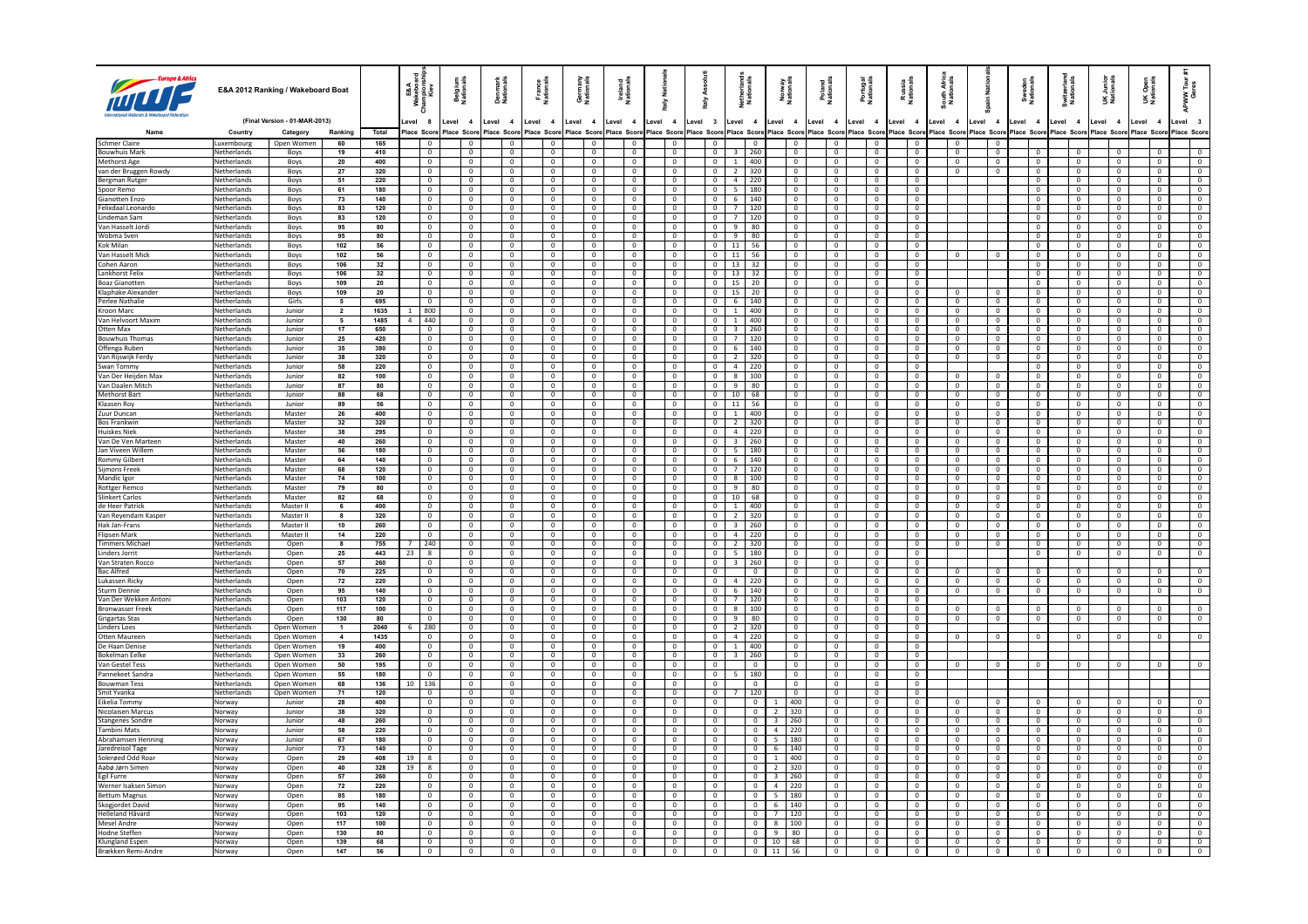|                                            |                      | E&A 2012 Ranking / Wakeboard Boat |                |                         | <b>E&amp;A</b><br>Repise<br>Kie<br>-≋ ≅ | <b>Belgium</b><br>Nationals      | Denmark<br>Nationals             | France<br>Nationals              | Germany<br>Nationals             | Ireland<br>National                  | <b>Natio</b><br>슬 |                                  | Asso<br>taly                                | Netherland:<br>Nationals         | Norway<br>Nationals              | Poland<br>Nationals              | Portugal<br>Nationals                      | Russia<br>Nationals                   | South Afric<br>Nationals         | ain Nati                                  | Sweden<br>Nationals                         | Switzerlan<br>Nationals          | UK Junior<br>Nationals           | Open<br>ionals<br>šž             | ទី ខ្<br>NPWW <sup>-</sup><br>Ger       |
|--------------------------------------------|----------------------|-----------------------------------|----------------|-------------------------|-----------------------------------------|----------------------------------|----------------------------------|----------------------------------|----------------------------------|--------------------------------------|-------------------|----------------------------------|---------------------------------------------|----------------------------------|----------------------------------|----------------------------------|--------------------------------------------|---------------------------------------|----------------------------------|-------------------------------------------|---------------------------------------------|----------------------------------|----------------------------------|----------------------------------|-----------------------------------------|
|                                            |                      | (Final Version - 01-MAR-2013)     |                |                         | evel 8                                  | Level 4                          | Level 4                          | Level 4                          | Level<br>$\overline{\mathbf{4}}$ | Level 4                              | evel 4            |                                  | Level 3                                     | Level<br>$\overline{4}$          | Level 4                          | Level 4                          | Level 4                                    | Level 4                               | evel 4                           | Level 4                                   | Level<br>$\overline{4}$                     | evel 4                           | Level 4                          | Level<br>$\overline{\mathbf{4}}$ | evel 3                                  |
|                                            | Country              | Category                          | Ranking        | Total                   | lace Scon                               | lace Scon                        | lace Score                       | Place Score                      | Place Scor                       | ace Score                            | lace Score        |                                  | Place Score                                 | lace Score                       | Place Score                      | Place Score                      | Place Score                                | lace Score                            | Score Score                      | Place Score                               | lace Scor                                   | Score                            | lace Scon                        | lace Scor                        | Place Score                             |
| Selmar Johan B<br>l Andersen Nora          | Norway<br>Norway     | Open<br>Onen Women                | 154<br>19      | 44<br>400               | $\Omega$                                | $\Omega$                         | $\Omega$                         | $\Omega$                         | $\overline{0}$<br>$\Omega$       | $\overline{0}$<br>$\Omega$           |                   | $\Omega$                         | $\overline{0}$<br>$\Omega$                  | $\mathbf{0}$<br>$\Omega$         | $12 \mid 44$<br>$1 \t 400$       | $\Omega$                         | $\mathbf 0$<br>$\Omega$                    | $\overline{0}$<br>$\Omega$            | $\Omega$                         | $\overline{0}$<br>$\Omega$                | $\overline{0}$<br>$\Omega$                  | $\mathbf 0$<br>$\Omega$          | $\Omega$                         | $\Omega$                         | $\overline{0}$<br>$\Omega$              |
| Unsgaard Ann-Cathrine                      | Norway               | Open Women                        | 28             | 320                     | $\mathbf{0}$                            | $\overline{0}$                   | $\mathbf 0$                      | $\mathbf{0}$                     | $\overline{0}$                   | $\overline{0}$                       |                   | $\mathbf{0}$                     | $\overline{0}$                              | $\mathbf{0}$                     | 320<br>$\overline{2}$            | $\mathbf{0}$                     | $\overline{0}$                             | $\overline{0}$                        | $\mathbf{0}$                     | $\overline{0}$                            | $\overline{0}$                              | $\overline{0}$                   | $\mathbf{0}$                     | $\mathbf{0}$                     | $\mathbf{0}$                            |
| Plewiński Karol                            | Poland               | Open                              | 31             | 400                     | $\Omega$                                | $\Omega$                         | $\Omega$                         | $\Omega$                         | $\Omega$                         | $\Omega$                             |                   | $\overline{0}$                   | $\Omega$                                    | $^{\circ}$                       | $\Omega$                         | 400<br>$\overline{1}$            | $\Omega$                                   | $\Omega$                              | $\Omega$                         | $\overline{0}$                            | $\Omega$                                    | $\Omega$                         | $\Omega$                         | $\Omega$                         | $\Omega$                                |
| Nycz Grzegorz                              | Poland               | Open                              | 41             | 320                     | $\mathbf 0$                             | $\overline{0}$                   | $\mathbf 0$                      | $\mathbf 0$                      | $\mathbf 0$                      | $\mathbf 0$                          |                   | 0                                | $\overline{0}$                              | $\mathbf 0$                      | $\mathbf{0}$                     | $\overline{2}$<br>320            | $\mathbf{0}$                               | $\overline{0}$                        | $\mathbf 0$                      | $\,0\,$                                   | $\mathbf 0$                                 | $\mathbf{0}$                     | $\mathbf{0}$                     | $\mathbf 0$                      | $\mathbf{0}$                            |
| Wawer Dariusz<br>Konefał Jakub             | Poland<br>Poland     | Open<br>Open                      | 57<br>72       | 260<br>220              | $\Omega$<br>$\mathbf 0$                 | $\Omega$<br>$\overline{0}$       | $\Omega$<br>$\mathbf 0$          | $\Omega$<br>$\mathbf{0}$         | $\Omega$<br>$\mathbf 0$          | $\Omega$<br>$\overline{0}$           |                   | $\overline{0}$<br>$\overline{0}$ | $\overline{0}$<br>$\overline{0}$            | $\Omega$<br>$\mathbf{0}$         | $\overline{0}$<br>$\overline{0}$ | 3 260<br>4 220                   | $\Omega$<br>$\overline{0}$                 | $\Omega$<br>$\overline{0}$            | $\overline{0}$<br>$\overline{0}$ | $\overline{0}$<br>$\overline{0}$          | $\Omega$<br>$\overline{0}$                  | $\overline{0}$<br>$\mathbf{0}$   | $\Omega$<br>$\mathbf{0}$         | $\Omega$<br>$\mathbf{0}$         | $\Omega$<br>$\overline{0}$              |
| Plewiński Irek                             | Poland               | Open                              | 85             | 180                     | $\Omega$                                | $\Omega$                         | $\Omega$                         | $\overline{0}$                   | $\Omega$                         | $\Omega$                             |                   | $\overline{0}$                   | $\overline{0}$                              | $\mathbf{0}$                     | $\Omega$                         | 5 180                            | $\overline{0}$                             | $\Omega$                              | $\overline{0}$                   | $\overline{0}$                            | $\overline{0}$                              | $\mathbf{0}$                     | $\overline{0}$                   | $\Omega$                         | $\overline{0}$                          |
| Ceran Łukasz                               | Poland               | Open                              | 95             | 140                     | $\mathbf 0$                             | $\mathbf 0$                      | 0                                | $^{\circ}$                       | 0                                | $\mathbf 0$                          |                   | $\mathbf 0$                      | $\mathbf 0$                                 | $\mathbb O$                      | $\mathsf 0$                      | 140<br>6                         | $\mathbf 0$                                | $\mathbf 0$                           | $\mathbf{0}$                     | $\,0\,$                                   | $\mathbf 0$                                 | $\mathbf 0$                      | $\mathbf{0}$                     | $\mathbf 0$                      | $\overline{0}$                          |
| Ostrzycki Michał                           | Poland               | Open                              | 103            | 120                     | $\overline{0}$                          | $\Omega$                         | $\Omega$                         | $\Omega$                         | $\Omega$                         | $\overline{0}$                       |                   | $\overline{0}$                   | $\overline{0}$                              | $\overline{0}$                   | $\overline{0}$                   | $\frac{1}{2}$ 120                | $\overline{0}$                             | $\Omega$                              | $\overline{0}$                   | $\overline{0}$                            | $\overline{0}$                              | $\overline{0}$                   | $\Omega$                         | $\Omega$                         | $\overline{0}$                          |
| Walendzik Jakub                            | Poland               | Open                              | 117            | 100                     | $\overline{\mathbf{0}}$                 | $\overline{0}$<br>$\sqrt{2}$     | $\mathbf 0$                      | $\overline{0}$                   | $\overline{0}$                   | $\overline{0}$                       |                   | $\overline{0}$                   | $\overline{0}$                              | $\overline{0}$                   | $\overline{0}$                   | 8 100                            | $\overline{\mathbf{0}}$                    | $\overline{0}$<br>$\sqrt{2}$          | $\overline{0}$                   | $\overline{0}$                            | $\overline{\phantom{0}}$                    | $\mathbf 0$                      | $\overline{0}$                   | $\mathbf{0}$                     | $\overline{\phantom{0}}$                |
| Pałczyński Arkadiusz<br>Pawikowski Łukasz  | Poland<br>Poland     | Open<br>Open                      | 130<br>139     | 80<br>68                | $\Omega$<br>$\mathsf 0$                 | $\mathbf 0$                      | $\Omega$<br>$\mathbf 0$          | $\Omega$<br>$\mathbf 0$          | $\Omega$<br>$\circ$              | $\Omega$<br>$\overline{0}$           |                   | $\overline{0}$<br>$\mathbf{0}$   | $\mathbf 0$<br>$\overline{0}$               | $\overline{0}$<br>$\mathbf 0$    | $\Omega$<br>$\overline{0}$       | 9 80<br>10 68                    | $\Omega$<br>$\overline{0}$                 | $\Omega$                              | $\Omega$<br>$\mathbf 0$          | $\overline{\mathbf{0}}$<br>$\overline{0}$ | $\overline{0}$<br>$\overline{\mathbf{0}}$   | $\Omega$<br>$\overline{0}$       | $\Omega$<br>$\overline{0}$       | $\Omega$<br>$\mathbf 0$          | $\Omega$<br>$\overline{0}$              |
| Ułanowicz Olaf                             | Poland               | Open                              | 147            | 56                      | $\Omega$                                | $\Omega$                         | $\Omega$                         | $\Omega$                         | $\Omega$                         | $\Omega$                             |                   | $\overline{0}$                   | $\overline{0}$                              | $\Omega$                         | $\Omega$                         | 11 56                            | $\Omega$                                   | $\Omega$                              | $\overline{0}$                   | $\overline{0}$                            | $\overline{0}$                              | $\overline{0}$                   | $\Omega$                         | $\Omega$                         | $\Omega$                                |
| Walendzik Woitek                           | Poland               | Open                              | 154            | 44                      | $\overline{0}$                          | $\overline{0}$                   | $\mathbf{0}$                     | $\overline{0}$                   | $\overline{0}$                   | $\overline{0}$                       |                   | $\overline{0}$                   | $\overline{0}$                              | $\overline{0}$                   | $\overline{0}$                   | 12 44                            | $\overline{0}$                             | $\overline{0}$                        | $\overline{0}$                   | $\overline{0}$                            | $\overline{\phantom{a}}$                    | $\overline{0}$                   | $\overline{\phantom{0}}$         | $\overline{0}$                   | $\overline{\phantom{0}}$                |
| Łopińska Emilia                            | Poland               | Open Women                        | 19             | 400                     | $\Omega$                                | $\Omega$                         | $\Omega$                         | $\overline{0}$                   | $\Omega$                         | $\Omega$                             |                   | $\overline{0}$                   | $\overline{0}$                              | $\overline{0}$                   | $\Omega$                         | 1 400                            | $\sqrt{2}$                                 | $\Omega$                              | $\overline{0}$                   | $\overline{0}$                            | $\overline{0}$                              | $\mathbf{0}$                     | $\overline{0}$                   | $\Omega$                         | $\Omega$                                |
| Pawikowska Magdalena                       | Poland               | Open Women                        | 28             | 320                     | $^{\circ}$<br>$\overline{0}$            | $\overline{0}$<br>$\overline{0}$ | $^{\circ}$<br>$\mathbf{0}$       | $\overline{0}$<br>$\overline{0}$ | $\mathbf{0}$<br>$\overline{0}$   | $\overline{0}$<br>$\overline{0}$     |                   | $\overline{0}$                   | $\overline{0}$                              | $\overline{0}$                   | $\overline{0}$                   | 2 320<br>$\overline{3}$<br>  260 | $\overline{0}$                             | $\overline{0}$<br>$\overline{0}$      | $\overline{0}$                   | $\overline{0}$                            | $\overline{0}$                              | $\mathbf{0}$<br>$\overline{0}$   | $\overline{0}$<br>$\overline{0}$ | $\overline{0}$<br>$\overline{0}$ | $\overline{0}$<br>$\overline{0}$        |
| Janczuk Marta<br> Czerobska Urszula        | Poland<br>Poland     | Open Women<br>Open Women          | 33<br>42       | 260<br>220              | $\overline{0}$                          | $\overline{0}$                   | $\overline{0}$                   | $\overline{0}$                   | $\overline{0}$                   | $\overline{0}$                       |                   | $\overline{0}$<br>$\overline{0}$ | $\circ$<br>$\overline{0}$                   | $\overline{0}$<br>$\overline{0}$ | $\overline{0}$<br>$\overline{0}$ | $4 \overline{\phantom{0}220}$    | $\overline{0}$<br>$\overline{0}$           | $\overline{0}$                        | $\overline{0}$<br>$\overline{0}$ | $\overline{0}$<br>$\overline{0}$          | $\overline{0}$<br>$\overline{0}$            | $\overline{0}$                   | $\overline{0}$                   | $\overline{0}$                   | $\overline{0}$                          |
| Cecot Julia                                | Poland               | Open Women                        | 55             | 180                     | $\overline{0}$                          | $\overline{0}$                   | $\circ$                          | $\overline{0}$                   | $\overline{0}$                   | $\overline{0}$                       |                   | $\overline{0}$                   | $\overline{0}$                              | $\mathbf{0}$                     | $\overline{0}$                   | 5 180                            | $\overline{0}$                             | $\overline{0}$                        | $\overline{0}$                   | $\overline{0}$                            | $\overline{0}$                              | $\mathbf{0}$                     | $\overline{0}$                   | $\mathbf{0}$                     | $\overline{0}$                          |
| Pawikowska Anna                            | Poland               | Open Women                        | 65             | 140                     | $\mathbf{0}$                            | $\overline{0}$                   | $^{\circ}$                       | $\overline{0}$                   | $\overline{0}$                   | $\overline{0}$                       |                   | $\overline{0}$                   | $\mathbf{0}$                                | $\mathbf{0}$                     | $\overline{0}$                   | $6 \mid 140$                     | $\overline{0}$                             | $\overline{0}$                        | $\mathbf{0}$                     | $\overline{0}$                            | $\overline{0}$                              | $\overline{0}$                   | $\overline{0}$                   | $\mathbf{0}$                     | $\overline{0}$                          |
| Adamczyk Justyna                           | Poland               | Open Women                        | 71             | 120                     | $\mathbf{0}$                            | $\overline{0}$                   | $\mathbf 0$                      | $\overline{0}$                   | $\mathbf 0$                      | $\mathbf{0}$                         |                   | $\mathbf 0$                      | $\overline{\mathbf{0}}$                     | $\mathbf 0$                      | $\mathbf{0}$                     | 120<br>$7^{\circ}$               | $\overline{0}$                             | $\overline{0}$                        | $\mathbf 0$                      | $\overline{0}$                            | $\mathbf 0$                                 | $\mathbf 0$                      | $\mathbf 0$                      | $\mathbf 0$                      | $\overline{0}$                          |
| Santos Francisco<br><b>Esteves Rodrigo</b> | Portugal<br>Portugal | Boys<br>Boys                      | 25<br>27       | 375<br>320              | $\mathbf 0$                             | $\overline{0}$                   | $\mathbf{0}$                     | $\overline{0}$                   | $\overline{0}$<br>$\overline{0}$ | $\overline{0}$                       |                   | $\overline{0}$                   | $\overline{0}$                              | $\mathbf 0$                      | $\mathsf 0$                      | $\mathbf{0}$<br>$\overline{0}$   | $5 \mid 180$<br>$2 \mid 320$               | $\overline{0}$                        | $\circ$                          | $\overline{0}$                            | $\overline{0}$                              | $\mathbf 0$                      | $\mathbf 0$                      | $\mathbf 0$                      | 3   195<br>$\overline{0}$               |
| Lopes Afonso                               | Portugal             | Boys                              | 47             | 245                     |                                         |                                  |                                  |                                  | $^{\circ}$                       |                                      |                   |                                  |                                             |                                  |                                  | $\overline{0}$                   | $6 \mid 140$                               |                                       |                                  |                                           |                                             |                                  |                                  |                                  | $6 \mid 105$                            |
| Trigo Vasco                                | Portuga              | Boys                              | 48             | 240                     | $\mathbf 0$                             |                                  |                                  |                                  | $\mathbf 0$                      | $\Omega$                             |                   | $\mathbf 0$                      | $\overline{0}$                              | $\overline{0}$                   | $\overline{0}$                   | $\mathbf 0$                      | $\mathbf 0$                                |                                       | $\mathbf 0$                      | $\mathsf 0$                               | $\mathbf 0$                                 | $\overline{0}$                   | $\mathsf 0$                      |                                  | $\overline{2}$<br>240                   |
| Rocha Luis                                 | Portuga              | <b>Boys</b>                       | 81             | 135                     |                                         |                                  |                                  |                                  | $\Omega$                         |                                      |                   |                                  |                                             |                                  |                                  | $\Omega$                         | $\Omega$                                   |                                       |                                  |                                           |                                             |                                  |                                  |                                  | 5   135                                 |
| Segadães Inê:                              | Portugal             | Girls                             | 8              | 400                     |                                         |                                  |                                  |                                  | $\overline{0}$                   |                                      |                   |                                  |                                             |                                  |                                  | $\mathbf{0}$                     | 1   400                                    |                                       |                                  |                                           |                                             |                                  |                                  |                                  | $\overline{0}$                          |
| Mateus Marta<br>Brás Guilherme             | Portugal<br>ortugal  | Girls<br>Junior                   | 15<br>28       | 320<br>400              |                                         |                                  |                                  |                                  | $\Omega$<br>$\overline{0}$       |                                      |                   |                                  |                                             |                                  |                                  | $\Omega$<br>$\mathbf{0}$         | $2 \mid 320$<br>$1 \mid 400$               |                                       |                                  |                                           |                                             |                                  |                                  |                                  | $\Omega$<br>$\overline{0}$              |
| Oliveira João                              | Portugal             | Junion                            | 47             | 300                     | $\sqrt{2}$                              | $\Omega$                         | $\Omega$                         | $\Omega$                         | $\Omega$                         | $\Omega$                             |                   | $\Omega$                         | $\Omega$                                    | $\Omega$                         | $\Omega$                         | $\Omega$                         | <b>0</b>                                   | $\Omega$                              | $\Omega$                         | $\overline{0}$                            | $\Omega$                                    | $\Omega$                         | $\Omega$                         | $\Omega$                         | $1 \mid 300$                            |
| <b>Bamond Luis</b>                         | Portugal             | Master                            | 19             | 520                     | $\overline{0}$                          | $\overline{0}$                   | $\overline{0}$                   | $\overline{0}$                   | $\overline{0}$                   | $\overline{0}$                       |                   | $\overline{0}$                   | $\overline{0}$                              | $\overline{0}$                   | $\overline{0}$                   | $\overline{0}$                   | $4$ 220                                    | $\overline{0}$                        | $\overline{0}$                   | $\overline{0}$                            | $\overline{0}$                              | $\overline{0}$                   | $\overline{0}$                   | $\overline{0}$                   | $1 \overline{300}$                      |
| Almeida João                               | Portugal             | Master                            | 21             | 505                     | $\Omega$                                | $\Omega$                         | $\Omega$                         | $\Omega$                         | $\Omega$                         | $\Omega$                             |                   | $\overline{0}$                   | $\overline{0}$                              | $^{\circ}$                       | $\overline{0}$                   | $\mathbf{0}$                     | 1 400                                      | $\Omega$                              | $\overline{0}$                   | $\overline{0}$                            | $\overline{0}$                              | $\mathbf{0}$                     | $\overline{0}$                   | $\Omega$                         | $6 \mid 105$                            |
| Pereira João                               | Portugal             | Master                            | 32             | 320                     | $\mathbf 0$                             | $\overline{0}$                   | 0                                | $^{\circ}$                       | 0                                | $\overline{0}$                       |                   | 0                                | $\overline{0}$                              | $\mathbf 0$                      | $\mathsf 0$                      | $\overline{0}$                   | $2 \mid 320$                               | $\overline{0}$                        | $\mathbf 0$                      | $\overline{\mathbf{0}}$                   | $\mathbf 0$                                 | $\overline{0}$                   | $^{\circ}$                       | 0                                | $\overline{0}$                          |
| Soto Guillermo<br>Reis João                | Portugal<br>Portuga  | Master<br>Master                  | 39<br>40       | 275<br>260              | $\overline{0}$<br>$\overline{0}$        | $\Omega$<br>$\overline{0}$       | $\mathbf{0}$<br>$\mathbf{0}$     | $\Omega$<br>$\overline{0}$       | $\overline{0}$<br>$\overline{0}$ | $\Omega$<br>$\overline{\phantom{0}}$ |                   | $\overline{0}$<br>$\overline{0}$ | $\overline{0}$<br>$\overline{0}$            | $\Omega$<br>$\overline{0}$       | $\overline{0}$<br>$\overline{0}$ | $\Omega$<br>$\overline{0}$       | $6 \mid 140$<br>$3 \mid 260$               | $\Omega$<br>$\overline{0}$            | $\overline{0}$<br>$\overline{0}$ | $\overline{0}$<br>$\overline{0}$          | $\overline{0}$<br>$\overline{\phantom{0}}$  | $\mathbf{0}$<br>$\overline{0}$   | $\overline{0}$<br>$\overline{0}$ | $\Omega$<br>$^{\circ}$           | $\overline{5}$   135                    |
| Duarte Afonso                              | Portugal             | Master                            | 54             | 195                     | $\mathbf{0}$                            | $\overline{0}$                   | $^{\circ}$                       | $\overline{0}$                   | $\overline{0}$                   | $\mathbf{0}$                         |                   | $\overline{0}$                   | $\mathbf 0$                                 | $\mathbf 0$                      | $\overline{0}$                   | $\mathbf{0}$                     | 7   120                                    | $\overline{0}$                        | $\overline{0}$                   | $\overline{0}$                            | $\overline{0}$                              | $\mathbf{0}$                     | $\overline{\mathbf{0}}$          | $\mathbf{0}$                     | 8 75                                    |
| Teixeira Brunc                             | Portuga              | Master                            | 76             | 90                      | $\mathbf 0$                             | $\overline{0}$                   | $\overline{0}$                   | $\overline{0}$                   | $\overline{0}$                   | $\overline{0}$                       |                   | $\overline{0}$                   | $\overline{0}$                              | $\overline{0}$                   | $\overline{0}$                   | $\mathbf 0$                      | $\overline{\mathbf{0}}$                    | $\overline{0}$                        | $\mathbf 0$                      | $\overline{0}$                            | $\overline{0}$                              | $\overline{0}$                   | $\overline{0}$                   | $\mathbf{0}$                     | 90<br>7 <sup>7</sup>                    |
| Mota Renato                                | Portugal             | Master                            | 79             | 80                      | $\sqrt{2}$                              | $\Omega$                         | $\Omega$                         | $\Omega$                         | $\Omega$                         | $\sqrt{0}$                           |                   | $\overline{0}$                   | $\overline{0}$                              | $\overline{0}$                   | $\overline{0}$                   | $\Omega$                         | $9$ 80                                     | $\Omega$                              | $\overline{0}$                   | $\overline{0}$                            | $\overline{\mathbf{0}}$                     | $\overline{0}$                   | $\Omega$                         | $\Omega$                         | $\overline{0}$                          |
| Simão Paulo                                | Portugal             | Master                            | 79<br>83       | 80<br>60                | $\overline{0}$<br>$\Omega$              | $\overline{0}$<br>$\Omega$       | $\overline{0}$<br>$\Omega$       | $\overline{0}$<br>$\overline{0}$ | $\overline{0}$<br>$\overline{0}$ | $\overline{0}$<br>$\sqrt{0}$         |                   | $\overline{0}$<br>$\overline{0}$ | $\overline{0}$<br>$\overline{0}$            | $\overline{0}$<br>$\overline{0}$ | $\overline{0}$<br>$\overline{0}$ | $\overline{0}$<br>$\overline{0}$ | $9$ 80<br>$\Omega$                         | $\overline{0}$<br>$\Omega$            | $\overline{0}$<br>$\overline{0}$ | $\overline{0}$<br>$\overline{0}$          | $\overline{\phantom{a}}$<br>$\overline{0}$  | $\overline{0}$<br>$\overline{0}$ | $\overline{0}$<br>$\overline{0}$ | $\overline{0}$<br>$\Omega$       | $9 \mid 60$                             |
| Cunha Tiago<br>Santos Migue                | Portugal<br>Portugal | Master<br>Master                  | 85             | 51                      | $\overline{0}$                          | $\overline{0}$                   | $\overline{0}$                   | $\overline{0}$                   | $\mathbf{0}$                     | $\overline{0}$                       |                   | $\overline{0}$                   | $\overline{0}$                              | $\overline{0}$                   | $\overline{0}$                   | $\overline{0}$                   | $\overline{0}$                             | $\overline{0}$                        | $\overline{0}$                   | $\overline{0}$                            | $\overline{0}$                              | $\overline{0}$                   | $\overline{0}$                   | $\overline{0}$                   | $10 \mid 51$                            |
| <b>Freire Martin</b>                       | Portuga              | Open                              | $\overline{9}$ | 700                     | $\overline{0}$                          | $\Omega$                         | $\overline{0}$                   | $\overline{0}$                   | $\overline{0}$                   | $\overline{0}$                       |                   | $\overline{0}$                   | $\mathbf 0$                                 | $\overline{0}$                   | $\overline{0}$                   | $\overline{0}$                   | $1 \mid 400$                               | $\overline{0}$                        | $\overline{0}$                   | $\overline{0}$                            | $\overline{0}$                              | $\overline{0}$                   | $\overline{0}$                   | $\overline{0}$                   | $1 \mid 300$                            |
| Branco Bernardo                            | Portugal             | Open                              | 19             | 515                     | $\overline{0}$                          | $\overline{0}$                   | $\overline{0}$                   | $\overline{0}$                   | $\overline{0}$                   | $\overline{0}$                       |                   | $\overline{0}$                   | $\overline{0}$                              | $\overline{0}$                   | $\overline{0}$                   | $\overline{0}$                   | $2 \mid 320$                               | $\overline{0}$                        | $\overline{0}$                   | $\overline{0}$                            | $\overline{0}$                              | $\overline{0}$                   | $\overline{0}$                   | $\overline{0}$                   | 3   195                                 |
| Lopes Francisco                            | Portugal             | Oper                              | 22             | 500                     | $\overline{0}$                          | $\Omega$                         | $\overline{0}$                   | $\overline{0}$                   | $\overline{0}$                   | $\overline{0}$                       |                   | $\overline{0}$                   | $\overline{0}$                              | $\overline{0}$                   | $\overline{0}$                   | $\overline{0}$                   | 3   260                                    | $\Omega$                              | $\overline{0}$                   | $\overline{0}$                            | $\overline{0}$                              | $\overline{0}$                   | $\overline{0}$                   | $\overline{0}$                   | 2 240                                   |
| Silva Fernando                             | Portugal             | Open<br>Open                      | 50<br>85       | 305<br>180              | $\overline{0}$<br>$\mathbf 0$           | $\overline{0}$<br>$\overline{0}$ | $\overline{0}$<br>$\overline{0}$ | $\overline{0}$<br>$\overline{0}$ | $\mathbf{0}$<br>$\mathbf 0$      | $\overline{0}$<br>$\overline{0}$     |                   | $\overline{0}$<br>$\overline{0}$ | $\overline{0}$<br>$\mathbf 0$               | $\mathbf{0}$<br>$\overline{0}$   | $\overline{0}$<br>$\overline{0}$ | $\overline{0}$<br>$\mathbf 0$    | $6 \mid 140$<br>$5 \mid 180$               | $\overline{0}$<br>$\overline{0}$      | $\overline{0}$<br>$\overline{0}$ | $\overline{0}$<br>$\overline{0}$          | $\overline{0}$<br>$\overline{0}$            | $\overline{0}$<br>$\mathbf 0$    | $\overline{0}$<br>$\overline{0}$ | $\overline{0}$<br>$^{\circ}$     | 4   165<br>$\overline{0}$               |
| Rodrigues Francisco<br>l Eca Nuno          | Portugal<br>Portugal | Open                              | 165            | 24                      | $\overline{0}$                          | $\overline{0}$                   | $\overline{0}$                   | $\overline{0}$                   | $\overline{0}$                   | $\overline{0}$                       |                   | $\overline{0}$                   | $\overline{0}$                              | $\overline{0}$                   | $\overline{0}$                   | $\overline{0}$                   | $\overline{0}$                             | $\overline{0}$                        | $\overline{0}$                   | 24<br>14                                  | $\overline{0}$                              | $\overline{0}$                   | $\overline{0}$                   | $\overline{0}$                   | $\overline{0}$                          |
| Oliveira Rita                              | Portugal             | Open Women                        | 15             | 620                     | $\mathbf{0}$                            | $\overline{0}$                   | $\mathbf{0}$                     | $\overline{0}$                   | $\overline{0}$                   | $\overline{0}$                       |                   | $\overline{0}$                   | $\mathbf 0$                                 | $\mathbf 0$                      | $\overline{0}$                   | $\mathbf{0}$                     | $2 \mid 320$                               | $\overline{0}$                        | $\overline{0}$                   | $\overline{0}$                            | $\overline{0}$                              | $\overline{0}$                   | $\overline{0}$                   | $\mathbf 0$                      | $1 \mid 300$                            |
| Marta Rute                                 | Portugal             | Open Women                        | 17             | 455                     | $\mathbf{0}$                            | $\overline{0}$                   | $^{\circ}$                       | $\overline{0}$                   | $^{\circ}$                       | $\overline{0}$                       |                   | $\overline{0}$                   | $\overline{0}$                              | $\mathbf{0}$                     | $\overline{0}$                   | $\mathbf{0}$                     | $3 \mid 260$                               | $\overline{0}$                        | $\mathbf{0}$                     | $\overline{0}$                            | $\overline{0}$                              | $\overline{0}$                   | $\overline{0}$                   | $\mathbf{0}$                     | $3 \mid 195$                            |
| <b>Botelho Jessica</b><br>lCunha Ana       | Portugal             | Open Women<br>Onen Women          | 27<br>41       | 325<br>240              | $\mathbf 0$<br>$\overline{0}$           | $\overline{0}$<br>$\Omega$       | $\overline{0}$<br>$\Omega$       | $\overline{0}$<br>$\sqrt{0}$     | $\mathbf 0$<br>$\Omega$          | $\overline{0}$<br>$\sqrt{0}$         |                   | $\overline{0}$<br>$\sqrt{0}$     | $\overline{0}$<br>$\Omega$                  | $\overline{0}$<br>$\overline{0}$ | $\mathbf 0$<br>$\overline{0}$    | $\overline{0}$<br>$\Omega$       | $4 \mid 220$<br>$\Omega$                   | $\overline{0}$<br>$\Omega$            | $\mathbf 0$<br>$\sqrt{0}$        | $\overline{0}$<br>$\sqrt{2}$              | $\overline{0}$<br>$\overline{0}$            | $\overline{0}$<br>$\sqrt{2}$     | $\overline{0}$<br>$\overline{0}$ | $\overline{0}$<br>$\overline{0}$ | 105<br>6<br>$2 \mid 240$                |
| Brás Oriana                                | Portugal<br>Portugal | Open Women                        | 49             | 210                     | $\overline{0}$                          | $\overline{0}$                   | $\overline{0}$                   | $\overline{0}$                   | $\overline{0}$                   | $\overline{0}$                       |                   | $\overline{0}$                   | $\overline{0}$                              | $\overline{0}$                   | $\overline{0}$                   | $\overline{0}$                   | $7 \mid 120$                               | $\sqrt{0}$                            | $\overline{0}$                   | $\overline{0}$                            | $\overline{0}$                              | $\overline{0}$                   | $\overline{0}$                   | $\overline{0}$                   | 90<br>7                                 |
| Simões Marta                               | Portugal             | Onen Women                        | 55             | 180                     | $\Omega$                                | $\Omega$                         | $\Omega$                         | $\Omega$                         | $\Omega$                         | $\sqrt{2}$                           |                   | $\overline{0}$                   | $\Omega$                                    | $\mathbf{0}$                     | $\overline{0}$                   | $\Omega$                         | $5 \mid 180$                               | $\Omega$                              | $\Omega$                         | $\sqrt{0}$                                | $\Omega$                                    | $\Omega$                         | $\sqrt{0}$                       | $\Omega$                         | $\overline{0}$                          |
| rigo Patita                                | Portugal             | Open Women                        | 60             | $165$                   | $\overline{0}$                          | $\overline{0}$                   | $\overline{0}$                   | $\overline{0}$                   | $\overline{0}$                   | $\overline{0}$                       |                   | $\mathbf 0$                      | $\overline{0}$                              | $\mathbf 0$                      | $\mathbf 0$                      | $\overline{0}$                   | $\overline{0}$                             | $\overline{0}$                        | $\overline{0}$                   | $\overline{0}$                            | $\mathbf 0$                                 | $\mathbf 0$                      | $\overline{0}$                   | $\overline{0}$                   | 165<br>$\overline{4}$                   |
| Costa Ana                                  | Portugal             | Onen Women                        | 65             | 140                     | $\overline{0}$                          | $\Omega$                         | $\Omega$                         | $\Omega$                         | $\Omega$                         | $\sqrt{0}$                           |                   | $\overline{0}$                   | $\overline{0}$                              | $\overline{0}$                   | $\sqrt{0}$                       | $\Omega$                         | $6 \mid 140$                               | $\Omega$                              | $\Omega$                         | $\overline{0}$                            | $\overline{0}$                              | $\overline{0}$                   | $\sqrt{0}$                       | $\overline{0}$                   | $\Omega$                                |
| Simão Mafalda<br>Nikashkin Maxim           | Portugal<br>Russia   | Open Women<br>Boys                | 69<br>17       | 135<br>440              | $\overline{0}$<br>40<br>15              | $\overline{0}$<br>$\Omega$       | $\overline{0}$<br>$\Omega$       | $\overline{0}$<br>$\Omega$       | $\overline{0}$<br>$\Omega$       | $\overline{0}$<br>$\Omega$           |                   | $\overline{0}$<br>$\overline{0}$ | $\overline{0}$<br>$\overline{0}$            | $\mathbb O$<br>$\mathbf{0}$      | $\overline{0}$<br>$\overline{0}$ | $\overline{0}$<br>$\mathbf{0}$   | $\overline{0}$<br>$\overline{0}$           | $\overline{0}$<br>400<br>$\mathbf{1}$ | $\overline{0}$<br>$\overline{0}$ | $\overline{0}$<br>$\overline{0}$          | $\overline{0}$<br>$\overline{0}$            | $\overline{0}$<br>$\overline{0}$ | $\overline{0}$<br>$\overline{0}$ | $\overline{0}$<br>$\Omega$       | 5 <sub>1</sub><br>135<br>$\overline{0}$ |
| Pet'co Semen                               | Russia               | Boys                              | 27             | 320                     | $\mathbf 0$                             | $\overline{0}$                   | 0                                | $\overline{0}$                   | 0                                | $\overline{0}$                       |                   | 0                                | $\mathbf 0$                                 | $\mathbb O$                      | $\overline{0}$                   | $\overline{0}$                   | $\overline{0}$                             | 320<br>$\overline{2}$                 | $\mathbf 0$                      | $\overline{0}$                            | $\mathbf 0$                                 | $\overline{0}$                   | $\overline{0}$                   | 0                                | $\overline{0}$                          |
| Povarnitsyn Semer                          | Russia               | Boys                              | 36             | 260                     | $\Omega$                                | $\Omega$                         | $\mathbf{0}$                     | $\Omega$                         | $\Omega$                         | $\Omega$                             |                   | $\overline{0}$                   | $\overline{0}$                              | $\mathbf{0}$                     | $\overline{0}$                   | $\Omega$                         | $\overline{0}$                             | $\overline{3}$<br>260                 | $\overline{0}$                   | $\overline{0}$                            | $\overline{0}$                              | $\mathbf{0}$                     | $\Omega$                         | $\Omega$                         | $\overline{0}$                          |
| Horuzhev Vladimir                          | Russia               | Boys                              | 51             | 220                     | $\overline{0}$                          | $\overline{0}$                   | $\overline{0}$                   | $\overline{0}$                   | $\overline{0}$                   | $\overline{0}$                       |                   | $\overline{0}$                   | $\mathbf 0$                                 | $\mathbb O$                      | $\overline{0}$                   | $\overline{0}$                   | $\overline{0}$                             | 4<br>220                              | $\overline{0}$                   | $\overline{0}$                            | $\overline{0}$                              | $\overline{0}$                   | $\overline{0}$                   | $^{\circ}$                       | $\overline{0}$                          |
| Portnov Daniil                             | Russia               | Boys                              | 61             | 180                     | $\mathbf{0}$                            | $\overline{0}$                   | $^{\circ}$                       | $\overline{0}$                   | $\overline{0}$                   | $\overline{0}$                       |                   | $\overline{0}$                   | $\mathbf 0$                                 | $\mathbf 0$                      | $\overline{0}$                   | $\mathbf 0$                      | $\overline{0}$                             | $5 \mid 180$                          | $\overline{0}$                   | $\mathbf 0$                               | $\overline{0}$                              | $\mathbf{0}$                     | $\overline{0}$                   | $\mathbf{0}$                     | $\overline{0}$                          |
| Vopilov Alexey<br>Zhivaev Vyacheslav       | Russia<br>Russia     | Boys<br>Boys                      | 73<br>83       | $\overline{140}$<br>120 | $\overline{0}$<br>$\overline{0}$        | $\overline{0}$<br>$\overline{0}$ | $\mathbf 0$<br>$\overline{0}$    | $\overline{0}$<br>$\overline{0}$ | $\mathbf 0$<br>$\overline{0}$    | $\overline{0}$<br>$\overline{0}$     |                   | $\mathbf 0$<br>$\overline{0}$    | $\overline{\mathfrak{o}}$<br>$\overline{0}$ | $\mathbf 0$<br>$\overline{0}$    | $\overline{0}$<br>$\overline{0}$ | $\overline{0}$<br>$\overline{0}$ | $\overline{0}$<br>$\overline{\phantom{0}}$ | 140<br>6<br>7<br>120                  | $\mathbf 0$<br>$\overline{0}$    | $\overline{0}$<br>$\overline{0}$          | $\overline{\mathfrak{o}}$<br>$\overline{0}$ | $\overline{0}$<br>$\overline{0}$ | $\mathbf 0$<br>$\overline{0}$    | $\mathbf 0$<br>$\overline{0}$    | $\mathbf{0}$<br>$\overline{0}$          |
| Ryaboshapka Ilya                           | Russia               | Boys                              | 99             | 64                      | 13   64                                 | $\overline{0}$                   | $\overline{0}$                   | $\overline{0}$                   | $\overline{0}$                   | $\overline{0}$                       |                   | $\overline{0}$                   | $\overline{0}$                              | $\overline{0}$                   | $\overline{0}$                   | $\overline{0}$                   | $\overline{\phantom{0}}$                   | $\overline{0}$                        | $\overline{0}$                   | $\overline{0}$                            | $\overline{\phantom{a}}$                    | $\overline{0}$                   | $\overline{0}$                   | $\overline{0}$                   | $\overline{0}$                          |
| Khalilova Elisaveta                        | Russia               | Girls                             | $\overline{2}$ | 1040                    | 2   640                                 | $\sqrt{0}$                       | $\Omega$                         | $\overline{0}$                   | $\overline{0}$                   | $\overline{0}$                       |                   | $\overline{0}$                   | $\overline{0}$                              | $\overline{0}$                   | $\overline{0}$                   | $\overline{0}$                   | $\overline{0}$                             | $1 \t 400$                            | $\overline{0}$                   | $\overline{0}$                            | $\overline{0}$                              | $\overline{0}$                   | $\overline{0}$                   | $\overline{0}$                   | $\overline{0}$                          |
| Boltaeva Ekaterina                         | Russia               | Girls                             | 15             | 320                     | $\overline{0}$                          | $\overline{0}$                   | $\overline{0}$                   | $\overline{0}$                   | $\mathbf{0}$                     | $\overline{0}$                       |                   | $\overline{0}$                   | $\overline{0}$                              | $\overline{0}$                   | $\overline{0}$                   | $\overline{0}$                   | $\overline{0}$                             | 320<br>$2^{\circ}$                    | $\overline{0}$                   | $\overline{0}$                            | $\overline{0}$                              | $\overline{0}$                   | $\overline{0}$                   | $^{\circ}$                       | $\overline{0}$                          |
| Donovskaya Yana                            | Russia               | Girls                             | 21             | 260                     | $\overline{0}$                          | $\sqrt{0}$                       | $\overline{0}$                   | $\overline{0}$                   | $\overline{0}$                   | $\overline{0}$                       |                   | $\overline{0}$                   | $\mathbf 0$                                 | $\overline{0}$                   | $\overline{0}$                   | $\overline{0}$                   | $\overline{\phantom{0}}$                   | $\overline{3}$<br>260                 | $\overline{0}$                   | $\overline{0}$                            | $\overline{0}$                              | $\overline{0}$                   | $\overline{0}$                   | $\overline{0}$                   | $^{\circ}$                              |
| Boltaeva Elena<br>Kudriashova Darya        | Russia<br>Russia     | Girls<br>Girls                    | 27<br>29       | 220<br>180              | $\overline{0}$<br>$\sqrt{2}$            | $\overline{0}$<br>$\sqrt{0}$     | $\overline{0}$<br>$\Omega$       | $\overline{0}$<br>$\overline{0}$ | $\overline{0}$<br>$\overline{0}$ | $\overline{0}$<br>$\sqrt{0}$         |                   | $\overline{0}$<br>$\overline{0}$ | $\overline{0}$<br>$\overline{0}$            | $\overline{0}$<br>$\overline{0}$ | $\overline{0}$<br>$\overline{0}$ | $\overline{0}$<br>$\overline{0}$ | $\overline{0}$<br>$\overline{0}$           | $4$   220<br>5 <sup>7</sup><br>180    | $\overline{0}$<br>$^{\circ}$     | $\overline{0}$<br>$\overline{0}$          | $\overline{\phantom{0}}$<br>$\overline{0}$  | $\overline{0}$<br>$\overline{0}$ | $\overline{0}$<br>$\overline{0}$ | $\overline{0}$<br>$\overline{0}$ | $\overline{0}$<br>$\overline{0}$        |
| <b>Bosler Alexandr</b>                     | Russia               | Junior                            | 14             | 680                     | 280<br>6                                | $\overline{0}$                   | $^{\circ}$                       | $\overline{0}$                   | $\mathbf{0}$                     | $\overline{0}$                       |                   | $\overline{0}$                   | $\overline{0}$                              | $^{\circ}$                       | $\overline{0}$                   | $\overline{0}$                   | $\overline{0}$                             | 400<br>1                              | $\overline{0}$                   | $\overline{0}$                            | $\overline{0}$                              | $\overline{0}$                   | $\overline{0}$                   | $\overline{0}$                   | $\overline{0}$                          |
| <b>Khalilov Dmitriy</b>                    | Russia               | Junior                            | 14             | 680                     | 360<br>- 5                              | $\sqrt{0}$                       | $\mathbf{0}$                     | $\overline{0}$                   | $\mathbf 0$                      | $\sqrt{2}$                           |                   | $\overline{0}$                   | $\overline{\mathbf{0}}$                     | $\overline{0}$                   | $\overline{0}$                   | $\overline{0}$                   | $\overline{0}$                             | $\overline{2}$<br>320                 | $\overline{0}$                   | $\overline{0}$                            | $\mathbf 0$                                 | $\overline{0}$                   | $\overline{0}$                   | $\mathbf 0$                      | $\mathbf{0}$                            |
| <b>Biev Nikita</b>                         | Russia               | Junior                            | 48             | 260                     | $\overline{0}$                          | $\overline{0}$                   | $\overline{0}$                   | $\overline{0}$                   | $\overline{0}$                   | $\overline{0}$                       |                   | $\overline{0}$                   | $\overline{0}$                              | $\overline{0}$                   | $\overline{0}$                   | $\overline{0}$                   | $\overline{0}$                             | $3 \mid 260$                          | $\overline{0}$                   | $\overline{0}$                            | $\overline{0}$                              | $\overline{0}$                   | $\overline{0}$                   | $\overline{0}$                   | $\overline{0}$                          |
| <b>Terskov Nikita</b>                      | Russia               | Junior                            | 56             | 240<br>220              | 240<br>$\overline{7}$<br>$\overline{0}$ | $\overline{0}$<br>$\overline{0}$ | $\overline{0}$<br>$\overline{0}$ | $\overline{0}$                   | $\mathbf{0}$                     | $\overline{0}$<br>$\overline{0}$     |                   | $\overline{0}$<br>$\overline{0}$ | $\overline{\mathbf{0}}$<br>$\overline{0}$   | $\mathbf 0$                      | $\overline{0}$<br>$\overline{0}$ | $\overline{0}$<br>$\overline{0}$ | $\overline{0}$<br>$\overline{0}$           | $\overline{0}$<br>220                 | $\overline{0}$<br>$\overline{0}$ | $\overline{0}$<br>$\overline{0}$          | $\overline{0}$                              | $\overline{0}$<br>$\overline{0}$ | $\overline{0}$<br>$\overline{0}$ | $\mathbf 0$<br>$\overline{0}$    | $\overline{0}$                          |
| Turkin Alexander<br>Nesytykh Artem         | Russia<br>Russia     | Junior<br>Junior                  | 58<br>67       | 180                     | $\mathbf 0$                             | $\overline{0}$                   | $\mathbf 0$                      | $\overline{0}$<br>$\overline{0}$ | $\mathbf{0}$<br>0                | $\overline{0}$                       |                   | $\overline{0}$                   | $\overline{\mathbf{0}}$                     | $\mathbf{0}$<br>$\mathbf 0$      | $\mathbf 0$                      | $\mathbf 0$                      | $\overline{0}$                             | 4<br>180<br>5                         | $\overline{0}$                   | $\overline{0}$                            | $\mathbf{0}$<br>$\mathbf 0$                 | $\overline{0}$                   | $\mathbf 0$                      | $\mathbf 0$                      | $\overline{0}$<br>$\mathbf{0}$          |
| Goryaev Evgenij                            | Russia               | Junior                            | 73             | 140                     | $\overline{0}$                          | $\overline{0}$                   | $\overline{0}$                   | $\overline{0}$                   | $\overline{0}$                   | $\overline{0}$                       |                   | $\overline{0}$                   | $\overline{0}$                              | $\overline{0}$                   | $\overline{0}$                   | $\overline{0}$                   | $\overline{\phantom{0}}$                   | $6 \mid 140$                          | $\overline{0}$                   | $\overline{0}$                            | $\overline{0}$                              | $\overline{0}$                   | $\overline{0}$                   | $\overline{0}$                   | $\overline{0}$                          |
|                                            |                      |                                   |                |                         |                                         |                                  |                                  |                                  |                                  |                                      |                   |                                  |                                             |                                  |                                  |                                  |                                            |                                       |                                  |                                           |                                             |                                  |                                  |                                  |                                         |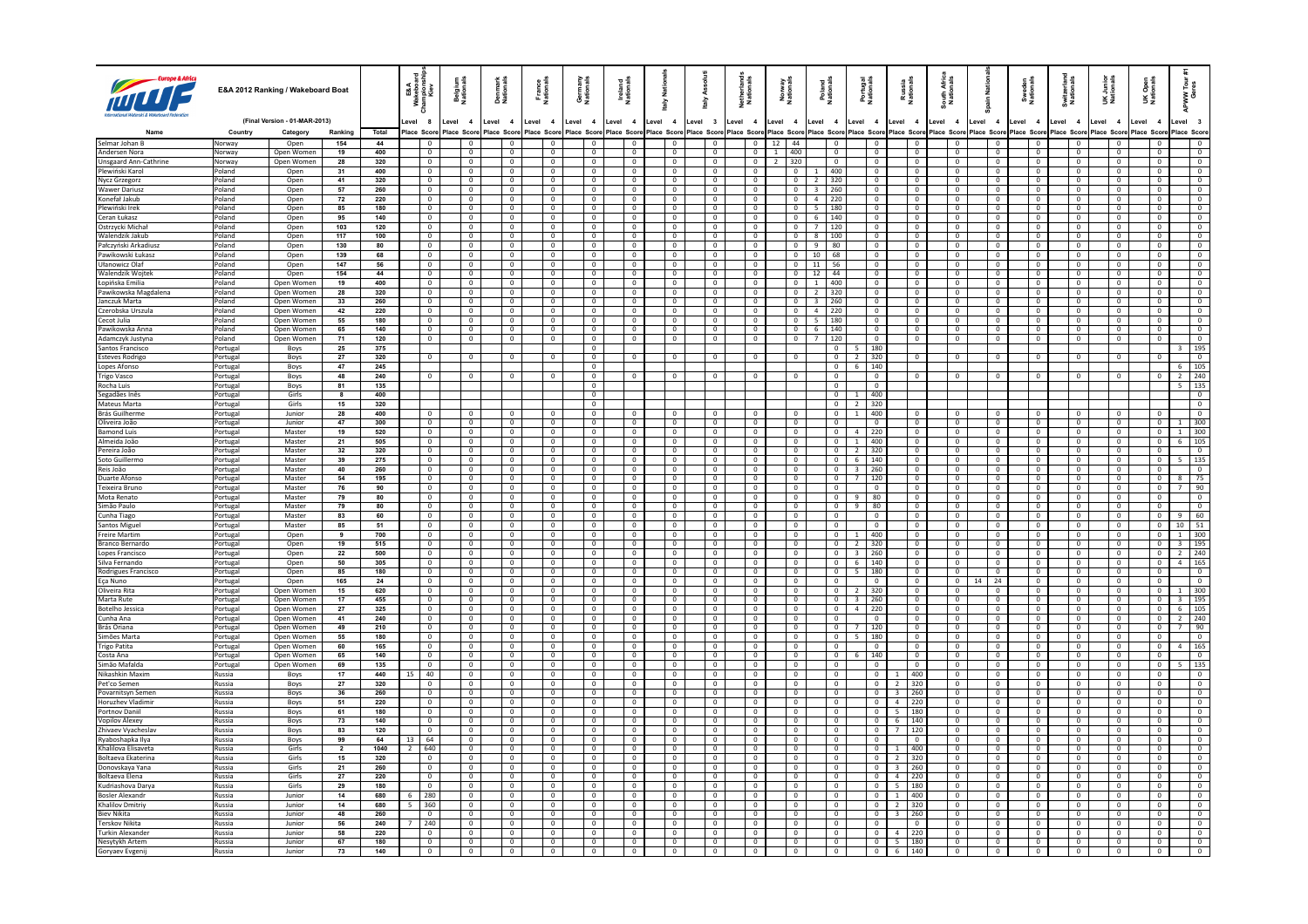|                                             |                              | E&A 2012 Ranking / Wakeboard Boat         |                         |                  | E&A<br>kebo<br>Kiev                        | <b>Belgium</b><br>Nationals                       | Denmark<br>Nationals             | France<br>Nationa                         | Germany<br>Nationals             | Ireland<br>National                        | š<br>ਛੇ               |                                  | Ass<br>taly                      | Netherland<br>Nationals          | Norway<br>National:              | Poland<br>National             | Portugal<br>Nationals            | Russia<br>Nationals                   | South Afric<br>Nationals                | ain Nati                                  | Sweden<br>Nationals              | Switzerlan<br>Nationals          | UK Junior<br>Nationals        | Open<br>ionals<br>šŽ                          | 흽<br>ξů                          |
|---------------------------------------------|------------------------------|-------------------------------------------|-------------------------|------------------|--------------------------------------------|---------------------------------------------------|----------------------------------|-------------------------------------------|----------------------------------|--------------------------------------------|-----------------------|----------------------------------|----------------------------------|----------------------------------|----------------------------------|--------------------------------|----------------------------------|---------------------------------------|-----------------------------------------|-------------------------------------------|----------------------------------|----------------------------------|-------------------------------|-----------------------------------------------|----------------------------------|
|                                             | Country                      | (Final Version - 01-MAR-2013)<br>Category | Ranking                 | Total            | evel 8<br>lace Scor                        | Level<br>$\overline{\mathbf{4}}$<br>Place<br>Scor | Level 4<br>Place Scon            | Level 4<br>lace Scor                      | Level 4<br>lace Scon             | Level<br>$\overline{4}$<br>Score           | Level 4<br>lace Score |                                  | Level 3<br>Place Scor            | Level 4<br>lace Score            | Level 4<br>Place Scor            | Level 4<br>lace Score          | Level 4<br>Place Score           | Level 4<br>Place Scon                 | evel 4<br>lace Score                    | Level 4<br>Place Score                    | Level 4<br>lace Scor             | Level 4<br>Scor                  | Level 4<br>ace Score          | Level<br>$\overline{\mathbf{4}}$<br>lace Scor | evel 3<br>lace Score             |
| Shikov Semen                                | Russia                       | Junior                                    | 77                      | 120              |                                            |                                                   |                                  |                                           |                                  | $\mathbf 0$                                |                       |                                  | $\mathbf 0$                      |                                  |                                  |                                | $\,0\,$                          | $7\overline{ }$<br>120                |                                         | $\overline{0}$                            | $\mathbf 0$                      | 0                                |                               |                                               | $\overline{0}$                   |
| Davydov Alexandr                            | Russia                       | Master                                    | 16                      | 600              | 6 280                                      | $\Omega$                                          | $\Omega$                         | $\Omega$                                  | $\Omega$                         | $\Omega$                                   |                       | $\Omega$                         | $\Omega$                         | $\Omega$                         | $\Omega$                         | $\Omega$                       | $\Omega$                         | 2 320                                 | $\Omega$                                | $\Omega$                                  | $\Omega$                         | $\Omega$                         | $\Omega$                      | $\Omega$                                      | $\Omega$                         |
| Klimov Sergey                               | Russia                       | Master                                    | 20                      | 512              | 11   112                                   | $\mathbf{0}$                                      | $\mathbf{0}$                     | $\overline{0}$                            | $\mathbf 0$                      | $\overline{0}$                             |                       | $\overline{0}$                   | $\overline{0}$                   | $\mathbf{0}$                     | $\mathbf{0}$                     | $\mathbf{0}$                   | $\overline{0}$                   | 400<br>$\mathbf{1}$                   | $\mathbf{0}$                            | $\overline{0}$                            | $\overline{0}$                   | $\mathbf 0$                      | $\mathbf{0}$                  | $\mathbf{0}$                                  | $\mathbf{0}$                     |
| Volgin Nikolav                              | Russia                       | Master                                    | 40                      | 260              | $\Omega$                                   | $\Omega$                                          | $\Omega$                         | $\Omega$                                  | $\Omega$                         | $\Omega$                                   |                       | $\Omega$                         | $\Omega$                         | $\Omega$                         | $\Omega$                         | $\Omega$                       | $\Omega$                         | $3 \mid 260$                          | $\Omega$                                | $\Omega$                                  | $\Omega$                         | $\Omega$                         | $\Omega$                      | $\Omega$                                      | $\Omega$                         |
| Nikolaev Viacheslav<br>Gromov Ilva          | Russia<br>Russia             | Master<br>Master                          | 49<br>56                | 220<br>180       | $\mathbf 0$<br>$\Omega$                    | $\mathbf{0}$<br>$\Omega$                          | $\mathbf 0$<br>$\Omega$          | $\overline{0}$<br>$\Omega$                | $\mathbf 0$<br>$\Omega$          | $\overline{0}$<br>$\Omega$                 |                       | $\mathbf 0$<br>$\Omega$          | $\overline{0}$<br>$\overline{0}$ | $\mathbf 0$<br>$\Omega$          | $\mathbf 0$<br>$\Omega$          | $\mathbf{0}$<br>$\Omega$       | $\mathbf{0}$<br>$\Omega$         | $\overline{4}$<br>220<br>$5 \mid 180$ | $\mathbf 0$<br>$\Omega$                 | $\mathbf 0$<br>$\overline{0}$             | $\mathbf 0$<br>$\Omega$          | $\mathbf 0$<br>$\Omega$          | $\mathbf 0$<br>$\Omega$       | $\mathbf 0$<br>$\Omega$                       | $\mathbf{0}$<br>$\Omega$         |
| Poznyshev Alexander                         | Russia                       | Master                                    | 64                      | 140              | $\overline{0}$                             | $\mathbf 0$                                       | $\mathbf{0}$                     | $\mathbf 0$                               | $\mathbf 0$                      | $\overline{0}$                             |                       | $\overline{0}$                   | $\overline{0}$                   | $\mathbf{0}$                     | $\mathbf{0}$                     | $\mathbf{0}$                   | $\overline{0}$                   | 6 <sup>5</sup><br>140                 | $\overline{0}$                          | $\overline{0}$                            | $\overline{0}$                   | $\mathbf{0}$                     | $\mathbf{0}$                  | $\mathbf{0}$                                  | $\mathbf{0}$                     |
| lishmakov Ruslan                            | Russia                       | Master                                    | 68                      | 120              | $\Omega$                                   | $\Omega$                                          | $\Omega$                         | $\Omega$                                  | $\Omega$                         | $\Omega$                                   |                       | $\overline{0}$                   | $\Omega$                         | $\Omega$                         | $\Omega$                         | $\Omega$                       | $\Omega$                         | $7^{\circ}$<br>  120                  | $\Omega$                                | $\Omega$                                  | $\mathbf{0}$                     | $\Omega$                         | $\Omega$                      | $\Omega$                                      | $\Omega$                         |
| Khudnistkiy Konstantin                      | Russia                       | Master II                                 | 5                       | 440              | 440                                        | $\mathbf{0}$                                      | $\mathbf 0$                      | $\overline{0}$                            | $\mathbf 0$                      | $\overline{0}$                             |                       | $\mathbf 0$                      | $\overline{0}$                   | $\mathbf{0}$                     | $\mathbf{0}$                     | $\mathbf 0$                    | $\mathbf{0}$                     | $\overline{0}$                        | $\mathbf 0$                             | $\mathbf{0}$                              | $\overline{0}$                   | $\mathbf{0}$                     | $\mathbf{0}$                  | $\mathbf 0$                                   | $\overline{0}$                   |
| Martyanov Nikita                            | Russia                       | Open                                      | 13                      | 640              | 2 640                                      | $\Omega$                                          | $\Omega$                         | $\Omega$                                  | $\Omega$                         | $\Omega$                                   |                       | $\Omega$                         | $\overline{0}$                   | $\Omega$                         | $\overline{0}$                   | $\Omega$                       | $\Omega$                         | $\Omega$                              | $\overline{0}$                          | $\overline{0}$                            | $\Omega$                         | $\overline{0}$                   | $\Omega$                      | $\Omega$                                      | $\Omega$                         |
| Khudnitskiy Georgy<br><b>Ishmakov Erik</b>  | Russia<br>Russia             | Open                                      | 26<br>85                | 440<br>180       | $15 \mid 40$<br>$\overline{0}$             | $\mathbf{0}$<br>$\Omega$                          | $\mathbf 0$<br>$\mathbf{0}$      | $\overline{0}$<br>$\Omega$                | $^{\circ}$<br>$\Omega$           | $\overline{0}$<br>$\overline{0}$           |                       | $\overline{0}$<br>$\overline{0}$ | $\overline{0}$<br>$\overline{0}$ | $\mathbf{0}$<br>$\mathbf{0}$     | $\mathbf{0}$<br>$\overline{0}$   | $\mathbf{0}$<br>$\mathbf{0}$   | $\overline{0}$<br>$\overline{0}$ | 400<br>$\mathbf{1}$<br>180            | $\overline{0}$<br>$\overline{0}$        | $\,0\,$<br>$\overline{0}$                 | $\overline{0}$<br>$\overline{0}$ | $\mathbf{0}$<br>$\overline{0}$   | $\mathbf{0}$<br>$^{\circ}$    | $^{\circ}$<br>$\overline{0}$                  | $\overline{0}$<br>$\overline{0}$ |
| Petrov Nikita                               | Russia                       | Open<br>Open                              | 94                      | 148              | $\overline{\mathbf{8}}$<br>27 <sup>1</sup> | $\overline{0}$                                    | $\mathbf 0$                      | $\overline{0}$                            | $\mathbf 0$                      | $\overline{\mathbf{0}}$                    |                       | $\mathbf 0$                      | $\overline{0}$                   | $\overline{0}$                   | $\overline{0}$                   | $\mathbf{0}$                   | $\mathbf 0$                      | 5<br>$6 -$<br>140                     | $\mathbf 0$                             | $\overline{\mathbf{0}}$                   | $\mathbf 0$                      | $\overline{0}$                   | $\mathbf 0$                   | $\mathbf 0$                                   | $\overline{0}$                   |
| Kudryavtsev Dmitry                          | Russia                       | Oper                                      | 102                     | 132              |                                            |                                                   |                                  |                                           | $\Omega$                         |                                            |                       |                                  |                                  |                                  |                                  |                                |                                  |                                       |                                         |                                           |                                  |                                  |                               |                                               |                                  |
| Philippov Alexey                            | Russia                       | Open                                      | 103                     | 120              | $\overline{\phantom{0}}$                   | $\overline{0}$                                    | $\mathbf{0}$                     | $\overline{0}$                            | $\mathbf 0$                      | $\overline{\phantom{a}}$                   |                       | $\overline{0}$                   | $\overline{0}$                   | $\mathbf{0}$                     | $\overline{0}$                   | $\mathbf{0}$                   | $\overline{0}$                   | 7<br>120                              | $\overline{0}$                          | $\overline{0}$                            | $\overline{0}$                   | $\mathbf 0$                      | $\overline{0}$                | $\mathbf{0}$                                  | $\overline{0}$                   |
| Savchenko Eugenie                           | Russia                       | Open                                      | 103                     | 120              | $\overline{\mathbf{0}}$                    | $\Omega$                                          | $\Omega$                         | $\Omega$                                  | $\Omega$                         | $\overline{\mathbf{0}}$                    |                       | $\overline{0}$                   | $\Omega$                         | $\Omega$                         | $\Omega$                         | $\Omega$                       | $\Omega$                         | 7<br>120                              | $\overline{0}$                          | $\overline{0}$                            | $\overline{0}$                   | $\Omega$                         | $\Omega$                      | $\Omega$                                      | $\Omega$                         |
| Atiakshev Sergev                            | Russia                       | Open                                      | 130                     | 80               | $\overline{0}$                             | $\overline{0}$                                    | $\mathbf{0}$                     | $\overline{0}$                            | $\mathbf{0}$                     | $\overline{0}$                             |                       | $\overline{0}$                   | $\overline{0}$                   | $\mathbf{0}$                     | $\overline{0}$                   | $\mathbf{0}$                   | $\overline{0}$                   | $\overline{9}$<br>80                  | $\overline{0}$                          | $\overline{0}$                            | $\overline{0}$                   | $\mathbf{0}$                     | $^{\circ}$                    | $^{\circ}$                                    | $\overline{0}$                   |
| Kirillov Oleg                               | Russia<br>Russia             | Open<br>Open                              | 130<br>147              | 80<br>56         | $\overline{0}$<br>$\overline{0}$           | $\overline{0}$<br>$\overline{0}$                  | $\Omega$<br>$\mathbf{0}$         | $\Omega$<br>$\overline{0}$                | $\Omega$<br>$\overline{0}$       | $\overline{0}$<br>$\overline{\phantom{a}}$ |                       | $\overline{0}$<br>$\overline{0}$ | $\overline{0}$<br>$\overline{0}$ | $\Omega$<br>$\overline{0}$       | $\overline{0}$<br>$\overline{0}$ | $\sqrt{2}$<br>$\overline{0}$   | $\overline{0}$<br>$\overline{0}$ | 9<br>80<br>56<br>11                   | $\overline{0}$<br>$\overline{0}$        | $\overline{0}$<br>$\overline{0}$          | $\overline{0}$<br>$\overline{0}$ | $\Omega$<br>$\overline{0}$       | $\Omega$<br>$\overline{0}$    | $\Omega$<br>$\Omega$                          | $\Omega$<br>$\overline{0}$       |
| Kuznitsov Sergey<br><b>Trifonov Mikhail</b> | Russia                       | Open                                      | 147                     | 56               | $\overline{0}$                             | $\Omega$                                          | $\Omega$                         | $\Omega$                                  | $\Omega$                         | $\overline{0}$                             |                       | $\overline{0}$                   | $\overline{0}$                   | $\overline{0}$                   | $\overline{0}$                   | $\overline{0}$                 | $\overline{0}$                   | 11<br>56                              | $\overline{0}$                          | $\overline{0}$                            | $\overline{0}$                   | $\Omega$                         | $\overline{0}$                | $\Omega$                                      | $\overline{0}$                   |
| <b>Gabov Matvey</b>                         | Russia                       | Open                                      | 162                     | 32               | $\overline{0}$                             | $\overline{0}$                                    | $\mathbf{0}$                     | $\overline{0}$                            | $\mathbf{0}$                     | $\overline{0}$                             |                       | $\overline{0}$                   | $\overline{0}$                   | $\overline{0}$                   | $\overline{0}$                   | $\overline{0}$                 | $\overline{0}$                   | 13<br>32                              | $\overline{0}$                          | $\overline{0}$                            | $\mathbf{0}$                     | $\overline{0}$                   | $^{\circ}$                    | $\overline{0}$                                | $\overline{0}$                   |
| <b>Ivanov Gleb</b>                          | Russia                       | Oper                                      | 162                     | 32               | $\circ$                                    | $\overline{0}$                                    | $\mathbf{0}$                     | $\Omega$                                  | $\Omega$                         | $\overline{0}$                             |                       | $\mathbf 0$                      | $\mathbf 0$                      | $\Omega$                         | $\mathbf{0}$                     | $\Omega$                       | $\mathbf{0}$                     | 13<br>32                              | $\overline{0}$                          | $\,$ 0                                    | $\overline{0}$                   | $\overline{0}$                   | $^{\circ}$                    | $\mathbf 0$                                   | $^{\circ}$                       |
| <b>Bolotov Artem</b>                        | Russia                       | Open                                      | 169                     | 20               | $\overline{0}$                             | $\overline{0}$                                    | $\overline{0}$                   | $\overline{0}$                            | $\overline{0}$                   | $\overline{0}$                             |                       | $\overline{0}$                   | $\overline{0}$                   | $\overline{0}$                   | $\overline{0}$                   | $\overline{0}$                 | $\overline{0}$                   | $15 \mid 20$                          | $\overline{0}$                          | $\overline{0}$                            | $\overline{0}$                   | $\overline{0}$                   | $\overline{0}$                | $\overline{0}$                                | $\overline{0}$                   |
| Lazin Vladimir                              | Russia                       | Open                                      | 169                     | 20               | $\overline{0}$                             | $\overline{0}$                                    | $\mathbf{0}$                     | $\overline{0}$                            | $\mathbf{0}$                     | $\overline{0}$                             |                       | $\overline{0}$                   | $\mathbf 0$                      | $\overline{0}$                   | $\overline{0}$                   | $\overline{0}$                 | $\overline{0}$                   | 15<br>20                              | $\overline{0}$                          | $\overline{0}$                            | $\overline{0}$                   | $\overline{0}$                   | $\overline{0}$                | $\overline{0}$                                | $\overline{0}$                   |
| Ryaboshapka Anastasia                       | Russia                       | Open Women                                | 42                      | 220              | $\mathbf{0}$                               | $\overline{0}$                                    | $^{\circ}$                       | $\overline{0}$<br>$\overline{0}$          | $^{\circ}$<br>$^{\circ}$         | $\overline{0}$                             |                       | $^{\circ}$                       | $\overline{0}$                   | $\mathbf{0}$                     | $\overline{0}$                   | $\overline{0}$<br>$\mathbf{0}$ | $\overline{0}$                   | 4<br>220                              | $\mathbf{0}$                            | $\overline{0}$                            | $\mathbf{0}$                     | $\overline{0}$                   | $^{\circ}$                    | $\overline{0}$                                | $\overline{0}$                   |
| Omusheva Irina<br>Mazeina Marina            | Russia<br>Russia             | Open Women<br>Open Women                  | 55<br>65                | 180<br>140       | $\mathbf 0$<br>$\overline{0}$              | $\mathbf 0$<br>$\overline{0}$                     | $\mathbf 0$<br>$\overline{0}$    | $\overline{0}$                            | $\overline{0}$                   | $\overline{0}$<br>$\overline{0}$           |                       | $\mathbf 0$<br>$\overline{0}$    | $\mathbf 0$<br>$\overline{0}$    | $\mathbf 0$<br>$\overline{0}$    | $\mathbf 0$<br>$\overline{0}$    | $\overline{0}$                 | $\mathbf{0}$<br>$\overline{0}$   | 180<br>5<br>  140<br>6                | $\mathbf 0$<br>$\overline{0}$           | $\overline{\mathbf{0}}$<br>$\overline{0}$ | $\mathbf 0$<br>$\overline{0}$    | $\mathbf 0$<br>$\overline{0}$    | $\mathbf 0$<br>$\overline{0}$ | $\overline{0}$<br>$\overline{0}$              | $\mathbf 0$<br>$\overline{0}$    |
| Pilley Keenar                               | South Africa                 | Boys                                      | 13                      | 650              | $\overline{0}$                             | $\mathbf 0$                                       | $\mathbf 0$                      | $\overline{0}$                            | $\mathbf{0}$                     | $\overline{0}$                             |                       | $\mathbf 0$                      | $\mathbf 0$                      | $\mathbf 0$                      | $\mathbf 0$                      | $\mathbf 0$                    | $\overline{0}$                   | $\overline{0}$                        | 320                                     | $\overline{0}$                            | $\mathbf 0$                      | $\mathbf 0$                      | $\mathbf 0$                   | $^{\circ}$                                    | $\mathbf{0}$                     |
| Brockman Kai                                | South Africa                 | Boys                                      | 14                      | 640              | $^{\circ}$                                 | $\overline{0}$                                    | $^{\circ}$                       | $\overline{0}$                            | $^{\circ}$                       | $^{\circ}$                                 |                       | $^{\circ}$                       | $^{\circ}$                       | $\overline{0}$                   | $\overline{0}$                   | $^{\circ}$                     | $\overline{0}$                   | $\overline{0}$                        | 400<br>1                                | $\overline{0}$                            | $^{\circ}$                       | $\overline{0}$                   | $^{\circ}$                    | $\mathbf{0}$                                  | $\mathbf{0}$                     |
| Du Plooy Jeanu                              | South Africa                 | Boys                                      | 36                      | 260              | $\mathbf 0$                                | $\mathsf 0$                                       | $\mathbf 0$                      | $\overline{0}$                            | $\mathbf 0$                      | $\circ$                                    |                       | $\mathsf 0$                      | $\overline{0}$                   | $\overline{0}$                   | $\mathbf 0$                      | $\overline{0}$                 | $\mathbf 0$                      | $\overline{0}$                        | $\overline{\mathbf{3}}$<br>260          | $\overline{0}$                            | $\mathbf 0$                      | $\overline{0}$                   | $\overline{0}$                | $\mathbf 0$                                   | $\circ$                          |
| Colborne Chris                              | South Africa                 | Boys                                      | 51                      | 220              | $\sqrt{0}$                                 | $\sqrt{2}$                                        | $\overline{0}$                   | $\sqrt{ }$                                | $\Omega$                         | $\sqrt{0}$                                 |                       | $\overline{0}$                   | $\Omega$                         | $\Omega$                         | $\overline{0}$                   | $\Omega$                       | $\sqrt{2}$                       | $\Omega$                              | $4 \mid 220$                            | $\Omega$                                  | $\overline{0}$                   | $\sqrt{2}$                       | $\overline{0}$                | $\Omega$                                      | $\Omega$                         |
| Labuschne Jaque<br>Kofahl Andrew            | South Africa<br>South Africa | Boys                                      | 61<br>73                | 180<br>140       | $\circ$<br>$\Omega$                        | $\overline{0}$<br>$\Omega$                        | $\circ$<br>$\Omega$              | $\overline{0}$<br>$\Omega$                | $\mathbf 0$<br>$\Omega$          | $\overline{0}$<br>$\Omega$                 |                       | $\overline{0}$<br>$\Omega$       | $\overline{0}$<br>$\Omega$       | $\overline{0}$<br>$\Omega$       | $\overline{0}$<br>$\Omega$       | $\mathbf 0$<br>$\Omega$        | $\overline{0}$<br>$\Omega$       | $\overline{0}$<br>$\Omega$            | 5 180<br>$6 \mid 140$                   | $\overline{0}$<br>$\Omega$                | $\overline{0}$<br>$\Omega$       | $\overline{0}$<br>$\sqrt{2}$     | $\overline{0}$<br>$\Omega$    | $\mathbf 0$<br>$\Omega$                       | $\overline{0}$<br>$\Omega$       |
| Mitchell Dylan                              | South Africa                 | Boys<br>Junior                            | $\mathbf{1}$            | 2040             | 520                                        | $\overline{0}$                                    | $\overline{0}$                   | $\overline{0}$                            | $\overline{0}$                   | $\overline{0}$                             |                       | $\overline{0}$                   | $\overline{0}$                   | $\overline{0}$                   | $\overline{0}$                   | $\overline{0}$                 | $\overline{0}$                   | $\overline{0}$                        | 400<br>$\overline{1}$                   | 260                                       | $\overline{0}$                   | $\overline{0}$                   | $\overline{0}$                | 260                                           | $\overline{0}$                   |
| <b>Barnard Leighton</b>                     | South Africa                 | <b>Junior</b>                             | 9                       | 920              | $\Omega$                                   | $\Omega$                                          | $\Omega$                         | $\Omega$                                  | $\Omega$                         | $\Omega$                                   |                       | $\Omega$                         | $\Omega$                         | $\sqrt{2}$                       | $\Omega$                         | $\Omega$                       | $\Omega$                         | $\Omega$                              | 2 320                                   | $\overline{0}$                            | $\overline{0}$                   | $\sqrt{2}$                       | $\Omega$                      | $\Omega$                                      | $\Omega$                         |
| <b>Gutridge Stuart</b>                      | South Africa                 | Junior                                    | 18                      | 640              | $\overline{0}$                             | $\overline{0}$                                    | $\overline{0}$                   | $\overline{0}$                            | $\overline{0}$                   | $\overline{0}$                             |                       | $\overline{0}$                   | $\overline{0}$                   | $\overline{0}$                   | $\overline{0}$                   | $\overline{0}$                 | $\overline{0}$                   | $\overline{0}$                        | $1 \t 400$                              |                                           | $\overline{0}$                   | $\overline{0}$                   | $\overline{0}$                |                                               | $\overline{0}$                   |
| Durham Ryan                                 | South Africa                 | Junior                                    | 26                      | 410              | $\Omega$                                   | $\Omega$                                          | $\Omega$                         | $\Omega$                                  | $\Omega$                         | $\Omega$                                   |                       | $\overline{0}$                   | $\Omega$                         | $\Omega$                         | $\Omega$                         | $\Omega$                       | $\Omega$                         | $\Omega$                              | 2 320                                   | $\Omega$                                  | $\Omega$                         | $\sqrt{2}$                       | $\Omega$                      | $\Omega$                                      | $\Omega$                         |
| <b>Webster Shane</b>                        | South Africa                 | Junior                                    | 34                      | 390              | $\mathbf 0$                                | $\overline{0}$                                    | $\overline{0}$                   | $\overline{0}$                            | $\mathbf 0$                      | $\overline{0}$                             |                       | $\mathsf 0$                      | $\overline{0}$                   | $\overline{0}$                   | $\overline{0}$                   | $\overline{0}$                 | $\mathbf 0$                      | $\overline{0}$                        | $\mathbf 0$                             | $\overline{\mathbf{0}}$                   | $\overline{0}$                   | $\mathbf 0$                      | $\overline{0}$                | $\mathbf 0$                                   | $\overline{0}$                   |
| Owen Astin<br><b>Bouwer Claude Nicholas</b> | South Africa<br>South Africa | <b>Junior</b><br>Junior                   | 48<br>56                | 260<br>240       | $\Omega$<br>$\overline{0}$                 | $\Omega$<br>$\overline{0}$                        | $\Omega$<br>$\overline{0}$       | $\Omega$<br>$\overline{0}$                | $\Omega$<br>$\overline{0}$       | $\Omega$<br>$\overline{0}$                 |                       | $\Omega$<br>$\overline{0}$       | $\overline{0}$<br>$\overline{0}$ | $\sqrt{2}$<br>$\overline{0}$     | $\overline{0}$<br>$\overline{0}$ | $\Omega$<br>$\overline{0}$     | $\Omega$<br>$\overline{0}$       | $\Omega$<br>$\overline{0}$            | $3 \mid 260$                            | $\overline{0}$                            | $\Omega$<br>$\overline{0}$       | $\overline{0}$<br>$\mathbf 0$    | $\Omega$<br>$\overline{0}$    | $\Omega$<br>$^{\circ}$                        | $\Omega$<br>$\overline{0}$       |
| <b>Brett Byron</b>                          | South Africa                 | Junior                                    | 58                      | 220              | $\overline{0}$                             | $\Omega$                                          | $\Omega$                         | $\Omega$                                  | $\Omega$                         | $\overline{0}$                             |                       | $\mathbf{0}$                     | $\overline{0}$                   | $\mathbf{0}$                     | $\overline{0}$                   | $\Omega$                       | $\overline{0}$                   | $\Omega$                              | 4 220                                   | $\Omega$                                  | $\overline{0}$                   | $\overline{0}$                   | $\overline{0}$                | $\Omega$                                      | $\Omega$                         |
| Strydom Bruce                               | South Africa                 | Junior                                    | 67                      | 180              | $\mathbf 0$                                | $\,0\,$                                           | $\mathbf 0$                      | $\overline{0}$                            | $\mathbf 0$                      | $\overline{0}$                             |                       | $\mathbf 0$                      | $\mathbf 0$                      | $\mathbf 0$                      | $\mathbf 0$                      | $^{\circ}$                     | $\mathbf 0$                      | $\overline{0}$                        | 180<br>-5                               | $\overline{0}$                            | $\mathbf 0$                      | $\mathbf 0$                      | $\mathbf 0$                   | $\mathbf 0$                                   | $\mathbf{0}$                     |
| Pienaar Travis                              | South Africa                 | Junior                                    | 75                      | 135              | $\overline{0}$                             | $\overline{0}$                                    | $\Omega$                         | $\Omega$                                  | $\Omega$                         | $\overline{0}$                             |                       | $\overline{0}$                   | $\mathbf 0$                      | $\Omega$                         | $\overline{0}$                   | $\Omega$                       | $\Omega$                         | $\Omega$                              | $\overline{0}$                          | $\overline{0}$                            | $\overline{0}$                   | $\overline{0}$                   | $\Omega$                      | $\Omega$                                      | $\Omega$                         |
| Lodge Dylan                                 | South Africa                 | Junior                                    | 80                      | 105              | $\overline{\phantom{0}}$                   | $\overline{0}$                                    | $^{\circ}$                       | $\overline{0}$                            | $\mathbf 0$                      | $\overline{0}$                             |                       | $\overline{0}$                   | $\mathbf 0$                      | $\overline{0}$                   | $\overline{0}$                   | $\overline{0}$                 | $\overline{\mathbf{0}}$          | $\overline{0}$                        | $\overline{\mathbf{0}}$                 | $\overline{0}$                            | $\overline{0}$                   | $\overline{0}$                   | $\overline{0}$                | $\overline{0}$                                | $\overline{0}$                   |
| Joseph Jonathan                             | South Africa                 | Master                                    | $\overline{4}$          | 1000             | $\overline{0}$                             | $\overline{0}$                                    | $\overline{0}$                   | $\overline{0}$                            | $\overline{0}$                   | $\overline{0}$                             |                       | $\overline{0}$                   | $\overline{\mathbf{0}}$          | $\overline{0}$                   | $\overline{0}$                   | $\overline{0}$                 | $\overline{0}$                   | $\overline{0}$                        | 1 400                                   | $\overline{0}$                            | $\overline{0}$                   | $\overline{0}$                   | $\overline{0}$                | $\overline{0}$                                | $\overline{0}$                   |
| Ridgway Darryn<br>Selby Justin              | South Africa<br>South Africa | Master<br>Master                          | 10<br>22                | 710<br>480       | $\circ$<br>$\overline{0}$                  | $\overline{0}$<br>$\sqrt{2}$                      | $\overline{0}$<br>$\Omega$       | $\overline{0}$<br>$\sqrt{2}$              | 0<br>$\sqrt{2}$                  | $\overline{0}$<br>$\overline{0}$           |                       | $\overline{0}$<br>$\overline{0}$ | $\overline{0}$<br>$\overline{0}$ | $\overline{0}$<br>$\sqrt{2}$     | $\overline{0}$<br>$\overline{0}$ | $\mathbf 0$<br>$\sqrt{2}$      | $\overline{0}$<br>$\overline{0}$ | $\overline{0}$<br>$\Omega$            | 320<br>$\overline{2}$<br>$\overline{0}$ | $\overline{0}$<br>$\overline{0}$          | $\overline{0}$<br>$\Omega$       | $\overline{0}$<br>$\sqrt{2}$     | $\mathbf 0$<br>$\Omega$       | $\overline{0}$<br>$\Omega$                    | $\overline{0}$<br>$\Omega$       |
| Van Herdeen Kosie                           | South Africa                 | Master                                    | 25                      | 425              | $\overline{0}$                             | $\overline{0}$                                    | $\overline{0}$                   | $\overline{0}$                            | $\overline{0}$                   | $\overline{0}$                             |                       | $\overline{0}$                   | $\overline{0}$                   | $\overline{0}$                   | $\overline{0}$                   | $\overline{0}$                 | $\overline{0}$                   | $\overline{0}$                        | $3 \mid 260$                            | $\overline{0}$                            | $\overline{0}$                   | $\overline{0}$                   | $\overline{0}$                | $\overline{0}$                                | $\overline{0}$                   |
| Salkow Marc                                 | South Africa                 | Master                                    | 61                      | 165              | $\overline{0}$                             | $\overline{0}$                                    | $\Omega$                         | $\sqrt{2}$                                | $\Omega$                         | $\overline{0}$                             |                       | $\overline{0}$                   | $\overline{0}$                   | $\sqrt{2}$                       | $\overline{0}$                   | $\Omega$                       | $\overline{0}$                   | $\sqrt{2}$                            | $\overline{0}$                          | $\overline{0}$                            | $\overline{0}$                   | $\overline{0}$                   | $\overline{0}$                | $\overline{0}$                                | $\Omega$                         |
| Faccio Shaun                                | South Africa                 | Open                                      | 38                      | 360              | $\overline{0}$                             | $\overline{0}$                                    | $\overline{0}$                   | $\overline{0}$                            | $\mathbf{0}$                     | $\overline{0}$                             |                       | $^{\circ}$                       | $\overline{0}$                   | $\overline{0}$                   | $\overline{0}$                   | $\mathbf{0}$                   | $\overline{0}$                   | $\overline{0}$                        | $\overline{0}$                          | $\overline{0}$                            | $\overline{0}$                   | $\overline{0}$                   | $\overline{0}$                | $^{\circ}$                                    | $\overline{0}$                   |
| Graham Cameror                              | South Africa                 | Oper                                      | 39                      | 355              | $\overline{0}$                             | $\overline{0}$                                    | $\overline{0}$                   | $\overline{0}$                            | $\overline{0}$                   | $\overline{0}$                             |                       | $\overline{0}$                   | $\mathbf 0$                      | $\Omega$                         | $\mathbf{0}$                     | $\Omega$                       | $\overline{0}$                   | $\overline{0}$                        | $\overline{a}$<br>220                   |                                           | $\overline{0}$                   | $\overline{0}$                   | $^{\circ}$                    | $\mathbf 0$                                   | $\overline{0}$                   |
| Krause Clavtor<br>Mitri Justin              | South Africa<br>South Africa | Oper<br>Open                              | 52<br>53                | 300<br>285       | $\overline{0}$<br>$\overline{0}$           | $\overline{0}$<br>$\overline{0}$                  | $\overline{0}$<br>$\overline{0}$ | $\overline{0}$<br>$\overline{0}$          | $\overline{0}$<br>$\overline{0}$ | $\overline{0}$<br>$\overline{0}$           |                       | $\overline{0}$<br>$\overline{0}$ | $\overline{0}$<br>$\overline{0}$ | $\overline{0}$<br>$\overline{0}$ | $\overline{0}$<br>$\overline{0}$ | $\overline{0}$<br>$\mathbf{0}$ | $\overline{0}$<br>$\overline{0}$ | $\overline{0}$<br>$\overline{0}$      | $\overline{0}$<br>  180<br>-5           | $\overline{0}$<br>$\overline{0}$          | $\overline{0}$<br>$\overline{0}$ | $\overline{0}$<br>$\overline{0}$ | $\overline{0}$<br>$^{\circ}$  | $\overline{0}$<br>$^{\circ}$                  | $\overline{0}$<br>$\overline{0}$ |
| <b>Bourne Andrew</b>                        | South Africa                 | Open                                      | 57                      | 260              | $\overline{0}$                             | $\overline{0}$                                    | $^{\circ}$                       | $\overline{0}$                            | $^{\circ}$                       | $\overline{0}$                             |                       | $^{\circ}$                       | $\overline{0}$                   | $\mathbf{0}$                     | $^{\circ}$                       | $\mathbf{0}$                   | $\overline{0}$                   | $^{\circ}$                            | $3 \mid 260$                            | $\overline{0}$                            | $\mathbf{0}$                     | $\overline{0}$                   | $^{\circ}$                    | $\overline{0}$                                | $\overline{0}$                   |
| <b>Eygenberger Craig</b>                    | South Africa                 | Oper                                      | 81                      | 215              | $\overline{0}$                             | $^{\circ}$                                        | $\mathbf 0$                      | $\overline{0}$                            | $^{\circ}$                       | $\overline{0}$                             |                       | $\mathbf 0$                      | $\mathbf 0$                      | $\mathbf{0}$                     | $\mathbf 0$                      | $\Omega$                       | 0                                | $\overline{0}$                        | 140<br>6                                | $\overline{0}$                            | $\mathbf 0$                      | $\overline{0}$                   | $\mathbf 0$                   | $\mathbf 0$                                   | $^{\circ}$                       |
| Nassif Devon                                | South Africa                 | Open                                      | 101                     | 135              | $\overline{0}$                             | $\overline{0}$                                    | $\overline{0}$                   | $\overline{0}$                            | $\overline{0}$                   | $\overline{0}$                             |                       | $\overline{0}$                   | $\overline{0}$                   | $\overline{0}$                   | $\overline{0}$                   | $\overline{0}$                 | $\overline{0}$                   | $\overline{0}$                        | $\overline{0}$                          | $\overline{0}$                            | $\overline{0}$                   | $\overline{0}$                   | $\overline{0}$                | $\overline{0}$                                | $\overline{0}$                   |
| Larsen Nick                                 | South Africa                 | Oper                                      | 103                     | 120              | $\overline{0}$                             | $\overline{0}$                                    | $\mathbf{0}$                     | $\mathbf 0$                               | $\mathbf{0}$                     | $\overline{0}$                             |                       | $\overline{0}$                   | $\mathbf 0$                      | $\mathbf 0$                      | $\overline{0}$                   | $\overline{0}$                 | $\overline{0}$                   | $^{\circ}$                            | 120<br>$\overline{7}$                   | $\overline{0}$                            | $\mathbf 0$                      | $\overline{0}$                   | $\overline{0}$                | $\mathbf 0$                                   | $\overline{0}$                   |
| Goosen Kevin                                | South Africa                 | Open                                      | 114                     | 111              | $\mathbf{0}$                               | $\overline{0}$                                    | $^{\circ}$                       | $\overline{0}$                            | $^{\circ}$                       | $\overline{0}$                             |                       | $^{\circ}$                       | $\overline{0}$                   | $\mathbf{0}$                     | $^{\circ}$                       | $^{\circ}$                     | $\overline{0}$                   | $\overline{0}$                        | $\mathbf{0}$                            | $\overline{0}$                            | $^{\circ}$                       | $\overline{0}$                   | $^{\circ}$                    | $^{\circ}$                                    | $\mathbf{0}$                     |
| John Son Pau<br>Van Cuvck Mark              | South Africa<br>South Africa | Oper<br>Oper                              | $\overline{115}$<br>117 | $105$<br>100     | 0<br>$\overline{0}$                        | $\mathbf 0$<br>$\overline{0}$                     | $\mathbf 0$<br>$\overline{0}$    | $\overline{\mathbf{0}}$<br>$\overline{0}$ | 0<br>$\overline{0}$              | $\mathbf 0$<br>$\overline{0}$              |                       | 0<br>$\overline{0}$              | $\mathbf 0$<br>$\overline{0}$    | $\mathbf 0$<br>$\overline{0}$    | 0<br>$\overline{0}$              | $^{\circ}$<br>$\overline{0}$   | 0<br>$\overline{0}$              | $\mathbf 0$<br>$\overline{0}$         | $\mathbf 0$<br>100<br>-8                | $\overline{\mathbf{0}}$<br>$\overline{0}$ | $\mathbf 0$<br>$\overline{0}$    | $\mathbf 0$<br>$\overline{0}$    | $\mathbf 0$<br>$\overline{0}$ | 0<br>$\overline{0}$                           | $\mathbf 0$<br>$\overline{0}$    |
| Meredith Shaur                              | South Africa                 | Oper                                      | 124                     | 93               | $\overline{0}$                             | $\overline{0}$                                    | $\overline{0}$                   | $\overline{0}$                            | $\Omega$                         | $\overline{0}$                             |                       | $\overline{0}$                   | $\overline{0}$                   | $\overline{0}$                   | $\overline{0}$                   | $\overline{0}$                 | $\overline{0}$                   | $\overline{0}$                        | $\overline{0}$                          | $\overline{0}$                            | $\overline{0}$                   | $\overline{0}$                   | $\overline{0}$                | $\overline{0}$                                | $\overline{0}$                   |
| Tucker Brendon Allen                        | South Africa                 | Onen                                      | 125                     | 90               | $\overline{0}$                             | $\sqrt{0}$                                        | $\Omega$                         | $\Omega$                                  | $\Omega$                         | $\overline{0}$                             |                       | $\Omega$                         | $\Omega$                         | $\Omega$                         | $\Omega$                         | $\Omega$                       | $\Omega$                         | $\Omega$                              | $\Omega$                                | $\sqrt{0}$                                | $\Omega$                         | $\Omega$                         | $\Omega$                      | $\Omega$                                      | $\Omega$                         |
| Van Lierde Marc                             | South Africa                 | Open                                      | 130                     | 80               | $\overline{0}$                             | $\overline{0}$                                    | $\overline{0}$                   | $\overline{0}$                            | $\overline{0}$                   | $\overline{0}$                             |                       | $\overline{0}$                   | $\overline{0}$                   | $\overline{0}$                   | $\overline{0}$                   | $\overline{0}$                 | $\overline{0}$                   | $\overline{0}$                        | 80                                      | $\overline{0}$                            | $\overline{0}$                   | $\overline{0}$                   | $\overline{0}$                | $\overline{0}$                                | $\overline{0}$                   |
| Ramos Julio                                 | South Africa                 | Onen                                      | 139                     | 68               | $\sqrt{0}$                                 | $\sqrt{0}$                                        | $\overline{0}$                   | $\overline{0}$                            | $\Omega$                         | $\sqrt{0}$                                 |                       | $\sqrt{2}$                       | $\Omega$                         | $\sqrt{2}$                       | $\sqrt{2}$                       | $\overline{0}$                 | $\Omega$                         | $\sqrt{0}$                            | $10 \quad 68$                           | $\sqrt{0}$                                | $\overline{0}$                   | $\sqrt{2}$                       | $\overline{0}$                | $\overline{0}$                                | $\Omega$                         |
| Dunn Kieran                                 | South Africa                 | Open                                      | 147                     | 56               | $\overline{0}$                             | $\overline{0}$                                    | $\overline{0}$                   | $\overline{0}$                            | $\overline{0}$                   | $\overline{0}$                             |                       | $\overline{0}$                   | $\overline{0}$                   | $\overline{0}$                   | $\overline{0}$                   | $\overline{0}$                 | $\overline{0}$                   | $^{\circ}$                            | 11<br>56                                | $\overline{0}$                            | $\overline{0}$                   | $\overline{0}$                   | $\overline{0}$                | $\overline{0}$                                | $\overline{0}$                   |
| <b>Raath Travis</b><br>Pretorius Quentin    | South Africa<br>South Africa | Open<br>Open                              | 158<br>160              | 42<br>33         | $\Omega$<br>$\overline{0}$                 | $\sqrt{0}$<br>$\overline{0}$                      | $\Omega$<br>$\overline{0}$       | $\Omega$<br>$\overline{0}$                | $\Omega$<br>$\overline{0}$       | $\overline{0}$<br>$\overline{0}$           |                       | $\Omega$<br>$\overline{0}$       | $\Omega$<br>$\overline{0}$       | $\Omega$<br>$\overline{0}$       | $\Omega$<br>$\overline{0}$       | $\Omega$<br>$\overline{0}$     | $\Omega$<br>$\overline{0}$       | $\Omega$<br>$\overline{0}$            | $\Omega$<br>$\overline{0}$              | $\sqrt{0}$<br>$\overline{0}$              | $\Omega$<br>$\overline{0}$       | $\sqrt{2}$<br>$\overline{0}$     | $\Omega$<br>$\overline{0}$    | $\Omega$<br>$\mathbf 0$                       | $\Omega$<br>$^{\circ}$           |
| Hecht-Wendt Kvle                            | South Africa                 | Open                                      | 160                     | 33               | $\Omega$                                   | $\Omega$                                          | $\Omega$                         | $\Omega$                                  | $\Omega$                         | $\Omega$                                   |                       | $\sqrt{2}$                       | $\overline{0}$                   | $\Omega$                         | $\overline{0}$                   | $\Omega$                       | $\Omega$                         | $\Omega$                              | $\Omega$                                | $\Omega$                                  | $\Omega$                         | $\Omega$                         | $\Omega$                      | $\Omega$                                      | $\Omega$                         |
| Marais Wian                                 | South Africa                 | Open                                      | 165                     | 24               | $\overline{0}$                             | $\overline{0}$                                    | $\overline{0}$                   | $\overline{0}$                            | $\overline{0}$                   | $\overline{0}$                             |                       | $\overline{0}$                   | $\overline{0}$                   | $\overline{0}$                   | $\overline{0}$                   | $\overline{0}$                 | $\overline{0}$                   | $\overline{0}$                        | $\overline{0}$                          | $\overline{0}$                            | $\overline{0}$                   | $\overline{0}$                   | $\overline{0}$                | $^{\circ}$                                    | $\overline{0}$                   |
| Scholtz Courtney                            | South Africa                 | Open Women                                | $\overline{7}$          | 920              | $\overline{0}$                             | $\Omega$                                          | $\Omega$                         | $\Omega$                                  | $\Omega$                         | $\Omega$                                   |                       | $\overline{0}$                   | $\overline{0}$                   | $\Omega$                         | $\Omega$                         | $\Omega$                       | $\Omega$                         | $\Omega$                              | $\overline{z}$<br>320                   | $\overline{0}$                            | $\overline{0}$                   | $\Omega$                         | $^{\circ}$                    | $\Omega$                                      | $\Omega$                         |
| Joseph Jessica                              | South Africa                 | Open Women                                | 14                      | 665              | 0                                          | $\overline{0}$                                    | $\mathbf 0$                      | $\overline{0}$                            | $\mathbf 0$                      | $\overline{0}$                             |                       | 0                                | $\mathbf 0$                      | $\mathbf 0$                      | $\mathbf 0$                      | $\mathbf 0$                    | $\mathbf 0$                      | $\overline{0}$                        | 260<br>3                                | $\overline{0}$                            | $\mathbf 0$                      | $\overline{0}$                   | $\mathbf 0$                   | $\mathbf 0$                                   | $\mathbf{0}$                     |
| Motepe Bryanna                              | South Africa                 | Onen Women                                | 18                      | 435              | $\overline{0}$                             | $\Omega$                                          | $\Omega$                         | $\Omega$                                  | $\Omega$                         | $\overline{0}$                             |                       | $\overline{0}$                   | $\overline{0}$                   | $\Omega$                         | $\overline{0}$                   | $\Omega$                       | $\Omega$                         | $\Omega$                              | $\overline{0}$                          | $\overline{0}$                            | $\Omega$                         | $\overline{0}$                   | $\Omega$                      | $\Omega$                                      | $\Omega$                         |
| <b>Colborne Melissa</b>                     | South Africa<br>South Africa | Open Women                                | $\overline{19}$<br>50   | 400<br>195       | $\overline{\mathfrak{o}}$                  | $\overline{0}$                                    | $\overline{0}$                   | $\overline{0}$                            | $^{\circ}$<br>$\Omega$           | $\overline{0}$                             |                       | $\overline{0}$                   | $\mathbf 0$                      | $\overline{0}$                   | $\overline{0}$                   | $\overline{0}$                 | $\overline{\mathbf{0}}$          | $\overline{0}$                        | 400<br>1                                | $\overline{0}$                            | $\overline{0}$                   | $\overline{0}$                   | $\overline{0}$                | $^{\circ}$                                    | $\overline{0}$                   |
| Pepler Mary Ann<br>Van Niekerk Deidre       | South Africa                 | Open Women<br>Open Women                  | 60                      | $\overline{165}$ | $\overline{0}$<br>$\overline{0}$           | $\overline{0}$<br>$\overline{0}$                  | $\mathbf{0}$<br>$\overline{0}$   | $\overline{0}$<br>$\overline{0}$          | $\mathbf 0$                      | $\overline{0}$<br>$\overline{0}$           |                       | $\mathbf 0$<br>$\overline{0}$    | $\overline{0}$<br>$\overline{0}$ | $\overline{0}$<br>$\overline{0}$ | $^{\circ}$<br>$\overline{0}$     | $\mathbf{0}$<br>$\mathbf{0}$   | $\overline{0}$<br>$\overline{0}$ | $\overline{0}$<br>$\overline{0}$      | $\overline{0}$<br>$\overline{0}$        | $\overline{0}$<br>$\overline{0}$          | $\overline{0}$<br>$\overline{0}$ | $\mathbf{0}$<br>$\overline{0}$   | $^{\circ}$<br>$^{\circ}$      | $^{\circ}$<br>$\overline{0}$                  | $\overline{0}$<br>$\overline{0}$ |
| Holtzhauzen Chantal                         | South Africa                 | Open Women                                | 69                      | 135              | $\overline{0}$                             | $\overline{0}$                                    | $\overline{0}$                   | $\overline{0}$                            | $\overline{0}$                   | $\overline{0}$                             |                       | $\overline{0}$                   | $\mathbf 0$                      | $\overline{0}$                   | $\overline{0}$                   | $\overline{0}$                 | $\overline{0}$                   | $\overline{0}$                        | $\overline{0}$                          | $\overline{0}$                            | $\overline{0}$                   | $\overline{0}$                   | $\overline{0}$                | $\overline{0}$                                | $\overline{0}$                   |
| Gallego Hugo                                | Spain                        | Boys                                      | 5                       | 1100             | $\overline{0}$                             | $\overline{0}$                                    | $\overline{0}$                   | $\overline{0}$                            | $\overline{0}$                   | $\overline{0}$                             |                       | $\overline{0}$                   | $\overline{0}$                   | $\overline{0}$                   | $\overline{0}$                   | $\overline{0}$                 | 400                              | $\overline{0}$                        | $\overline{0}$                          | 400                                       | $\overline{0}$                   | $\overline{0}$                   | $\overline{0}$                | $\overline{0}$                                |                                  |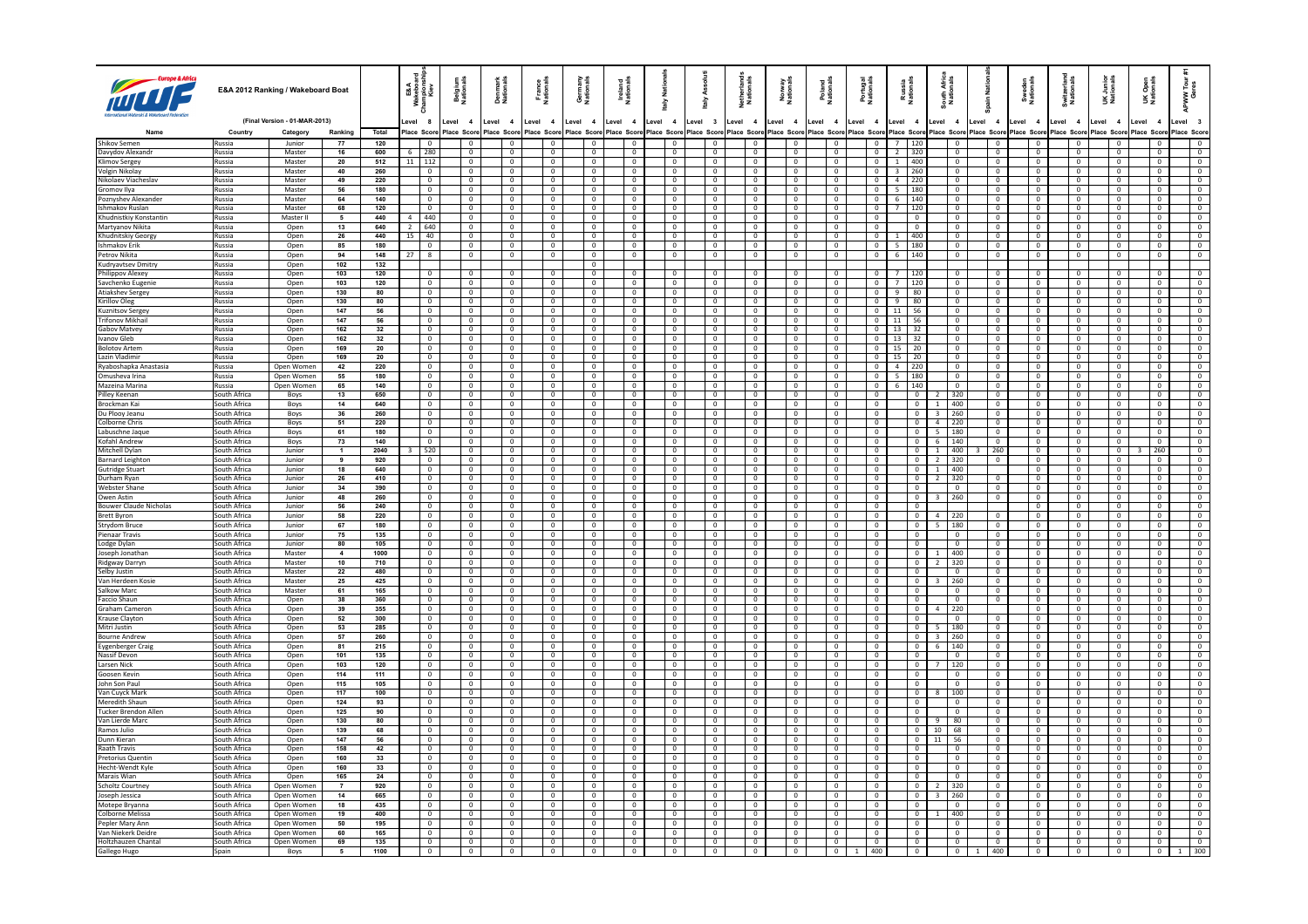|                                           |                            | E&A 2012 Ranking / Wakeboard Boat |                                           |              | <b>E&amp;A</b><br>Repise<br>Kie<br>≩ ≅ | <b>Belgium</b><br>Nationals      | Denmark<br>Nationals             | France<br>Nationals              | Germany<br>Nationals             | Ireland<br>National              | <b>Natio</b><br>슬 |                                  | Asso<br>taly                        | Netherland:<br>Nationals         | Norway<br>Nationals              | Poland<br>Nationals              | Portugal<br>Nationals            | Russia<br>National               | South Afric<br>Nationals         | ain Nati                         | Sweden<br>Nationals                    | Switzerlan<br>Nationals               | UK Junior<br>Nationals           | Open<br>ionals<br>šž             | ទី ខ្<br>ັ≷ື້                    |
|-------------------------------------------|----------------------------|-----------------------------------|-------------------------------------------|--------------|----------------------------------------|----------------------------------|----------------------------------|----------------------------------|----------------------------------|----------------------------------|-------------------|----------------------------------|-------------------------------------|----------------------------------|----------------------------------|----------------------------------|----------------------------------|----------------------------------|----------------------------------|----------------------------------|----------------------------------------|---------------------------------------|----------------------------------|----------------------------------|----------------------------------|
|                                           |                            | (Final Version - 01-MAR-2013)     |                                           |              | evel 8                                 | Level 4                          | Level 4                          | Level 4                          | Level 4                          | Level 4                          | Level 4           |                                  | Level 3                             | Level 4                          | Level 4                          | Level 4                          | Level 4                          | Level 4                          | evel 4                           | Level 4                          | Level 4                                | Level 4                               | Level 4                          | Level<br>$\overline{\mathbf{4}}$ | evel 3                           |
|                                           | Country                    | Category                          | Ranking<br>12                             | Total<br>705 | lace Scon                              | Place Scon                       | lace Score                       | Place Score                      | Place Scor<br>$\overline{0}$     | ace Score<br>$\overline{0}$      | lace Score        |                                  | Place Score<br>$\overline{0}$       | lace Score<br>$^{\circ}$         | Place Score<br>$\mathbf{0}$      | Place Score                      | Place Score<br>$4 \mid 220$      | lace Score<br>$\overline{0}$     | lace Score<br>$\mathbf{0}$       | Place Score                      | lace Scor<br>$\overline{0}$            | Score<br>$\overline{0}$               | lace Scon                        | lace Scor                        | Place Score<br>4   165           |
| Gallego Adrian<br><b>Elizondo Marcus</b>  | Spain<br>Spain             | Boys<br>Boys                      | 36                                        | 260          | $\Omega$                               | $\Omega$                         | $\Omega$                         | $\Omega$                         | $\Omega$                         | $\Omega$                         |                   | $\Omega$                         | $\Omega$                            | $\Omega$                         | $\Omega$                         | $\Omega$                         | $\Omega$                         | $\Omega$                         | $\Omega$                         | $2 \mid 320$<br>3 260            | $\Omega$                               | $\Omega$                              | $\Omega$                         | $\Omega$                         | $\Omega$                         |
| Martinez Alvaro                           | Spain                      | Boys                              | 51                                        | 220          | $\mathbf{0}$                           | $\overline{0}$                   | $\mathbf 0$                      | $\mathbf{0}$                     | $\overline{0}$                   | $\overline{0}$                   |                   | $\mathbf{0}$                     | $\overline{0}$                      | $\mathbf{0}$                     | $\mathbf{0}$                     | $\mathbf{0}$                     | $\overline{0}$                   | $\overline{0}$                   | $\mathbf{0}$                     | $\overline{4}$<br>220            | $\overline{0}$                         | $\overline{0}$                        | $\mathbf{0}$                     | $\mathbf{0}$                     | $\overline{0}$                   |
| Druille Martin                            | Spain                      | <b>Junior</b>                     | 36                                        | 340          | 160<br>$\mathbf{q}$                    | $\Omega$                         | $\Omega$                         | $\Omega$                         | $\Omega$                         | $\Omega$                         |                   | $\overline{0}$                   | $\Omega$                            | $\mathbf{0}$                     | $\Omega$                         | $\Omega$                         | $\Omega$                         | $\Omega$                         | $\Omega$                         | $5 \mid 180$                     | $\Omega$                               | $\Omega$                              | $\Omega$                         | $\Omega$                         | $\Omega$                         |
| Elizondo Jordan                           | Spain                      | Junior                            | 37                                        | 328          | 21<br>8                                | $\mathbf 0$                      | $\mathbf 0$                      | $\mathbf 0$                      | $\mathbf 0$                      | $\mathbf 0$                      |                   | 0                                | $\overline{0}$                      | $\mathbf 0$                      | $\mathbf{0}$                     | $\mathbf 0$                      | $\mathbf{0}$                     | $\mathbf{0}$                     | $\mathbf 0$                      | $\overline{2}$<br>320            | $\mathbf 0$                            | $\mathbf{0}$                          | $\mathbf 0$                      | $\mathbf 0$                      | $\mathbf{0}$                     |
| Torres Jaime                              | Spain                      | Master                            | 17                                        | 560          | $9 \mid 160$                           | $\Omega$                         | $\Omega$                         | $\Omega$                         | $\Omega$                         | $\Omega$                         |                   | $\overline{0}$                   | $\overline{0}$                      | $\Omega$                         | $\overline{0}$                   | $\Omega$                         | $\Omega$                         | $\Omega$                         | $\Omega$                         | $1 \t 400$                       | $\overline{0}$                         | $\overline{0}$                        | $\Omega$                         | $\Omega$                         | $\Omega$                         |
| Astiazarán Ion                            | Spain                      | Master                            | 22                                        | 480          | $\mathbf 0$                            | $\overline{0}$                   | $\mathbf 0$                      | $\mathbf{0}$                     | $\mathbf 0$                      | $\overline{0}$                   |                   | $\overline{0}$                   | $\overline{0}$                      | $\,0\,$                          | $\overline{0}$<br>$\Omega$       | $\mathbf{0}$                     | $4 \mid 220$                     | $\overline{0}$                   | $\mathbf{0}$                     | $\overline{\mathbf{3}}$<br>260   | $\overline{0}$                         | $\mathbf{0}$                          | $\mathbf{0}$                     | $\mathbf{0}$                     | $\overline{0}$                   |
| <b>Casaus Carlos</b><br>Serrano Javier    | Spain<br>Spain             | Master<br>Master                  | 30<br>48                                  | 375<br>240   | $\Omega$<br>$\mathbf 0$                | $\Omega$<br>$\mathbf{0}$         | $\Omega$<br>0                    | $\Omega$<br>$^{\circ}$           | $\Omega$<br>0                    | $\Omega$<br>$\mathbf 0$          |                   | $\overline{0}$<br>$\mathbf 0$    | $\overline{0}$<br>$\mathbf 0$       | $\mathbf{0}$<br>$\mathbb O$      | $\mathsf 0$                      | $\mathbf{0}$<br>$^{\circ}$       | 5   180<br>0                     | $\Omega$<br>$\mathbf{0}$         | $\Omega$<br>$\mathbf{0}$         | $\overline{0}$<br>$\,0\,$        | $\overline{0}$<br>$\mathbf 0$          | $\mathbf{0}$<br>$\mathbf 0$           | $\overline{0}$<br>$\mathbf{0}$   | $\mathbf{0}$<br>$\mathbf 0$      | 3   195<br>$2 \mid 240$          |
| Ruiz Fernando                             | Spain                      | Master                            | 61                                        | 165          | $\overline{0}$                         | $\Omega$                         | $\Omega$                         | $\Omega$                         | $\Omega$                         | $\Omega$                         |                   | $\overline{0}$                   | $\overline{0}$                      | $\overline{0}$                   | $\overline{0}$                   | $\Omega$                         | $\Omega$                         | $\Omega$                         | $\overline{0}$                   | $\overline{0}$                   | $\overline{\phantom{0}}$               | $\overline{0}$                        | $\Omega$                         | $\overline{0}$                   | $\overline{4}$   165             |
| Garcia David                              | Spain                      | Master                            | 84                                        | 56           | $\overline{0}$                         | $\overline{0}$                   | $\mathbf 0$                      | $\mathbf 0$                      | $\overline{0}$                   | $\overline{0}$                   |                   | $\overline{0}$                   | $\overline{0}$                      | $\overline{0}$                   | $\overline{0}$                   | $\overline{0}$                   | $11$ 56                          | $\overline{0}$                   | $\overline{0}$                   | $\overline{0}$                   | $\overline{\phantom{0}}$               | $\mathbf 0$                           | $\overline{0}$                   | $\mathbf{0}$                     | $\overline{\phantom{a}}$         |
| Alijo Lebron Andres                       | Spain                      | Master II                         | $\overline{a}$                            | 840          | 520                                    | $\Omega$                         | $\Omega$                         | $\Omega$                         | $\Omega$                         | $\Omega$                         |                   | $\overline{0}$                   | $\Omega$                            | $\mathbf 0$                      | $\Omega$                         | $\Omega$                         | $\Omega$                         | $\Omega$                         | $\Omega$                         | 320<br>$\overline{z}$            | $\overline{0}$                         | $\Omega$                              | $\Omega$                         | $\Omega$                         | $\Omega$                         |
| Martinez Jaime                            | Spain                      | Open                              | 26                                        | 440          | 40<br>15                               | $\mathbf 0$                      | $\mathbf 0$                      | $\mathbf 0$                      | $\circ$                          | $\overline{0}$                   |                   | $\mathbf{0}$                     | $\overline{0}$                      | $\mathbf 0$                      | $\overline{0}$                   | $\mathbf 0$                      | $\overline{0}$                   | $\overline{0}$                   | $\mathbf{0}$                     | 400<br>$\overline{1}$            | $\overline{\mathbf{0}}$                | $\overline{0}$                        | $\overline{0}$                   | $\mathbf 0$                      | $\overline{0}$                   |
| Araya Andres                              | Spain                      | Open                              | 69                                        | 228          | 19<br>$\mathbf{g}$                     | $\Omega$                         | $\Omega$                         | $\Omega$                         | $\Omega$                         | $\Omega$                         |                   | $\overline{0}$                   | $\overline{0}$                      | $\Omega$                         | $\overline{0}$                   | $\Omega$                         | $\Omega$                         | $\Omega$                         | $\overline{0}$                   | $4 \mid 220$                     | $\overline{0}$                         | $\overline{0}$                        | $\Omega$                         | $\Omega$                         | $\Omega$                         |
| <b>Fernandes Guillermo</b>                | Spain                      | Open                              | 92                                        | 165          | $\mathbf{0}$                           | $\overline{0}$                   | $\mathbf{0}$                     | $\overline{0}$                   | $\overline{0}$                   | $\overline{0}$                   |                   | $\overline{0}$                   | $\overline{0}$                      | $\overline{0}$                   | $\overline{0}$                   | $\overline{0}$                   | $\overline{0}$                   | $\overline{0}$                   | $\overline{0}$                   | $\overline{0}$                   | $\overline{\phantom{a}}$               | $\overline{0}$                        | $\overline{0}$                   | $\overline{0}$                   | $\overline{\phantom{0}}$         |
| Oliver Jamie                              | Spain                      | Open                              | 95                                        | 140          | $\Omega$                               | $\Omega$                         | $\Omega$                         | $\overline{0}$                   | $\Omega$                         | $\Omega$                         |                   | $\overline{0}$                   | $\overline{0}$                      | $\overline{0}$                   | $\overline{0}$                   | $\Omega$                         | $\overline{0}$                   | $\overline{0}$                   | $\overline{0}$                   | 6 140                            | $\overline{0}$                         | $\overline{0}$                        | $\overline{0}$                   | $\Omega$                         | $\Omega$                         |
| Alonso Pablo<br>Deltell Christian         | Spain<br>Spain             | Open<br>Open                      | 103<br>130                                | 120<br>80    | $^{\circ}$<br>$\overline{0}$           | $\overline{0}$<br>$\overline{0}$ | $^{\circ}$<br>$\mathbf{0}$       | $\overline{0}$<br>$\overline{0}$ | $\mathbf{0}$<br>$\overline{0}$   | $\overline{0}$<br>$\overline{0}$ |                   | $\overline{0}$<br>$\overline{0}$ | $\overline{0}$<br>$\mathbf 0$       | $^{\circ}$<br>$\overline{0}$     | $\overline{0}$<br>$\overline{0}$ | $\mathbf{0}$<br>$\mathbf{0}$     | $\overline{0}$<br>$\overline{0}$ | $\overline{0}$<br>$\overline{0}$ | $\overline{0}$<br>$\overline{0}$ | 120<br>$\overline{7}$<br>9<br>80 | $\overline{0}$<br>$\overline{0}$       | $\overline{0}$<br>$\mathbf 0$         | $\overline{0}$<br>$\overline{0}$ | $\mathbf{0}$<br>$\overline{0}$   | $\overline{0}$<br>$\overline{0}$ |
| Mendoza Nahue                             | Spain                      | Open                              | 139                                       | 68           | $\overline{0}$                         | $\overline{0}$                   | $\overline{0}$                   | $\overline{0}$                   | $\overline{0}$                   | $\overline{0}$                   |                   | $\overline{0}$                   | $\overline{0}$                      | $\overline{0}$                   | $\overline{0}$                   | $\overline{0}$                   | $\overline{0}$                   | $\overline{0}$                   | $\overline{0}$                   | $10 \mid 68$                     | $\overline{0}$                         | $\overline{0}$                        | $\overline{0}$                   | $\overline{0}$                   | $\overline{0}$                   |
| Lasvignes Raul                            | Spain                      | Open                              | 147                                       | 56           | $\overline{0}$                         | $\overline{0}$                   | $\mathbf{0}$                     | $\overline{0}$                   | $\overline{0}$                   | $\overline{0}$                   |                   | $\overline{0}$                   | $\circ$                             | $\overline{0}$                   | $\overline{0}$                   | $\mathbf{0}$                     | $\overline{0}$                   | $\overline{0}$                   | $\overline{0}$                   | $11 \mid 56$                     | $\overline{0}$                         | $\overline{0}$                        | $\overline{0}$                   | $\overline{0}$                   | $\overline{0}$                   |
| Andrade Roberto                           | Spain                      | Open                              | 154                                       | 44           | $\mathbf{0}$                           | $\overline{0}$                   | $^{\circ}$                       | $\overline{0}$                   | $\mathbf{0}$                     | $\overline{0}$                   |                   | $\overline{0}$                   | $\overline{0}$                      | $^{\circ}$                       | $\overline{0}$                   | $\overline{0}$                   | $\overline{0}$                   | $\overline{0}$                   | $\mathbf{0}$                     | $12 \mid 44$                     | $\overline{0}$                         | $\overline{0}$                        | $\overline{0}$                   | $\mathbf{0}$                     | $\overline{0}$                   |
| Gil Daniel                                | Spain                      | Open                              | 162                                       | 32           | 0                                      | $\overline{0}$                   | $\mathbf 0$                      | $\mathbf{0}$                     | $\mathbf 0$                      | $\mathbf 0$                      |                   | $\mathbf 0$                      | $\overline{\mathbf{0}}$             | $\mathbf 0$                      | $\mathbf 0$                      | $\mathbf 0$                      | $\mathbf 0$                      | $\mathbf 0$                      | $\mathbf 0$                      | 13<br>32                         | $\mathbf 0$                            | $\mathbf 0$                           | $\mathbf 0$                      | $\mathbf 0$                      | $\mathbf{0}$                     |
| Pablo Sevillano                           | Spain                      | Open                              | 169                                       | 20           | $\overline{0}$                         | $\overline{0}$                   | $\mathbf{0}$                     | $\overline{0}$                   | $\overline{0}$                   | $\overline{0}$                   |                   | $\overline{0}$                   | $\overline{0}$                      | $\overline{0}$                   | $\overline{0}$                   | $\overline{0}$                   | $\overline{0}$                   | $\overline{0}$                   | $\overline{0}$                   | $15 \mid 20$                     | $\overline{0}$                         | $\overline{0}$                        | $\overline{0}$                   | $\overline{0}$                   | $\overline{0}$                   |
| Martinez Mariano                          | Spain                      | Open                              | 172                                       | 16           | $\mathbf 0$                            | $\overline{0}$                   | $\mathbf 0$                      | $\overline{0}$                   | $\circ$                          | $\overline{0}$                   |                   | $\overline{0}$                   | $\overline{0}$                      | $\mathbf 0$                      | $\overline{0}$                   | $\mathbf 0$                      | $\overline{0}$                   | $\overline{0}$                   | $\overline{0}$                   | $16$ 16                          | $\overline{0}$                         | $\mathbf 0$                           | $\overline{0}$                   | $\overline{0}$                   | $\overline{0}$                   |
| Eider Rodriguez                           | Spain                      | Open Women                        | 19                                        | 400          | $^{\circ}$                             | $^{\circ}$                       | $^{\circ}$                       | $\overline{0}$                   | $^{\circ}$                       | $\overline{0}$                   |                   | $\overline{0}$                   | $^{\circ}$                          | $^{\circ}$                       | $\overline{0}$                   | $\overline{0}$                   | 400                              | $\overline{0}$                   | $\overline{0}$                   | $\overline{0}$                   | $\overline{0}$                         | $\overline{0}$                        | $\overline{0}$                   | $^{\circ}$                       | $\mathbf{0}$                     |
| <b>Badorei Iris</b><br>Gonzalez Helena    | Spain<br>Spain             | Open Women<br>Onen Women          | 28<br>33                                  | 320<br>260   | $\mathbf 0$<br>$\Omega$                | $\overline{0}$<br>$\Omega$       | $\mathbf 0$<br>$\Omega$          | $\mathbf 0$<br>$\Omega$          | $\overline{0}$<br>$\Omega$       | $\mathbf 0$<br>$\Omega$          |                   | $\mathbf 0$<br>$\overline{0}$    | $\overline{\mathbf{0}}$<br>$\Omega$ | $\mathbf 0$<br>$\Omega$          | $\overline{0}$<br>$\Omega$       | $\mathbf 0$<br>$\Omega$          | $\mathbf 0$<br>$\Omega$          | $\mathbf 0$<br>$\Omega$          | $\mathbf 0$<br>$\Omega$          | 320<br>$3 \mid 260$              | $\overline{0}$<br>$\overline{0}$       | $\overline{0}$<br>$\Omega$            | $\mathbf 0$<br>$\overline{0}$    | $\bf 0$<br>$\Omega$              | $\overline{0}$<br>$\sqrt{2}$     |
| <b>Hermansson Harak</b>                   | Sweden                     | Boys                              | 20                                        | 400          | $\overline{0}$                         | $\overline{0}$                   | $\mathbf{0}$                     | $\overline{0}$                   | $\overline{0}$                   | $\overline{0}$                   |                   | $\overline{0}$                   | $\overline{0}$                      | $\overline{0}$                   | $\overline{0}$                   | $\overline{0}$                   | $\overline{0}$                   | $\overline{0}$                   | $\mathbf{0}$                     | $\overline{0}$                   | 400                                    | $\overline{0}$                        | $\overline{0}$                   | $\Omega$                         | $\overline{0}$                   |
| Samuelsson Linus                          | Sweden                     | Boys                              | 27                                        | 320          | $\Omega$                               | $\Omega$                         | $\Omega$                         | $\Omega$                         | $\Omega$                         | $\Omega$                         |                   | $^{\circ}$                       | $\Omega$                            | $^{\circ}$                       | $\Omega$                         | $\Omega$                         | $\Omega$                         | $\Omega$                         | $\Omega$                         | $\overline{0}$                   | 320<br>$\overline{z}$                  | $\Omega$                              | $\Omega$                         | $\Omega$                         | $\Omega$                         |
| Björk Balletti Sebastian                  | weden                      | Boys                              | 36                                        | 260          | $\mathbf 0$                            | $\overline{0}$                   |                                  | $\overline{0}$                   | $\mathbf 0$                      | $\overline{0}$                   |                   | $\mathbf{0}$                     | $\overline{0}$                      | $\overline{0}$                   | $\overline{0}$                   | $\mathbf{0}$                     | $\overline{0}$                   | $\overline{0}$                   | $\overline{0}$                   | $\overline{\mathbf{0}}$          | 260<br>$\overline{\mathbf{3}}$         | $\overline{0}$                        | $\overline{0}$                   | $\mathbf{0}$                     | $\overline{0}$                   |
| <b>Hermansson Karl-Hugo</b>               | Sweden                     | Boys                              | 51                                        | 220          | $\sqrt{2}$                             | $\Omega$                         | $\Omega$                         | $\Omega$                         | $\Omega$                         | $\Omega$                         |                   | $\overline{0}$                   | $\Omega$                            | $\Omega$                         | $\Omega$                         | $\Omega$                         | $\Omega$                         | $\Omega$                         | $\Omega$                         | $\overline{0}$                   | $\overline{a}$<br>1220                 | $\overline{0}$                        | $\Omega$                         | $\Omega$                         | $\Omega$                         |
| Skyttberg Oscar                           | Sweden                     | Boys                              | 61                                        | 180          | $\overline{0}$                         | $\overline{0}$                   | $\overline{0}$                   | $\overline{0}$                   | $\overline{0}$                   | $\overline{0}$                   |                   | $\overline{0}$                   | $\overline{0}$                      | $\overline{0}$                   | $\overline{0}$                   | $\overline{0}$                   | $\overline{0}$                   | $\overline{0}$                   | $\overline{0}$                   | $\overline{0}$                   | 5<br>180                               | $\overline{0}$                        | $\overline{0}$                   | $\overline{0}$                   | $\overline{0}$                   |
| Jansson Eira                              | Sweden                     | Girls                             | 8                                         | 400          | $\Omega$                               | $\Omega$                         | $\Omega$                         | $\Omega$                         | $\Omega$                         | $\Omega$                         |                   | $\overline{0}$                   | $\overline{0}$                      | $^{\circ}$                       | $\Omega$                         | $\Omega$                         | $\overline{0}$                   | $\Omega$                         | $\Omega$                         | $\overline{0}$                   | $\mathbf{1}$<br>1400                   | $\overline{0}$                        | $\overline{0}$                   | $\Omega$                         | $\overline{0}$                   |
| Dahl Helle                                | Sweden                     | Girls                             | 15                                        | 320          | $\overline{0}$                         | $\overline{0}$                   | 0                                | $^{\circ}$                       | 0                                | $\overline{0}$                   |                   | 0                                | $\overline{0}$                      | $\mathbf 0$                      | $\overline{0}$                   | $\overline{0}$                   | 0                                | $\overline{0}$                   | $\overline{0}$                   | $\overline{0}$                   | 320<br>$\overline{2}$                  | $\mathbf 0$                           | $^{\circ}$                       | 0                                | $\overline{0}$                   |
| Hultén Matilda<br>Hoppe Jeremia           | Sweden<br>Sweden           | Girls<br>Junior                   | 21<br>18                                  | 260<br>640   | $\overline{0}$<br>240                  | $\Omega$<br>$\overline{0}$       | $\mathbf{0}$<br>$\overline{0}$   | $\Omega$<br>$\overline{0}$       | $\overline{0}$<br>$\overline{0}$ | $\Omega$<br>$\overline{0}$       |                   | $\overline{0}$<br>$\overline{0}$ | $\overline{0}$<br>$\overline{0}$    | $\Omega$<br>$\overline{0}$       | $\overline{0}$<br>$\overline{0}$ | $\Omega$<br>$\overline{0}$       | $\overline{0}$<br>$\overline{0}$ | $\Omega$<br>$\overline{0}$       | $\overline{0}$<br>$\overline{0}$ | $\overline{0}$<br>$\circ$        | $\overline{3}$<br> 260<br>$1 \mid 400$ | $\mathbf{0}$<br>$\overline{0}$        | $\Omega$<br>$\overline{0}$       | $\Omega$<br>$\mathbf 0$          | $\overline{0}$<br>$\overline{0}$ |
| Welin-Berge David                         | Sweden                     | Junior                            | 28                                        | 400          | $\mathbf{0}$                           | $\overline{0}$                   | $^{\circ}$                       | $\overline{0}$                   | $\overline{0}$                   | $\mathbf{0}$                     |                   | $\overline{0}$                   | $\overline{\mathbf{0}}$             | $\mathbf 0$                      | $\overline{0}$                   | $\mathbf{0}$                     | $\overline{0}$                   | $\overline{0}$                   | $\overline{0}$                   | $\mathbf{0}$                     | 1   400                                | $\mathbf{0}$                          | $\overline{0}$                   | $^{\circ}$                       | $\mathbf{0}$                     |
| Liljegren Oscar                           | Sweden                     | Junior                            | 38                                        | 320          | $\mathbf 0$                            | $\overline{0}$                   | $\overline{0}$                   | $\overline{0}$                   | $\overline{0}$                   | $\overline{0}$                   |                   | $\overline{0}$                   | $\overline{0}$                      | $\overline{0}$                   | $\overline{0}$                   | $\mathbf 0$                      | $\circ$                          | $\overline{0}$                   | $\mathbf 0$                      | $\overline{0}$                   | 320<br>$\overline{2}$                  | $\overline{0}$                        | $\overline{0}$                   | $\mathbf 0$                      | $\overline{0}$                   |
| Forssten Christian                        | Sweden                     | Junion                            | 48                                        | 260          | $\sqrt{2}$                             | $\Omega$                         | $\Omega$                         | $\Omega$                         | $\Omega$                         | $\sqrt{2}$                       |                   | $\overline{0}$                   | $\overline{0}$                      | $\overline{0}$                   | $\overline{0}$                   | $\sqrt{2}$                       | $\overline{0}$                   | $\Omega$                         | $\overline{0}$                   | $\overline{0}$                   | $\overline{3}$<br> 260                 | $\overline{0}$                        | $\Omega$                         | $\Omega$                         | $\sqrt{2}$                       |
| Hultén Fredrik                            | Sweden                     | Junior                            | 58                                        | 220          | $\overline{0}$                         | $\overline{0}$                   | $\overline{0}$                   | $\overline{0}$                   | $\overline{0}$                   | $\overline{0}$                   |                   | $\overline{0}$                   | $\overline{0}$                      | $\overline{0}$                   | $\overline{0}$                   | $\overline{0}$                   | $\overline{0}$                   | $\overline{0}$                   | $\overline{0}$                   | $\overline{0}$                   | $4$ 220                                | $\overline{0}$                        | $\overline{0}$                   | $\overline{0}$                   | $\overline{0}$                   |
| Sollid Per                                | Sweden                     | Master                            | 26                                        | 400          | $\Omega$                               | $\Omega$                         | $\Omega$                         | $\overline{0}$                   | $\overline{0}$                   | $\sqrt{0}$                       |                   | $\overline{0}$                   | $\overline{0}$                      | $\overline{0}$                   | $\Omega$                         | $\Omega$                         | $\overline{0}$                   | $\sqrt{2}$                       | $\overline{0}$                   | $\overline{0}$                   | $1 \t 400$                             | $\overline{0}$                        | $\overline{0}$                   | $\overline{0}$                   | $\sqrt{2}$                       |
| Karlsson Magnus                           | Sweden                     | Master                            | 32                                        | 320          | $\overline{0}$                         | $\overline{0}$                   | $\overline{0}$                   | $\overline{0}$                   | $\mathbf{0}$                     | $\overline{0}$                   |                   | $\overline{0}$                   | $\overline{0}$                      | $\overline{0}$                   | $\overline{0}$                   | $\overline{0}$                   | $\overline{0}$                   | $\overline{0}$                   | $\overline{0}$                   | $\overline{0}$                   | $2 \mid 320$                           | $\overline{0}$                        | $\overline{0}$                   | $\overline{0}$                   | $\overline{0}$                   |
| Öhrbom Magnus                             | Sweden                     | Master                            | 40                                        | 260          | $\sqrt{2}$                             | $\Omega$                         | $\overline{0}$                   | $\overline{0}$                   | $\overline{0}$                   | $\overline{0}$                   |                   | $\overline{0}$                   | $\mathbf 0$                         | $\overline{0}$                   | $\overline{0}$                   | $\overline{0}$                   | $\overline{0}$                   | $\sqrt{2}$                       | $\overline{0}$                   | $\overline{0}$                   | $\overline{\mathbf{3}}$<br>  260       | $\overline{0}$                        | $\overline{0}$                   | $\overline{0}$                   | $\overline{0}$                   |
| Granerus Martin<br>Axelsson Tom           | Sweden<br>Sweden           | Master<br>Open                    | 49<br>41                                  | 220<br>320   | $\overline{0}$<br>$\overline{0}$       | $\overline{0}$<br>$\Omega$       | $\overline{0}$<br>$\overline{0}$ | $\overline{0}$<br>$\overline{0}$ | $\overline{0}$<br>$\overline{0}$ | $\overline{0}$<br>$\sqrt{0}$     |                   | $\overline{0}$<br>$\overline{0}$ | $\overline{0}$<br>$\overline{0}$    | $\overline{0}$<br>$\overline{0}$ | $\overline{0}$<br>$\overline{0}$ | $\overline{0}$<br>$\overline{0}$ | $\overline{0}$<br>$\overline{0}$ | $\overline{0}$<br>$\Omega$       | $\overline{0}$<br>$\overline{0}$ | $\bullet$<br>$\overline{0}$      | $4$   220<br>2 320                     | $\overline{0}$<br>$\overline{0}$      | $\overline{0}$<br>$\overline{0}$ | $\overline{0}$<br>$\overline{0}$ | $\overline{0}$<br>$\overline{0}$ |
| Ferm Elin                                 | Sweden                     | Open                              | 41                                        | 320          | $\overline{0}$                         | $\overline{0}$                   | $\overline{0}$                   | $\overline{0}$                   | $\mathbf{0}$                     | $\overline{0}$                   |                   | $\overline{0}$                   | $\overline{0}$                      | $\mathbf{0}$                     | $\overline{0}$                   | $\overline{0}$                   | $\overline{0}$                   | $\overline{0}$                   | $\overline{0}$                   | $\overline{0}$                   | 2 320                                  | $\overline{0}$                        | $\overline{0}$                   | $\overline{0}$                   | $\overline{0}$                   |
| Jenholt Emma                              | Sweden                     | Open                              | 57                                        | 260          | $\overline{0}$                         | $\overline{0}$                   | $\overline{0}$                   | $\overline{0}$                   | $\mathbf 0$                      | $\overline{0}$                   |                   | $\overline{0}$                   | $\mathbf 0$                         | $\mathbb O$                      | $\overline{0}$                   | $\overline{0}$                   | $\overline{0}$                   | $\overline{0}$                   | $\overline{0}$                   | $\overline{0}$                   | 260<br>$\overline{\mathbf{3}}$         | $\mathbf 0$                           | $\overline{0}$                   | $\mathbf 0$                      | $\overline{0}$                   |
| Lilia Emil                                | Sweden                     | Open                              | 57                                        | 260          | $\overline{0}$                         | $\overline{0}$                   | $\overline{0}$                   | $\overline{0}$                   | $\overline{0}$                   | $\overline{0}$                   |                   | $\overline{0}$                   | $\overline{0}$                      | $\overline{0}$                   | $\overline{0}$                   | $\overline{0}$                   | $\overline{0}$                   | $\overline{0}$                   | $\overline{0}$                   | $\overline{0}$                   | $3 \mid 260$                           | $\overline{0}$                        | $\overline{0}$                   | $\overline{0}$                   | $\overline{0}$                   |
| Wikström Johar                            | Sweden                     | Open                              | 72                                        | 220          | $\overline{0}$                         | $\overline{0}$                   | $\mathbf{0}$                     | $\overline{0}$                   | $\overline{0}$                   | $\overline{0}$                   |                   | $\overline{0}$                   | $\mathbf 0$                         | $\mathbf 0$                      | $\overline{0}$                   | $\overline{0}$                   | $\overline{0}$                   | $\overline{0}$                   | $\overline{0}$                   | $\overline{0}$                   | $\overline{4}$<br> 220                 | $\overline{0}$                        | $\overline{\mathbf{0}}$          | $\overline{0}$                   | $\overline{0}$                   |
| <b>Axén Krüger Erik</b>                   | Sweden                     | Open                              | 85                                        | 180          | $\mathbf{0}$                           | $\overline{0}$                   | $^{\circ}$                       | $\overline{0}$                   | $^{\circ}$                       | $\overline{0}$                   |                   | $\overline{0}$                   | $\overline{0}$                      | $^{\circ}$                       | $\overline{0}$                   | $\mathbf{0}$                     | $\overline{0}$                   | $\overline{0}$                   | $\overline{0}$                   | $\overline{0}$                   | -5<br>  180                            | $\overline{0}$                        | $^{\circ}$                       | $\mathbf{0}$                     | $\overline{0}$                   |
| Djupso Caroline                           | weden                      | Open Women                        | 12                                        | 680          | 280<br>6<br>40                         | $\overline{0}$                   | $\overline{0}$                   | $\overline{0}$                   | $\mathbf 0$                      | $\overline{0}$                   |                   | $\mathbf 0$                      | $\overline{0}$                      | $\overline{0}$                   | $\mathbb O$                      | $\mathbf 0$                      | $\overline{0}$                   | $\overline{0}$                   | $\overline{0}$                   | $\overline{0}$                   | 400<br>$\mathbf{1}$                    | $\overline{0}$                        | $\overline{0}$<br>$\overline{0}$ | $\overline{0}$                   | $\overline{0}$                   |
| De Blasio Luca<br>Bevnon Théo             | Switzerland<br>Switzerland | Boys                              | $\overline{2}$<br>$\overline{\mathbf{3}}$ | 1515<br>1230 | 15<br>$\overline{0}$                   | $\Omega$<br>$\overline{0}$       | $\Omega$<br>$\overline{0}$       | $\sqrt{0}$<br>$\overline{0}$     | $\Omega$<br>$\overline{0}$       | $\Omega$                         |                   | $\overline{0}$                   |                                     | $\overline{0}$                   |                                  | $\overline{0}$                   | $\overline{0}$                   |                                  | $\overline{0}$                   | $\overline{0}$                   | $\overline{0}$                         | 320<br>$\overline{2}$                 | $\overline{0}$                   | $\overline{0}$<br>$\overline{0}$ | $\sqrt{2}$<br>$\overline{0}$     |
| Berninghaus Skv                           | Switzerland                | Boys<br>Boys                      | $\overline{a}$                            | 1105         | $\Omega$                               | $\Omega$                         | $\Omega$                         | $\Omega$                         | $\Omega$                         | $\sqrt{2}$                       |                   | $\Omega$                         | $\Omega$                            | $\Omega$                         | $\overline{0}$                   | $\Omega$                         | $\Omega$                         | $\Omega$                         | $\Omega$                         | $\Omega$                         | $\overline{0}$                         | 120<br>400<br>$\mathbf{1}$            | $\Omega$                         | $\Omega$                         | $\Omega$                         |
| Di Mantino Tom                            | witzerland                 | Boys                              | $\,$ 6 $\,$                               | 1080         | $\overline{0}$                         | $\overline{0}$                   | $\overline{0}$                   | $\overline{0}$                   | $\overline{0}$                   | $\overline{0}$                   |                   | $\mathbf 0$                      | $\overline{0}$                      | $\overline{0}$                   | $\overline{0}$                   | $\overline{0}$                   | $\overline{0}$                   | $\overline{0}$                   | $\overline{0}$                   | $\overline{0}$                   | $\overline{0}$                         | 180                                   | $\overline{0}$                   | $\overline{0}$                   | $\overline{0}$                   |
| <b>Badollet Yann</b>                      | Switzerland                | Boys                              | 9                                         | 890          | $\overline{0}$                         | $\Omega$                         | $\Omega$                         | $\Omega$                         | $\Omega$                         | $\overline{0}$                   |                   | $\overline{0}$                   | $\Omega$                            | $\sqrt{0}$                       | $\sqrt{2}$                       | $\Omega$                         | $\Omega$                         | $\Omega$                         | $\Omega$                         | $\overline{0}$                   | $\overline{0}$                         | $3 \mid 260$                          | $\sqrt{0}$                       | $\overline{0}$                   | $\Omega$                         |
| <b>Meister Florent</b>                    | Switzerland                | Boys                              | 10                                        | 865          | $\overline{0}$                         | $\overline{0}$                   | $\overline{0}$                   | $\overline{0}$                   | $\overline{0}$                   | $\overline{0}$                   |                   | $\overline{0}$                   | $\overline{0}$                      | $\mathbb O$                      | $\overline{0}$                   | $\overline{0}$                   | $\overline{0}$                   | $\overline{0}$                   | $\overline{0}$                   | $\overline{0}$                   | $\overline{0}$                         | 4<br>220                              | $\overline{0}$                   | $\overline{0}$                   | $\overline{0}$                   |
| <b>Kössler Nils</b>                       | Switzerland                | Boys                              | 18                                        | 425          | $\Omega$                               | $\Omega$                         | $\Omega$                         | $\Omega$                         | $\Omega$                         | $\Omega$                         |                   | $\overline{0}$                   | $\overline{0}$                      | $^{\circ}$                       | $\sqrt{2}$                       | $\Omega$                         | $\Omega$                         | $\Omega$                         | $\overline{0}$                   | $\overline{0}$                   | $\overline{0}$                         | 6<br>140                              | $\overline{0}$                   | $\Omega$                         | $\overline{0}$                   |
| <b>Urben Blaise</b>                       | witzerland                 | Boys                              | 26                                        | 335          | $\mathbf 0$                            | $\overline{0}$                   | 0                                | $\overline{0}$                   | 0                                | $\overline{0}$                   |                   | 0                                | $\mathbf 0$                         | $\mathbf 0$                      | $\overline{0}$                   | $^{\circ}$                       | 0                                | $\overline{0}$                   | $\mathbf 0$                      | $\overline{0}$                   | $\overline{0}$                         | 13<br>32                              | $\mathbf 0$                      | 0                                | $\overline{0}$                   |
| <b>Bersier Lucas</b>                      | Switzerland                | Boys                              | 35                                        | 300          | $\overline{0}$                         | $\Omega$<br>$\overline{0}$       | $\mathbf{0}$<br>$\overline{0}$   | $\Omega$<br>$\overline{0}$       | $\Omega$                         | $\Omega$                         |                   | $\overline{0}$                   | $\overline{0}$<br>$\overline{0}$    | $\Omega$                         | $\Omega$<br>$\overline{0}$       | $\Omega$<br>$\overline{0}$       | $\overline{0}$                   | $\Omega$<br>$\overline{0}$       | $\overline{0}$                   | $\overline{0}$                   | $\overline{0}$                         | $\mathbf{0}$                          | $\Omega$<br>$\overline{0}$       | $\Omega$                         | $\overline{0}$<br>$\overline{0}$ |
| <b>Troller Louis</b><br>Deiri Clément     | Switzerland<br>Switzerland | Boys<br>Boys                      | 36<br>50                                  | 260<br>221   | $\overline{0}$<br>$\mathbf{0}$         | $\overline{0}$                   | $^{\circ}$                       | $\overline{0}$                   | $\overline{0}$<br>$\overline{0}$ | $\overline{0}$<br>$\overline{0}$ |                   | $\overline{0}$<br>$\overline{0}$ | $\mathbf 0$                         | $\mathbb O$<br>$\mathbf 0$       | $\overline{0}$                   | $\mathbf{0}$                     | $\overline{0}$<br>$\overline{0}$ | $\overline{0}$                   | $\overline{0}$<br>$\overline{0}$ | $\overline{0}$<br>$\mathbf 0$    | $\overline{0}$<br>$\mathbf{0}$         | 80<br>11<br>56                        | $\overline{0}$                   | $^{\circ}$<br>$^{\circ}$         | $\mathbf{0}$                     |
| <b>Bucher Tim</b>                         | Switzerland                | Boys                              | 70                                        | 160          | $\overline{0}$                         | $\overline{0}$                   | $\mathbf 0$                      | $\overline{0}$                   | $\mathbf 0$                      | $\overline{0}$                   |                   | $\mathbf 0$                      | $\overline{0}$                      | $\mathbf 0$                      | $\overline{0}$                   | $\mathbf 0$                      | $\mathbf 0$                      | $\overline{0}$                   | $\mathbf 0$                      | $\overline{0}$                   | $\overline{0}$                         | 100<br>8                              | $\mathbf 0$                      | $\mathbf 0$                      | $\mathbf{0}$                     |
| Tamari Dylan                              | Switzerland                | Boys                              | 94                                        | 90           | $\overline{0}$                         | $\overline{0}$                   | $\overline{0}$                   | $\overline{0}$                   | $\overline{0}$                   | $\overline{0}$                   |                   | $\overline{0}$                   | $\overline{0}$                      | $\overline{0}$                   | $\overline{0}$                   | $\overline{0}$                   | $\overline{\phantom{a}}$         | $\overline{0}$                   | $\overline{0}$                   | $\overline{0}$                   | $\overline{0}$                         | $\overline{0}$                        | $\overline{0}$                   | $\overline{0}$                   | $\overline{0}$                   |
| <b>Bujard Balthaza</b>                    | Switzerland                | Boys                              | 95                                        | 80           | $\overline{0}$                         | $\overline{0}$                   | $\overline{0}$                   | $\overline{0}$                   | $\overline{0}$                   | $\overline{0}$                   |                   | $\overline{0}$                   | $\overline{\mathfrak{o}}$           | $\overline{0}$                   | $\overline{0}$                   | $\overline{0}$                   | $\overline{\phantom{0}}$         | $\overline{0}$                   | $\overline{0}$                   | $\overline{0}$                   | $\overline{0}$                         | $\overline{9}$<br>80                  | $\overline{0}$                   | $\overline{0}$                   | $\overline{0}$                   |
| Savoy Lukas                               | Switzerland                | Boys                              | 98                                        | 75           | $\Omega$                               | $\sqrt{0}$                       | $\Omega$                         | $\overline{0}$                   | $\overline{0}$                   | $\overline{0}$                   |                   | $\overline{0}$                   | $\overline{0}$                      | $\overline{0}$                   | $\overline{0}$                   | $\overline{0}$                   | $\overline{0}$                   | $\sqrt{0}$                       | $\overline{0}$                   | $\overline{0}$                   | $\overline{0}$                         | $\overline{0}$                        | $\overline{0}$                   | $\overline{0}$                   | $\overline{0}$                   |
| <b>Weiss Arno</b>                         | Switzerland                | Boys                              | 104                                       | 51           | $\overline{0}$                         | $\overline{0}$                   | $\overline{0}$                   | $\overline{0}$                   | $\mathbf{0}$                     | $\overline{0}$                   |                   | $\overline{0}$                   | $\overline{0}$                      | $\overline{0}$                   | $\overline{0}$                   | $\overline{0}$                   | $\overline{0}$                   | $\overline{0}$                   | $\overline{0}$                   | $\overline{0}$                   | $\overline{0}$                         | $\overline{0}$                        | $\overline{0}$                   | $^{\circ}$                       | $\overline{0}$                   |
| Huser Jannis                              | Switzerland                | Boys                              | 108                                       | 24           | $\sqrt{2}$                             | $\sqrt{0}$                       | $\overline{0}$                   | $\overline{0}$                   | $\overline{0}$                   | $\sqrt{0}$                       |                   | $\overline{0}$                   | $\mathbf 0$                         | $\overline{0}$                   | $\overline{0}$                   | $\overline{0}$                   | $\overline{0}$                   | $\sqrt{0}$                       | $\overline{0}$                   | $\overline{0}$                   | $\overline{0}$                         | 14<br>24                              | $\overline{0}$                   | $^{\circ}$                       | $\overline{0}$                   |
| Kursun Levil                              | Switzerland                | Girls                             | $\mathbf{1}$                              | 1820         | $\overline{0}$                         | $\overline{0}$                   | $\overline{0}$                   | $\overline{0}$                   | $\overline{0}$                   | $\overline{0}$                   |                   | $\overline{0}$                   | $\overline{0}$                      | $\overline{0}$                   | $\overline{0}$                   | $\overline{0}$                   | $\overline{0}$                   | $\overline{0}$                   | $\overline{0}$                   | $\overline{0}$                   | $\overline{0}$                         | $\overline{2}$<br>320                 | $\overline{0}$                   | $\overline{0}$                   | $\overline{0}$                   |
| Lutolf Jasmine<br>Lopez-Terrapon Amevalli | Switzerland<br>Switzerland | Girls<br>Girls                    | 6<br>$\overline{7}$                       | 500<br>405   | $\overline{0}$<br>$\overline{0}$       | $\sqrt{2}$<br>$\overline{0}$     | $\Omega$<br>$^{\circ}$           | $\overline{0}$<br>$\overline{0}$ | $\overline{0}$<br>$\mathbf{0}$   | $\sqrt{0}$<br>$\overline{0}$     |                   | $\overline{0}$<br>$\overline{0}$ | $\overline{0}$<br>$\overline{0}$    | $\overline{0}$<br>$^{\circ}$     | $\overline{0}$<br>$\overline{0}$ | $\overline{0}$<br>$\overline{0}$ | $\overline{0}$<br>$\overline{0}$ | $\sqrt{0}$<br>$\overline{0}$     | $\overline{0}$<br>$\overline{0}$ | $\overline{0}$<br>$\overline{0}$ | $\overline{0}$<br>$\overline{0}$       | 260<br>$\mathbf{3}$<br>$\overline{0}$ | $\overline{0}$<br>$\overline{0}$ | $\overline{0}$<br>$\overline{0}$ | $\overline{0}$<br>$\overline{0}$ |
| Mccormick Karyna                          | Switzerland                | Girls                             | 8                                         | 400          | $\overline{0}$                         | $\overline{0}$                   | $\mathbf{0}$                     | $\overline{0}$                   | $\mathbf 0$                      | $\sqrt{2}$                       |                   | $\overline{0}$                   | $\overline{\mathbf{0}}$             | $\overline{0}$                   | $\overline{0}$                   | $\mathbf{0}$                     | $\overline{0}$                   | $\Omega$                         | $\overline{0}$                   | $\overline{0}$                   | $\overline{0}$                         | 400                                   | $^{\circ}$                       | $\mathbf 0$                      | $^{\circ}$                       |
| <b>Bucher Alixe</b>                       | Switzerland                | Girls                             | 13                                        | 385          | $\overline{0}$                         | $\overline{0}$                   | $\overline{0}$                   | $\overline{0}$                   | $\overline{0}$                   | $\overline{0}$                   |                   | $\overline{0}$                   | $\overline{0}$                      | $\overline{0}$                   | $\overline{0}$                   | $\overline{0}$                   | $\overline{0}$                   | $\overline{0}$                   | $\overline{0}$                   | $\overline{0}$                   | $\overline{0}$                         | 220<br>4                              | $\overline{0}$                   | $\overline{0}$                   | $\overline{0}$                   |
| Chorfi Shirir                             | Switzerland                | Girls                             | 14                                        | 375          | $\overline{0}$                         | $\overline{0}$                   | $\overline{0}$                   | $\overline{0}$                   | $\mathbf{0}$                     | $\overline{0}$                   |                   | $\overline{0}$                   | $\overline{\mathbf{0}}$             | $\mathbf 0$                      | $\overline{0}$                   | $\overline{0}$                   | $\overline{0}$                   | $\overline{0}$                   | $\overline{0}$                   | $\overline{0}$                   | $\overline{0}$                         | 180<br>5                              | $\overline{0}$                   | $\mathbf 0$                      | $\overline{0}$                   |
| <b>Skouvaklis Léc</b>                     | Switzerland                | Junior                            | $\overline{2}$                            | 1635         | 160<br>9                               | $\overline{0}$                   | $\overline{0}$                   | $\overline{0}$                   | $\mathbf{0}$                     | $\overline{0}$                   |                   | $\overline{0}$                   | $\overline{0}$                      | $\mathbf{0}$                     | $\overline{0}$                   | $\overline{0}$                   | $\overline{0}$                   | $\overline{0}$                   | $\overline{0}$                   | $\overline{0}$                   | $\overline{0}$                         | 260<br>$\overline{3}$                 | $\overline{0}$                   | $\overline{0}$                   | $\overline{0}$                   |
| Veluzat Martin                            | Switzerland                | Junior                            | 4                                         | 1607         | 112<br>11                              | $\overline{0}$                   | $\mathbf 0$                      | $\overline{0}$                   | 0                                | $\overline{0}$                   |                   | $\overline{0}$                   | $\overline{\mathbf{0}}$             | $\mathbf 0$                      | $\mathbf 0$                      | $\mathbf 0$                      | $\mathbf 0$                      | $\overline{0}$                   | $\mathbf 0$                      | $\overline{0}$                   | $\mathbf 0$                            | 400<br>$\mathbf{1}$                   | $\mathbf 0$                      | $\mathbf 0$                      | $\mathbf{0}$                     |
| Schafler Reto                             | Switzerland                | Junior                            | $\overline{7}$                            | 995          | $\overline{0}$                         | $\overline{0}$                   | $\overline{0}$                   | $\overline{0}$                   | $\overline{0}$                   | $\overline{0}$                   |                   | $\overline{0}$                   | $\overline{0}$                      | $\overline{0}$                   | $\overline{0}$                   | $\overline{0}$                   | $\overline{0}$                   | $\overline{0}$                   | $\overline{0}$                   | $\overline{0}$                   | $\overline{0}$                         | 140<br>6                              | $\overline{0}$                   | $\overline{0}$                   | $\overline{0}$                   |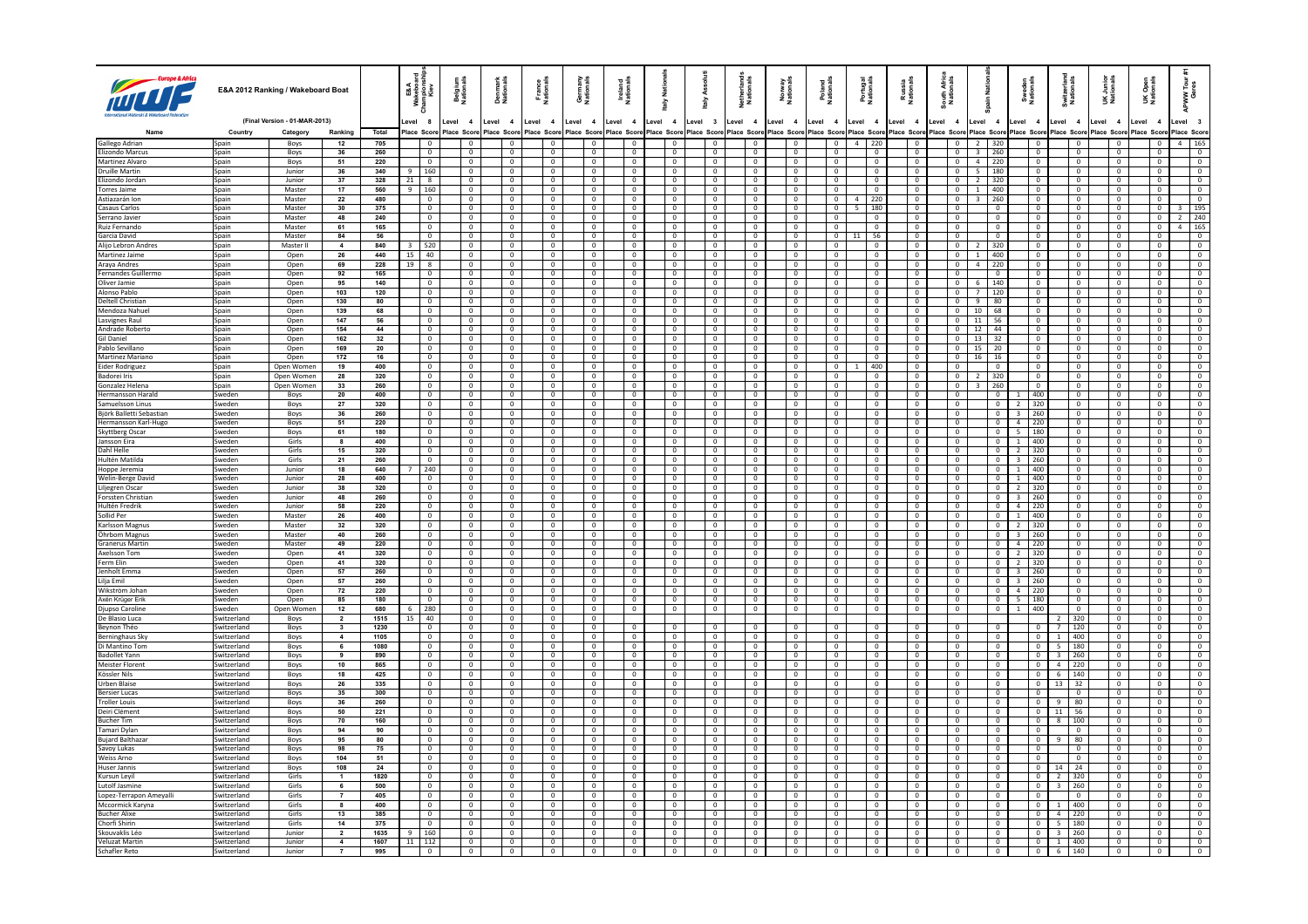|                                         |                            | E&A 2012 Ranking / Wakeboard Boat |                              |              | E&A<br>kebore<br>Kiev<br>នី<br>ā     | Belgium<br>Nationals             | Denmark<br>Nationals             | France<br>Nationals              | Germany<br>Nationals             | Ireland<br>Nationals             | nati<br>2                        | Asso<br>taly                     | Netherland<br>Nationals          | 호                          | Poland<br>Nationals        | Portugal<br>Nationals               | Russia<br>Nationals              | South.<br>Natio                  | <b>Tail</b><br>€                 | Sweden<br>Nationals |                              | i<br>Mati                                               | Junior<br>tionals<br>šŽ          | Open<br>Onais<br>当草              | ខី ខ្<br>APWW<br>Ge              |
|-----------------------------------------|----------------------------|-----------------------------------|------------------------------|--------------|--------------------------------------|----------------------------------|----------------------------------|----------------------------------|----------------------------------|----------------------------------|----------------------------------|----------------------------------|----------------------------------|----------------------------|----------------------------|-------------------------------------|----------------------------------|----------------------------------|----------------------------------|---------------------|------------------------------|---------------------------------------------------------|----------------------------------|----------------------------------|----------------------------------|
|                                         |                            | (Final Version - 01-MAR-2013)     |                              |              | evel.<br>- 8                         | Level<br>$\overline{\mathbf{4}}$ | Level 4                          | Level 4                          | Level<br>$\overline{4}$          | Level 4                          | Level 4                          | Level 3                          | Level 4                          | evel 4                     | Level 4                    | Level 4                             | Level<br>$\overline{4}$          | evel 4                           | Level 4                          | Level               | $\overline{4}$               | Level 4                                                 | Level 4                          | Level<br>$\overline{4}$          | Level 3                          |
| Name                                    | Country                    | Category                          | Ranking                      | Total<br>850 | Place Scon<br>$\Omega$               | Place Scor<br>$\Omega$           | Place Score<br>$\Omega$          | Place Scor<br>$\Omega$           | $\Omega$                         | Place Score Place Score          | Place Score                      | Place Scor<br>$\Omega$           | Place Score<br>$\Omega$          | Place Score<br>$\Omega$    | $\Omega$                   | Place Score Place Score<br>$\Omega$ | Place Score                      | Place Score                      | Place Scor<br>$\Omega$           | Place Score         |                              | Place Scor<br>$\mathbf{R}$                              | Place Score<br>$\Omega$          | Place Score<br>$\Omega$          | Place Score                      |
| Ghezraoui Ramel<br>Soussan Antonin      | Switzerland<br>Switzerland | Junior<br>Junior                  | 10<br>11                     | 815          | $\mathbf 0$                          | $\mathbf 0$                      | $\mathbf 0$                      | $\mathbf{0}$                     | $\mathbf 0$                      | $\overline{0}$<br>$\circ$        | $\Omega$<br>$\mathbf 0$          | $\mathbf 0$                      | $\mathbf 0$                      | $\mathbf 0$                | $\Omega$                   | $\Omega$                            | $\overline{0}$<br>$\overline{0}$ | $^{\circ}$<br>$\mathbf 0$        | $\mathbf{0}$                     |                     | $\mathbf 0$<br>$\mathbf{0}$  | 100<br>9<br>80                                          | $\Omega$                         | $\circ$                          | $\mathbf{0}$<br>$\mathbf{0}$     |
| Van Der Meer Severin                    | Switzerland                | Junior                            | 13                           | 695          | $\mathbf 0$                          | $\mathbf 0$                      | $\mathbf 0$                      | $\mathbf{0}$                     | $\mathbf 0$                      | $\circ$                          | $\mathbf 0$                      | $\Omega$                         | $\mathbf 0$                      | $\mathbf 0$                | $\Omega$                   | $\Omega$                            | $\overline{0}$                   | $\mathbf 0$                      | $\mathbf{0}$                     |                     | $\mathbf{0}$                 | $\overline{2}$<br>320                                   | $\mathbf{0}$                     | $\circ$                          | $\mathbf{0}$                     |
| Pugin Julien                            | Switzerland                | Junior                            | 20                           | 615          | $\mathbf 0$                          | $\mathbf 0$                      | $\mathbf 0$                      | $\mathbf{0}$                     | $\mathbf 0$                      | $\circ$                          | $\mathbf 0$                      | $\mathbf 0$                      | $\mathbf 0$                      | $\mathbf 0$                | $\Omega$                   | $\Omega$                            | $\overline{0}$                   | $\mathbf 0$                      | $\mathbf{0}$                     |                     | $\mathbf{0}$                 | 120<br>$7^{\circ}$                                      | $\mathbf{0}$                     | $\circ$                          | $\mathbf{0}$                     |
| Steenman Jan                            | Switzerland                | Junior                            | 22                           | 580          | $\mathbf 0$                          | $\mathbf 0$                      | $\mathbf 0$                      | $\mathbf{0}$                     | $\mathbf 0$                      | $\circ$                          | $\mathbf 0$                      | $\mathbf 0$                      | $\mathbf 0$                      | $\mathbf 0$                | $\Omega$                   | $\Omega$                            | $\overline{0}$                   | $\mathbf 0$                      | $\mathbf{0}$                     |                     | $\mathbf{0}$                 | $\overline{4}$<br>220                                   | $\mathbf{0}$                     | $\circ$                          | $\mathbf{0}$                     |
| Gattiker Tim<br>Hirt Jonas              | Switzerland<br>Switzerland | Junior<br>Junior                  | 67<br>67                     | 180<br>180   | $\mathbf 0$<br>$\mathbf 0$           | $\mathbf 0$<br>$\mathbf 0$       | $\mathbf 0$<br>$\mathbf 0$       | $\mathbf{0}$<br>$\mathbf{0}$     | $\mathbf 0$<br>$\mathbf 0$       | $\circ$<br>$\circ$               | $\mathbf 0$<br>$\mathbf 0$       | $\mathbf 0$<br>$\mathbf 0$       | $\mathbf 0$<br>$\mathbf 0$       | $\mathbf 0$<br>$\mathbf 0$ | $\Omega$<br>$\Omega$       | $\Omega$<br>$\Omega$                | $\overline{0}$<br>$\overline{0}$ | $\mathbf 0$<br>$\mathbf 0$       | $\mathbf{0}$<br>$\mathbf{0}$     |                     | $\mathbf{0}$<br>$\mathbf 0$  | 5.<br>180<br>$\mathbf 0$                                | $\mathbf{0}$<br>$\mathbf{0}$     | $\circ$<br>$\circ$               | $\mathbf{0}$<br>$\mathbf{0}$     |
| Gautschi Alexandre                      | Switzerland                | Junior                            | 84                           | 90           | $\mathbf{0}$                         | $\,0\,$                          | $\mathbf 0$                      | $\mathbf{0}$                     | $\mathbf 0$                      | $\circ$                          | $\mathbf 0$                      | $\mathbf 0$                      | $\circ$                          | $\mathbf 0$                | $\Omega$                   | $\Omega$                            | $\,0\,$                          | $\circ$                          | $\mathbf{0}$                     |                     | $\mathbf 0$                  | $\mathbf{0}$                                            | $\mathbf 0$                      | $\circ$                          | $\overline{0}$                   |
| Schwab Romain                           | Switzerland                | Junior                            | 84                           | 90           | $\mathbf{0}$                         | $\mathbf 0$                      | $\mathbf 0$                      | $\mathbf{0}$                     | $\mathbf 0$                      | $\circ$                          | $\mathbf 0$                      | $\mathbf 0$                      | $\circ$                          | $\mathbf 0$                | $\Omega$                   | $\Omega$                            | $\mathbf 0$                      | $\circ$                          | $\mathbf{0}$                     |                     | $\mathbf 0$                  | $\mathbf{0}$                                            | $\mathbf 0$                      | $\circ$                          | $\overline{0}$                   |
| Lombard Olivia                          | Switzerland                | Junior women                      | $\mathbf{1}$                 | 1240         | $\mathbf{0}$                         | $\mathbf 0$                      | $\mathbf 0$                      | $\overline{0}$                   | $\mathbf 0$                      | $\circ$                          | $\mathbf{0}$                     | $\mathbf 0$                      | $\circ$                          | $\mathbf 0$                | $\Omega$                   | $\Omega$                            | $\mathbf 0$                      | $\circ$                          | $\overline{0}$                   |                     | $\mathbf{0}$                 | 400                                                     | $\mathbf 0$                      | $\circ$                          | $\overline{0}$                   |
| Janssens Marie-Caroline                 | Switzerland                | Junior women                      | $\overline{2}$               | 1220         | $\mathbf 0$                          | $\mathbf 0$                      | $\mathbf 0$                      | $\overline{0}$                   | $\mathbf 0$                      | $\circ$                          | $\mathbf{0}$                     | $\mathbf 0$                      | $\circ$                          | $\mathbf 0$                | $\mathbf 0$                | $\Omega$                            | $\mathbf 0$                      | $\circ$                          | $\overline{0}$                   |                     | $\mathbf{0}$                 | 320<br>2                                                | $\mathbf 0$                      | $\circ$                          | $\overline{0}$                   |
| Pestalozzi Anaïs<br>Kaltenbacher Marine | Switzerland<br>Switzerland | Junior women<br>Junior women      | $\overline{\mathbf{A}}$<br>5 | 800<br>715   | $\mathbf 0$<br>$\mathbf 0$           | $\mathbf 0$<br>$\mathbf 0$       | $\mathbf 0$<br>$\mathbf 0$       | $\overline{0}$<br>$\overline{0}$ | $\mathbf 0$<br>$\mathbf 0$       | $\circ$<br>$\circ$               | $\mathbf{0}$<br>$\mathbf{0}$     | $\mathbf 0$<br>$\mathbf 0$       | $\circ$<br>$\circ$               | $\mathbf 0$<br>$\mathbf 0$ | $\mathbf 0$<br>$\mathbf 0$ | $\Omega$<br>$\mathbf 0$             | $\mathbf 0$<br>$\mathbf 0$       | $\mathbf 0$<br>$\mathbf 0$       | $\overline{0}$<br>$\overline{0}$ |                     | $\mathbf{0}$<br>$\mathbf{0}$ | $\overline{\mathbf{3}}$<br>260<br>$\overline{a}$<br>220 | $\mathbf 0$<br>$\mathbf 0$       | $\circ$<br>$\circ$               | $\overline{0}$<br>$\mathbf{0}$   |
| Morier Emilie                           | Switzerland                | Junior women                      | 21                           | 195          | $\mathbf 0$                          | $\mathbf 0$                      | $\mathbf 0$                      | $\overline{0}$                   | $\mathbf 0$                      | $\circ$                          | $\mathbf{0}$                     | $\overline{0}$                   | $\circ$                          | $\mathbf 0$                | $\mathbf 0$                | $\mathbf 0$                         | $\mathbf 0$                      | $\mathbf 0$                      | $\overline{0}$                   |                     | $\mathbf 0$                  | $\mathbf 0$                                             | $\mathbf 0$                      | $\circ$                          | $\mathbf{0}$                     |
| Marc Muller                             | Switzerland                | Master                            | $\mathbf{1}$                 | 1700         | 800                                  | $\mathbf 0$                      | $\mathbf 0$                      | $\overline{0}$                   | $\mathbf 0$                      | $\circ$                          | $\mathbf{0}$                     | $\overline{0}$                   | $\circ$                          | $\mathbf 0$                | $\mathbf 0$                | $\mathbf 0$                         | $\mathbf 0$                      | $\mathbf 0$                      | $\overline{0}$                   |                     | $\mathbf 0$                  | $\mathbf 0$                                             | $\mathbf 0$                      | $\circ$                          | $\mathbf{0}$                     |
| André Yannick                           | Switzerland                | Master                            | $\overline{2}$               | 1230         | $\mathbf 0$                          | $\mathbf 0$                      | $\mathbf 0$                      | $\overline{0}$                   | $\mathbf 0$                      | $\circ$                          | $\mathbf{0}$                     | $\overline{0}$                   | $\circ$                          | $\mathbf 0$                | $\mathbf 0$                | $\mathbf 0$                         | $\overline{0}$                   | $\overline{0}$                   | $\overline{0}$                   |                     | $\mathbf 0$                  | $\mathbf{0}$                                            | $\mathbf 0$                      | $\circ$                          | $\mathbf{0}$                     |
| <b>Hodler Philip</b>                    | Switzerland                | Master                            | $\overline{4}$               | 1000         | 360                                  | $\mathbf 0$                      | $\mathbf 0$                      | $\overline{0}$                   | $\mathbf 0$                      | $\circ$                          | $\mathbf{0}$                     | $\overline{0}$                   | $\circ$                          | $\mathbf 0$                | $\mathbf 0$                | $\mathbf 0$                         | $\overline{0}$                   | $\overline{0}$                   | $\overline{0}$                   |                     | $\mathbf{0}$                 | 400<br>$\mathbf{1}$                                     | $\mathbf 0$                      | $\circ$                          | $\mathbf{0}$                     |
| Perrotet Pascal<br>Jacot Christophe     | Switzerland<br>Switzerland | Master<br>Master                  | 6<br>11                      | 995<br>690   | $\mathbf 0$<br>$\mathbf 0$           | $\mathbf 0$<br>$\mathbf 0$       | $\mathbf{0}$<br>$\mathbf{0}$     | $\overline{0}$<br>$\overline{0}$ | $\circ$<br>$\mathbf 0$           | $\circ$<br>$\circ$               | $\overline{0}$<br>$\overline{0}$ | $\circ$<br>$\circ$               | $\circ$<br>$\circ$               | $\mathbf 0$<br>$\mathbf 0$ | $\mathbf 0$<br>$\mathbf 0$ | $\mathbf 0$<br>$\mathbf 0$          | $\overline{0}$<br>$\overline{0}$ | $\overline{0}$<br>$\overline{0}$ | $\overline{0}$<br>$\overline{0}$ |                     | $\mathbf{0}$<br>$\mathbf{0}$ | 9<br>80<br>5 <sup>2</sup><br>180                        | $\mathbf 0$<br>$\mathbf 0$       | $\circ$<br>$\circ$               | $\mathbf{0}$<br>$\overline{0}$   |
| Brazzola Leonard                        | Switzerland                | Master                            | 12                           | 675          | $\mathbf 0$                          | $\mathbf 0$                      | $\mathbf{0}$                     | $\overline{0}$                   | $\mathbf 0$                      | $\circ$                          | $\mathbf{0}$                     | $\overline{0}$                   | $\circ$                          | $\mathbf 0$                | $\mathbf 0$                | $\mathbf 0$                         | $\overline{0}$                   | $\overline{0}$                   | $\overline{0}$                   |                     | $\mathbf{0}$                 | $\overline{0}$                                          | $\overline{0}$                   | $\circ$                          | $\overline{0}$                   |
| <b>Chollet Philippe</b>                 | Switzerland                | Master                            | 14                           | 630          | $\mathbf 0$                          | $\mathbf 0$                      | $\overline{0}$                   | $\overline{0}$                   | $\mathbf 0$                      | $\circ$                          | $\mathbf{0}$                     | $\overline{0}$                   | $\circ$                          | $\mathbf 0$                | $\mathbf 0$                | $\Omega$                            | $\overline{0}$                   | $\overline{0}$                   | $\overline{0}$                   |                     | $\mathbf 0$                  | $\overline{0}$                                          | $\overline{0}$                   | $\circ$                          | $\overline{0}$                   |
| <b>Fuchs Daniel</b>                     | Switzerland                | Master                            | 28                           | 395          | $\mathbf{0}$                         | $\mathbf 0$                      | $\overline{0}$                   | $\overline{0}$                   | $\mathbf 0$                      | $\circ$                          | $\mathbf{0}$                     | $\mathbf{0}$                     | $\circ$                          | $\mathbf 0$                | $\mathbf 0$                | $\Omega$                            | $\overline{0}$                   | $\overline{0}$                   | $\overline{0}$                   |                     | $\mathbf{0}$                 | 260<br>$\overline{3}$                                   | $\overline{0}$                   | $\circ$                          | $\overline{0}$                   |
| Giovanora Mattia                        | Switzerland                | Master                            | 32                           | 320          | $\mathbf{0}$                         | $\mathbf 0$                      | $\overline{0}$                   | $\overline{0}$                   | $\mathbf 0$                      | $\circ$                          | $\mathbf{0}$                     | $\mathbf{0}$                     | $\circ$                          | $\mathbf 0$                | $\mathbf 0$                | $\Omega$                            | $\overline{0}$                   | $\overline{0}$                   | $\overline{0}$                   |                     | $\mathbf{0}$                 | 320<br>$\overline{z}$                                   | $\overline{0}$                   | $^{\circ}$                       | $\overline{0}$                   |
| Gonin Stephane<br><b>Champod Samuel</b> | Switzerland<br>Switzerland | Master<br>Master                  | 54<br>73                     | 195<br>105   | $\mathbf{0}$<br>$\mathbf{0}$         | $\mathbf 0$<br>$\mathbf 0$       | $\overline{0}$<br>$\mathbf{0}$   | $\overline{0}$<br>$\overline{0}$ | $\mathbf 0$<br>$\mathbf 0$       | $\circ$<br>$\circ$               | $\mathbf{0}$<br>$\overline{0}$   | $\mathbf{0}$<br>$\mathbf{0}$     | $^{\circ}$<br>$^{\circ}$         | $^{\circ}$<br>$^{\circ}$   | $\mathbf 0$<br>$\mathbf 0$ | $\mathbf 0$<br>$\mathbf 0$          | $\overline{0}$<br>$\overline{0}$ | $\overline{0}$<br>$\overline{0}$ | $\overline{0}$<br>$\overline{0}$ |                     | $^{\circ}$<br>$\mathbf{0}$   | $\overline{0}$<br>$\overline{0}$                        | $\overline{0}$<br>$\mathbf{0}$   | $^{\circ}$<br>$^{\circ}$         | $\overline{0}$<br>$\overline{0}$ |
| Rodieux Olivier                         | Switzerland                | Master                            | 76                           | 90           | $\mathbf{0}$                         | $\mathbf 0$                      | $\mathbf{0}$                     | $\overline{0}$                   | $\mathbf 0$                      | $\circ$                          | $\overline{0}$                   | $\mathbf{0}$                     | $^{\circ}$                       | $^{\circ}$                 | $\mathbf 0$                | $\mathbf 0$                         | $\overline{0}$                   | $\overline{0}$                   | $\overline{0}$                   |                     | $\mathbf{0}$                 | $\overline{0}$                                          | $\mathbf{0}$                     | $^{\circ}$                       | $\overline{0}$                   |
| <b>Meiland Philippe</b>                 | Switzerland                | Master                            | 76                           | 90           | $\mathbf{0}$                         | $\overline{0}$                   | $\mathbf{0}$                     | $\overline{0}$                   | $\mathbf 0$                      | $\circ$                          | $\mathbf{0}$                     | $\mathbf{0}$                     | $^{\circ}$                       | $^{\circ}$                 | $\mathbf 0$                | $\mathbf 0$                         | $\overline{0}$                   | $\overline{0}$                   | $\overline{0}$                   |                     | $\mathbf{0}$                 | $\overline{0}$                                          | $\mathbf{0}$                     | $^{\circ}$                       | $\mathbf{0}$                     |
| Petrillo Nino                           | Switzerland                | Master II                         | $\mathbf{3}$                 | 1000         | $\mathbf{0}$                         | $\overline{0}$                   | $\mathbf{0}$                     | $\overline{0}$                   | $\mathbf 0$                      | $\circ$                          | $\mathbf{0}$                     | $\mathbf{0}$                     | $^{\circ}$                       | $^{\circ}$                 | $\mathbf 0$                | $\mathbf 0$                         | $\overline{0}$                   | $\circ$                          | $\overline{0}$                   |                     | $\mathbf{0}$                 | 400<br>1.                                               | $\mathbf{0}$                     | $^{\circ}$                       | $\mathbf{0}$                     |
| <b>Thommen Roger</b><br>Gentile Danilo  | Switzerland<br>Switzerland | Master II<br>Master II            | 8<br>10                      | 320<br>260   | $\mathbf{0}$<br>$\mathbf{0}$         | $\overline{0}$<br>$\overline{0}$ | $\overline{0}$<br>$\overline{0}$ | $\overline{0}$<br>$\overline{0}$ | $\mathbf 0$<br>$\mathbf 0$       | $\circ$<br>$\circ$               | $\overline{0}$<br>$\circ$        | $\mathbf{0}$<br>$\mathbf{0}$     | $^{\circ}$<br>$^{\circ}$         | $^{\circ}$<br>$^{\circ}$   | $\mathbf 0$<br>$\mathbf 0$ | $\mathbf 0$<br>$\mathbf 0$          | $\overline{0}$<br>$\overline{0}$ | $\circ$<br>$\circ$               | $\overline{0}$<br>$\overline{0}$ |                     | $\mathbf{0}$<br>$\mathbf{0}$ | 320<br>2<br>260                                         | $\mathbf{0}$<br>$\mathbf{0}$     | $^{\circ}$<br>$^{\circ}$         | $\mathbf{0}$<br>$\overline{0}$   |
| <b>Croibier Michel</b>                  | Switzerland                | Master II                         | 13                           | 240          | $\mathbf{0}$                         | $\overline{0}$                   | $\overline{0}$                   | $\overline{0}$                   | $\mathbf 0$                      | $\circ$                          | $\circ$                          | $\mathbf{0}$                     | $^{\circ}$                       | $^{\circ}$                 | $\mathbf 0$                | $\mathbf 0$                         | $\overline{0}$                   | $\circ$                          | $\overline{0}$                   |                     | $^{\circ}$                   | 3<br>$\overline{0}$                                     | $^{\circ}$                       | $^{\circ}$                       | $\overline{0}$                   |
| <b>Lutolf Philip</b>                    | Switzerland                | Master II                         | 14                           | 220          | $\mathbf{0}$                         | $\overline{0}$                   | $\overline{0}$                   | $\overline{0}$                   | $\mathbf 0$                      | $\circ$                          | $\circ$                          | $\mathbf{0}$                     | $\circ$                          | $^{\circ}$                 | $\mathbf 0$                | $\mathbf 0$                         | $\overline{0}$                   | $\circ$                          | $\overline{0}$                   |                     | $\mathbf{0}$                 | 220<br>4                                                | $\overline{0}$                   | $^{\circ}$                       | $\overline{0}$                   |
| <b>Dumusc Laurent</b>                   | Switzerland                | Master II                         | 17                           | 195          | $\mathbf{0}$                         | $\overline{0}$                   | $\overline{0}$                   | $\overline{0}$                   | $\mathbf 0$                      | $\circ$                          | $\overline{0}$                   | $\mathbf{0}$                     | $\circ$                          | $^{\circ}$                 | $\mathbf 0$                | $\mathbf 0$                         | $\overline{0}$                   | $\circ$                          | $\overline{0}$                   |                     | $^{\circ}$                   | $\mathbf 0$                                             | $\mathbf{0}$                     | $^{\circ}$                       | $\overline{0}$                   |
| Nicolier Veronique                      | Switzerland                | <b>Master Ladies</b>              | 1                            | 600          | $^{\circ}$                           | $\overline{0}$                   | $\overline{0}$                   | $\overline{0}$                   | $\mathbf 0$                      | $\circ$                          | $\overline{0}$                   | $\mathbf{0}$                     | $\circ$                          | $^{\circ}$                 | $\mathbf 0$                | $\mathbf 0$                         | $\overline{0}$                   | $\overline{0}$                   | $\overline{0}$                   |                     | $\mathbf 0$                  | $\mathbf 0$                                             | $\mathbf{0}$                     | $^{\circ}$                       | $\overline{0}$                   |
| Ousinde Lidia<br>Tan Jerome             | Switzerland<br>Switzerland | <b>Master Ladies</b><br>Open      | $\overline{2}$<br>3          | 435<br>1558  | $^{\circ}$<br>23<br>$\boldsymbol{8}$ | $\overline{0}$<br>$\overline{0}$ | $\overline{0}$<br>$\overline{0}$ | $\overline{0}$<br>$\overline{0}$ | $\overline{0}$<br>$\overline{0}$ | $\circ$<br>$\circ$               | $\overline{0}$<br>$\overline{0}$ | $\mathbf{0}$<br>$\mathbf{0}$     | $\circ$<br>$\circ$               | $^{\circ}$<br>$^{\circ}$   | $\mathbf 0$<br>$\mathbf 0$ | $\Omega$<br>$\Omega$                | $\overline{0}$<br>$\overline{0}$ | $\overline{0}$<br>$\mathbf{0}$   | $\overline{0}$<br>$\overline{0}$ |                     | $\mathbf 0$<br>$\mathbf{0}$  | $\mathbf 0$<br>260<br>$\overline{\mathbf{3}}$           | $\mathbf{0}$<br>$\mathbf{0}$     | $^{\circ}$<br>$^{\circ}$         | $\overline{0}$<br>$\overline{0}$ |
| Lutz Sam                                | Switzerland                | Open                              | $\overline{7}$               | 770          | $^{\circ}$                           | $\overline{0}$                   | $\overline{0}$                   | $\overline{0}$                   | $\overline{0}$                   | $\circ$                          | $\overline{0}$                   | $\mathbf{0}$                     | $\overline{0}$                   | $^{\circ}$                 | $\mathbf 0$                | $\Omega$                            | $\overline{0}$                   | $\overline{0}$                   | $\overline{0}$                   |                     | $\mathbf{0}$                 | $6\overline{6}$<br>140                                  | $\mathbf{0}$                     | $^{\circ}$                       | $\overline{0}$                   |
| Seitz Rvan                              | Switzerland                | Open                              | 9                            | 700          | $^{\circ}$                           | $\overline{0}$                   | $\overline{0}$                   | $\overline{0}$                   | $\mathbf 0$                      | $\circ$                          | $\overline{0}$                   | $\mathbf{0}$                     | $\overline{0}$                   | $^{\circ}$                 | $\mathbf 0$                | $\mathbf 0$                         | $\overline{0}$                   | $\overline{0}$                   | $\overline{0}$                   |                     | $\mathbf{0}$                 | 4<br>220                                                | $\mathbf{0}$                     | $^{\circ}$                       | $\overline{0}$                   |
| Chardonnens Manu                        | Switzerland                | Open                              | 19                           | 515          | $^{\circ}$                           | $\overline{0}$                   | $\overline{0}$                   | $\overline{0}$                   | $\mathbf 0$                      | $\circ$                          | $\overline{0}$                   | $\mathbf{0}$                     | $\overline{0}$                   | $^{\circ}$                 | $\mathbf 0$                | $\mathbf 0$                         | $\overline{0}$                   | $\overline{0}$                   | $\overline{0}$                   |                     | $\mathbf{0}$                 | 9<br>80                                                 | $\mathbf{0}$                     | $^{\circ}$                       | $\overline{0}$                   |
| Koban Matthias                          | Switzerland                | Open                              | 23                           | 464          | 64<br>13                             | $\overline{0}$                   | $\overline{0}$                   | $\overline{0}$                   | $\mathbf 0$                      | $\circ$                          | $\overline{0}$                   | $\mathbf 0$                      | $\overline{0}$                   | $^{\circ}$                 | $\mathbf 0$                | $\mathbf 0$                         | $\overline{0}$                   | $\overline{0}$                   | $\overline{0}$                   |                     | $\mathbf{0}$                 | 400<br>$\mathbf{1}$                                     | $\overline{0}$                   | $^{\circ}$                       | $\overline{0}$                   |
| Manouche El<br>Vancoff Florian          | Switzerland<br>Switzerland | Open<br>Open                      | 28<br>35                     | 435<br>384   | $\mathbf{0}$<br>$\mathbf{0}$         | $\overline{0}$<br>$\overline{0}$ | $\overline{0}$<br>$\overline{0}$ | $\overline{0}$<br>$\overline{0}$ | $\mathbf 0$<br>$\mathbf 0$       | $\circ$<br>$\circ$               | $\overline{0}$<br>$\overline{0}$ | $\mathbf 0$<br>$\mathbf 0$       | $\overline{0}$<br>$\overline{0}$ | $^{\circ}$<br>$^{\circ}$   | $\mathbf 0$<br>$\mathbf 0$ | $\mathbf 0$<br>$\mathbf 0$          | $\overline{0}$<br>$\overline{0}$ | $\overline{0}$<br>$\overline{0}$ | $\overline{0}$<br>$\overline{0}$ |                     | $\mathbf 0$<br>$\mathbf{0}$  | $\overline{0}$<br>120                                   | $\overline{0}$<br>$\overline{0}$ | $^{\circ}$<br>$^{\circ}$         | $\overline{0}$<br>$\overline{0}$ |
| Haldi Leonard                           | Switzerland                | Open                              | 36                           | 375          | $\mathbf{0}$                         | $\overline{0}$                   | $\overline{0}$                   | $\overline{0}$                   | $\mathbf 0$                      | $\circ$                          | $\overline{0}$                   | $\mathbf 0$                      | $\overline{0}$                   | $^{\circ}$                 | $\mathbf 0$                | $\mathbf 0$                         | $\overline{0}$                   | $\overline{0}$                   | $\overline{0}$                   |                     | $\mathbf 0$                  | $\overline{0}$                                          | $\overline{0}$                   | $^{\circ}$                       | $\overline{0}$                   |
| Parridet Jimmy                          | Switzerland                | Open                              | 37                           | 363          | $\overline{0}$                       | $\overline{0}$                   | $\overline{0}$                   | $\overline{0}$                   | $\overline{0}$                   | $\circ$                          | $\overline{0}$                   | $\mathbf 0$                      | $^{\circ}$                       | $^{\circ}$                 | $\mathbf 0$                | $\mathbf 0$                         | $\overline{0}$                   | $\overline{0}$                   | $\overline{0}$                   |                     | $\mathbf 0$                  | $\overline{0}$                                          | $\mathbf{0}$                     | $^{\circ}$                       | $\overline{0}$                   |
| Gafner Julien                           | Switzerland                | Open                              | 41                           | 320          | $\overline{0}$                       | $\overline{0}$                   | $\overline{0}$                   | $\overline{0}$                   | $\overline{0}$                   | $\circ$                          | $\overline{0}$                   | $\overline{0}$                   | $^{\circ}$                       | $^{\circ}$                 | $\mathbf 0$                | $\mathbf 0$                         | $\overline{0}$                   | $\overline{0}$                   | $\overline{0}$                   |                     | $\overline{0}$               | 320<br>$\overline{2}$                                   | $\mathbf{0}$                     | $\overline{0}$                   | $\mathbf{0}$                     |
| Gattiker Sascha<br>Hanni Philippe       | Switzerland<br>Switzerland | Open<br>Open                      | 48<br>53                     | 316<br>285   | 136<br>10<br>$\mathbf{0}$            | $\overline{0}$<br>$\overline{0}$ | $\overline{0}$<br>$\overline{0}$ | $\overline{0}$<br>$\overline{0}$ | $\overline{0}$<br>$\overline{0}$ | $\circ$<br>$\overline{0}$        | $\mathbf{0}$<br>$\mathbf{0}$     | $\overline{0}$<br>$\overline{0}$ | $^{\circ}$<br>$^{\circ}$         | $^{\circ}$<br>$^{\circ}$   | $\mathbf 0$<br>$\mathbf 0$ | $\mathbf 0$<br>$\mathbf 0$          | $\overline{0}$<br>$\overline{0}$ | $\overline{0}$<br>$\overline{0}$ | $\overline{0}$<br>$\overline{0}$ |                     | $\mathbf{0}$<br>$\mathbf 0$  | 180<br>5<br>$\overline{0}$                              | $\mathbf{0}$<br>$\mathbf{0}$     | $\overline{0}$<br>$\overline{0}$ | $\mathbf{0}$<br>$\mathbf{0}$     |
| Keller Raphael                          | Switzerland                | Open                              | 56                           | 266          | $\mathbf{0}$                         | $\overline{0}$                   | $\overline{0}$                   | $\overline{0}$                   | $\overline{0}$                   | $\overline{0}$                   | $\mathbf{0}$                     | $\overline{0}$                   | $^{\circ}$                       | $^{\circ}$                 | $\mathbf 0$                | $\mathbf 0$                         | $\overline{0}$                   | $\overline{0}$                   | $\overline{0}$                   |                     | $\mathbf{0}$                 | 56<br>11                                                | $\mathbf{0}$                     | $\overline{0}$                   | $\mathbf{0}$                     |
| Capone Benjamin                         | Switzerland                | Open                              | 67                           | 258          | $\mathbf{0}$                         | $\overline{0}$                   | $\overline{0}$                   | $\overline{0}$                   | $\overline{0}$                   | $\overline{0}$                   | $\mathbf{0}$                     | $\overline{0}$                   | $^{\circ}$                       | $^{\circ}$                 | $\mathbf 0$                | $\mathbf 0$                         | $\overline{0}$                   | $\overline{0}$                   | $\overline{0}$                   |                     | $^{\circ}$                   | $\overline{0}$                                          | $\mathbf{0}$                     | $^{\circ}$                       | $\mathbf{0}$                     |
| Gagnoux Julien                          | Switzerland                | Open                              | 71                           | 221          | $\mathbf{0}$                         | $\overline{0}$                   | $\overline{0}$                   | $\overline{0}$                   | $^{\circ}$                       | $\overline{0}$                   | $\mathbf{0}$                     | $\mathbf 0$                      | $^{\circ}$                       | $^{\circ}$                 | $\mathbf 0$                | $\mathbf 0$                         | $\overline{0}$                   | $\overline{0}$                   | $\overline{0}$                   |                     | $\mathbf{0}$                 | 56<br>11                                                | $\mathbf{0}$                     | $^{\circ}$                       | $\mathbf{0}$                     |
| Gaggetta Arnaud                         | Switzerland                | Open                              | 82                           | 205          | $\mathbf{0}$                         | $\overline{0}$                   | $\overline{0}$                   | $\overline{0}$                   | $^{\circ}$                       | $\overline{0}$                   | $\mathbf{0}$                     | $\mathbf 0$                      | $^{\circ}$                       | $^{\circ}$                 | $\mathbf 0$                | $\mathbf 0$                         | $\overline{0}$                   | $\overline{0}$                   | $\overline{0}$                   |                     | $\mathbf{0}$                 | 8<br>100                                                | $\mathbf{0}$                     | $^{\circ}$                       | $\mathbf{0}$                     |
| Wittwer Joel<br>Miti Nicholas           | Switzerland<br>Switzerland | Open<br>Open                      | 83<br>115                    | 195<br>105   | $\mathbf{0}$<br>$\mathbf{0}$         | $\overline{0}$<br>$\mathbf{0}$   | $\overline{0}$<br>$\overline{0}$ | $\overline{0}$<br>$\overline{0}$ | $^{\circ}$<br>$^{\circ}$         | $\overline{0}$<br>$\overline{0}$ | $\mathbf{0}$<br>$\mathbf{0}$     | $\mathbf 0$<br>$^{\circ}$        | $^{\circ}$<br>$^{\circ}$         | $^{\circ}$<br>$^{\circ}$   | $\mathbf 0$<br>$\mathbf 0$ | $^{\circ}$<br>$^{\circ}$            | $\overline{0}$<br>$\overline{0}$ | $\overline{0}$<br>$\overline{0}$ | $\overline{0}$<br>$\overline{0}$ |                     | $^{\circ}$<br>$\mathbf 0$    | $\mathbf{0}$<br>$\overline{0}$                          | $^{\circ}$<br>$^{\circ}$         | $^{\circ}$<br>$^{\circ}$         | $\mathbf{0}$<br>$\mathbf{0}$     |
| Jacquesson Arnaud                       | Switzerland                | Open                              | 129                          | 83           | $\mathbf{0}$                         | $\mathbf{0}$                     | $\overline{0}$                   | $\overline{0}$                   | $^{\circ}$                       | $\overline{0}$                   | $\mathbf{0}$                     | $^{\circ}$                       | $^{\circ}$                       | $^{\circ}$                 | $\mathbf 0$                | $^{\circ}$                          | $\overline{0}$                   | $\overline{0}$                   | $\overline{0}$                   |                     | $\mathbf{0}$                 | 32<br>13                                                | $^{\circ}$                       | $^{\circ}$                       | $\mathbf{0}$                     |
| Schleppy Gael                           | Switzerland                | Open                              | 144                          | 60           | $\mathbf{0}$                         | $\overline{0}$                   | $\mathbf 0$                      | $\overline{0}$                   | $^{\circ}$                       | $\overline{0}$                   | $^{\circ}$                       | $\mathbf 0$                      | $^{\circ}$                       | $^{\circ}$                 | $\mathbf 0$                | $\mathbf 0$                         | $\overline{0}$                   | $\overline{0}$                   | $\overline{0}$                   |                     | $^{\circ}$                   | $\mathbf{0}$                                            | $^{\circ}$                       | $^{\circ}$                       | $\mathbf{0}$                     |
| Fahrni Bruno                            | Switzerland                | Open                              | 153                          | 51           | $\mathbf{0}$                         | $\overline{0}$                   | $\mathbf 0$                      | $\overline{0}$                   | $^{\circ}$                       | $\overline{0}$                   | $^{\circ}$                       | $\mathbf 0$                      | $^{\circ}$                       | $^{\circ}$                 | $\mathbf 0$                | $\mathbf 0$                         | $\overline{0}$                   | $\overline{0}$                   | $\overline{0}$                   |                     | $^{\circ}$                   | $\overline{0}$                                          | $^{\circ}$                       | $^{\circ}$                       | $\mathbf{0}$                     |
| Zwicker Maurus                          | Switzerland                | Open                              | 158                          | 42           | $\mathbf{0}$                         | $\overline{0}$                   | $\mathbf 0$                      | $\overline{0}$                   | $^{\circ}$                       | $\overline{0}$                   | $^{\circ}$                       | $\mathbf 0$                      | $^{\circ}$                       | $^{\circ}$                 | $\mathbf 0$                | $\mathbf 0$                         | $\overline{0}$                   | $\overline{0}$                   | $\overline{0}$                   |                     | $\mathbf 0$                  | $\overline{0}$                                          | $^{\circ}$                       | $^{\circ}$                       | $\mathbf{0}$                     |
| Mever Julia<br><b>Falcy Jessica</b>     | Switzerland<br>Switzerland | Open Women<br>Open Women          | $\mathbf{3}$<br>5            | 1460<br>1340 | $\mathbf{0}$<br>$\mathbf{0}$         | $\overline{0}$<br>$\overline{0}$ | $\mathbf 0$<br>$\overline{0}$    | $\overline{0}$<br>$\overline{0}$ | $^{\circ}$<br>$^{\circ}$         | $\overline{0}$<br>$\overline{0}$ | $^{\circ}$<br>$\mathbf{0}$       | $\mathbf 0$<br>$\mathbf{0}$      | $^{\circ}$<br>$^{\circ}$         | $^{\circ}$<br>$^{\circ}$   | $\mathbf 0$<br>$\mathbf 0$ | $\mathbf 0$<br>$\mathbf 0$          | $\overline{0}$<br>$\overline{0}$ | $\overline{0}$<br>$\overline{0}$ | $\overline{0}$<br>$\overline{0}$ |                     | $\mathbf{0}$<br>$\mathbf{0}$ | 320<br>2<br>260<br>3                                    | $\mathbf{0}$<br>$\mathbf{0}$     | $^{\circ}$<br>$^{\circ}$         | $\mathbf{0}$<br>$\mathbf{0}$     |
| Gattiker Sarah                          | Switzerland                | Open Women                        | 19                           | 400          | $\mathbf{0}$                         | $\overline{0}$                   | $\overline{0}$                   | $\overline{0}$                   | $^{\circ}$                       | $\overline{0}$                   | $\mathbf{0}$                     | $\mathbf{0}$                     | $^{\circ}$                       | $^{\circ}$                 | $\mathbf 0$                | $\mathbf 0$                         | $\overline{0}$                   | $^{\circ}$                       | $\overline{0}$                   |                     | $\mathbf{0}$                 | 400<br>$\mathbf{1}$                                     | $\mathbf{0}$                     | $^{\circ}$                       | $\mathbf{0}$                     |
| Derivaz Sarah                           | Switzerland                | Open Women                        | 42                           | 220          | $\mathbf{0}$                         | $\overline{0}$                   | $\overline{0}$                   | $\overline{0}$                   | $^{\circ}$                       | $\overline{0}$                   | $\mathbf{0}$                     | $\mathbf{0}$                     | $^{\circ}$                       | $^{\circ}$                 | $\mathbf 0$                | $^{\circ}$                          | $\overline{0}$                   | $^{\circ}$                       | $\overline{0}$                   |                     | $\mathbf{0}$                 | 220<br>$\overline{4}$                                   | $^{\circ}$                       | $^{\circ}$                       | $\mathbf{0}$                     |
| Muret Charlotte                         | Switzerland                | Open Women                        | 50                           | 195          | $\mathbf{0}$                         | $\overline{0}$                   | $\overline{0}$                   | $\overline{0}$                   | $^{\circ}$                       | $\overline{0}$                   | $\mathbf{0}$                     | $^{\circ}$                       | $^{\circ}$                       | $^{\circ}$                 | $\mathbf 0$                | $^{\circ}$                          | $\overline{0}$                   | $^{\circ}$                       | $\overline{0}$                   |                     | $^{\circ}$                   | $\mathbf{0}$                                            | $^{\circ}$                       | $^{\circ}$                       | $\mathbf{0}$                     |
| Cardis Valentine<br>Geraskin Gleb       | Switzerland<br>Ukraine     | Open Women<br>Boys                | 60<br>16                     | 165<br>520   | $\mathbf{0}$<br>520<br>3             | $\mathbf{0}$<br>$\overline{0}$   | $\overline{0}$<br>$\overline{0}$ | $\overline{0}$<br>$\overline{0}$ | $^{\circ}$<br>$^{\circ}$         | $\overline{0}$<br>$\overline{0}$ | $\mathbf{0}$<br>$\mathbf{0}$     | $^{\circ}$<br>$^{\circ}$         | $^{\circ}$<br>$^{\circ}$         | $^{\circ}$<br>$^{\circ}$   | $^{\circ}$<br>$^{\circ}$   | $^{\circ}$<br>$\mathbf 0$           | $\overline{0}$<br>$\overline{0}$ | $^{\circ}$<br>$^{\circ}$         | $\overline{0}$<br>$\overline{0}$ |                     | $^{\circ}$<br>$^{\circ}$     | $\overline{0}$<br>$\overline{0}$                        | $^{\circ}$<br>$^{\circ}$         | $^{\circ}$<br>$^{\circ}$         | $\mathbf{0}$<br>$\overline{0}$   |
| Gorban Evgen                            | Ukraine                    | Boys                              | 70                           | 160          | 9<br>160                             | $\overline{0}$                   | $\overline{0}$                   | $\overline{0}$                   | $^{\circ}$                       | $\overline{0}$                   | $\mathbf{0}$                     | $\mathbf{0}$                     | $^{\circ}$                       | $^{\circ}$                 | $\mathbf 0$                | $\mathbf 0$                         | $\overline{0}$                   | $\overline{0}$                   | $\overline{0}$                   |                     | $^{\circ}$                   | $\overline{0}$                                          | $\mathbf{0}$                     | $^{\circ}$                       | $\overline{0}$                   |
| <b>Maksiuk Oler</b>                     | Ukraine                    | Boys                              | 90                           | 112          | 11<br>112                            | $\overline{0}$                   | $\overline{0}$                   | $\overline{0}$                   | $^{\circ}$                       | $\overline{0}$                   | $\mathbf{0}$                     | $\mathbf{0}$                     | $^{\circ}$                       | $^{\circ}$                 | $^{\circ}$                 | $\mathbf 0$                         | $\overline{0}$                   | $\overline{0}$                   | $\overline{0}$                   |                     | $\mathbf{0}$                 | $\overline{0}$                                          | $\mathbf{0}$                     | $^{\circ}$                       | $\overline{0}$                   |
| Dolinina Varvara                        | Ukraine                    | Junior women                      | 7                            | 520          | 520<br>$\overline{\mathbf{3}}$       | $\overline{0}$                   | $\overline{0}$                   | $\overline{0}$                   | $\overline{0}$                   | $\overline{0}$                   | $\overline{0}$                   | $\overline{0}$                   | $\overline{0}$                   | $^{\circ}$                 | $\overline{0}$             | $\mathbf 0$                         | $\overline{0}$                   | $\overline{0}$                   | $\overline{0}$                   |                     | $\mathbf 0$                  | $\overline{0}$                                          | $\mathbf{0}$                     | $^{\circ}$                       | $^{\circ}$                       |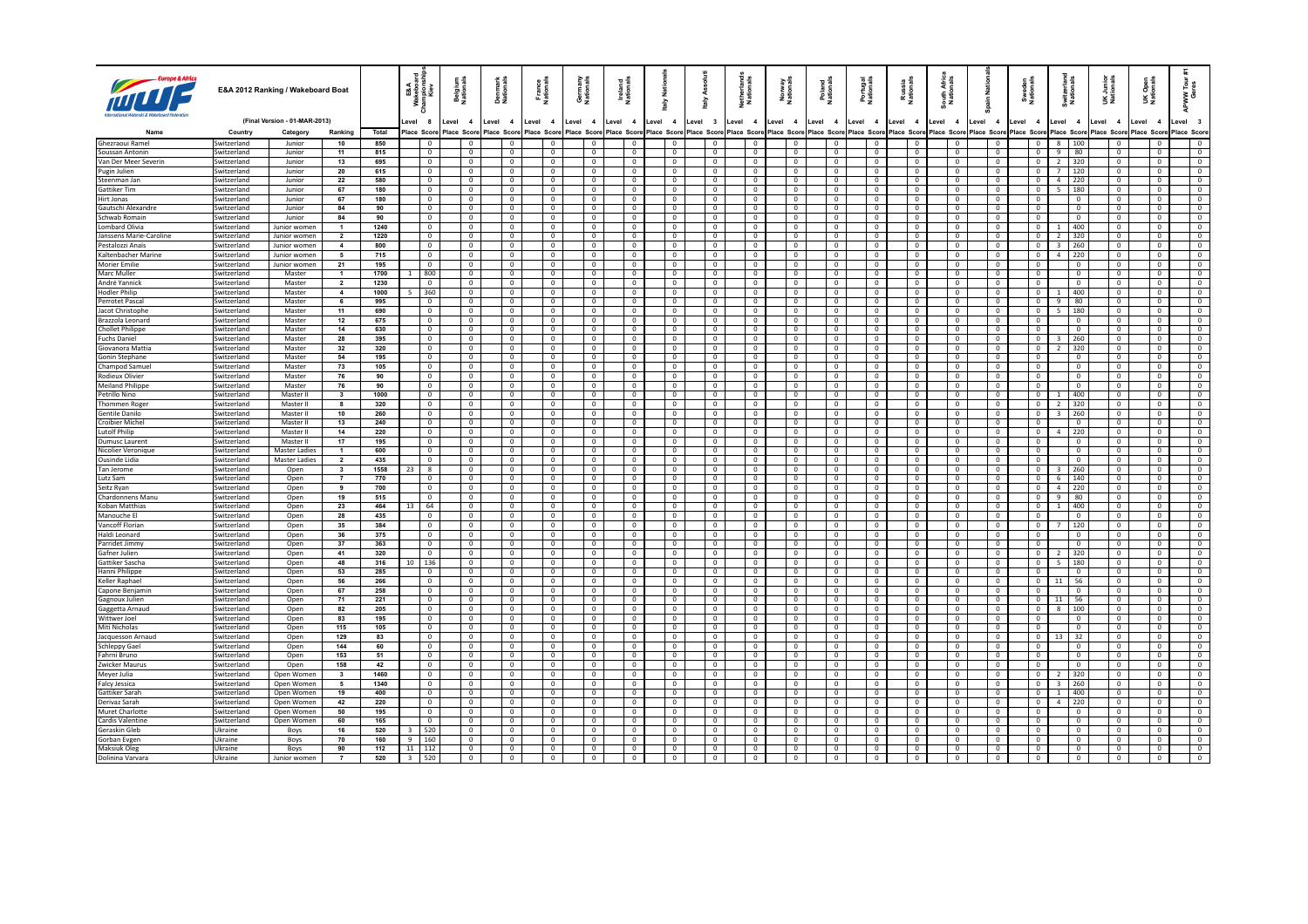| Europe & Afric                           |                           | E&A 2012 Ranking / Wakeboard Boat |                         |        | £<br>Tour<br>¥ | #2    | Tour<br>£               |         | Swiss Tour #1<br>Lausanne |   | Tour<br>Inten<br>Swiss<br>Gu | <b>Swiss</b>                                                                        | is Tour<br>Zoug         |                | Swiss Tour<br>Geneve    |                | Swiss Tour a<br>Yvonand | Tigé Tour #1<br>Grevenmache |                               | Tigé Tour #3<br>Beermen |                                  |                         | Tigé Tour i<br>Handel            | Lowlands Tour<br>#1 Maurik      | owlands<br>#2 O'Neill |                                | ē<br>Lowlands Tou<br>#3 Flanders<br>Open |                                  |            |
|------------------------------------------|---------------------------|-----------------------------------|-------------------------|--------|----------------|-------|-------------------------|---------|---------------------------|---|------------------------------|-------------------------------------------------------------------------------------|-------------------------|----------------|-------------------------|----------------|-------------------------|-----------------------------|-------------------------------|-------------------------|----------------------------------|-------------------------|----------------------------------|---------------------------------|-----------------------|--------------------------------|------------------------------------------|----------------------------------|------------|
|                                          |                           | (Final Version - 01-MAR-2013)     |                         | evel 3 |                | Level | $\overline{\mathbf{3}}$ | Level 3 |                           |   | evel 3                       | Level 3                                                                             |                         |                | Level 3                 | Level 3        |                         | Level 3                     |                               | Level                   | $\overline{\mathbf{3}}$          | Level                   | $\overline{\mathbf{3}}$          | Level 3                         | Level 3               |                                | Level                                    | $\overline{\mathbf{3}}$          |            |
| Name                                     | Country                   | Category                          | Ranking                 |        |                |       |                         |         |                           |   |                              | Place Score Place Score Place Score Place Score Place Score Place Score Place Score |                         |                |                         |                |                         | Place Score                 |                               |                         |                                  |                         | Place Score Place Score          | Place Score Place Score         |                       |                                | Place Scor                               |                                  | Total      |
| Kail Jonas                               | Austria                   | Boys                              | 70                      |        |                |       |                         |         |                           |   |                              |                                                                                     |                         |                |                         |                |                         |                             | $\mathbf 0$                   |                         | $^{\circ}$                       |                         | $\mathbf{0}$                     | $\mathbf{0}$                    |                       | $\mathbf 0$                    |                                          | $\mathbf 0$                      | 160        |
| Hernler Dominik                          | Austria                   | Open                              | 18                      |        | $\,0\,$        |       | $\mathbf 0$             |         | $\,0\,$                   |   | 0                            |                                                                                     | $\mathbb O$             |                | $\mathbf 0$             |                | $\mathbf 0$             |                             | $\mathbf 0$                   |                         | $\mathbf 0$                      |                         | $\mathbf 0$                      | $\mathbf 0$                     |                       | $\mathbf 0$                    |                                          | $\mathbf 0$                      | 520        |
| iacobs ioost                             | Belgium                   | Boys                              | 14                      |        | $\overline{0}$ |       | $\overline{0}$          |         | $\overline{0}$            |   | $\overline{0}$               |                                                                                     | $\overline{0}$          |                | $\mathbf 0$             |                | $\mathbf{0}$            |                             | $\mathbf 0$                   |                         | $\overline{0}$                   |                         | $\mathbf{0}$                     | $\mathbf{0}$                    |                       | $\overline{0}$                 |                                          | $\overline{0}$                   | 640        |
| <b>MADDENS Vicktor</b>                   | Belgium                   | Boys                              | 27                      |        |                |       |                         |         |                           |   |                              |                                                                                     |                         |                |                         |                |                         |                             | $\mathbf 0$                   |                         | $\mathbf 0$                      |                         | $\mathbf{0}$                     | $\mathbf 0$                     |                       | $\mathbf 0$                    |                                          | $\mathbf 0$                      | 320        |
| De Mever Thilo                           | Belgium                   | Boys                              | 36                      |        |                |       |                         |         |                           |   |                              |                                                                                     |                         |                |                         |                |                         |                             | $\overline{0}$                |                         | $\overline{0}$                   |                         | $\overline{0}$                   | $\overline{0}$                  |                       | $\overline{0}$                 |                                          | $\overline{0}$                   | 260        |
| Lammens Henri                            | Belgium                   | Boys                              | 51                      |        |                |       |                         |         |                           |   |                              |                                                                                     |                         |                |                         |                |                         |                             | $\overline{\mathbf{0}}$       |                         | $\overline{\mathbf{0}}$          |                         | $\overline{0}$                   | $\overline{\mathbf{0}}$         |                       | $\overline{0}$                 |                                          | $\overline{\mathbf{0}}$          | 220        |
| Wylein Tibo                              | Belgium                   | Boys                              | 61                      |        |                |       |                         |         |                           |   |                              |                                                                                     |                         |                |                         |                |                         |                             | $\Omega$                      |                         | $\overline{0}$                   |                         | $\Omega$                         | $\Omega$                        |                       | $\overline{0}$                 |                                          | $\overline{0}$                   | 180        |
| Mollen Jef                               | Belgium                   | Boys                              | 73                      |        | $\mathbf 0$    |       | $\mathbf 0$             |         | $\mathbf 0$               |   | $\mathbf 0$                  |                                                                                     | $\mathbf 0$             |                | $\mathbf 0$             |                | 0                       |                             | $\overline{\mathbf{0}}$       |                         | $\overline{\mathbf{0}}$          |                         | $\overline{0}$                   | $\mathbf 0$                     |                       | $\overline{0}$                 |                                          | $\overline{0}$                   | 140        |
| <b>Wylein Tielien</b>                    | Belgium                   | Girls                             | 8                       |        |                |       |                         |         |                           |   |                              |                                                                                     |                         |                |                         |                |                         |                             | $\Omega$                      |                         | $\overline{0}$                   |                         | $\overline{0}$                   | $\Omega$                        |                       | $\overline{0}$                 |                                          | $\mathbf 0$                      | 400        |
| Jacobs Noor                              | Belgium                   | Girls                             | 15                      |        |                |       |                         |         |                           |   |                              |                                                                                     |                         |                |                         |                |                         |                             | $\overline{0}$                |                         | $\overline{\mathbf{0}}$          |                         | $\overline{0}$                   | $\mathbf 0$                     |                       | $\mathbf 0$                    |                                          | $\mathbf 0$                      | 320        |
| Pattijn Amber                            | <b>Belgium</b>            | Girls                             | 21                      |        |                |       |                         |         |                           |   |                              |                                                                                     |                         |                |                         |                |                         |                             | $\mathbf 0$                   |                         | $\mathbf 0$                      |                         | $\mathbf{0}$                     | $\Omega$                        |                       | $\overline{0}$                 |                                          | $\mathbf{0}$                     | 260        |
| <b>Hanut Loic</b>                        | Belgium                   | Junior                            | 8                       |        | $\mathbf 0$    |       | $\mathbf 0$             |         | $\mathbf 0$               |   | $\mathbf 0$                  |                                                                                     | $\mathbf 0$             |                | $\mathbf 0$             |                | 0                       | $\overline{2}$              | 240                           | $\overline{4}$          | 165                              | 5                       | 135                              | $\mathbf{0}$                    |                       | $\mathbf 0$                    |                                          | $\,0\,$                          | 956        |
| <b>Mollen Dries</b>                      | Belgium                   | Junior                            | 12                      |        | $\overline{0}$ |       | $\mathbf 0$             |         | $\mathbf{0}$              |   | $\mathbf 0$                  |                                                                                     | 0                       |                | $^{\circ}$              |                | $\mathbf 0$             | 1                           | 300                           | 6                       | 105                              | 4                       | 165                              | $\Omega$                        |                       | $\mathbf 0$                    |                                          | $^{\circ}$                       | 766        |
| Lelief Amory                             | Belgium                   | Junior                            | 20                      |        |                |       |                         |         |                           |   |                              |                                                                                     |                         |                |                         |                |                         | 7                           | 90                            | 5<br>$\overline{7}$     | 135                              | $\overline{7}$          | 90                               | $\overline{0}$                  |                       | $\overline{0}$                 |                                          | $\overline{0}$                   | 615        |
| Remijsen Quinten                         | Belgium<br>Belgium        | Junior<br>Junior                  | 23                      |        |                |       |                         |         |                           |   |                              |                                                                                     |                         |                | $\mathbf 0$             |                |                         | $\overline{4}$              | 165                           |                         | 90                               | $6\overline{6}$         | 105                              | $\Omega$<br>$\mathbf{0}$        |                       | $\mathbf 0$                    |                                          | $\mathsf 0$                      | 500        |
| <b>Pirson Geoffrey</b>                   |                           |                                   | 24                      |        | $\overline{0}$ |       | $\overline{0}$          |         | $\overline{0}$            |   | $\overline{0}$               |                                                                                     | $\overline{0}$          |                |                         |                | $\overline{0}$          | 3                           | 195                           | $\overline{\mathbf{8}}$ | 75                               |                         | $\overline{0}$                   |                                 |                       | $\overline{0}$                 |                                          | $\overline{0}$                   | 490        |
| Lammens Arthur<br><b>Pattiin Laurens</b> | Belgium<br>Belgium        | Junior<br>Junior                  | 38<br>77                |        | $\mathbf 0$    |       | $\mathbf 0$             |         | $\mathbf{0}$              |   | $\,0\,$                      |                                                                                     | $\mathbf{0}$            |                | $\mathbf 0$             |                | $\mathbf 0$             |                             | $\mathbf 0$<br>$\overline{0}$ |                         | $\mathbf{0}$<br>$\overline{0}$   |                         | $\mathbf{0}$<br>$\overline{0}$   | $\mathbf{0}$<br>$\mathbf{0}$    |                       | $\mathbf{0}$<br>$\overline{0}$ |                                          | $\mathbf 0$<br>$\mathbf 0$       | 320<br>120 |
| Pattijn Maxim                            |                           | Junior                            | 82                      |        |                |       |                         |         |                           |   |                              |                                                                                     |                         |                |                         |                |                         |                             | $\mathbf 0$                   |                         | $\mathbf 0$                      |                         | $\mathbf 0$                      | $\mathbf{0}$                    |                       | $\mathbf 0$                    |                                          | $\mathbf 0$                      | 100        |
| Zwarties Christian                       | Belgium<br><b>Belgium</b> | Master                            | 15                      |        | $\overline{0}$ |       | $\mathbf 0$             |         | $\overline{\mathbf{0}}$   |   | $\mathbf 0$                  |                                                                                     | $\overline{0}$          |                | $\mathbf 0$             |                | $\mathbf 0$             |                             | $\overline{0}$                |                         | $\overline{0}$                   |                         | $\mathbf{0}$                     | $\overline{\phantom{a}}$<br>135 |                       | $\overline{0}$                 | 8                                        | 75                               | 610        |
| <b>Bonnet Xavier</b>                     | Belgium                   | Master                            | 32                      |        | $\mathbf 0$    |       | $\mathbf 0$             |         | $\mathbf{0}$              |   | $\mathbf 0$                  |                                                                                     | $\mathbf 0$             |                | $\mathbf 0$             |                | $\mathbf 0$             |                             | $\mathbf 0$                   |                         | $\mathbf 0$                      |                         | $\Omega$                         | $\Omega$                        |                       | $\mathbf 0$                    |                                          | $\mathbf 0$                      | 320        |
| <b>Bonnet Julien</b>                     | Belgium                   | Open                              | $\mathbf{1}$            |        | $\overline{0}$ |       | $\overline{0}$          |         | $\overline{0}$            |   | $\overline{0}$               |                                                                                     | $\overline{0}$          |                | $\overline{0}$          |                | $\overline{0}$          | 3                           | 195                           | 2                       | 240                              | -1.                     | 300                              | 300<br>1                        | 3                     | 195                            | 3                                        | 195                              | 1925       |
| callebert michae                         | Belgium                   | Open                              | $\ddot{a}$              |        | $\overline{0}$ |       | $\overline{\mathbf{0}}$ |         | $\overline{0}$            |   | $\overline{0}$               |                                                                                     | $\overline{0}$          |                | $\overline{\mathbf{0}}$ |                | $\mathbf 0$             |                             | $\overline{\mathbf{0}}$       | $\overline{4}$          | 165                              |                         | $\overline{0}$                   | $\overline{\mathbf{2}}$<br>240  | $\overline{2}$        | 240                            | $\overline{\mathbf{2}}$                  | 240                              | 1269       |
| Deleforterie Quentin                     | Belgium                   | Open                              | $\overline{5}$          |        | $\overline{0}$ |       | $\overline{0}$          |         | $\overline{0}$            |   | $\overline{0}$               |                                                                                     | $\overline{0}$          |                | $\,0\,$                 |                | $\Omega$                |                             | $\overline{0}$                | $\overline{\mathbf{3}}$ | 195                              |                         | $\Omega$                         | $\Omega$                        | $\mathbf{1}$          | 300                            | $\overline{4}$                           | 165                              | 1100       |
| <b>Dolhet Aurelien</b>                   | Belgium                   | Open                              | 16                      |        | $\overline{0}$ |       | $\overline{0}$          |         | $\overline{0}$            |   | $\overline{0}$               |                                                                                     | $\overline{0}$          |                | $\mathbf 0$             |                | $\overline{0}$          | $\overline{4}$              | 165                           |                         | $\overline{0}$                   | $\overline{\mathbf{3}}$ | 195                              | 90<br>$\overline{7}$            | $6\overline{6}$       | 105                            |                                          | $\overline{0}$                   | 555        |
| viaene sebastiaan                        | Belgium                   | Open                              | 21                      |        | $\overline{0}$ |       | $\overline{0}$          |         | $\overline{0}$            |   | $\overline{0}$               |                                                                                     | $\mathbf{0}$            |                | $\Omega$                |                | $\overline{0}$          |                             | $\Omega$                      | 6                       | 105                              |                         | $\Omega$                         | $\Omega$                        | 8                     | 75                             | 5                                        | 135                              | 503        |
| Rousseau Maxime                          | Belgium                   | Open                              | 50                      |        | $\overline{0}$ |       | $\overline{\mathbf{0}}$ |         | $\overline{0}$            |   | $\overline{0}$               |                                                                                     | $\mathbf 0$             |                | $\mathbf 0$             |                | $\mathbf 0$             | 8                           | 75                            | $\overline{7}$          | 90                               |                         | $\mathbf 0$                      | $\mathbf 0$                     |                       | $\mathbf 0$                    |                                          | $\mathbf 0$                      | 305        |
| Rousseau Kevin                           | <b>Belgium</b>            | Open                              | 68                      |        | $\overline{0}$ |       | $\mathbf 0$             |         | $\mathbf{0}$              |   | $\mathbf 0$                  |                                                                                     | $\overline{0}$          |                | $\mathbf 0$             |                | $\,0\,$                 | 6                           | 105                           | 5                       | 135                              |                         | $\mathbf 0$                      | $\Omega$                        |                       | $\mathbf 0$                    |                                          | $\overline{0}$                   | 240        |
| delestree anthony                        | <b>Belgium</b>            | Open                              | 72                      |        | $\overline{0}$ |       | $\overline{0}$          |         | $\overline{0}$            |   | $\overline{0}$               |                                                                                     | $\overline{0}$          |                | $\mathbf 0$             |                | $\mathbf 0$             |                             | $\mathbf 0$                   |                         | $\mathbf 0$                      |                         | $\mathbf{0}$                     | $\mathbf{0}$                    |                       | $\mathbf 0$                    |                                          | $\mathbf 0$                      | 220        |
| Rondags Georgios                         | Belgium                   | Open                              | 125                     |        | $\overline{0}$ |       | $\mathbf 0$             |         | $\mathbf{0}$              |   | $\mathbf 0$                  |                                                                                     | 0                       |                | $^{\circ}$              |                | $\mathbf 0$             |                             | 90                            |                         | $\mathbf 0$                      |                         | $\mathbf{0}$                     | $\Omega$                        |                       | $\mathbf 0$                    |                                          | $^{\circ}$                       | 90         |
| meersschaert christophe                  | Belgium                   | Open                              | 125                     |        | $\overline{0}$ |       | $\overline{0}$          |         | $\overline{0}$            |   | $\overline{0}$               |                                                                                     | $\overline{0}$          |                | $\overline{0}$          |                | $\overline{0}$          |                             | $\overline{0}$                |                         | $\overline{\mathbf{0}}$          |                         | $\overline{0}$                   | $\overline{0}$                  | 7                     | 90                             |                                          | $\overline{0}$                   | 90         |
| Venken Elke                              | Belgium                   | Open Women                        | $13\,$                  |        | $\mathbf 0$    |       | $\mathbf 0$             |         | $\mathbf 0$               |   | $\,0\,$                      |                                                                                     | $\mathbf 0$             |                | $\mathbf 0$             |                | $\mathbf 0$             | $\overline{z}$              | 240                           |                         | $\mathbf 0$                      |                         | $\mathbf 0$                      | $\mathbf{1}$<br>300             |                       | $\mathbf 0$                    |                                          | $\mathbf 0$                      | 676        |
| SANA Laura                               | Belgium                   | Open Women                        | 50                      |        |                |       |                         |         |                           |   |                              |                                                                                     |                         |                |                         |                |                         |                             | $\overline{0}$                | 3                       | 195                              |                         | $\overline{0}$                   | $\mathbf{0}$                    |                       | $\overline{0}$                 |                                          | $\overline{0}$                   | 195        |
| Palmquist Morten                         | Denmark                   | Junior                            | 28                      |        | $\mathbf{0}$   |       | $\overline{0}$          |         | $\mathbf{0}$              |   | $\mathbf 0$                  |                                                                                     | $\mathbf{0}$            |                | $\mathbf 0$             |                | $\overline{0}$          |                             | $\mathbf 0$                   |                         | $\overline{0}$                   |                         | $\mathbf{0}$                     | $\mathbf{0}$                    |                       | $\mathbf 0$                    |                                          | $\overline{0}$                   | 400        |
| <b>Enggard Kenneth</b>                   | Denmark                   | Junior                            | 38                      |        | $\overline{0}$ |       | $\overline{0}$          |         | $\overline{0}$            |   | $\overline{0}$               |                                                                                     | $\overline{0}$          |                | $\overline{0}$          |                | $\overline{0}$          |                             | $\overline{0}$                |                         | $\overline{0}$                   |                         | $\overline{0}$                   | $\mathbf{0}$                    |                       | $\overline{0}$                 |                                          | $\mathbf{0}$                     | 320        |
| Hansen Marius                            | Denmark                   | Junior                            | 48                      |        | $\mathbf 0$    |       | $\mathbf 0$             |         | $\mathbf 0$               |   | $\mathbf 0$                  |                                                                                     | $\mathbb O$             |                | $\mathbf 0$             |                | $\mathbf 0$             |                             | $\mathbf 0$                   |                         | $\mathbf 0$                      |                         | $\mathbf 0$                      | $\mathbb O$                     |                       | $\mathbf 0$                    |                                          | $\mathbf 0$                      | 260        |
| Lembke Marco                             | Denmark                   | Junior                            | 58                      |        | $\overline{0}$ |       | $\overline{0}$          |         | $\overline{0}$            |   | $\overline{0}$               |                                                                                     | $\overline{0}$          |                | $\mathbf 0$             |                | $\overline{0}$          |                             | $\overline{0}$                |                         | $\overline{0}$                   |                         | $\mathbf{0}$                     | $\overline{0}$                  |                       | $\overline{0}$                 |                                          | $\overline{0}$                   | 220        |
| <b>Luxor Sina</b>                        | Denmark                   | Junior women                      | $10\,$                  |        | $\mathbf 0$    |       | $\mathbf 0$             |         | $\mathbf 0$               |   | $\,0\,$                      |                                                                                     | $\mathbf 0$             |                | $\mathbf 0$             |                | $\mathbf 0$             |                             | $\mathbf 0$                   |                         | $\mathbf 0$                      |                         | $\mathbf{0}$                     | $\mathbf 0$                     |                       | $\mathbf 0$                    |                                          | $\mathbf 0$                      | 400        |
| Luxor Dahab                              | Denmark                   | Junior women                      | 12                      |        | $\overline{0}$ |       | $\overline{0}$          |         | $\overline{0}$            |   | $\overline{0}$               |                                                                                     | $\overline{0}$          |                | $\overline{0}$          |                | $\overline{0}$          |                             | $\overline{0}$                |                         | $\overline{0}$                   |                         | $\overline{0}$                   | $\overline{0}$                  |                       | $\overline{0}$                 |                                          | $\overline{0}$                   | 320        |
| Kjaergaard Andreas                       | Denmark                   | Open                              | 31                      |        | $\overline{0}$ |       | $\overline{0}$          |         | $\overline{0}$            |   | $\overline{0}$               |                                                                                     | $\pmb{0}$               |                | $\overline{\text{o}}$   |                | $\mathbf 0$             |                             | $\overline{\mathbf{0}}$       |                         | $\overline{\mathbf{0}}$          |                         | $\overline{0}$                   | $\overline{\mathbf{0}}$         |                       | $\overline{\mathbf{0}}$        |                                          | $\overline{\mathbf{0}}$          | 400        |
| Johannessen Jesper Merrild               | Denmark                   | Open                              | 41                      |        | $\overline{0}$ |       | $\overline{0}$          |         | $\overline{0}$            |   | $\overline{0}$               |                                                                                     | $\overline{0}$          |                | $\mathbf 0$             |                | $\mathbf 0$             |                             | $\overline{0}$                |                         | $\overline{0}$                   |                         | $\mathsf 0$                      | $\Omega$                        |                       | $\pmb{0}$                      |                                          | $\overline{0}$                   | 320        |
| <b>Enggard Ronnie</b>                    | Denmark                   | Open                              | 57                      |        | $\overline{0}$ |       | $\overline{0}$          |         | $\overline{\mathbf{0}}$   |   | $\overline{0}$               |                                                                                     | $\overline{0}$          |                | $\mathbf 0$             |                | $\overline{0}$          |                             | $\overline{0}$                |                         | $\overline{\mathbf{0}}$          |                         | $\overline{0}$                   | $\mathbf 0$                     |                       | $\overline{0}$                 |                                          | $\overline{0}$                   | 260        |
| Klarholt Andv                            | Denmark                   | Open                              | 72                      |        | $\overline{0}$ |       | $\overline{0}$          |         | $\overline{0}$            |   | $\overline{0}$               |                                                                                     | $\mathbf 0$             |                | $\overline{0}$          |                | $\overline{0}$          |                             | $\mathbf{0}$                  |                         | $\overline{0}$                   |                         | $\overline{0}$                   | $\mathbf{0}$                    |                       | $\overline{0}$                 |                                          | $\mathbf 0$                      | 220        |
| Luchow Julie                             | Denmark                   | Open Women                        | 19                      |        | $\overline{0}$ |       | $\overline{0}$          |         | $\overline{\mathbf{0}}$   |   | $\mathbf 0$                  |                                                                                     | 0                       |                | $\mathbf 0$             |                | $\mathbf 0$             |                             | $\mathbf 0$                   |                         | $\overline{\mathbf{0}}$          |                         | $\overline{0}$                   | $\mathbf 0$                     |                       | $\mathbf 0$                    |                                          | $\mathbf 0$                      | 400        |
| Palmquist Simone                         | Denmark                   | Open Women                        | 33                      |        | $\overline{0}$ |       | $\overline{0}$          |         | $\overline{0}$            |   | $\mathbf 0$                  |                                                                                     | $\mathbf 0$             |                | $^{\circ}$              |                | $\overline{0}$          |                             | $\mathbf 0$                   |                         | $\overline{0}$                   |                         | $\mathbf 0$                      | $\Omega$                        |                       | $\overline{0}$                 |                                          | $\overline{0}$                   | 260        |
| <b>Tawfik Youssef</b>                    | Egypt                     | Boys                              | 99                      |        | $\overline{0}$ |       | $\mathbf{0}$            |         | $\overline{0}$            |   | $\mathbf 0$                  |                                                                                     | $\mathbf 0$             |                | $\mathbf 0$             |                | $\mathbf{0}$            |                             | $\overline{\mathbf{0}}$       |                         | $\overline{0}$                   |                         | $\mathbf{0}$                     | $\overline{0}$                  |                       | $\mathbf{0}$                   |                                          | $\mathbf 0$                      | 64         |
| Zwartjes Tom                             | France                    | Boys                              | 8                       |        |                |       |                         |         |                           |   |                              |                                                                                     |                         |                |                         |                |                         |                             | $\mathbf{0}$                  |                         | $\mathbf{0}$                     |                         | $\mathbf{0}$                     | $\Omega$                        |                       | $\mathbf 0$                    |                                          | $^{\circ}$                       | 1040       |
| <b>LEVERT Hugo</b>                       | France                    | Boys                              | 27                      |        |                |       |                         |         |                           |   |                              |                                                                                     |                         |                |                         |                |                         |                             | $\overline{0}$                |                         | $\overline{0}$                   |                         | $\overline{0}$                   | $\overline{0}$                  |                       | $\overline{0}$                 |                                          | $\overline{0}$                   | 320        |
| Cadoux Maxime                            | France                    | Boys                              | 36                      |        |                |       |                         |         |                           |   |                              |                                                                                     |                         |                |                         |                |                         |                             | $\mathbf 0$                   |                         | $\mathbf 0$                      |                         | $\mathbf 0$                      | $\Omega$                        |                       | $\mathbf 0$                    |                                          | $\mathbf 0$                      | 260        |
| <b>Benzidane Patrick</b>                 | France                    | Boys                              | 51                      |        |                |       |                         |         |                           |   |                              |                                                                                     |                         |                |                         |                |                         |                             | $\overline{0}$                |                         | $\overline{0}$<br>$\overline{0}$ |                         | $\overline{0}$<br>$\overline{0}$ | $\overline{0}$<br>$\circ$       |                       | $\overline{0}$                 |                                          | $\overline{0}$<br>$\overline{0}$ | 220        |
| Ramel Valentin<br>Houis Hugo             | France<br>France          | Boys                              | 61<br>73                |        |                |       |                         |         |                           |   |                              |                                                                                     |                         |                |                         |                |                         |                             | $\mathbf 0$<br>$\overline{0}$ |                         | $\overline{0}$                   |                         | $\overline{0}$                   | $\overline{0}$                  |                       | $\mathbf 0$<br>$\overline{0}$  |                                          | $\overline{0}$                   | 180<br>140 |
| Du Lac Tarzan                            | France                    | Boys<br>Boys                      | 81                      |        | $\mathbf 0$    |       | $\mathbf 0$             | 5       | 135                       |   | $\mathbf 0$                  |                                                                                     | $\mathbf 0$             |                | $\mathbf 0$             |                | $\mathbf 0$             |                             | $\mathbf 0$                   |                         | $\mathbf 0$                      |                         | $\mathbf 0$                      | $\mathbf 0$                     |                       | $\mathbf 0$                    |                                          | $\mathbf 0$                      | 135        |
| Dewandre Louis                           | France                    | Boys                              | 83                      |        |                |       |                         |         |                           |   |                              |                                                                                     |                         |                |                         |                |                         |                             | $\overline{0}$                |                         | $\overline{0}$                   |                         | $\overline{0}$                   | $\overline{0}$                  |                       | $\overline{0}$                 |                                          | $\overline{0}$                   | 120        |
| <b>Coutant Charles</b>                   | France                    | Boys                              | 89                      |        | $\overline{0}$ |       | $\mathbf 0$             | 11      | 42                        |   | $\mathbf 0$                  | $^{8}$                                                                              | 75                      |                | $\Omega$                |                | $\overline{0}$          |                             | $\mathbf 0$                   |                         | $\overline{0}$                   |                         | $\overline{0}$                   | $\overline{0}$                  |                       | $\mathbf 0$                    |                                          | $\mathbf 0$                      | 117        |
| <b>Haidiniak Jules</b>                   | France                    | Boys                              | 93                      |        | $\overline{0}$ |       | $\overline{0}$          |         | $\overline{0}$            |   | $\overline{0}$               |                                                                                     | $\overline{0}$          | 11             | 42                      |                | $\overline{0}$          |                             | $\overline{0}$                |                         | $\overline{0}$                   |                         | $\overline{0}$                   | $\overline{0}$                  |                       | $\overline{0}$                 |                                          | $\overline{0}$                   | 98         |
| Smith Theo                               | France                    | Boys                              | 105                     |        | $\overline{0}$ |       | $\overline{0}$          |         | $\overline{0}$            |   | $\overline{0}$               |                                                                                     | $\overline{0}$          | 12             | 33                      |                | $\overline{0}$          |                             | $\overline{\mathbf{0}}$       |                         | $\overline{\mathbf{0}}$          |                         | $\overline{0}$                   | $\overline{\mathbf{0}}$         |                       | $\overline{\mathbf{0}}$        |                                          | $\overline{\mathbf{0}}$          | 33         |
| <b>Grillet Aubert Corentin</b>           | France                    | Junior                            | 28                      |        | $\overline{0}$ |       | $\overline{0}$          |         | $\overline{0}$            |   | $\overline{0}$               |                                                                                     | $\overline{0}$          |                | $\mathbf 0$             |                | $\overline{0}$          |                             | $\overline{0}$                |                         | $\overline{0}$                   |                         | $\mathbf 0$                      | $\Omega$                        |                       | $\pmb{0}$                      |                                          | $\overline{0}$                   | 400        |
| Margueriti Romain                        | France                    | Junior                            | 38                      |        | $\overline{0}$ |       | $\overline{0}$          |         | $\overline{0}$            |   | $\overline{0}$               |                                                                                     | $\overline{0}$          |                | $\overline{0}$          |                | $\overline{0}$          |                             | $\overline{0}$                |                         | $\overline{0}$                   |                         | $\overline{0}$                   | $\overline{0}$                  |                       | $\overline{0}$                 |                                          | $\overline{0}$                   | 320        |
| Dolfo Terry                              | France                    | Junior                            | 48                      |        | $\overline{0}$ |       | $\overline{0}$          |         | $\overline{0}$            |   | $\overline{0}$               |                                                                                     | $\overline{0}$          |                | $\overline{0}$          |                | $\overline{0}$          |                             | $\overline{0}$                |                         | $\overline{0}$                   |                         | $\overline{0}$                   | $\overline{0}$                  |                       | $\overline{0}$                 |                                          | $\overline{0}$                   | 260        |
| Fritsch Martin                           | France                    | Junior                            | $\overline{77}$         |        | $\mathbf 0$    |       | $\mathbf 0$             |         | $\overline{0}$            |   | $\mathbf 0$                  |                                                                                     | 0                       |                | $\overline{0}$          |                | $\mathbf 0$             | $\overline{9}$              | 60                            |                         | $\overline{0}$                   |                         | 60                               | $\overline{0}$                  |                       | $\mathbf 0$                    |                                          | $\mathbf 0$                      | 120        |
| Charnay Eva                              | France                    | Junior women                      | 10                      |        |                |       |                         |         |                           |   |                              |                                                                                     |                         |                |                         |                |                         |                             | 0                             |                         | $\overline{0}$                   |                         | $\mathbf 0$                      | $\Omega$                        |                       | $\overline{0}$                 |                                          | $\overline{0}$                   | 400        |
| <b>Benzidane Caroline</b>                | France                    | Junior women                      | 12                      |        |                |       |                         |         |                           |   |                              |                                                                                     |                         |                |                         |                |                         |                             | $\overline{\mathbf{0}}$       |                         | $\overline{0}$                   |                         | $\overline{0}$                   | $\overline{0}$                  |                       | $\mathbf 0$                    |                                          | $\mathbf 0$                      | 320        |
| Vilon Célestine                          | France                    | Junior women                      | 15                      |        |                |       |                         |         |                           |   |                              |                                                                                     |                         |                |                         |                |                         |                             | $\overline{0}$                |                         | $\overline{0}$                   |                         | $\overline{0}$                   | $\mathbf 0$                     |                       | $\mathbf 0$                    |                                          | $^{\circ}$                       | 260        |
| Assenare Mahé                            | France                    | Junior women                      | 19                      |        |                |       |                         |         |                           |   |                              |                                                                                     |                         |                |                         |                |                         |                             | $\overline{0}$                |                         | $\overline{0}$                   |                         | $\overline{0}$                   | $\overline{0}$                  |                       | $\overline{0}$                 |                                          | $\overline{0}$                   | 220        |
| <b>DUQUESNOY Daniel</b>                  | France                    | Master                            | $\overline{\mathbf{3}}$ |        | $\overline{0}$ |       | $\Omega$                |         | $\Omega$                  |   | $\overline{0}$               |                                                                                     | $\Omega$                |                | $\overline{0}$          |                | $\mathbf 0$             |                             | $\mathbf 0$                   |                         | $\mathbf 0$                      |                         | $\mathbf 0$                      | $\Omega$                        |                       | $\mathbf 0$                    |                                          | $\mathbf 0$                      | 1040       |
| <b>MAESTRI Christophe</b>                | France                    | Master                            | $\bf{8}$                |        | $\overline{0}$ |       | $\overline{0}$          |         | $\overline{0}$            |   | $\overline{0}$               |                                                                                     | $\overline{0}$          |                | $\overline{0}$          |                | $\overline{0}$          |                             | $\overline{0}$                |                         | $\overline{0}$                   |                         | $\overline{0}$                   | $\overline{0}$                  |                       | $\overline{0}$                 |                                          | $\overline{0}$                   | 840        |
| Robert Philippe                          | France                    | Master                            | $\overline{9}$          |        | $\overline{0}$ |       | $\overline{0}$          |         | $\overline{0}$            | 4 | 165                          |                                                                                     | $\overline{0}$          | $\overline{5}$ | 135                     | $\overline{2}$ | 240                     |                             | $\overline{0}$                |                         | $\overline{0}$                   |                         | $\overline{0}$                   | $\overline{0}$                  |                       | $\overline{0}$                 |                                          | $\overline{0}$                   | 760        |
| <b>DIOTALLEVI Xavier</b>                 | France                    | Master                            | 40                      |        |                |       |                         |         |                           |   |                              |                                                                                     |                         |                |                         |                |                         |                             | $\overline{0}$                |                         | $\overline{0}$                   |                         | $\overline{0}$                   | $\overline{0}$                  |                       | $\overline{0}$                 |                                          | $\overline{0}$                   | 260        |
| Barbier De Preville Laurent              | France                    | Master                            | 49                      |        |                |       |                         |         |                           |   |                              |                                                                                     |                         |                |                         |                |                         |                             | $\mathbf 0$                   |                         | $\mathbf 0$                      |                         | $\mathbf 0$                      | $\overline{0}$                  |                       | $\mathbf 0$                    |                                          | $\mathbf 0$                      | 220        |
| Invernizi Arnaud                         | France                    | Master                            | 56                      |        |                |       |                         |         |                           |   |                              |                                                                                     |                         |                |                         |                |                         |                             | $\overline{0}$                |                         | $\overline{0}$                   |                         | $\overline{0}$                   | $\overline{0}$                  |                       | $\overline{0}$                 |                                          | $\overline{0}$                   | 180        |
| Rossignol Julien                         | France                    | Master                            | 64                      |        | $\overline{0}$ |       | $\mathbf 0$             |         | $\overline{0}$            |   | $\mathbf 0$                  |                                                                                     | $\mathbf 0$             |                | $\mathbf 0$             |                | $\overline{0}$          |                             | $\mathbf 0$                   |                         | $\overline{0}$                   |                         | $\overline{0}$                   | $\overline{0}$                  |                       | $\mathbf 0$                    |                                          | $\mathbf 0$                      | 140        |
| Jacquier Christophe                      | France                    | Master                            | 68                      |        | $\overline{0}$ |       | $\overline{0}$          |         | $\overline{0}$            |   | $\overline{0}$               |                                                                                     | $\overline{0}$          |                | $^{\circ}$              |                | $\overline{0}$          |                             | $\overline{0}$                |                         | $\overline{0}$                   |                         | $\overline{0}$                   | $\overline{0}$                  |                       | $\overline{0}$                 |                                          | $\overline{0}$                   | 120        |
| <b>LANGLOIS Lucas</b>                    | France                    | Open                              | 11                      |        | $\overline{0}$ |       | $\overline{0}$          |         | $\overline{0}$            |   | $\overline{0}$               |                                                                                     | $\overline{0}$          |                | $\overline{0}$          |                | $\overline{0}$          |                             | $\overline{0}$                |                         | $\overline{0}$                   |                         | $\overline{0}$                   | $\overline{0}$                  |                       | $\overline{0}$                 |                                          | $\overline{\mathbf{0}}$          | 680        |
| CAI VF7 Yann                             | Erance                    | Open                              | 24                      |        | $\overline{0}$ |       | $\overline{0}$          |         | $\overline{0}$            |   | $\overline{\mathfrak{o}}$    |                                                                                     | $\overline{0}$          |                | $\mathbf 0$             |                | $\mathbf 0$             |                             | $\overline{0}$                |                         | $\overline{0}$                   |                         | $\mathfrak o$                    | $\Omega$                        |                       | $\overline{\mathbf{0}}$        |                                          | $\overline{0}$                   | 460        |
| <b>PETETIN Nans</b>                      | France                    | Open                              | 31                      |        | $\overline{0}$ |       | $\overline{0}$          |         | $\overline{0}$            |   | $\overline{\mathbf{0}}$      |                                                                                     | $\overline{\mathbf{0}}$ |                | $\overline{\text{o}}$   |                | $\overline{0}$          |                             | $\overline{0}$                |                         | $\overline{0}$                   |                         | $\overline{0}$                   | $\overline{0}$                  |                       | $\overline{0}$                 |                                          | $\overline{0}$                   | 400        |
| <b>NFGRF Marc</b>                        | Erance                    | Open                              | 55                      |        | $\overline{0}$ |       | $\overline{0}$          |         | $\overline{0}$            |   | $\overline{0}$               |                                                                                     | $\overline{0}$          |                | $\overline{0}$          |                | $\overline{0}$          |                             | $\overline{0}$                |                         | $\overline{0}$                   |                         | $\overline{0}$                   | $\overline{0}$                  |                       | $\overline{0}$                 |                                          | $\overline{0}$                   | 268        |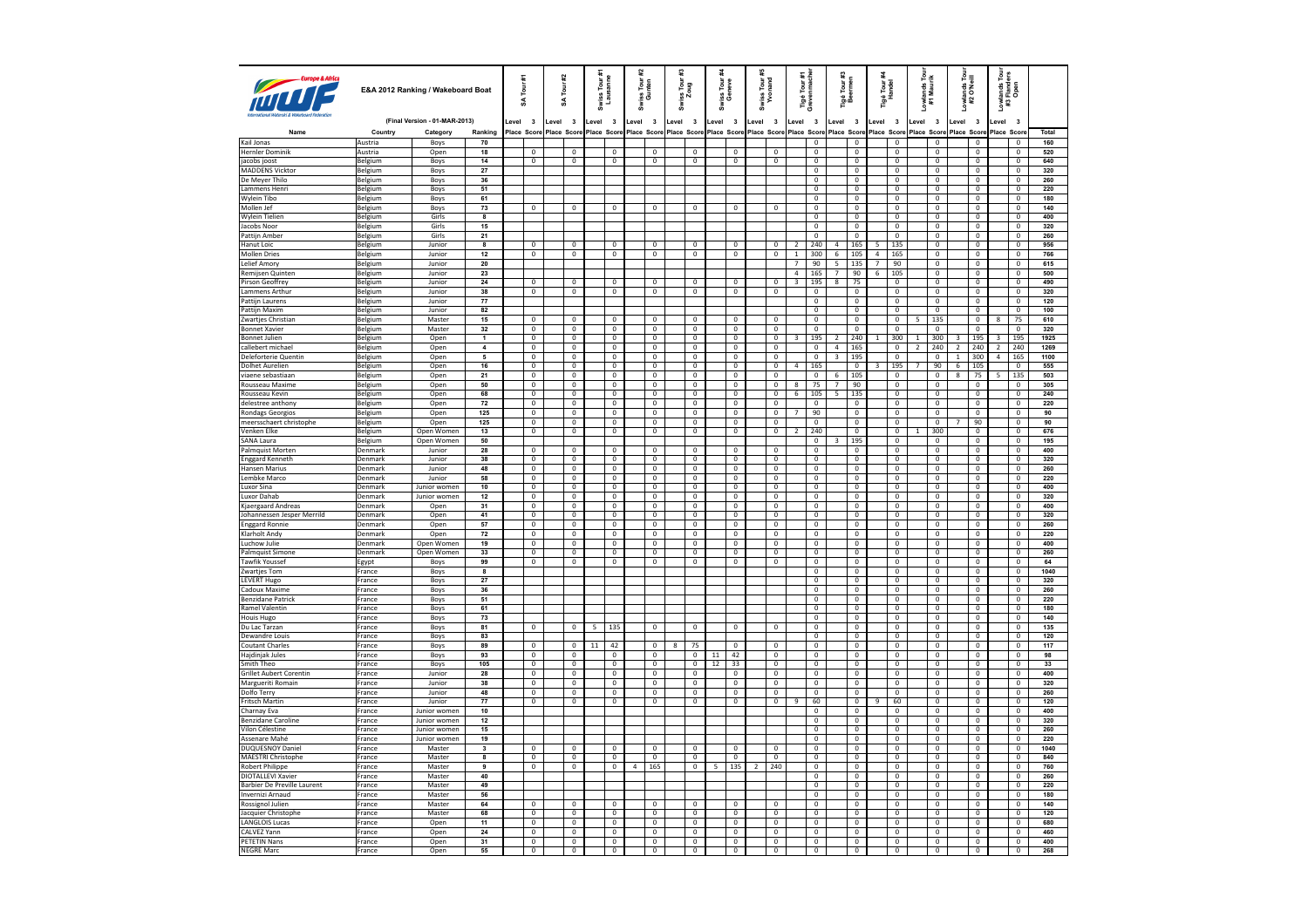| <b>ANTI DESCRIPTION OF BASE</b>                     |                                              | E&A 2012 Ranking / Wakeboard Boat |                         | Tour #1<br>S                  | #2<br>Tour<br>S |                                        | Swiss Tour #<br>Lausanne |                                  | 엁<br>à | Tour<br>nten<br>g ai             | #3<br>ss Tour<br>Zoug<br>à |                                         | riss Tour<br>Geneve<br>z         |       | Swiss Tour#<br>Yvonand         | Tigé Tour #1<br>Grevenmache |                                  | Tigé Tour #3<br>Beermen |                                         |       | Tigé Tour <del>A</del><br>Handel | Lowlands Tour<br>#1 Maurik                | Lowlands Tour<br>#2 O'Neill      | š     | <i>r</i> lands Tour<br>: Flanders<br>Open<br>#3 |              |
|-----------------------------------------------------|----------------------------------------------|-----------------------------------|-------------------------|-------------------------------|-----------------|----------------------------------------|--------------------------|----------------------------------|--------|----------------------------------|----------------------------|-----------------------------------------|----------------------------------|-------|--------------------------------|-----------------------------|----------------------------------|-------------------------|-----------------------------------------|-------|----------------------------------|-------------------------------------------|----------------------------------|-------|-------------------------------------------------|--------------|
|                                                     |                                              | (Final Version - 01-MAR-2013)     |                         | Level 3                       | Level           | $\overline{\mathbf{3}}$                | Level 3                  |                                  | Level  | $\overline{\mathbf{3}}$          | Level                      | $\overline{\mathbf{3}}$                 | $\overline{\mathbf{3}}$<br>evel. | Level | $\overline{\mathbf{3}}$        | Level                       | $\overline{\mathbf{3}}$          | Level 3                 |                                         | Level | $\overline{\mathbf{3}}$          | $\overline{\mathbf{3}}$<br>Level          | Level<br>$\overline{\mathbf{3}}$ | Level | $\overline{\mathbf{3}}$                         |              |
| Name                                                | Country                                      | Category                          | Ranking                 | Place Scor                    | Place Score     |                                        | Place Score              |                                  |        | Place Score                      | Place Score                |                                         | Place Score                      |       | Place Score                    | Place Score                 |                                  | Place Score             |                                         |       | Place Score                      | Place Score                               | Place Scon                       |       | Place Scor                                      | <b>Total</b> |
| JACQUET Jimmy                                       | France                                       | Open                              | $\overline{72}$         | $\mathbf 0$                   |                 | $\overline{\mathbf{0}}$                |                          | $\mathbf 0$                      |        | $\mathsf 0$                      |                            | $\mathbb O$                             | $\mathbf 0$                      |       | $\mathsf 0$                    |                             | $\mathbf 0$                      |                         | 0                                       |       | $\mathbf 0$                      | $\mathbf 0$                               | $\mathsf 0$                      |       | $\overline{\mathbf{0}}$                         | 220          |
| MASSON Laurianne                                    | France                                       | Open Women                        | 9                       | $\mathbf 0$                   |                 | $\mathbf 0$                            |                          | $\mathbf 0$                      |        | $\,0\,$                          |                            | $\mathbf 0$                             | $\,0\,$                          |       | $\,0\,$                        |                             | $\mathbf 0$                      |                         | $\mathbf 0$                             |       | $\,0\,$                          | $\mathbf{0}$                              | $\,0\,$                          |       | $\mathbf 0$                                     | 840          |
| <b>JACQUET Karene</b>                               | France                                       | Open Women                        | 16                      | $\overline{0}$                |                 | $\overline{\mathbf{0}}$                |                          | $\overline{0}$                   |        | $\overline{0}$                   |                            | $\overline{0}$                          | $^{\circ}$                       |       | $\overline{0}$                 |                             | $\overline{0}$                   |                         | $\overline{0}$                          |       | $\mathbf{0}$<br>$\Omega$         | $\mathbf{0}$<br>$\Omega$                  | $\overline{0}$                   |       | $\overline{0}$                                  | 520          |
| Perrin Sophie<br>Devigne Jessika                    | France<br>France                             | Open Women<br>Open Women          | 33<br>50                | $\mathbf 0$<br>$\overline{0}$ |                 | $\mathbf 0$<br>$\overline{0}$          |                          | $\mathbf{0}$<br>$\overline{0}$   |        | $\mathbf 0$<br>$\overline{0}$    |                            | $\mathbf{0}$<br>$\overline{\mathbf{0}}$ | $\mathbf 0$<br>$\mathbf 0$       |       | $\mathbf{0}$<br>$\overline{0}$ |                             | $\mathbf{0}$<br>$\overline{0}$   |                         | $\mathbf 0$<br>$\overline{0}$           | 3     | 195                              | $\mathbf{0}$                              | $\mathbf 0$<br>$\overline{0}$    |       | $\mathbf 0$<br>$\mathbf 0$                      | 260<br>195   |
| Merkel Marvin                                       | Germany                                      | Boys                              | 101                     | $\mathbf 0$                   |                 | $\mathbf 0$                            | 9                        | 60                               |        | $\mathbf 0$                      |                            | $\mathbf 0$                             | $\mathbf 0$                      |       | $\mathbf 0$                    |                             | $\mathbf 0$                      |                         | 0                                       |       | $\mathbf 0$                      | 0                                         | $\mathbf 0$                      |       | $\mathbf 0$                                     | 60           |
| <b>Kassin Ben</b>                                   | Germany                                      | Junior                            | 28                      | $\overline{0}$                |                 | $\overline{0}$                         |                          | $\overline{0}$                   |        | $\overline{0}$                   |                            | $\overline{0}$                          | $\overline{0}$                   |       | $\overline{0}$                 |                             | $\overline{0}$                   |                         | $\overline{0}$                          |       | $\Omega$                         | $\Omega$                                  | $\overline{0}$                   |       | $\overline{0}$                                  | 400          |
| Krystohsek Jan                                      | Germany                                      | Junior                            | 38                      | $\overline{0}$                |                 | $\overline{\mathbf{0}}$                |                          | $\overline{0}$                   |        | $\overline{0}$                   |                            | $\overline{0}$                          | $\overline{0}$                   |       | $\overline{0}$                 |                             | $\overline{0}$                   |                         | 0                                       |       | $\mathbf 0$                      | $\overline{0}$                            | $\overline{0}$                   |       | $\overline{0}$                                  | 320          |
| <b>Larking Oliver</b>                               | Germany                                      | Junior                            | 48                      | $\pmb{0}$                     |                 | $\mathbf 0$                            |                          | $\overline{0}$                   |        | $\overline{0}$                   |                            | $\overline{0}$                          | $\overline{0}$                   |       | $\overline{0}$                 |                             | $\mathbf{0}$                     |                         | $\overline{0}$                          |       | $\overline{0}$                   | $\mathbf{0}$                              | $\overline{0}$                   |       | $\mathbf 0$                                     | 260          |
| Gaigall Nikolas                                     | Germany                                      | Junior                            | 58                      | $\mathbf 0$                   |                 | $\pmb{0}$                              |                          | $\mathbf 0$                      |        | $\mathbf 0$                      |                            | $\mathbf 0$                             | $\mathbf 0$                      |       | $\mathbf 0$                    |                             | $\mathbf 0$                      |                         | 0                                       |       | $\mathbf 0$                      | $\mathbf 0$                               | $\mathbf 0$                      |       | $\mathbf 0$                                     | 220          |
| Weitzmann Christian                                 | Germany                                      | Junior                            | 75                      | $\overline{0}$                |                 | $\mathbf 0$                            |                          | $\mathbf 0$                      |        | $\,0\,$                          |                            | $\overline{0}$                          | $\mathbf 0$                      |       | $\,0\,$                        | 5                           | 135                              |                         | $\mathbf 0$                             |       | $\mathbf 0$                      | $\mathbf 0$                               | $\mathbf 0$                      |       | $\overline{0}$                                  | 135          |
| Lindemann Dominik                                   | Germany                                      | Master                            | 13                      |                               |                 |                                        |                          |                                  |        |                                  |                            |                                         |                                  |       |                                |                             | $\mathbf 0$                      |                         | $\overline{0}$                          |       | $\mathbf 0$                      | $\mathbf 0$                               | $\mathbf 0$                      |       | $\mathbf 0$                                     | 640          |
| <b>Schuster Michael</b><br><b>Grahl Martin</b>      | Germany<br>Germany                           | Master<br>Master                  | 32<br>40                | $\mathbf 0$<br>$\overline{0}$ |                 | $\mathbf 0$<br>$\overline{\mathbf{0}}$ |                          | $\mathbf 0$<br>$\overline{0}$    |        | $\mathsf 0$<br>$\overline{0}$    |                            | $\mathbf 0$<br>$\overline{0}$           | $\mathbf 0$<br>$\overline{0}$    |       | $\mathbf 0$<br>$\overline{0}$  |                             | $\mathbf 0$<br>$\overline{0}$    |                         | $\overline{0}$<br>$\overline{0}$        |       | $\overline{0}$<br>$\overline{0}$ | $\Omega$<br>$\mathbf 0$                   | $\overline{0}$<br>$\overline{0}$ |       | $\mathbf 0$<br>$\overline{0}$                   | 320<br>260   |
| <b>Riemer Manuel</b>                                | Germany                                      | Master                            | 49                      | $\mathbf 0$                   |                 | $\mathbf 0$                            |                          | $\mathbf 0$                      |        | $\mathbf 0$                      |                            | $\mathbb O$                             | $\mathbf 0$                      |       | $\mathbf 0$                    |                             | $\mathbf 0$                      |                         | $\mathbf 0$                             |       | $\mathbf 0$                      | $\mathbf 0$                               | $\mathbf 0$                      |       | $\mathbf{0}$                                    | 220          |
| Schmidt Volker                                      | <b>Germany</b>                               | Master                            | 56                      | $\overline{0}$                |                 | $\overline{\mathbf{0}}$                |                          | $\overline{0}$                   |        | $\overline{0}$                   |                            | $\overline{0}$                          | $\overline{0}$                   |       | $\overline{0}$                 |                             | $\overline{0}$                   |                         | $\overline{0}$                          |       | $\overline{0}$                   | $\overline{0}$                            | $\mathbf{0}$                     |       | $\overline{0}$                                  | 180          |
| Jung Jan                                            | Germany                                      | Master                            | 64                      | $\mathbf 0$                   |                 | $\mathbf 0$                            |                          | $\mathbf{0}$                     |        | $\mathbf 0$                      |                            | $\overline{0}$                          | $\mathbf 0$                      |       | $\mathbf{0}$                   |                             | $\mathbf{0}$                     |                         | $\mathbf{0}$                            |       | $\mathbf{0}$                     | $\mathbf{0}$                              | $\mathbf{0}$                     |       | $\mathbf 0$                                     | 140          |
| Lagering Sascha                                     | Germany                                      | Master                            | 68                      | $\overline{0}$                |                 | $\overline{0}$                         |                          | $\overline{0}$                   |        | $\overline{0}$                   |                            | $\overline{0}$                          | $\overline{0}$                   |       | $\overline{0}$                 |                             | $\overline{0}$                   |                         | $\overline{0}$                          |       | $\overline{0}$                   | $\overline{0}$                            | $\overline{0}$                   |       | $\overline{0}$                                  | 120          |
| Froehlich Sascha                                    | Germany                                      | Master                            | 74                      | $\overline{0}$                |                 | $\overline{\mathbf{0}}$                |                          | $\overline{0}$                   |        | $\overline{0}$                   |                            | $\overline{0}$                          | $\overline{\mathbf{0}}$          |       | $\mathfrak o$                  |                             | $\overline{0}$                   |                         | $\overline{\mathbf{0}}$                 |       | $\overline{\mathbf{0}}$          | $\mathbf 0$                               | $\pmb{0}$                        |       | $\overline{0}$                                  | 100          |
| Schramm Philipp                                     | Germany                                      | Open                              | 29                      | $\overline{0}$                |                 | $\overline{0}$                         |                          | $\overline{0}$                   |        | $\overline{0}$                   |                            | $\overline{0}$                          | $\overline{0}$                   |       | $\overline{0}$                 |                             | $\mathbf{0}$                     |                         | $\overline{0}$                          |       | $\mathbf{0}$                     | $\Omega$                                  | $\overline{0}$                   |       | $\overline{0}$                                  | 408          |
| Mueller Christian                                   | Germany                                      | Open                              | 41                      | $\overline{0}$                |                 | $\mathbf 0$                            |                          | $\overline{0}$                   |        | $\overline{0}$                   |                            | $\overline{0}$                          | $\mathbf 0$                      |       | $\mathbf 0$                    |                             | $\mathbf 0$                      |                         | $\overline{\mathbf{0}}$                 |       | $\mathbf 0$                      | $\mathbf 0$                               | $\mathbf 0$                      |       | $\mathbf 0$                                     | 320          |
| <b>Fester Felix</b><br>Lippert Pascal               | Germany<br>Germany                           | Open<br>Open                      | 57<br>72                | $\overline{0}$<br>$\mathbf 0$ |                 | $\mathbf 0$<br>$\mathbf 0$             |                          | $\overline{0}$<br>$\mathbf 0$    |        | $\overline{0}$<br>$\mathbf 0$    |                            | $\overline{0}$<br>$\mathbb O$           | $^{\circ}$<br>$\mathbf 0$        |       | $\mathbf{0}$<br>$\,0\,$        |                             | $^{\circ}$<br>$\mathbf 0$        |                         | $\mathbf{0}$<br>0                       |       | $\Omega$<br>$\mathbf 0$          | $\Omega$<br>$\mathbf 0$                   | $\mathbf{0}$<br>$\mathbf 0$      |       | $\Omega$<br>$\mathbf 0$                         | 260<br>220   |
| Neuwirth Alex                                       | Germany                                      | Open                              | 84                      | $\overline{0}$                |                 | $\overline{0}$                         |                          | 0                                |        | 0                                |                            | $\overline{0}$                          | 0                                |       | 0                              |                             | $\bf{0}$                         |                         | $\overline{0}$                          |       | $\bf{0}$                         | $\mathbf 0$                               | 0                                |       | $^{\circ}$                                      | 188          |
| Frank Norman                                        | Germany                                      | Open                              | 95                      | $\overline{0}$                |                 | $\overline{0}$                         |                          | $\overline{0}$                   |        | $\overline{0}$                   |                            | $\overline{0}$                          | $\overline{0}$                   |       | $\overline{0}$                 |                             | $\overline{0}$                   |                         | $\overline{0}$                          |       | $\overline{0}$                   | $\overline{0}$                            | $\overline{0}$                   |       | $\overline{0}$                                  | 140          |
| Thiele Philip                                       | Germany                                      | Open                              | 103                     | $\mathbf 0$                   |                 | $\mathbf 0$                            |                          | $\mathbf 0$                      |        | $\mathbf 0$                      |                            | $\overline{0}$                          | $\mathbf{0}$                     |       | $\mathbf 0$                    |                             | $\mathbf 0$                      |                         | $\overline{0}$                          |       | $\mathbf{0}$                     | $\mathbf{0}$                              | $\mathbf{0}$                     |       | $\overline{0}$                                  | 120          |
| <b>Hildebrand Lukas</b>                             | Germany                                      | Open                              | 117                     | $\overline{0}$                |                 | $\overline{0}$                         |                          | $\mathbf{0}$                     |        | $\overline{0}$                   |                            | $\overline{0}$                          | $\overline{0}$                   |       | $\overline{0}$                 |                             | $\overline{0}$                   |                         | $\overline{0}$                          |       | $\overline{0}$                   | $\mathbf{0}$                              | $\overline{0}$                   |       | $\overline{0}$                                  | 100          |
| Ogoutolu Chris                                      | Germany                                      | Open                              | 144                     | $\mathbf 0$                   |                 | $\mathbf 0$                            |                          | $\mathbf 0$                      |        | $\mathbf 0$                      |                            | $\mathbf 0$                             | $\overline{9}$<br>60             |       | $\mathbf 0$                    |                             | $\mathbf 0$                      |                         | $\mathbf 0$                             |       | $\mathbf 0$                      | $\mathbf{0}$                              | $\mathbf 0$                      |       | $\mathbf 0$                                     | 60           |
| <b>Bachler Sigrid</b>                               | Germany                                      | Open Women                        | 10                      | $\overline{0}$                |                 | $\overline{0}$                         |                          | $\overline{0}$                   |        | $\overline{0}$                   |                            | $\overline{0}$                          | $\overline{0}$                   |       | $\overline{0}$                 |                             | $\overline{0}$                   |                         | $\overline{0}$                          |       | $\overline{0}$                   | $\mathbf{0}$                              | $\overline{0}$                   |       | $\overline{0}$                                  | 760          |
| Reissmann Petra                                     | Germany                                      | Open Women                        | 28                      | $\overline{0}$                |                 | $\overline{\mathbf{0}}$                |                          | $\overline{0}$                   |        | $\overline{0}$                   |                            | $\overline{0}$                          | 0                                |       | $\overline{0}$                 |                             | $\overline{\mathbf{0}}$          |                         | $\overline{\mathbf{0}}$                 |       | $\overline{\mathbf{0}}$          | $\mathbf 0$                               | $\overline{0}$                   |       | $\overline{0}$                                  | 320          |
| Kleinenbrands Kerstin                               | Germany                                      | Open Women                        | 33                      | $\overline{\mathbf{0}}$       |                 | $\overline{0}$                         |                          | $\overline{0}$                   |        | $\overline{0}$                   |                            | $\overline{0}$                          | $\Omega$                         |       | $\overline{0}$                 |                             | $\overline{0}$                   |                         | $\overline{0}$                          |       | $\overline{0}$                   | $\Omega$                                  | $\overline{0}$                   |       | $\overline{0}$                                  | 260          |
| Schoeneberg Nevena<br><b>Corrand Bryce</b>          | Germany                                      | Open Women                        | 42<br>$\mathbf{1}$      | $\pmb{0}$<br>$\overline{0}$   |                 | $\overline{0}$<br>$\overline{0}$       |                          | $\overline{0}$<br>$\overline{0}$ |        | $\overline{0}$<br>$\overline{0}$ |                            | $\overline{0}$<br>$\overline{0}$        | $\mathbf 0$<br>$\overline{0}$    |       | $\mathbf 0$<br>$\overline{0}$  |                             | $\overline{0}$                   | $\mathbf{1}$            | 0<br>300                                |       | $\overline{0}$                   | $\overline{0}$<br>$\Omega$                | $\overline{0}$<br>5              |       | $\overline{0}$<br>$\overline{0}$                | 220<br>1555  |
| Haddon Jefferson                                    | <b>Great Britain</b><br><b>Great Britain</b> | Boys<br>Boys                      | 6                       |                               |                 |                                        |                          |                                  |        |                                  |                            |                                         |                                  |       |                                |                             | $\mathbf 0$<br>$\mathbf 0$       | $\overline{2}$          | 240                                     |       | 0<br>$\overline{0}$              | $\mathbf 0$                               | 135<br>$\overline{0}$            |       | $\mathbf 0$                                     | 1080         |
| Eames Harry                                         | <b>Great Britain</b>                         | Boys                              | 36                      | $^{\circ}$                    |                 | 0                                      |                          | $\mathbf{0}$                     |        | 0                                |                            | $\mathbf 0$                             | 0                                |       | 0                              |                             | $\mathbf 0$                      |                         | $\mathbf 0$                             |       | $\mathbf 0$                      | $\mathbf{0}$                              | $\mathbf 0$                      |       | 0                                               | 260          |
| Overmeer Johann                                     | Great Britain                                | Boys                              | 36                      | $\overline{0}$                |                 | $\overline{\mathbf{0}}$                |                          |                                  |        |                                  |                            |                                         |                                  |       |                                |                             |                                  |                         |                                         |       |                                  |                                           |                                  |       |                                                 | 260          |
| <b>Byrne Harry</b>                                  | <b>Great Britain</b>                         | Boys                              | 51                      |                               |                 |                                        |                          |                                  |        |                                  |                            |                                         |                                  |       |                                |                             | $\overline{0}$                   |                         | $\overline{0}$                          |       | $\overline{0}$                   | $\Omega$                                  | $\overline{0}$                   |       | $\overline{0}$                                  | 220          |
| <b>Muncey Matthew</b>                               | <b>Great Britain</b>                         | Boys                              | 61                      |                               |                 |                                        |                          |                                  |        |                                  |                            |                                         |                                  |       |                                |                             | $\overline{0}$                   |                         | $\overline{0}$                          |       | $\overline{0}$                   | $\overline{0}$                            | $\overline{0}$                   |       | $\overline{0}$                                  | 180          |
| Wise Mitchell<br>Christian Laura                    | Great Britain                                | Boys<br>Girls                     | 73<br>$\overline{8}$    | $\overline{0}$                |                 | 0                                      |                          | 0                                |        | 0                                |                            | $\mathbf 0$                             | 0                                |       | $\overline{0}$                 |                             | $\overline{0}$<br>$\overline{0}$ |                         | 0<br>$\overline{0}$                     |       | $\overline{0}$<br>$\overline{0}$ | $\overline{\mathbf{0}}$<br>$\overline{0}$ | $\overline{0}$<br>$\overline{0}$ |       | $\overline{0}$<br>$\overline{0}$                | 140          |
| Lock Melissa                                        | Great Britain<br><b>Great Britain</b>        | Girls                             | 15                      |                               |                 |                                        |                          |                                  |        |                                  |                            |                                         |                                  |       |                                |                             | $\overline{0}$                   |                         | $\overline{0}$                          |       | $\overline{0}$                   | $\overline{0}$                            | $\overline{0}$                   |       | $\overline{0}$                                  | 400<br>320   |
| Owen Frankie                                        | <b>Great Britain</b>                         | Girls                             | 21                      |                               |                 |                                        |                          |                                  |        |                                  |                            |                                         |                                  |       |                                |                             | $\Omega$                         |                         | $\overline{0}$                          |       | $\overline{0}$                   | $\Omega$                                  | $\overline{0}$                   |       | $\Omega$                                        | 260          |
| Gill Jorge                                          | Great Britain                                | Junior                            | 6                       | 0                             |                 | $\mathbf 0$                            |                          | $\mathbf 0$                      |        | $\mathbf 0$                      |                            | $\mathbf 0$                             | $\mathbf 0$                      |       | $\mathbf 0$                    |                             | $\mathbf 0$                      |                         | 300                                     |       | $\mathbf 0$                      | $\mathbf 0$                               | $\mathbf 0$                      |       | $\mathbf 0$                                     | 1340         |
| <b>Blundell Edd</b>                                 | <b>Great Britain</b>                         | Junior                            | 38                      | $\mathbf 0$                   |                 | $\Omega$                               |                          | $\mathbf 0$                      |        | $\mathbf{0}$                     |                            | $\overline{0}$                          | $\mathbf 0$                      |       | $^{\circ}$                     |                             | 0                                |                         | $\mathbf 0$                             |       | $\mathbf 0$                      | $\mathbf 0$                               | $\mathbf 0$                      |       | $\mathbf{0}$                                    | 320          |
| <b>Overmeer David</b>                               | <b>Great Britain</b>                         | Junior                            | 38                      | $\overline{0}$                |                 | $\overline{\mathbf{0}}$                |                          | $\overline{0}$                   |        | $\overline{0}$                   |                            | $\overline{0}$                          | $\overline{0}$                   |       | $\overline{0}$                 |                             | $\overline{\text{o}}$            |                         | 0                                       |       | $\overline{0}$                   | $\overline{0}$                            | $\overline{0}$                   |       | $\overline{0}$                                  | 320          |
| D'Cruze Thomas                                      | Great Britain                                | Junior                            | 48                      |                               |                 |                                        |                          |                                  |        |                                  |                            |                                         |                                  |       |                                |                             | $\mathbf 0$                      |                         | $\,0\,$                                 |       | $\overline{0}$                   | $\Omega$                                  | $\mathbf 0$                      |       | $\mathsf 0$                                     | 260          |
| Connor James                                        | <b>Great Britain</b>                         | Junior                            | 58                      | $\overline{0}$                |                 | $\overline{\mathbf{0}}$                |                          | $\overline{0}$                   |        | $\overline{0}$                   |                            | $\overline{0}$                          | $\overline{0}$                   |       | $\overline{0}$                 |                             | $\overline{0}$                   |                         | $\overline{0}$                          |       | $\overline{0}$                   | $\overline{0}$                            | $\overline{0}$                   |       | $\overline{0}$                                  | 220          |
| <b>Barker Megan</b>                                 | Great Britain                                | Junior women                      | $\overline{\mathbf{3}}$ |                               |                 |                                        |                          |                                  |        |                                  |                            |                                         |                                  |       |                                |                             | $\mathbf 0$                      |                         | $\mathbf 0$                             |       | $\,0\,$                          | $\mathbf 0$                               | $\mathbf 0$                      |       | $\mathbf 0$                                     | 1200         |
| Creedy Nancy                                        | <b>Great Britain</b>                         | Junior women                      | 8                       | $\mathbf 0$                   |                 | $\mathbf 0$                            |                          | $\overline{0}$                   |        | $\mathbf{0}$                     |                            | $\mathbf 0$                             | $\mathbf 0$                      |       | $\overline{0}$                 |                             | $\overline{0}$                   |                         | $\overline{0}$<br>$\mathbf{0}$          |       | $\mathbf{0}$<br>$\mathbf{0}$     | $\mathbf{0}$<br>$\mathbf 0$               | $\mathbf{0}$                     |       | $\mathbf{0}$<br>$\mathbf 0$                     | 480          |
| <b>Batchelor Katie</b><br><b>Millward Charlotte</b> | <b>Great Britain</b><br><b>Great Britain</b> | Junior women<br>Junior women      | $12$<br>15              | $\mathbf 0$                   |                 | $\mathbf 0$                            |                          | $\mathbf 0$                      |        | $\mathbf 0$                      |                            | $\mathbb O$                             | $\mathbf 0$                      |       | $\mathbf 0$                    |                             | $\mathbf 0$<br>$\overline{0}$    |                         | $\overline{0}$                          |       | $\overline{0}$                   | $\overline{0}$                            | $\mathbf 0$<br>$\overline{0}$    |       | $\overline{0}$                                  | 320<br>260   |
| Shone Morganne                                      | Great Britain                                | Junior women                      | 19                      | $\overline{\mathbf{0}}$       |                 | $\overline{\text{o}}$                  |                          | $\overline{0}$                   |        | $\mathsf 0$                      |                            | $\overline{\text{o}}$                   | $\pmb{0}$                        |       | $\overline{0}$                 |                             | $\overline{0}$                   |                         | 0                                       |       | $\overline{\mathbf{0}}$          | $\overline{0}$                            | $\overline{0}$                   |       | $\overline{0}$                                  | 220          |
| Overmeer Renee                                      | <b>Great Britain</b>                         | Master                            | 68                      | $\overline{0}$                |                 | $\overline{0}$                         |                          | $\overline{0}$                   |        | $\overline{0}$                   |                            | $\overline{0}$                          | $\mathbf 0$                      |       | $\overline{0}$                 |                             | $\mathbf 0$                      |                         | $\overline{0}$                          |       | $\mathbf{0}$                     | $\Omega$                                  | $\overline{\mathbf{0}}$          |       | $\overline{0}$                                  | 120          |
| Carne Sam                                           | Great Britain                                | Open                              | 6                       | $\overline{0}$                | $\overline{2}$  | 240                                    |                          | $\mathbf 0$                      |        | $\mathbf 0$                      |                            | $\mathbf 0$                             | $\mathbf 0$                      |       | $\mathbf 0$                    |                             | $\mathbf 0$                      |                         | $\overline{0}$                          |       | $\mathbf 0$                      | $\mathbf 0$                               | $\mathbf 0$                      |       | $\mathbf 0$                                     | 800          |
| Nott Daniel                                         | <b>Great Britain</b>                         | Open                              | 31                      | $\mathbf 0$                   |                 | $\mathbf 0$                            |                          | $\mathbf{0}$                     |        | $\mathbf{0}$                     |                            | $\mathbf{0}$                            | $^{\circ}$                       |       | $\mathbf{0}$                   |                             | $^{\circ}$                       |                         | $\mathbf 0$                             |       | $\mathbf{0}$                     | $\Omega$                                  | $\mathbf 0$                      |       | $^{\circ}$                                      | 400          |
| Doppler Raymond                                     | Great Britain                                | Open                              | 92                      | $\mathbf 0$                   |                 | $\mathbf 0$                            |                          | $\mathbf 0$                      |        | $\mathbf 0$                      |                            | $\mathbf 0$                             | $\mathbf 0$                      |       | $\mathbf 0$                    |                             | $\mathbf 0$                      |                         | $\overline{\mathfrak{o}}$               |       | $\,0\,$                          | $\mathbf 0$                               | 165<br>4                         |       | $\mathsf 0$                                     | 165          |
| Green Jonty                                         | Great Britain                                | Open                              | 103                     |                               |                 |                                        |                          |                                  |        |                                  |                            |                                         |                                  |       |                                |                             | $\bf{0}$                         |                         | $\overline{0}$                          |       | $\bf{0}$                         | $\mathbf 0$                               | 0                                |       | $\overline{0}$                                  | 120          |
| Davies Jack                                         | <b>Great Britain</b>                         | Open                              | 117<br>130              |                               |                 |                                        |                          |                                  |        |                                  |                            |                                         |                                  |       |                                |                             | $\overline{0}$<br>$\mathbf{0}$   |                         | $\overline{0}$<br>$\mathbf{0}$          |       | $\overline{0}$<br>$\mathbf{0}$   | $\overline{0}$<br>$\mathbf{0}$            | $\overline{0}$<br>$\mathbf 0$    |       | $\overline{0}$<br>$\mathbf 0$                   | 100          |
| Graham Kurt<br>Newman Elliot                        | Great Britain<br>Great Britain               | Open<br>Open                      | 154                     | $\mathbf 0$                   |                 | $\mathbf 0$                            |                          | $\mathbf{0}$                     |        | $\mathbf 0$                      |                            | $\mathbf{0}$                            | $\mathbf 0$                      |       | $\mathbf 0$                    |                             | $\overline{0}$                   |                         | $\overline{0}$                          |       | $\overline{0}$                   | $\mathbf{0}$                              | $\overline{0}$                   |       | $\mathbf 0$                                     | 80<br>44     |
| <b>Whiting James</b>                                | <b>Great Britain</b>                         | Open                              | 165                     | $\mathbf 0$                   |                 | $\mathbf 0$                            |                          | $\mathbf 0$                      |        | $\,0\,$                          |                            | $\mathbf 0$                             | $\mathbf 0$                      |       | $\,0\,$                        |                             | $\mathbf 0$                      |                         | $\mathbf 0$                             |       | $\,0\,$                          | $\mathbf 0$                               | $\mathbf 0$                      |       | $\mathbf 0$                                     | ${\bf 24}$   |
| <b>Bryant Charlotte</b>                             | <b>Great Britain</b>                         | Open Women                        | 8                       |                               |                 |                                        |                          |                                  |        |                                  |                            |                                         |                                  |       |                                |                             | $\mathbf 0$                      |                         | $\overline{0}$                          |       | $\mathbf{0}$                     | $\mathbf 0$                               | $\overline{0}$                   |       | $\mathbf{0}$                                    | 900          |
| Waldron Sara Kate                                   | <b>Great Britain</b>                         | Open Women                        | 19                      | $\overline{0}$                |                 | $\overline{\mathbf{0}}$                |                          | $\overline{0}$                   |        | $\overline{0}$                   |                            | $\overline{0}$                          | 0                                |       | $\overline{0}$                 |                             | $\overline{\mathbf{0}}$          |                         | $\overline{0}$                          |       | $\overline{0}$                   | 0                                         | $\overline{0}$                   |       | $\overline{0}$                                  | 400          |
| <b>Haley Jules</b>                                  | <b>Great Britain</b>                         | Open Women                        | 42                      | $\overline{0}$                |                 | $\overline{0}$                         |                          | $\overline{0}$                   |        | $\overline{0}$                   |                            | $\overline{0}$                          | $\Omega$                         |       | $\overline{0}$                 |                             | $\overline{0}$                   |                         | $\overline{0}$                          |       | $\overline{0}$                   | $\overline{0}$                            | $\overline{0}$                   |       | $\overline{0}$                                  | 220          |
| Triantafyllidis Georgio                             | Greece                                       | Junior                            | 86                      | 0                             |                 | $\mathbf 0$                            |                          | $\overline{\mathbf{0}}$          |        | $\mathbf 0$                      |                            | $\mathbf 0$                             | $\bf 0$                          |       | $\overline{\mathbf{0}}$        |                             | $\mathbf 0$                      |                         | 0                                       |       | $\pmb{0}$                        | $\mathbf 0$                               | $\mathbf 0$                      |       | $\pmb{0}$                                       | 88           |
| McQuiggan Philip                                    | Ireland                                      | Boys                              | 20                      | $\overline{0}$                |                 | $\overline{0}$                         |                          | $\overline{0}$                   |        | $\mathbf{0}$                     |                            | $\overline{0}$                          | $\mathbf 0$                      |       | $\,0\,$                        |                             | $\mathbf 0$                      |                         | $\overline{0}$                          |       | $^{\circ}$                       | $\mathbf 0$                               | $\mathbf 0$                      |       | $\mathbf{0}$                                    | 400          |
| Zebedee Jake                                        | Ireland                                      | Boys                              | ${\bf 27}$              | $\overline{\mathbf{0}}$       |                 | $\mathbf 0$                            |                          | $\overline{0}$                   |        | $\mathbf 0$                      |                            | $\mathbf 0$                             | $\mathbf 0$                      |       | $\mathbf 0$                    |                             | $\mathbf 0$                      |                         | $\overline{\mathbf{0}}$                 |       | $\mathbf 0$                      | $\mathbf 0$                               | 0                                |       | $\mathbf 0$                                     | 320          |
| Ryan Max<br>Haw Jake                                | Ireland<br>Ireland                           | Boys<br>Boys                      | 36<br>51                | $\mathbf 0$<br>$\overline{0}$ |                 | 0<br>$\overline{\mathbf{0}}$           |                          | $\mathbf{0}$<br>$\overline{0}$   |        | $\mathbf 0$<br>$\overline{0}$    |                            | $\mathbb O$<br>$\overline{0}$           | $\mathbf 0$<br>$\overline{0}$    |       | $\mathbf{0}$<br>$\overline{0}$ |                             | $\mathbf{0}$<br>$\overline{0}$   |                         | $\mathbf{0}$<br>$\overline{\mathbf{0}}$ |       | $\mathbf{0}$<br>$\overline{0}$   | $^{\circ}$<br>$\overline{\mathbf{0}}$     | $\mathbf 0$<br>$\overline{0}$    |       | $^{\circ}$<br>$\overline{0}$                    | 260<br>220   |
| Zebedee Zack                                        | Ireland                                      | Boys                              | 61                      | $\mathbf 0$                   |                 | $\mathbf 0$                            |                          | $\mathbf 0$                      |        | $\,0\,$                          |                            | $\mathbf 0$                             | $\mathbf 0$                      |       | $\,0\,$                        |                             | $\mathbf 0$                      |                         | $\mathbf 0$                             |       | $\mathbf 0$                      | $\mathbf 0$                               | $\,0\,$                          |       | $\mathbf 0$                                     | 180          |
| Ryan Jack                                           | lireland                                     | Boys                              | 73                      | $\overline{0}$                |                 | $\overline{0}$                         |                          | $\overline{0}$                   |        | $\overline{0}$                   |                            | $\overline{0}$                          | $\mathbf 0$                      |       | $\overline{0}$                 |                             | $\overline{0}$                   |                         | $\overline{0}$                          |       | $\overline{0}$                   | $\mathbf 0$                               | $\overline{0}$                   |       | $\overline{0}$                                  | 140          |
| Mills Christopher                                   | Ireland                                      | Boys                              | 83                      | $\mathbf 0$                   |                 | $\mathbf 0$                            |                          | $\mathbf{0}$                     |        | $\mathbf{0}$                     |                            | $\mathbf{0}$                            | $\mathbf 0$                      |       | $\mathbf{0}$                   |                             | $\mathbf{0}$                     |                         | $\mathbf 0$                             |       | $\mathbf{0}$                     | $\Omega$                                  | $\mathbf 0$                      |       | $\mathbf 0$                                     | 120          |
| Early Joshua                                        | Ireland                                      | Boys                              | 92                      | $\overline{0}$                |                 | $\overline{0}$                         |                          | $\overline{0}$                   |        | $\overline{0}$                   |                            | $\overline{0}$                          | $\mathbf 0$                      |       | $\overline{0}$                 |                             | $\overline{0}$                   |                         | $\overline{0}$                          |       | $\overline{0}$                   | $\mathbf 0$                               | $\overline{0}$                   |       | $\overline{0}$                                  | 100          |
| <b>Carroll Nicole</b>                               | Ireland                                      | Girls                             | 15                      | $\mathbf 0$                   |                 | $\mathbf 0$                            |                          | $\mathbf 0$                      |        | $\mathbf 0$                      |                            | $\mathbf 0$                             | $\mathbf 0$                      |       | $\mathbf 0$                    |                             | $\pmb{0}$                        |                         | 0                                       |       | $\mathbf 0$                      | $\mathbf 0$                               | $\mathbf 0$                      |       | $\mathsf 0$                                     | 320          |
| Murray Alice                                        | lireland                                     | Girls                             | 21                      | $\overline{0}$                |                 | $\overline{0}$                         |                          | $\overline{0}$                   |        | $\overline{0}$                   |                            | $\overline{0}$                          | $\overline{0}$                   |       | $\overline{0}$                 |                             | $\overline{0}$                   |                         | $\overline{0}$                          |       | $\Omega$                         | $\Omega$                                  | $\overline{0}$                   |       | $\overline{0}$                                  | 260          |
| <b>Deegan Ainsling</b>                              | Ireland                                      | Junior women                      | 6                       | $\overline{0}$                |                 | $\overline{\mathbf{0}}$                |                          | $\overline{0}$                   |        | $\overline{0}$                   |                            | $\overline{0}$                          | $\overline{\mathbf{0}}$          |       | $\overline{0}$                 |                             | $\overline{0}$                   |                         | $\overline{\mathbf{0}}$                 |       | $\mathbf 0$                      | $\overline{0}$                            | $\overline{0}$                   |       | $\overline{0}$                                  | 680          |
| Kavanagh Rebecca                                    | Ireland                                      | Junior women                      | 15                      | $\overline{0}$                |                 | $\overline{0}$                         |                          | $\overline{0}$                   |        | $\overline{0}$                   |                            | $\overline{0}$                          | $\overline{0}$                   |       | $\overline{0}$                 |                             | $\overline{0}$                   |                         | $\overline{0}$                          |       | $\overline{0}$                   | $\overline{0}$                            | $\overline{0}$                   |       | $\mathbf 0$                                     | 260          |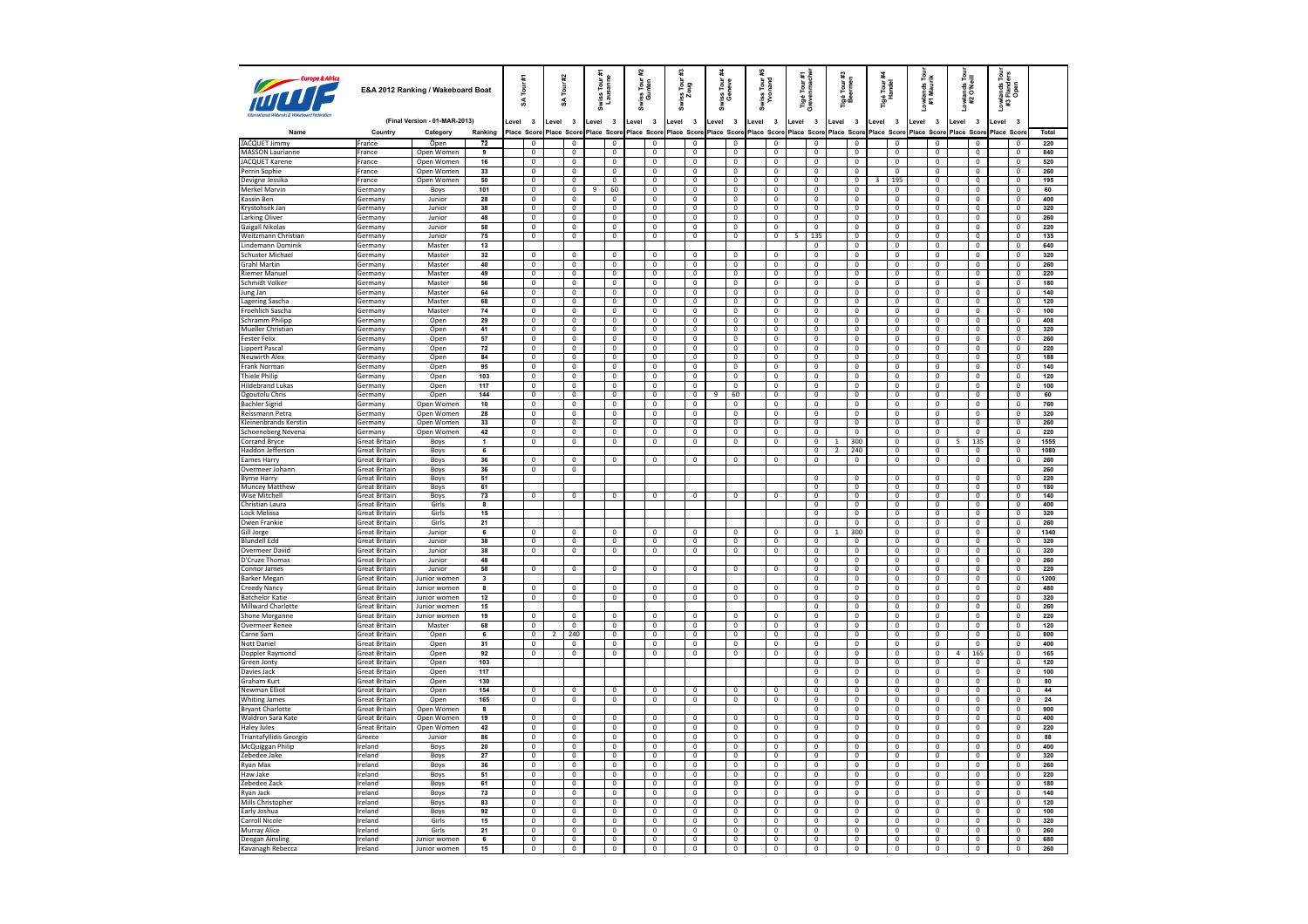| Europe & Africa                       |                 | E&A 2012 Ranking / Wakeboard Boat |                         |        | Tour #1<br>¥                              |              | Tour#2<br>S                   | Swiss Tour #<br>Lausanne |                                | 잁<br>និ | Tour<br>nten<br>ទី ទី          | #3<br>Swiss Tour:<br>Zoug        |                               | riss Tour<br>Geneve<br>នី        |         | Swiss Tour:<br>Yvonand         | ié Tour #1<br>∕enmache<br>Tigé<br>Greve | Tigé Tour #3<br>Beermen          |       | Tigé Tour <del>A</del><br>Handel | Lowlands Tour<br>#1 Maurik       | Lowlands Tour<br>#2 O'Neill |                                  | <i>r</i> lands Tour<br>: Flanders<br>Open<br>š<br>#3 |                                |                         |
|---------------------------------------|-----------------|-----------------------------------|-------------------------|--------|-------------------------------------------|--------------|-------------------------------|--------------------------|--------------------------------|---------|--------------------------------|----------------------------------|-------------------------------|----------------------------------|---------|--------------------------------|-----------------------------------------|----------------------------------|-------|----------------------------------|----------------------------------|-----------------------------|----------------------------------|------------------------------------------------------|--------------------------------|-------------------------|
|                                       |                 | (Final Version - 01-MAR-2013)     |                         | evel 3 |                                           | Level        | $\overline{\mathbf{3}}$       | Level 3                  |                                | Level   | $\overline{\mathbf{3}}$        | $\overline{\mathbf{3}}$<br>Level |                               | $\overline{\mathbf{3}}$<br>Level | Level 3 |                                | $\overline{\mathbf{3}}$<br>Level        | Level 3                          | Level | $\overline{\mathbf{3}}$          | Level<br>$\overline{\mathbf{3}}$ | Level                       | $\overline{\mathbf{3}}$          | Level                                                | $\overline{\mathbf{3}}$        |                         |
| Name                                  | Country         | Category                          | Ranking                 |        | Place Score                               |              | Place Score                   |                          | Place Score                    |         | Place Score                    | Place Score                      |                               | Place Score                      |         | Place Score                    | Place Scon                              | Place Score                      |       | Place Score                      | Place Score Place Score          |                             |                                  | Place Scor                                           |                                | Total                   |
| <b>Whelan Lindsay</b>                 | <b>Ireland</b>  | Junior women                      | <b>18</b>               |        | $\mathbf 0$                               |              | $\mathbf 0$                   |                          | $^{\circ}$                     |         | $\mathbf 0$                    |                                  | 0                             | $\mathbf 0$                      |         | 0                              | $\mathbf 0$                             | $\mathbf 0$                      |       | $\bf 0$                          | $^{\circ}$                       |                             | $\mathbf 0$                      |                                                      | $\mathbf 0$                    | 240                     |
| Crawford Johnathon                    | Ireland         | Master                            | 24                      |        | $\mathbf 0$                               |              | $\overline{0}$                |                          | $\mathbf{0}$                   |         | $\mathbf 0$                    | $\mathbf{0}$                     |                               | $^{\circ}$                       |         | $\mathbf{0}$                   | $\mathbf 0$                             | $\mathbf{0}$                     |       | $^{\circ}$                       | $\Omega$                         |                             | $\mathbf 0$                      |                                                      | $\overline{0}$                 | 464                     |
| <b>Skelton Andrew</b>                 | Ireland         | Master                            | 29                      |        | $\overline{0}$                            |              | $\overline{0}$                |                          | $\overline{0}$                 |         | $\overline{0}$                 |                                  | $\overline{0}$                | $\overline{0}$                   |         | $\mathbf 0$                    | $\overline{0}$                          | $\overline{0}$                   |       | $\overline{0}$                   | $\overline{0}$                   |                             | $\overline{0}$                   |                                                      | $\overline{0}$                 | 384                     |
| Long Ronan                            | Ireland         | Master                            | 31                      |        | $\overline{0}$                            |              | $\mathbf 0$                   |                          | $\Omega$                       |         | $\,0\,$                        |                                  | $\mathbf 0$                   | $\,0\,$                          |         | $\mathbf 0$                    | $\mathbf 0$                             | $\Omega$                         |       | $\mathbf 0$                      | $\Omega$                         |                             | $\mathbf 0$                      |                                                      | $\mathsf 0$                    | 324                     |
| <b>Coates David</b>                   | Ireland         | Open                              | 11                      |        | $\overline{0}$                            |              | $\overline{0}$                |                          | $\overline{0}$                 |         | $\overline{0}$                 |                                  | $\overline{0}$                | $\overline{0}$                   |         | $\overline{0}$                 | $\overline{0}$                          | $\overline{0}$                   |       | $\overline{0}$                   | $\mathbf{0}$                     |                             | $\overline{0}$                   |                                                      | $\overline{0}$                 | 680                     |
| Johnston Paul                         | Ireland         | Open                              | $14$                    |        | $\mathbf 0$                               |              | $\mathbf 0$                   |                          | $\mathbf 0$                    |         | $\,0\,$                        |                                  | $\mathbf 0$                   | $\,0\,$                          |         | $\mathbf 0$                    | $\mathbf 0$                             | $\mathbf 0$                      |       | $\mathbf 0$                      | $\overline{0}$                   |                             | $\mathbf 0$                      |                                                      | $\mathbf 0$                    | 596                     |
| O'Caoimh David                        | Ireland         | Open                              | 17                      |        | $\overline{0}$                            |              | $\overline{0}$                |                          | $\overline{0}$                 |         | $\overline{0}$                 |                                  | $\overline{0}$                | $\mathbf{0}$                     |         | $\mathbf 0$                    | $\overline{0}$                          | $\overline{0}$                   |       | $\mathbf{0}$                     | $\mathbf{0}$                     |                             | $\mathbf 0$                      |                                                      | $\mathbf{0}$                   | 536                     |
| Coates Robin                          | Ireland         | Open                              | 57                      |        | $\mathbf{0}$                              |              | $\Omega$                      |                          | $\mathbf{0}$                   |         | $\mathbf 0$                    |                                  | $\mathbf{0}$                  | $\mathbf{0}$                     |         | $\mathbf{0}$                   | $\mathbf{0}$                            | $\Omega$                         |       | $\mathbf{0}$                     | $\mathbf{0}$                     |                             | $\mathbf 0$                      |                                                      | $\mathbf 0$                    | 260                     |
| Kavanagh Dan                          | Ireland         | Open                              | 72                      |        | $\overline{0}$                            |              | $\overline{0}$                |                          | $\overline{0}$                 |         | $\overline{0}$                 |                                  | $\overline{0}$                | $\overline{0}$                   |         | $\overline{0}$                 | $\overline{0}$                          | $\overline{0}$                   |       | $\overline{0}$                   | $\mathbf{0}$                     |                             | $\overline{0}$                   |                                                      | $\mathbf 0$                    | 220                     |
| Murray Ashley                         | Ireland         | Open                              | 85                      |        | $\mathbf 0$                               |              | $\mathbf 0$                   |                          | $\mathbb O$                    |         | $\mathbf 0$                    |                                  | $\mathbf 0$                   | $\mathbf 0$                      |         | $\mathsf 0$                    | $\mathbf 0$                             | $\mathbf 0$                      |       | $\mathbf 0$                      | $\mathbb O$                      |                             | $\mathbf 0$                      |                                                      | $\mathsf 0$                    | 180                     |
| Keogh Sam                             | Ireland         | Open                              | 103                     |        | $\overline{0}$                            |              | $\overline{0}$                |                          | $\overline{0}$                 |         | $\overline{0}$                 |                                  | $\overline{0}$                | $^{\circ}$                       |         | $\overline{0}$                 | $\overline{0}$                          | $\overline{0}$                   |       | $\overline{0}$                   | $\overline{0}$                   |                             | $\overline{\mathbf{0}}$          |                                                      | $\overline{0}$                 | 120                     |
| <b>Hurst Sian</b>                     | Ireland         | Open Women                        | $\overline{\mathbf{2}}$ |        | $\overline{0}$                            |              | $\overline{0}$                |                          | $\overline{0}$                 |         | $\overline{0}$                 |                                  | $\overline{0}$                | $\mathbf 0$                      |         | $\overline{0}$                 | $\overline{0}$                          | $\overline{0}$                   |       | $\overline{0}$                   | $\mathbf 0$                      |                             | $\overline{0}$                   |                                                      | $\overline{0}$                 | 1520                    |
| Connolly Jacinta                      | Ireland         | Onen Women                        | 28                      |        | $\overline{0}$                            |              | $\overline{0}$                |                          | $\overline{0}$                 |         | $\overline{0}$                 |                                  | $\overline{0}$                | $\Omega$                         |         | $\overline{0}$                 | $\overline{0}$                          | $\overline{0}$                   |       | $\overline{0}$                   | $\overline{0}$                   |                             | $\overline{0}$                   |                                                      | $\overline{0}$                 | 320                     |
| <b>Ratcliffe Katie</b>                | Ireland         | Open Women                        | 33                      |        | $\overline{0}$                            |              | $\overline{\mathbf{0}}$       |                          | $\overline{\mathbf{0}}$        |         | $\pmb{0}$                      |                                  | 0                             | $\pmb{0}$                        |         | $\mathbf 0$                    | $\mathbf 0$                             | $\pmb{0}$                        |       | $\pmb{0}$                        | $\mathbf 0$                      |                             | $\mathbf 0$                      |                                                      | $\pmb{0}$                      | 260                     |
| Thompson Sam                          | Ireland         | Open Women                        | 42                      |        | $\overline{0}$                            |              | $\Omega$                      |                          | $\mathbf{0}$                   |         | $\mathbf{0}$                   |                                  | $\overline{0}$                | $\mathbf{0}$                     |         | $\overline{0}$                 | $\mathbf{0}$                            | $\overline{0}$                   |       | $\mathbf{0}$                     | $\Omega$                         |                             | $\overline{0}$                   |                                                      | $\Omega$                       | 220                     |
| Shilbershatz Johnathan                | Israel          | Boys                              | 48                      |        | $\overline{0}$                            |              | $\mathbf 0$                   |                          | $\overline{0}$                 |         | $\overline{0}$                 |                                  | $\overline{0}$                | $\mathbf 0$                      |         | $\mathbf 0$                    | $\overline{0}$                          | $\overline{\mathbf{0}}$          |       | $\mathbf{0}$                     | $\mathbf{0}$<br>- 0              |                             | $\overline{0}$                   |                                                      | $\mathbf 0$                    | 240                     |
| Gregorio Mattia                       | Italy           | Boys                              | 11<br>20                |        | $\overline{0}$<br>$\overline{0}$          |              | $\mathbf 0$                   |                          | $\mathbf{0}$                   |         | $\mathbf{0}$<br>$\overline{0}$ |                                  | $\mathbf{0}$                  | $\mathbf{0}$                     |         | $\overline{0}$                 | $\mathbf{0}$                            | $\overline{0}$                   |       | $\overline{0}$                   |                                  |                             | $\mathbf{0}$                     |                                                      | $^{\circ}$                     | 722                     |
| Lisi Alessandro                       | Italy           | Boys                              |                         |        |                                           |              | $\mathbf 0$                   |                          | $\mathbf 0$                    |         |                                |                                  | $\mathbf 0$                   | $\mathbf 0$                      |         | $\mathbf 0$                    | $\mathbf 0$                             | $\mathbf 0$                      |       | $\mathbf 0$                      | $\mathbf 0$                      |                             | $\mathbf 0$                      |                                                      | $\mathbf 0$                    | 400                     |
| Soprani Lorenzo                       | <b>Italy</b>    | Boys                              | 24                      |        | $\overline{\mathbf{0}}$<br>$\overline{0}$ |              | 0                             |                          | $\mathbf 0$                    |         | $\bf{0}$                       |                                  | $\overline{0}$                | $\mathbf 0$                      |         | $\mathbf 0$                    | $\bf{0}$                                | $\overline{0}$                   |       | $\bf{0}$                         | $\overline{0}$                   |                             | $\bf{0}$                         |                                                      | $^{\circ}$                     | 385                     |
| Eletti Tommaso                        | Italy           | Boys                              | 27<br>36                |        |                                           |              | $\overline{0}$                |                          | $\overline{0}$<br>$\mathbf{0}$ |         | $\overline{0}$                 |                                  | $\overline{0}$                | $\overline{0}$<br>$\mathbf{0}$   |         | $\overline{0}$<br>$\mathbf{0}$ | $\overline{0}$<br>$\mathbf{0}$          | $\overline{0}$<br>$\mathbf 0$    |       | $\overline{0}$<br>$\mathbf{0}$   | $\overline{0}$<br>$\overline{0}$ |                             | $\overline{0}$<br>$\mathbf{0}$   |                                                      | $\overline{0}$<br>$\mathbf{0}$ | 320<br>260              |
| Mandiya Benjamin<br>Gatti Leonardo    | Italy<br>Italy  | Boys                              | 51                      |        | $\overline{0}$<br>$\overline{0}$          |              | $\mathbf 0$<br>$\overline{0}$ |                          | $\overline{0}$                 |         | $\mathbf 0$<br>$\overline{0}$  |                                  | $\mathbf 0$<br>$\overline{0}$ | $\overline{0}$                   |         | $\overline{0}$                 | $\overline{0}$                          | $\overline{0}$                   |       | $\overline{0}$                   | $\overline{0}$                   |                             | $\overline{0}$                   |                                                      | $\mathbf{0}$                   | 220                     |
| Speciale Maxime                       | Italy           | Boys                              | 61                      |        | $\mathbf 0$                               |              | $\mathbf 0$                   |                          | $\mathbf 0$                    |         | $\mathbf 0$                    |                                  | $\mathbf 0$                   | $\mathbf 0$                      |         | $\mathbf 0$                    | $\mathbf 0$                             | $\mathbf 0$                      |       | $\mathbf 0$                      | $\overline{0}$                   |                             | $\mathbf 0$                      |                                                      | $\mathbf{0}$                   | 180                     |
| De Amicis Sebastian                   | litalv          | Boys<br>Boys                      | 73                      |        | $\overline{0}$                            |              | $\overline{0}$                |                          | $\overline{0}$                 |         | $\overline{0}$                 |                                  | $\overline{0}$                | $\mathbf{0}$                     |         | $\overline{0}$                 | $\overline{0}$                          | $\overline{0}$                   |       | $\overline{0}$                   | $\overline{0}$                   |                             | $\mathbf{0}$                     |                                                      | $\overline{0}$                 | 140                     |
| Dolcetti Nicoló                       | Italy           | Boys                              | 83                      |        | $\mathsf 0$                               |              | $\mathbf{0}$                  |                          | $\mathbf{0}$                   |         | $\,0\,$                        | $\mathbf 0$                      |                               | $\mathbf{0}$                     |         | $\mathbf{0}$                   | $\mathbf{0}$                            | $\mathbf{0}$                     |       | $\mathbf{0}$                     | $\mathbf{0}$                     |                             | $\mathbf{0}$                     |                                                      | $\mathbf 0$                    | 120                     |
| Terragni Carlo                        | Italy           | Boys                              | 90                      |        | $\overline{0}$                            |              | $\overline{0}$                |                          | $\overline{0}$                 |         | $\overline{0}$                 |                                  | $\mathbf{0}$                  | $\mathbf{0}$                     |         | $\overline{0}$                 | $\overline{0}$                          | $\overline{0}$                   |       | $\overline{0}$                   | $\mathbf{0}$                     |                             | $\overline{0}$                   |                                                      | $\overline{0}$                 | 112                     |
| Virag Chiara                          | Italy           | Girls                             | 3                       |        | $\overline{0}$                            |              | $\overline{0}$                |                          | $\overline{0}$                 |         | $\overline{0}$                 |                                  | $\overline{0}$                | $\overline{\mathbf{0}}$          |         | $\overline{0}$                 | $\overline{\mathbf{0}}$                 | $\overline{\mathbf{0}}$          |       | $\overline{0}$                   | $\overline{0}$                   |                             | $\overline{0}$                   |                                                      | $\overline{0}$                 | 925                     |
| Virag Alice                           | Italy           | Girls                             | $\overline{4}$          |        | $\overline{0}$                            |              | $\overline{0}$                |                          | $\overline{0}$                 |         | $\overline{0}$                 |                                  | $\overline{0}$                | $\mathbf 0$                      |         | $\overline{0}$                 | $\overline{0}$                          | $\overline{0}$                   |       | $\overline{0}$                   | $\overline{0}$                   |                             | $\overline{\mathbf{0}}$          |                                                      | $\overline{0}$                 | 760                     |
| Molinari Julia                        | Italy           | Girls                             | 21                      |        | $\overline{0}$                            |              | $\overline{0}$                |                          | $\overline{0}$                 |         | $\overline{\mathbf{0}}$        |                                  | $\overline{0}$                | $\overline{0}$                   |         | $\overline{0}$                 | $\overline{\mathbf{0}}$                 | $\overline{\mathbf{0}}$          |       | $\overline{0}$                   | $\mathbf{0}$                     |                             | $\overline{0}$                   |                                                      | $\overline{0}$                 | 260                     |
| Pagnini Claudia                       | Italy           | Girls                             | 27                      |        | $\overline{0}$                            |              | $\overline{0}$                |                          | $\overline{0}$                 |         | $\mathbf{0}$                   |                                  | $\mathbf{0}$                  | $\Omega$                         |         | $\Omega$                       | $\Omega$                                | $\overline{0}$                   |       | $\overline{0}$                   | $\Omega$                         |                             | $\mathbf{0}$                     |                                                      | $\Omega$                       | 220                     |
| Ponzani Maria Sole                    | Italy           | Girls                             | 29                      |        | $\mathbf 0$                               |              | $\overline{0}$                |                          | $\overline{0}$                 |         | $\overline{0}$                 |                                  | 0                             | $\mathbf 0$                      |         | $\mathbf 0$                    | $\mathbf 0$                             | $\overline{\mathbf{0}}$          |       | $\overline{0}$                   | $\mathbf 0$                      |                             | $\mathbf 0$                      |                                                      | $\mathbf 0$                    | 180                     |
| Andreoli Francesca Maria              | Italy           | Girls                             | 31                      |        | $\overline{0}$                            |              | $\overline{0}$                |                          | $\overline{0}$                 |         | $\mathbf 0$                    | $\overline{0}$                   |                               | $\mathbf 0$                      |         | $\overline{0}$                 | $\mathbf 0$                             | $\overline{0}$                   |       | $\overline{0}$                   | $\Omega$                         |                             | $\mathbf 0$                      |                                                      | $\overline{0}$                 | 140                     |
| Petrazuollo Giulia                    | Italy           | Girls                             | 32                      |        | $\overline{0}$                            |              | $\mathbf 0$                   |                          | $\mathbb O$                    |         | $\overline{0}$                 |                                  | $\mathbf 0$                   | $\mathbf 0$                      |         | $\mathsf 0$                    | $\mathbf 0$                             | $\overline{\mathbf{0}}$          |       | $\mathbf 0$                      | $\mathbf 0$                      |                             | $\mathbf 0$                      |                                                      | $\mathbf 0$                    | 120                     |
| Gregorio Gionata                      | Italy           | Junior                            | 16                      |        | $\overline{0}$                            |              | $\overline{0}$                |                          | $\overline{0}$                 |         | $\overline{0}$                 |                                  | $\mathbf{0}$                  | $\mathbf{0}$                     |         | $\mathbf{0}$                   | $\overline{0}$                          | $\overline{0}$                   |       | $\overline{0}$                   | $\mathbf{0}$                     |                             | $\overline{0}$                   |                                                      | $^{\circ}$                     | 653                     |
| Cetorelli Raoul                       | Italy           | Junior                            | 27                      |        | $\overline{0}$                            |              | $\overline{0}$                |                          | $\overline{0}$                 |         | $\overline{0}$                 |                                  | $\overline{0}$                | $\overline{0}$                   |         | $\overline{\mathbf{0}}$        | $\overline{\mathbf{0}}$                 | $\overline{\mathbf{0}}$          |       | $\overline{0}$                   | $\overline{0}$                   |                             | $\overline{0}$                   |                                                      | $\overline{0}$                 | 408                     |
| De Amicis Niccolá                     | Italy           | Junior                            | 58                      |        |                                           |              |                               |                          |                                |         |                                |                                  |                               |                                  |         |                                | $\mathbf 0$                             | $\bf 0$                          |       | $\mathbf 0$                      | $\overline{0}$                   |                             | $\bf 0$                          |                                                      | $\mathbf 0$                    | 220                     |
| Martella Federico                     | Italy           | Junior                            | 67                      |        | $\overline{0}$                            |              | $\overline{\mathbf{0}}$       |                          | $\overline{0}$                 |         | $\overline{0}$                 |                                  | $\overline{0}$                | $\overline{0}$                   |         | $\overline{0}$                 | $\overline{0}$                          | $\overline{0}$                   |       | $\overline{0}$                   | $\overline{0}$                   |                             | $\overline{0}$                   |                                                      | $\overline{0}$                 | 180                     |
| Soldi Luca                            | Italy           | Junior                            | 92                      |        | $\overline{0}$                            |              | $\overline{0}$                |                          | $\overline{0}$                 |         | $\mathbf 0$                    |                                  | $\overline{0}$                | $\overline{0}$                   |         | $\overline{0}$                 | $\overline{0}$                          | $\overline{0}$                   |       | $\overline{0}$                   | $\overline{0}$                   |                             | $\overline{0}$                   |                                                      | $\overline{0}$                 | 16                      |
| Starita Francesco                     | Italy           | Master                            | $\overline{7}$          |        | $\overline{0}$                            |              | $\overline{0}$                |                          | $\overline{0}$                 |         | $\overline{0}$                 |                                  | $\overline{0}$                | $\overline{0}$                   |         | $\overline{0}$                 | $\overline{0}$                          | $\overline{0}$                   |       | $\overline{0}$                   | $\overline{0}$                   |                             | $\overline{0}$                   |                                                      | $\overline{0}$                 | 975                     |
| Santori Riccardo                      | Italy           | Master                            | 17                      |        | $\mathbf 0$                               |              | $\mathbf 0$                   |                          | $\mathbb O$                    |         | $\mathbf 0$                    |                                  | $\mathbf 0$                   | $\mathbf 0$                      |         | $\mathsf 0$                    | $\mathbf 0$                             | $\mathbf 0$                      |       | $\mathbf 0$                      | $\overline{0}$                   |                             | $\mathbf 0$                      |                                                      | $\mathbf 0$                    | 560                     |
| Paterson Mike                         | litalv          | Master                            | 40                      |        | $\overline{0}$                            |              | $\overline{0}$                |                          | $\overline{0}$                 |         | $\overline{0}$                 |                                  | $\overline{0}$                | $\overline{0}$                   |         | $\overline{0}$                 | $\overline{0}$                          | $\overline{0}$                   |       | $\overline{0}$                   | $\overline{0}$                   |                             | $\overline{0}$                   |                                                      | $\overline{0}$                 | 260                     |
| Dal Lago Claudio                      | Italy           | Master                            | 47                      |        | $\overline{0}$                            |              | $\overline{0}$                |                          | $\overline{0}$                 |         | $\overline{0}$                 |                                  | $\overline{0}$                | $\overline{\mathbf{0}}$          |         | $\overline{0}$                 | $\overline{\mathbf{0}}$                 | $\overline{0}$                   |       | $\overline{0}$                   | $\overline{0}$                   |                             | $\overline{0}$                   |                                                      | $\overline{0}$                 | 252                     |
| Brichetti Giovanni                    | <b>Italy</b>    | Master                            | 49                      |        |                                           |              |                               |                          |                                |         |                                |                                  |                               |                                  |         |                                | $\overline{0}$                          | $\overline{0}$                   |       | $\overline{0}$                   | $\overline{0}$                   |                             | $\overline{0}$                   |                                                      | $\overline{0}$                 | 220                     |
| Calabrese Andera                      | Italy           | Master                            | 56                      |        | $\overline{0}$                            |              | $\overline{0}$                |                          | $\overline{0}$                 |         | $\overline{\mathbf{0}}$        |                                  | $\overline{\mathbf{0}}$       | $\overline{0}$                   |         | $\overline{\text{o}}$          | $\overline{\mathbf{0}}$                 | $\pmb{0}$                        |       | $\overline{0}$                   | $\overline{0}$                   |                             | $\overline{0}$                   |                                                      | $\overline{0}$                 | 180                     |
| Nadalini Roberto                      | <b>Italy</b>    | Master                            | 63                      |        | $\overline{0}$                            |              | $\overline{0}$                |                          | $\overline{0}$                 |         | $\overline{0}$                 |                                  | $\overline{0}$                | $\overline{0}$                   |         | $\overline{0}$                 | $\overline{0}$                          | $\overline{0}$                   |       | $\overline{0}$                   | $\Omega$                         |                             | $\pmb{0}$                        |                                                      | $\overline{0}$                 | 160                     |
| Mazzia Pierluigi                      | Italy           | Master II                         | $\overline{1}$          |        | $\overline{0}$                            |              | $\overline{0}$                |                          | $\overline{0}$                 |         | $\overline{0}$                 |                                  | $\overline{0}$                | $\overline{0}$                   |         | $\overline{0}$                 | $\overline{0}$                          | $\overline{0}$                   |       | $\overline{0}$                   | $\overline{0}$                   |                             | $\overline{0}$                   |                                                      | $\mathbf 0$                    | 1440                    |
| Pierani Piero                         | Italy           | Master II                         | $\overline{2}$          |        | $\overline{0}$                            |              | $\overline{0}$                |                          | $\Omega$                       |         | $\overline{0}$                 | $\mathbf 0$                      |                               | $\Omega$                         |         | $\Omega$                       | $\overline{0}$                          | $\overline{0}$                   |       | $\Omega$                         | $\Omega$                         |                             | $\overline{0}$                   |                                                      | $\overline{0}$                 | 1002                    |
| Savina Luca                           | Italy           | Master II                         | $10$                    |        | $\mathbf 0$                               |              | $\mathbf 0$                   |                          | $\mathbb O$                    |         | $\overline{0}$                 |                                  | $\mathbf 0$                   | $\mathbf 0$                      |         | $\mathbf 0$                    | $\mathbf 0$                             | $\overline{0}$                   |       | $\overline{0}$                   | $\mathbf 0$                      |                             | $\mathbf 0$                      |                                                      | $\mathsf 0$                    | 260                     |
| Gunnela Marco                         | Italy           | Master II                         | 14                      |        | $\mathbf 0$                               |              | $\overline{0}$                |                          | $\overline{0}$                 |         | $\mathbf 0$                    | $\overline{0}$                   |                               | $\mathbf 0$                      |         | $\mathbf 0$                    | $\mathbf 0$                             | $\overline{0}$                   |       | $\mathbf 0$                      | $\Omega$                         |                             | $\mathbf 0$                      |                                                      | $\overline{0}$                 | 220                     |
| Lucchi Gianluca                       | Italy           | Master II                         | 18                      |        | $\overline{0}$                            |              | $\overline{0}$                |                          | $\overline{0}$                 |         | $\overline{0}$                 |                                  | $\overline{0}$                | $\overline{0}$                   |         | $\overline{0}$                 | $\overline{0}$                          | $\overline{0}$                   |       | $\overline{0}$                   | $\overline{0}$                   |                             | $\overline{0}$                   |                                                      | $\overline{0}$                 | 180                     |
| Plescia Marco                         | Italy           | Master II                         | 19                      |        | $\overline{0}$                            |              | $\Omega$                      |                          | $\Omega$                       |         | $\mathbf 0$                    |                                  | $\mathbf 0$                   | $\mathbf 0$                      |         | $\overline{0}$                 | $\overline{0}$                          | $\Omega$                         |       | $\Omega$                         | $\Omega$                         |                             | $\mathbf 0$                      |                                                      | $\Omega$                       | 140                     |
| Piffaretti Massimiliano               | Italy           | Open                              | $\overline{2}$          | -1.    | 300                                       | $\mathbf{1}$ | 300                           |                          | $\overline{0}$                 |         | $\overline{0}$                 |                                  | $\overline{0}$                | $\overline{0}$                   |         | $\overline{0}$                 | $\overline{0}$                          | $\overline{0}$                   |       | $\overline{0}$                   | $\overline{0}$                   |                             | $\overline{0}$                   |                                                      | $\overline{0}$                 | 1700                    |
| Mantica Andrea                        | Italy           | Open                              | 15                      |        | $\mathbf 0$                               |              | $\mathbf 0$                   |                          | $\mathbf 0$                    |         | $\mathbf 0$                    |                                  | $\mathbf 0$                   | $\mathbf 0$                      |         | $\mathbf 0$                    | $\mathbf 0$                             | $\mathbf 0$                      |       | $\mathbf 0$                      | $\mathbf 0$                      |                             | $\mathbf 0$                      |                                                      | $\mathbf 0$                    | 595                     |
| Gianini Walter                        | Italy           | Open                              | 41                      |        | $\overline{0}$                            |              | $\overline{0}$                |                          | $\overline{0}$                 |         | $\overline{0}$                 |                                  | $\overline{0}$                | $\overline{0}$                   |         | $\overline{0}$                 | $\overline{0}$                          | $\overline{0}$                   |       | $\overline{0}$                   | $\overline{0}$                   |                             | $\overline{0}$                   |                                                      | $\overline{0}$                 | 320                     |
| Bellini Federico                      | Italy           | Open                              | 49                      |        |                                           |              |                               |                          |                                |         |                                |                                  |                               |                                  |         |                                | $\overline{0}$                          | $\overline{0}$                   |       | $\Omega$                         | $\Omega$                         |                             | $\overline{0}$                   |                                                      | $\overline{0}$                 | 310                     |
| Lucchi Luca                           | Italy           | Open                              | 57                      |        | $\overline{0}$                            |              | $\overline{0}$                |                          | $\overline{0}$                 |         | $\overline{0}$                 | $\overline{0}$                   |                               | $\overline{0}$                   |         | $\overline{0}$                 | $\overline{0}$                          | $\overline{0}$                   |       | $\overline{0}$                   | $\overline{0}$                   |                             | $\overline{0}$                   |                                                      | $\overline{0}$                 | 260                     |
| Camilletti Daniele                    | Italy           | Open                              | 85                      |        |                                           |              |                               |                          |                                |         |                                |                                  |                               |                                  |         |                                | $\pmb{0}$                               | $\mathbf 0$                      |       | $\mathbf 0$                      | $\mathbf 0$                      |                             | $\mathbf 0$                      |                                                      | $\mathbf 0$                    | 180                     |
| Perrella Roberto                      | <b>Italy</b>    | Open                              | 95                      |        |                                           |              |                               |                          |                                |         |                                |                                  |                               |                                  |         |                                | $\overline{0}$                          | $\overline{0}$                   |       | $^{\circ}$                       | $\overline{0}$                   |                             | $\overline{0}$                   |                                                      | $\overline{0}$                 | 140                     |
| Devoti Emilio                         | Italy           | Open                              | 103                     |        |                                           |              |                               |                          |                                |         |                                |                                  |                               |                                  |         |                                | $\overline{0}$                          | $\overline{0}$                   |       | $\overline{0}$                   | $\overline{0}$                   |                             | $\overline{0}$                   |                                                      | $\overline{0}$                 | 120                     |
| Gastaldello Alberto Maria             | Italy           | Open                              | 117                     |        | $\Omega$                                  |              | $\Omega$                      |                          | $\Omega$                       |         | $^{\circ}$                     | $\mathbf 0$                      |                               | $\Omega$                         |         | $\Omega$                       | $\overline{0}$                          | $\overline{0}$                   |       | $\overline{0}$                   | $\overline{0}$                   |                             | $\overline{0}$                   |                                                      | $\Omega$                       | 100                     |
| Gianelli Roberto                      | Italy           | Open                              | 125                     |        | $\overline{0}$                            |              | $\overline{0}$                |                          | $\overline{0}$                 |         | $\overline{0}$                 |                                  | $\mathbf 0$                   | $\overline{0}$                   |         | $\overline{0}$                 | $\overline{\mathbf{0}}$                 | $\overline{\mathbf{0}}$          |       | $\overline{\mathbf{0}}$          | $\overline{0}$                   |                             | $\overline{\mathbf{0}}$          |                                                      | $\pmb{0}$                      | 90                      |
| D'Oncieu Pierre                       | <b>Italy</b>    | Open                              | 130                     |        | $\overline{0}$                            |              | $\overline{0}$                |                          | $\overline{0}$                 |         | $\overline{0}$                 |                                  | $\overline{0}$                | $^{\circ}$                       |         | $\overline{0}$                 | $\overline{0}$                          | $\overline{0}$                   |       | $\overline{0}$                   | $\Omega$                         |                             | $\overline{0}$                   |                                                      | $\overline{0}$                 | 80                      |
| Salerno Filippo                       | Italy           | Open                              | 139                     |        |                                           |              |                               |                          |                                |         |                                |                                  |                               |                                  |         |                                | $\overline{0}$                          | $\overline{0}$                   |       | $\overline{0}$                   | $\overline{0}$                   |                             | $\overline{0}$                   |                                                      | $\mathbf 0$                    | 68                      |
| <b>Goranov Emile</b>                  | Italy           | Open                              | 144                     |        | $\mathbf 0$                               |              | 0                             |                          | $\overline{0}$                 |         | 0                              | 0                                |                               | $\mathbf 0$                      |         | $^{\circ}$                     | $\overline{0}$                          | $\overline{0}$                   |       | $\overline{0}$                   | $\Omega$                         |                             | $\overline{0}$                   |                                                      | $^{\circ}$                     | 60                      |
| <b>Bellati Alessio</b>                | Italy           | Open                              | 165                     |        |                                           |              |                               |                          |                                |         |                                |                                  |                               |                                  |         |                                | $\mathbf 0$                             | $\mathbf 0$                      |       | $\mathbf 0$                      | $\mathbf 0$                      |                             | $\mathbf 0$                      |                                                      | $\mathbf 0$                    | 24                      |
| Gregorio Giorgia                      | Italy           | Open Women                        | 6                       |        | $\mathbf 0$                               |              | $\mathbf 0$                   |                          | $\mathbf{0}$                   |         | $\mathbf 0$                    | $\mathbf 0$                      |                               | $\mathbf 0$                      |         | $\mathbf 0$                    | 0                                       | $\mathbf 0$                      |       | $\mathbf 0$                      | $\overline{0}$                   |                             | $\bf{0}$                         |                                                      | $^{\circ}$                     | 1220                    |
| Di Corato Annalisa                    | Italy           | Open Women                        | $\overline{11}$         |        | $\overline{0}$                            |              | $\overline{0}$                |                          | $\overline{0}$                 |         | $\overline{0}$                 |                                  | $\overline{0}$                | $\overline{0}$                   |         | $\overline{0}$                 | $\overline{0}$                          | $\overline{0}$                   |       | $\overline{0}$                   | $\overline{0}$                   |                             | $\overline{0}$                   |                                                      | $\overline{0}$                 | 715                     |
| Boyle Carla                           | Italy           | Open Women                        | 33                      |        |                                           |              |                               |                          |                                |         |                                |                                  |                               |                                  |         |                                | $\overline{0}$                          | $\Omega$                         |       | $\overline{0}$                   | $\overline{0}$                   |                             | $\overline{0}$                   |                                                      | $\overline{0}$                 | 260                     |
| Pilo Di Bovl Carla                    | Italy           | Open Women                        | 42                      |        |                                           |              |                               |                          |                                |         |                                |                                  |                               |                                  |         |                                | $\overline{0}$                          | $\overline{0}$                   |       | $\overline{0}$                   | $\overline{0}$                   |                             | $\overline{0}$                   |                                                      | $\overline{0}$                 | 220                     |
| Foschi Martina                        | Italy           | Open Women                        | 55                      |        |                                           |              |                               |                          |                                |         |                                |                                  |                               |                                  |         |                                | $\mathbf 0$                             | $\mathbf 0$                      |       | $\mathbf 0$                      | $\overline{0}$                   |                             | $\mathbf 0$                      |                                                      | $\mathbf 0$                    | 180                     |
| Sipols Janis                          | Latvia          | Junior                            | 91                      |        | $\overline{0}$                            |              | $\overline{0}$                |                          | $\overline{0}$                 |         | $\overline{0}$                 |                                  | $\overline{0}$                | $\overline{0}$<br>$\overline{0}$ |         | $\overline{0}$                 | $\overline{0}$<br>$\overline{0}$        | $\overline{0}$<br>$\overline{0}$ |       | $\overline{0}$<br>$\overline{0}$ | $\overline{0}$<br>$\overline{0}$ |                             | $\overline{0}$<br>$\overline{0}$ |                                                      | $\overline{0}$                 | 40<br>440               |
| Kucinska Maija<br><b>Kruse Oskars</b> | Latvia          | Junior women                      | 9                       |        | $\mathbf 0$                               |              | $\mathbf 0$                   |                          | $\mathbb O$                    |         | $\mathbb O$                    |                                  | $\mathbf 0$                   |                                  |         | $\mathsf 0$                    | $\overline{0}$                          | $\overline{0}$                   |       | $\overline{0}$                   | $\overline{0}$                   |                             | $\overline{0}$                   |                                                      | $\mathbf 0$<br>$\overline{0}$  | 360                     |
| Linavskis Robert                      | Latvia<br>atvia | Master II                         | $\overline{7}$<br>173   |        | $\overline{0}$                            |              | $\overline{0}$                |                          | $\overline{0}$                 |         | $\overline{0}$                 | $\overline{0}$                   |                               | $\overline{0}$                   |         | $\overline{0}$                 | $\overline{0}$                          | $\overline{0}$                   |       | $\overline{0}$                   | $\overline{0}$                   |                             | $\overline{0}$                   |                                                      | $\overline{0}$                 | $\overline{\mathbf{8}}$ |
| <b>Besch Yannik</b>                   | Luxembourg      | Open<br>Junior                    | 80                      |        | $\overline{0}$                            |              | $\overline{0}$                |                          | $\overline{0}$                 |         | $\overline{0}$                 |                                  | $\overline{0}$                | $\overline{0}$                   |         | $\overline{0}$                 | 105<br>6                                | $\overline{0}$                   |       | $\overline{0}$                   | $\overline{0}$                   |                             | $\overline{0}$                   |                                                      | $\overline{0}$                 | 105                     |
| Michaelis Jeff                        | Luxembourg      | Junior                            | 90                      |        | $\overline{0}$                            |              | $\overline{0}$                |                          | $\overline{0}$                 |         | $\overline{\mathbf{0}}$        |                                  | $\overline{\mathbf{0}}$       | $\overline{0}$                   |         | $\overline{0}$                 | $10\,$<br>51                            | $\overline{0}$                   |       | $\overline{0}$                   | $\overline{0}$                   |                             | $\overline{0}$                   |                                                      | $\overline{0}$                 | 51                      |
| Donovan Katie                         | Luxembourg      | Onen Women                        | 60                      |        |                                           |              |                               |                          |                                |         |                                |                                  |                               |                                  |         |                                | $\overline{0}$                          | $\overline{0}$                   |       | $\overline{0}$                   | $\overline{0}$                   | $\overline{4}$              | 165                              |                                                      | $\overline{0}$                 | 165                     |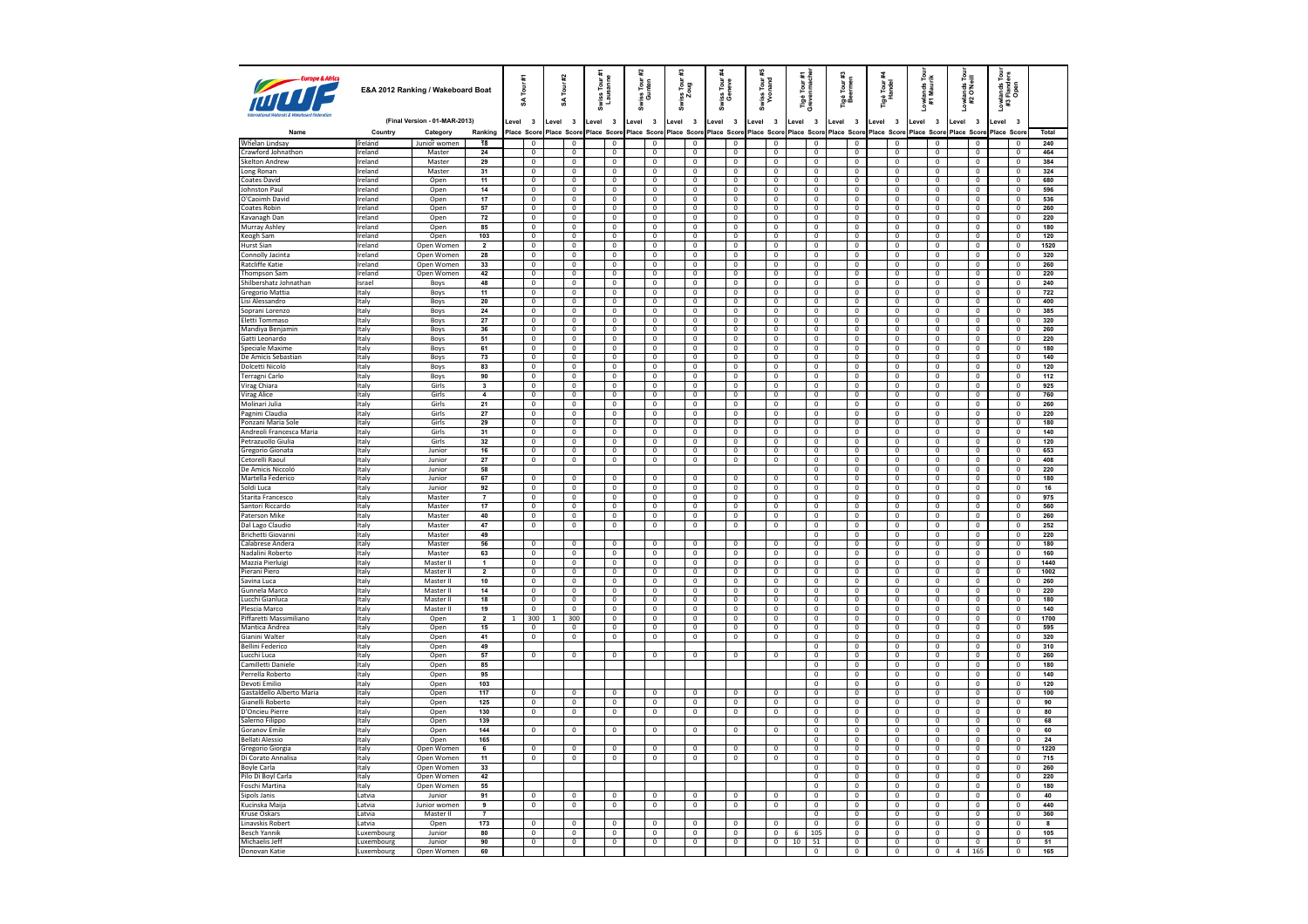| <b>ANTI CURDE &amp; A</b>                   |                            | E&A 2012 Ranking / Wakeboard Boat |                         |         | £<br>Tour<br>z                | #2<br>Īоuг<br>S |                                           | <i>r</i> iss Tour #1<br>Lausanne |                                  | #2      | Swiss Tour:<br>Gunten            | ¥           | Swiss Tour :<br>Zoug                      | iss Tour<br>Geneve                        | Swiss Tour#<br>Yvonand           |                         | Tigé Tour :<br>Grevenmac         | Tigé Tour #:<br>Beermen |                                           |                         | Tigé Tour <del>:</del><br>Handel          | Lowlands Tour<br>#1 Maurik |                                           | Lowlands Tour<br>#2 O'Neill |                                           |                         | Lowlands Tour<br>#3 Flanders<br>Open      |                   |
|---------------------------------------------|----------------------------|-----------------------------------|-------------------------|---------|-------------------------------|-----------------|-------------------------------------------|----------------------------------|----------------------------------|---------|----------------------------------|-------------|-------------------------------------------|-------------------------------------------|----------------------------------|-------------------------|----------------------------------|-------------------------|-------------------------------------------|-------------------------|-------------------------------------------|----------------------------|-------------------------------------------|-----------------------------|-------------------------------------------|-------------------------|-------------------------------------------|-------------------|
|                                             |                            | (Final Version - 01-MAR-2013)     |                         | Level 3 |                               | Level           | $\overline{\mathbf{3}}$                   | Level 3                          |                                  | Level 3 |                                  | Level       | $\overline{\mathbf{3}}$                   | evel.<br>$\overline{\mathbf{3}}$          | Level<br>$\overline{\mathbf{3}}$ | Level                   | $\overline{\mathbf{3}}$          | Level                   | $\overline{\mathbf{3}}$                   | Level                   | $\overline{\mathbf{3}}$                   | Level                      | $\overline{\mathbf{3}}$                   | Level                       | $\overline{\mathbf{3}}$                   | Level                   | $\overline{\mathbf{3}}$                   |                   |
| Name                                        | Country                    | Category                          | Ranking                 |         | Place Score                   | Place Score     |                                           | Place Score                      |                                  |         | Place Score                      | Place Score |                                           | Place Score Place Score                   |                                  |                         | Place Score                      | <b>Place Score</b>      |                                           |                         | Place Score                               | Place Score                |                                           | Place Scor                  |                                           | Place Scor              |                                           | Total             |
| Schmer Claire                               | Luxembourg                 | Open Women                        | 60                      |         |                               |                 |                                           |                                  |                                  |         |                                  |             |                                           |                                           |                                  | $\overline{a}$          | 165                              |                         | $^{\circ}$                                |                         | $\mathbf{0}$                              |                            | $\mathbf{0}$                              |                             | $\mathbf{0}$                              |                         | $\mathbf 0$                               | 165               |
| <b>Bouwhuis Mark</b>                        | Netherlands                | Boys                              | 19                      |         | $\mathbf 0$                   |                 | $\mathbf 0$                               |                                  | $\mathbf 0$                      |         | $\mathbf 0$                      |             | $\mathbf 0$                               | 0                                         | $\,0\,$                          | 8                       | 75                               |                         | $\mathbf 0$                               | 8                       | 75                                        |                            | $\mathbf{0}$                              |                             | $\mathbf 0$                               |                         | $\mathbf 0$                               | 410               |
| Methorst Age                                | Netherlands                | Boys                              | 20                      |         | $\overline{0}$                |                 | $\overline{\mathbf{0}}$                   |                                  | $\mathbf{0}$                     |         | $\mathbf{0}$                     |             | $\overline{0}$                            | $\mathbf 0$                               | $\mathbf 0$                      |                         | $\mathbf 0$                      |                         | $\overline{0}$                            |                         | $\mathbf{0}$                              |                            | $\mathbf{0}$                              |                             | $\overline{0}$                            |                         | $\mathbf{0}$                              | 400               |
| van der Bruggen Rowdy                       | Netherlands                | Boys                              | ${\bf 27}$              |         | $\mathbf 0$                   |                 | $\mathbf 0$                               |                                  | $\mathbf{0}$                     |         | $\mathbf 0$                      |             | $\mathbf{0}$                              | 0                                         | $\,0\,$                          |                         | $\mathbf 0$                      |                         | $\mathbf 0$                               |                         | $\mathbf 0$                               |                            | $\mathbf 0$                               |                             | $\mathbf 0$                               |                         | $\mathbf 0$                               | 320               |
| Bergman Rutger                              | Netherlands<br>Netherlands | Boys                              | 51<br>61                |         | $\overline{0}$<br>$\mathbf 0$ |                 | $\overline{0}$<br>$\overline{\mathbf{0}}$ |                                  | $\overline{0}$<br>$\overline{0}$ |         | $\overline{0}$<br>$\overline{0}$ |             | $\overline{0}$<br>$\overline{\mathbf{0}}$ | $\overline{0}$<br>$\overline{\mathbf{0}}$ | $\overline{0}$<br>$\overline{0}$ |                         | $\overline{0}$<br>$\bf 0$        |                         | $\overline{0}$<br>0                       |                         | $\overline{0}$<br>$\overline{\mathbf{0}}$ |                            | $\overline{0}$<br>$\overline{\mathbf{0}}$ |                             | $\overline{0}$<br>$\overline{\mathbf{0}}$ |                         | $\overline{0}$<br>$\overline{\mathbf{0}}$ | 220<br>180        |
| Spoor Remo<br>Gianotten Enzo                | Netherlands                | Boys<br>Boys                      | 73                      |         | $\overline{0}$                |                 | $\overline{0}$                            |                                  | $\overline{0}$                   |         | $\overline{0}$                   |             | $\overline{0}$                            | $\overline{0}$                            | $\mathsf 0$                      |                         | $\mathbf 0$                      |                         | $\overline{0}$                            |                         | $\mathsf 0$                               |                            | $\Omega$                                  |                             | $\overline{0}$                            |                         | $\overline{0}$                            | 140               |
| Felixdaal Leonardo                          | Netherlands                | Boys                              | 83                      |         | $\overline{0}$                |                 | $\mathbf 0$                               |                                  | $\overline{0}$                   |         | $\overline{0}$                   |             | $\overline{0}$                            | $\overline{0}$                            | $\mathbf 0$                      |                         | $\overline{0}$                   |                         | 0                                         |                         | $\mathbf 0$                               |                            | $\mathbf 0$                               |                             | $\overline{0}$                            |                         | $\mathbf 0$                               | 120               |
| Lindeman Sam                                | Netherlands                | Boys                              | 83                      |         | $\pmb{0}$                     |                 | $\mathbf 0$                               |                                  | $\overline{0}$                   |         | $\overline{0}$                   |             | $\overline{0}$                            | $\overline{0}$                            | $\mathbf{0}$                     |                         | $\mathbf{0}$                     |                         | $\overline{0}$                            |                         | $\overline{0}$                            |                            | $\Omega$                                  |                             | $\overline{0}$                            |                         | $\Omega$                                  | 120               |
| Van Hasselt Jordi                           | Netherlands                | Boys                              | 95                      |         | $\mathbf 0$                   |                 | $\pmb{0}$                                 |                                  | $\mathbf 0$                      |         | $\mathbf 0$                      |             | $\mathbf 0$                               | $\mathbf 0$                               | $\mathbf 0$                      |                         | $\mathbf 0$                      |                         | 0                                         |                         | $\mathbf 0$                               |                            | $\mathbf 0$                               |                             | $\mathbf 0$                               |                         | $\mathbf 0$                               | 80                |
| Wobma Sven                                  | Netherlands                | Boys                              | 95                      |         | $\overline{0}$                |                 | $\Omega$                                  |                                  | $\mathbf{0}$                     |         | $\mathbf 0$                      |             | $\overline{0}$                            | $\mathbf 0$                               | $\,0\,$                          |                         | 0                                |                         | $\mathbf 0$                               |                         | 0                                         |                            | $\mathbf 0$                               |                             | $\mathbf 0$                               |                         | $\overline{0}$                            | 80                |
| Kok Milan                                   | Netherlands                | Boys                              | 102                     |         | $\mathbf 0$                   |                 | $\mathbf 0$                               |                                  | $\mathbf 0$                      |         | $\overline{0}$                   |             | $\overline{0}$                            | $\mathbf 0$                               | $\mathbf 0$                      |                         | $\mathbf 0$                      |                         | $\overline{0}$                            |                         | $\mathbf{0}$                              |                            | $\mathbf 0$                               |                             | $\mathbf 0$                               |                         | $\mathbf 0$                               | 56                |
| Van Hasselt Mick                            | Netherlands                | Boys                              | 102                     |         | $\overline{0}$                |                 | 0                                         |                                  | $\mathbf{0}$                     |         | $\,0\,$                          |             | $\mathbf{0}$                              | $^{\circ}$                                | $\mathbf{0}$                     |                         | $^{\circ}$                       |                         | $\mathbf{0}$                              |                         | $\mathbf{0}$                              |                            | $\Omega$                                  |                             | $\mathbf{0}$                              |                         | $^{\circ}$                                | 56                |
| Cohen Aaron                                 | Netherlands                | Boys                              | 106                     |         | $\overline{0}$                |                 | $\overline{\mathbf{0}}$                   |                                  | $\overline{0}$                   |         | $\overline{0}$                   |             | $\overline{0}$                            | $\overline{0}$                            | $\overline{0}$                   |                         | $\overline{0}$                   |                         | $\overline{0}$                            |                         | $\overline{0}$                            |                            | $\overline{0}$                            |                             | $\overline{0}$                            |                         | $\overline{0}$                            | 32                |
| Lankhorst Felix                             | Netherlands                | Boys                              | 106                     |         | $\mathbf 0$                   |                 | $\Omega$                                  |                                  | $\mathbf 0$                      |         | $\mathbf 0$                      |             | $\mathbf 0$                               | $\mathbf 0$                               | $\mathbf 0$                      |                         | $\mathbf 0$                      |                         | $\mathbf 0$                               |                         | $\mathbf 0$                               |                            | $\Omega$                                  |                             | $\mathbf 0$                               |                         | $\mathbf 0$                               | 32                |
| <b>Boaz Gianotten</b>                       | Netherlands                | Boys                              | 109                     |         | $\overline{0}$                |                 | $\overline{0}$                            |                                  | $\overline{0}$                   |         | $\overline{0}$                   |             | $\overline{0}$                            | $\overline{0}$                            | $\overline{0}$                   |                         | $\overline{0}$                   |                         | $\overline{0}$                            |                         | $\overline{0}$                            |                            | $\overline{0}$                            |                             | $\overline{0}$                            |                         | $\overline{0}$                            | 20                |
| Klaphake Alexander<br>Perlee Nathalie       | Netherlands<br>Netherlands | Boys<br>Girls                     | 109<br>5                |         | $\mathbf 0$<br>$\overline{0}$ |                 | $\mathbf 0$<br>$\mathbf 0$                |                                  | $\mathbf 0$<br>$\mathbf{0}$      |         | $\mathbf 0$<br>$\overline{0}$    |             | $\overline{0}$<br>$\overline{0}$          | $\mathbf 0$<br>$\overline{0}$             | $\mathbf{0}$<br>$\overline{0}$   |                         | $\mathbf 0$<br>$\overline{0}$    |                         | $\mathbf{0}$<br>$\overline{0}$            |                         | $\mathbf{0}$<br>$\overline{0}$            | $\overline{\mathbf{3}}$    | $\Omega$<br>195                           | 3                           | $\mathbf{0}$<br>195                       | $\overline{4}$          | $\overline{0}$<br>165                     | ${\bf 20}$<br>695 |
| Kroon Marc                                  | Netherlands                | Junior                            | $\mathbf 2$             |         | $\mathbf 0$                   |                 | $\mathbf 0$                               |                                  | $\mathbb O$                      |         | $\mathbf 0$                      |             | $\mathbf 0$                               | $\mathbf 0$                               | $\mathsf 0$                      | 5                       | 135                              |                         | $\mathbf 0$                               |                         | $\mathbf{0}$                              |                            | $\mathbf 0$                               |                             | $\mathbf 0$                               | $\mathbf{1}$            | 300                                       | 1635              |
| Van Helvoort Maxim                          | Netherlands                | Junior                            | $\overline{5}$          |         | $\overline{0}$                |                 | $\overline{0}$                            |                                  | $\overline{0}$                   |         | $\overline{0}$                   |             | $\overline{0}$                            | $\mathbf{0}$                              | $\overline{0}$                   | $\overline{1}$          | 300                              |                         | $\overline{0}$                            | $\overline{2}$          | 240                                       |                            | $\mathbf 0$                               |                             | $\overline{0}$                            | 6                       | 105                                       | 1485              |
| Otten Max                                   | Netherlands                | Junior                            | $17\,$                  |         | $\mathbf 0$                   |                 | $\mathbf 0$                               |                                  | $\mathbf{0}$                     |         | $\mathbf 0$                      |             | $\mathbb O$                               | $\mathbf 0$                               | $\mathsf 0$                      |                         | $\mathbf 0$                      | 3                       | 195                                       | $\overline{\mathbf{3}}$ | 195                                       |                            | $\mathbf 0$                               |                             | $\mathbf 0$                               |                         | $\overline{0}$                            | 650               |
| <b>Bouwhuis Thomas</b>                      | Netherlands                | Junior                            | 25                      |         | $\overline{0}$                |                 | $\overline{0}$                            |                                  | $\overline{0}$                   |         | $\overline{0}$                   |             | $\overline{0}$                            | $\overline{0}$                            | $\overline{0}$                   |                         | $\overline{0}$                   |                         | $\overline{0}$                            | $\overline{1}$          | 300                                       |                            | $\overline{0}$                            |                             | $\overline{0}$                            |                         | $\overline{0}$                            | 420               |
| Offenga Ruben                               | Netherlands                | Junior                            | 35                      |         | $\mathbf 0$                   |                 | $\overline{\mathbf{0}}$                   |                                  | $\overline{0}$                   |         | $\overline{0}$                   |             | $\overline{\mathbf{0}}$                   | $\overline{\mathbf{0}}$                   | $\overline{0}$                   |                         | $\overline{\mathbf{0}}$          |                         | 0                                         | $\overline{2}$          | 240                                       |                            | $\overline{\mathbf{0}}$                   |                             | $\overline{\mathbf{0}}$                   |                         | $\overline{\mathbf{0}}$                   | 380               |
| Van Rijswijk Ferdy                          | Netherlands                | Junior                            | 38                      |         | $\overline{0}$                |                 | $\overline{0}$                            |                                  | $\overline{0}$                   |         | $\overline{0}$                   |             | $\overline{0}$                            | $\overline{0}$                            | $\mathbf 0$                      |                         | $\mathbf 0$                      |                         | $\overline{0}$                            |                         | $\mathsf 0$                               |                            | $\Omega$                                  |                             | $\pmb{0}$                                 |                         | $\overline{0}$                            | 320               |
| Swan Tommv                                  | Netherlands                | Junior                            | 58                      |         | $\overline{0}$                |                 | $\mathbf 0$                               |                                  | $\overline{0}$                   |         | $\overline{0}$                   |             | $\overline{0}$                            | $\overline{0}$                            | $\overline{0}$                   |                         | $\overline{0}$                   |                         | 0                                         |                         | $\mathbf 0$                               |                            | $\mathbf{0}$                              |                             | $\overline{0}$                            |                         | $\mathbf 0$                               | 220               |
| Van Der Heiiden Max                         | Netherlands                | Junior                            | 82                      |         | $\pmb{0}$                     |                 | $\mathbf 0$                               |                                  | $\overline{0}$                   |         | $\overline{0}$                   |             | $\overline{0}$                            | $\overline{0}$                            | $\overline{0}$                   |                         | $\overline{0}$                   |                         | $\overline{0}$                            |                         | $\overline{0}$                            |                            | $\Omega$                                  |                             | $\overline{0}$                            |                         | $\mathbf{0}$                              | 100               |
| Van Daalen Mitch                            | Netherlands                | Junior                            | 87                      |         | $\mathbf 0$                   |                 | $\pmb{0}$                                 |                                  | $\mathbf 0$                      |         | $\mathbf 0$                      |             | $\mathbf 0$                               | $\mathbf 0$                               | $\mathbf 0$                      |                         | $\mathbf 0$                      |                         | 0                                         |                         | $\mathbf 0$                               |                            | $\mathbf 0$                               |                             | $\mathbf 0$                               |                         | $\mathbf 0$                               | 80                |
| Methorst Bart                               | Netherlands                | Junior                            | 88                      |         | $\overline{0}$                |                 | $\Omega$                                  |                                  | $\overline{0}$                   |         | $\overline{0}$                   |             | $\overline{0}$                            | $\overline{0}$                            | $\mathbf 0$                      |                         | 0                                |                         | $\overline{0}$                            |                         | $\mathbf 0$                               |                            | $\mathbf 0$                               |                             | $\mathbf 0$                               |                         | $\overline{0}$                            | 68                |
| Klaasen Roy                                 | Netherlands                | Junior                            | 89                      |         | $\mathbf 0$                   |                 | $\mathbf 0$                               |                                  | $\mathbf 0$                      |         | $\overline{0}$                   |             | $\overline{0}$                            | $\mathbf{0}$                              | $\mathbf 0$                      |                         | $\mathbf 0$                      |                         | $\overline{0}$                            |                         | $\mathbf{0}$                              |                            | $\mathbf{0}$                              |                             | $\mathbf{0}$                              |                         | $\mathbf 0$                               | 56                |
| Zuur Duncan                                 | Netherlands                | Master                            | 26                      |         | $\mathbf 0$                   |                 | 0                                         |                                  | $\overline{0}$                   |         | $\mathbf 0$                      |             | $\overline{0}$                            | $^{\circ}$                                | $\mathbf{0}$                     |                         | $^{\circ}$                       |                         | $\mathbf{0}$                              |                         | $\mathbf{0}$                              |                            | $\Omega$                                  |                             | $\mathbf 0$                               |                         | $^{\circ}$                                | 400               |
| <b>Bos Frankwin</b><br><b>Huiskes Niek</b>  | Netherlands                | Master                            | 32<br>38                |         | $\overline{0}$                |                 | $\overline{\mathbf{0}}$<br>$\Omega$       |                                  | $\overline{0}$                   |         | $\overline{0}$                   |             | $\overline{0}$<br>$\mathbf 0$             | $\overline{0}$<br>$\mathbf 0$             | $\overline{0}$                   |                         | $\overline{\mathbf{0}}$          |                         | $\overline{0}$                            |                         | $\overline{0}$                            |                            | $\overline{0}$<br>75                      |                             | $\overline{0}$                            |                         | $\overline{0}$<br>$\mathbf 0$             | 320<br>295        |
| Van De Ven Marteen                          | Netherlands<br>Netherlands | Master<br>Master                  | 40                      |         | $\mathbf 0$<br>$\overline{0}$ |                 | $\overline{0}$                            |                                  | $\mathbf 0$<br>$\overline{0}$    |         | $\mathbf 0$<br>$\overline{0}$    |             | $\overline{0}$                            | $\overline{0}$                            | $\,0\,$<br>$\overline{0}$        |                         | $\mathbf 0$<br>$\overline{0}$    |                         | $\bf 0$<br>$\overline{0}$                 |                         | $\mathbf 0$<br>$\overline{0}$             | $\bf{8}$                   | $\overline{0}$                            |                             | $\mathbf 0$<br>$\overline{0}$             |                         | $\overline{0}$                            | 260               |
| Jan Viveen Willem                           | Netherlands                | Master                            | 56                      |         | $\mathbf 0$                   |                 | $\mathbf 0$                               |                                  | $\mathbf 0$                      |         | $\mathbf 0$                      |             | $\overline{0}$                            | $\overline{0}$                            | $\mathbf 0$                      |                         | $\mathbf 0$                      |                         | $\overline{0}$                            |                         | $\overline{0}$                            |                            | $\overline{0}$                            |                             | $\overline{0}$                            |                         | $\overline{0}$                            | 180               |
| <b>Rommy Gilbert</b>                        | Netherlands                | Master                            | 64                      |         | $\overline{0}$                |                 | $\overline{0}$                            |                                  | $\overline{0}$                   |         | $\overline{0}$                   |             | $\overline{0}$                            | $\overline{0}$                            | $\overline{0}$                   |                         | $\overline{0}$                   |                         | $\overline{0}$                            |                         | $\overline{0}$                            |                            | $\overline{0}$                            |                             | $\overline{0}$                            |                         | $\overline{0}$                            | 140               |
| Sijmons Freek                               | Netherlands                | Master                            | 68                      |         | $\mathbf 0$                   |                 | $\mathbf 0$                               |                                  | $\mathbb O$                      |         | $\mathbf 0$                      |             | $\mathbf 0$                               | $\mathbf 0$                               | $\mathbf 0$                      |                         | $\mathbf 0$                      |                         | $\mathbf 0$                               |                         | $\mathbf 0$                               |                            | $\overline{0}$                            |                             | $\mathbf 0$                               |                         | $\mathbf 0$                               | 120               |
| Mandic leor                                 | Netherlands                | Master                            | 74                      |         | $\overline{0}$                |                 | $\overline{0}$                            |                                  | $\overline{0}$                   |         | $\overline{0}$                   |             | $\overline{0}$                            | $\overline{0}$                            | $\overline{0}$                   |                         | $\overline{0}$                   |                         | $\overline{0}$                            |                         | $\overline{0}$                            |                            | $\overline{0}$                            |                             | $\overline{0}$                            |                         | $\overline{0}$                            | 100               |
| Rottger Remco                               | Netherlands                | Master                            | 79                      |         | $\mathbf 0$                   |                 | $\mathbf 0$                               |                                  | $\mathbf 0$                      |         | $\mathbf 0$                      |             | $\mathbf 0$                               | $\mathbf 0$                               | $\mathbf 0$                      |                         | $\mathbf 0$                      |                         | $\mathbf 0$                               |                         | $\overline{0}$                            |                            | $\overline{0}$                            |                             | $\mathbf 0$                               |                         | $\mathbf 0$                               | 80                |
| <b>Slinkert Carlos</b>                      | Netherlands                | Master                            | 82                      |         | $\overline{0}$                |                 | $\overline{0}$                            |                                  | $\overline{0}$                   |         | $\overline{0}$                   |             | $\overline{0}$                            | $\overline{0}$                            | $\overline{0}$                   |                         | $\overline{0}$                   |                         | $\overline{0}$                            |                         | $\overline{0}$                            |                            | $\overline{0}$                            |                             | $\overline{0}$                            |                         | $\overline{0}$                            | 68                |
| de Heer Patrick                             | Netherlands                | Master II                         | $\overline{\mathbf{6}}$ |         | $\overline{\mathbf{0}}$       |                 | $\overline{\mathbf{0}}$                   |                                  | $\overline{0}$                   |         | $\overline{0}$                   |             | $\overline{\mathbf{0}}$                   | $\overline{\mathbf{0}}$                   | $\overline{0}$                   |                         | $\overline{\mathbf{0}}$          |                         | 0                                         |                         | $\overline{\mathbf{0}}$                   |                            | $\overline{\mathbf{0}}$                   |                             | $\overline{\mathbf{0}}$                   |                         | $\overline{\mathbf{0}}$                   | 400               |
| Van Revendam Kasper                         | Netherlands                | Master II                         | $\mathbf{a}$            |         | $\overline{0}$                |                 | $\overline{0}$                            |                                  | $\overline{0}$                   |         | $\overline{0}$                   |             | $\overline{0}$                            | $\overline{0}$                            | $\mathbf 0$                      |                         | $\overline{0}$                   |                         | $\overline{0}$                            |                         | $\mathbf 0$                               |                            | $\Omega$                                  |                             | $\pmb{0}$                                 |                         | $\overline{0}$                            | 320               |
| Hak Jan-Frans                               | Netherlands                | Master II                         | 10                      |         | $\overline{0}$                |                 | $\overline{0}$                            |                                  | $\overline{0}$                   |         | $\overline{0}$                   |             | $\overline{0}$                            | $\overline{0}$                            | $\overline{0}$                   |                         | $\overline{0}$                   |                         | $\overline{\mathbf{0}}$                   |                         | $\overline{\mathbf{0}}$                   |                            | $\overline{0}$                            |                             | $\overline{0}$                            |                         | $\overline{0}$                            | 260               |
| <b>Flinsen Mark</b>                         | Netherlands                | Master II                         | 14                      |         | $\pmb{0}$                     |                 | $\overline{0}$                            |                                  | $\overline{0}$                   |         | $\overline{0}$                   |             | $\overline{0}$                            | $\overline{0}$                            | $\overline{0}$                   |                         | $\overline{0}$                   |                         | $\overline{0}$                            |                         | $\overline{0}$                            |                            | $\overline{0}$                            |                             | $\overline{0}$                            |                         | $\overline{0}$                            | 220               |
| <b>Timmers Michael</b>                      | Netherlands                | Open                              | 8<br>25                 |         | $\mathbf 0$                   |                 | $\bf 0$                                   |                                  | $\mathbf 0$                      |         | $\mathbf 0$                      |             | $\mathbf 0$                               | $\mathbf 0$                               | $\mathbf 0$                      |                         | $\mathbf 0$                      |                         | $\overline{\text{o}}$                     |                         | $\mathbf 0$                               |                            | 195                                       |                             | $\mathbf 0$                               |                         | $\mathbf 0$                               | 755               |
| Linders Jorrit<br>Van Straten Rocco         | Netherlands<br>Netherlands | Open<br>Open                      | 57                      |         | $\overline{0}$                |                 | $\overline{0}$                            |                                  | $\overline{0}$                   |         | $\overline{0}$                   |             | $\overline{0}$                            | $\mathbf 0$                               | $\mathbf 0$                      |                         | 0<br>$\mathbf 0$                 |                         | $\mathbf 0$<br>$\overline{\mathbf{0}}$    |                         | $\mathbf 0$<br>$\overline{0}$             | $\sqrt{6}$                 | 105<br>$\overline{0}$                     | $\overline{9}$              | 60<br>$\overline{0}$                      | 7                       | 90<br>$\mathbf 0$                         | 443<br>260        |
| <b>Bac Alfred</b>                           | Netherlands                | Open                              | 70                      |         | 0                             |                 | 0                                         |                                  | $\overline{0}$                   |         | 0                                |             | $\mathbf{0}$                              | $\mathbf 0$                               | $^{\circ}$                       |                         | $^{\circ}$                       |                         | $\mathbf 0$                               | 4                       | 165                                       |                            | $\Omega$                                  |                             | 0                                         | 9                       | 60                                        | 225               |
| Lukassen Ricky                              | Netherlands                | Open                              | 72                      |         | $\overline{0}$                |                 | $\overline{\mathbf{0}}$                   |                                  | $\overline{0}$                   |         | $\overline{0}$                   |             | $\overline{0}$                            | $\overline{0}$                            | $\overline{0}$                   |                         | $\overline{0}$                   |                         | $\overline{0}$                            |                         | $\overline{0}$                            |                            | $\overline{0}$                            |                             | $\overline{0}$                            |                         | $\overline{0}$                            | 220               |
| Sturm Dennie                                | Netherlands                | Open                              | 95                      |         | $\mathbf 0$                   |                 | $\mathbf 0$                               |                                  | $\overline{0}$                   |         | $\mathbf 0$                      |             | $\overline{0}$                            | $\mathbf 0$                               | $\mathbf 0$                      |                         | $\mathbf 0$                      |                         | $\mathbf 0$                               |                         | $\mathbf 0$                               |                            | $\Omega$                                  |                             | $\,0\,$                                   |                         | $\mathbf 0$                               | 140               |
| Van Der Wekken Antoni                       | Netherlands                | Open                              | 103                     |         |                               |                 |                                           |                                  |                                  |         |                                  |             |                                           |                                           |                                  |                         | $\overline{0}$                   |                         | $\overline{0}$                            |                         | $\overline{0}$                            |                            | $\overline{0}$                            |                             | $\overline{0}$                            |                         | $\overline{0}$                            | 120               |
| Bronwasser Freek                            | Netherlands                | Open                              | 117                     |         | $\overline{0}$                |                 | $\overline{0}$                            |                                  | $\overline{0}$                   |         | $\overline{0}$                   |             | $\overline{0}$                            | $\overline{0}$                            | $\overline{0}$                   |                         | $\overline{0}$                   |                         | $\overline{0}$                            |                         | $\overline{0}$                            |                            | $\overline{0}$                            |                             | $\overline{0}$                            |                         | $\overline{0}$                            | 100               |
| Grigartas Stas                              | Netherlands                | Open                              | 130                     |         | $\overline{0}$                |                 | $\overline{0}$                            |                                  | $\overline{0}$                   |         | $\overline{0}$                   |             | $\overline{0}$                            | $\overline{0}$                            | $\overline{0}$                   |                         | $\overline{0}$                   |                         | $\overline{0}$                            |                         | $\overline{0}$                            |                            | $\overline{0}$                            |                             | $\overline{0}$                            |                         | $\overline{0}$                            | 80                |
| Linders Loes                                | Netherlands                | Open Women                        | $\overline{1}$          |         |                               |                 |                                           |                                  |                                  |         |                                  |             |                                           |                                           |                                  | $\mathbf{1}$            | 300                              |                         | $\mathbf 0$                               | $\mathbf{1}$            | 300                                       | $\overline{2}$             | 240                                       | 1                           | 300                                       | 1                       | 300                                       | 2040              |
| <b>Otten Maureen</b>                        | Netherlands                | Open Women                        | $\overline{4}$          |         | $\overline{0}$                |                 | $\overline{0}$                            |                                  | $\overline{0}$                   |         | $\overline{0}$                   |             | $\overline{0}$                            | $\overline{0}$                            | $\overline{0}$                   | $\overline{\mathbf{3}}$ | 195                              | $\mathbf{1}$            | 300                                       | $\overline{2}$          | 240                                       |                            | $\overline{0}$                            | $\overline{2}$              | 240                                       | $\overline{2}$          | 240                                       | 1435              |
| De Haan Denise                              | Netherlands                | Open Women                        | 19                      |         |                               |                 |                                           |                                  |                                  |         |                                  |             |                                           |                                           |                                  |                         | $\overline{0}$                   |                         | $\overline{0}$                            |                         | $\overline{0}$                            |                            | $\overline{0}$                            |                             | $\mathbf 0$                               |                         | $\overline{0}$                            | 400               |
| <b>Bokelman Eelke</b>                       | Netherlands                | Open Women                        | 33                      |         |                               |                 |                                           |                                  |                                  |         |                                  |             |                                           |                                           |                                  |                         | $\overline{0}$                   |                         | $\overline{0}$                            |                         | $\overline{0}$                            |                            | $\overline{0}$                            |                             | $\overline{0}$                            |                         | $\overline{0}$                            | 260               |
| Van Gestel Tess                             | Netherlands                | Open Women                        | 50                      |         | $\bf 0$                       |                 | $\overline{0}$                            |                                  | $\overline{0}$                   |         | $\overline{0}$                   |             | $\overline{0}$                            | $\overline{0}$                            | $\overline{0}$                   |                         | $\overline{0}$                   |                         | $\overline{\mathbf{0}}$                   |                         | $\overline{0}$                            |                            | $\overline{0}$                            |                             | $\overline{0}$                            | $\overline{\mathbf{3}}$ | 195                                       | 195               |
| Pannekeet Sandra<br><b>Bouwman Tess</b>     | Netherlands<br>Netherlands | Open Women<br>Open Women          | 55<br>68                |         |                               |                 |                                           |                                  |                                  |         |                                  |             |                                           |                                           |                                  |                         | $\overline{0}$                   |                         | $\overline{0}$                            |                         | $\overline{0}$                            |                            | $\Omega$<br>$\overline{0}$                |                             | $\overline{\mathbf{0}}$                   |                         | $\overline{0}$<br>$\overline{0}$          | 180<br>136        |
| Smit Yvanka                                 | Netherlands                | Open Women                        | 71                      |         |                               |                 |                                           |                                  |                                  |         |                                  |             |                                           |                                           |                                  |                         | $\overline{0}$<br>$\overline{0}$ |                         | $\overline{\mathbf{0}}$<br>$\overline{0}$ |                         | $\overline{\mathbf{0}}$<br>$\overline{0}$ |                            | $\Omega$                                  |                             | $\overline{0}$<br>$\overline{0}$          |                         | $\overline{0}$                            | 120               |
| Eikelia Tommy                               | Norway                     | Junior                            | 28                      |         | $\overline{0}$                |                 | $\overline{0}$                            |                                  | $\overline{0}$                   |         | $\overline{0}$                   |             | $\overline{0}$                            | $\mathbf 0$                               | $\overline{0}$                   |                         | $\mathbf 0$                      |                         | $\overline{0}$                            |                         | $\mathbf 0$                               |                            | $\mathbf 0$                               |                             | $\mathbf 0$                               |                         | $\mathbf 0$                               | 400               |
| Nicolaisen Marcus                           | Norway                     | Junior                            | 38                      |         | $\overline{0}$                |                 | $\Omega$                                  |                                  | $\overline{0}$                   |         | $\overline{0}$                   |             | $\overline{0}$                            | $\mathbf 0$                               | $\overline{0}$                   |                         | 0                                |                         | $\mathbf 0$                               |                         | $\mathbf 0$                               |                            | $\mathbf 0$                               |                             | $\mathbf 0$                               |                         | $\overline{0}$                            | 320               |
| <b>Stangenes Sondre</b>                     | Norway                     | Junior                            | 48                      |         | $\mathbf 0$                   |                 | $\mathbf 0$                               |                                  | $\mathbf 0$                      |         | $\overline{0}$                   |             | $\mathbf 0$                               | $\overline{0}$                            | $\mathbb O$                      |                         | $\mathbf 0$                      |                         | $\overline{0}$                            |                         | $\mathbf 0$                               |                            | $\overline{0}$                            |                             | $\overline{0}$                            |                         | $\mathbf 0$                               | 260               |
| Tambini Mats                                | Norway                     | Junior                            | 58                      |         | $\mathbf 0$                   |                 | 0                                         |                                  | $\overline{0}$                   |         | $\mathbf 0$                      |             | $\overline{0}$                            | $^{\circ}$                                | $^{\circ}$                       |                         | $^{\circ}$                       |                         | $\mathbf 0$                               |                         | $\overline{0}$                            |                            | $\Omega$                                  |                             | $\mathbf 0$                               |                         | $^{\circ}$                                | 220               |
| Abrahamsen Henning                          | Norway                     | Junior                            | 67                      |         | $\overline{0}$                |                 | $\overline{0}$                            |                                  | $\overline{0}$                   |         | $\overline{0}$                   |             | $\overline{0}$                            | $\overline{0}$                            | $\overline{0}$                   |                         | $\overline{0}$                   |                         | $\overline{0}$                            |                         | $\overline{0}$                            |                            | $\overline{0}$                            |                             | $\overline{0}$                            |                         | $\overline{0}$                            | 180               |
| Jaredreisol Tage                            | Norway                     | Junior                            | 73                      |         | $\mathbf 0$                   |                 | $\Omega$                                  |                                  | $\mathbf 0$                      |         | $\mathfrak o$                    |             | $\overline{0}$                            | $\mathbf 0$                               | $\mathbf 0$                      |                         | $\mathbf 0$                      |                         | $\overline{0}$                            |                         | $\mathbf 0$                               |                            | $\Omega$                                  |                             | $\mathbf 0$                               |                         | $\overline{0}$                            | 140               |
| Solerøed Odd Roa                            | Norway                     | Open                              | 29                      |         | $\overline{0}$                |                 | $\overline{0}$                            |                                  | $\overline{0}$                   |         | $\overline{\mathfrak{o}}$        |             | $\overline{0}$                            | $\overline{0}$                            | $\overline{0}$                   |                         | $\overline{0}$                   |                         | $\overline{0}$                            |                         | $\overline{0}$                            |                            | $\overline{0}$                            |                             | $\overline{0}$                            |                         | $\overline{0}$                            | 408               |
| Aabø Jørn Simen                             | Norway                     | Open                              | 40                      |         | $\overline{0}$                |                 | $\overline{0}$                            |                                  | $\overline{0}$                   |         | $\overline{0}$                   |             | $\overline{0}$                            | $\overline{0}$                            | $\overline{0}$                   |                         | $\overline{0}$                   |                         | $\overline{0}$                            |                         | $\overline{0}$                            |                            | $\overline{0}$                            |                             | $\overline{0}$                            |                         | $\overline{0}$                            | 328               |
| Egil Furre                                  | Norway                     | Open                              | 57                      |         | $\overline{0}$                |                 | $\overline{0}$                            |                                  | $\overline{0}$                   |         | $\overline{0}$                   |             | $\overline{0}$                            | $\overline{0}$                            | $\overline{0}$                   |                         | $\overline{0}$                   |                         | $\overline{0}$                            |                         | $\overline{0}$                            |                            | $\overline{0}$                            |                             | $\overline{0}$                            |                         | $\overline{0}$                            | 260               |
| Werner Isaksen Simon                        | Norway                     | Open                              | 72                      |         | $\mathbf 0$                   |                 | $\overline{0}$                            |                                  | $\mathbf 0$                      |         | $\mathbf 0$                      |             | $\mathbf 0$                               | $\mathbf 0$                               | $\mathbf 0$                      |                         | $\mathbf 0$                      |                         | $\mathbf 0$                               |                         | $\mathbf 0$                               |                            | $\overline{0}$                            |                             | $\mathbf 0$                               |                         | $\mathbf 0$                               | 220               |
| <b>Bettum Magnus</b>                        | <b>Norway</b>              | Open                              | 85                      |         | $\overline{0}$                |                 | $\overline{0}$                            |                                  | $\overline{0}$                   |         | $\overline{0}$                   |             | $\overline{0}$                            | $\overline{0}$                            | $\overline{0}$                   |                         | $\overline{0}$                   |                         | $\overline{0}$                            |                         | $\overline{0}$                            |                            | $\overline{0}$                            |                             | $\overline{0}$                            |                         | $\overline{0}$                            | 180               |
| Skogjordet David<br><b>Helleland Håvard</b> | Norway                     | Open                              | 95<br>103               |         | $\mathbf 0$<br>$\overline{0}$ |                 | $\mathbf 0$<br>$\overline{0}$             |                                  | $\mathbf 0$<br>$\overline{0}$    |         | $\mathbf 0$<br>$\overline{0}$    |             | $\mathbf 0$<br>$\overline{0}$             | $\mathbf 0$<br>$\overline{0}$             | $\mathbf 0$<br>$\overline{0}$    |                         | $\mathbf 0$<br>$\overline{0}$    |                         | $\mathbf 0$<br>$\overline{0}$             |                         | $\overline{0}$<br>$\overline{0}$          |                            | $\overline{0}$<br>$\overline{0}$          |                             | $\mathbf 0$<br>$\overline{0}$             |                         | $\mathbf 0$<br>$\overline{0}$             | 140<br>120        |
| Mesel Andre                                 | Norway<br>Norway           | Open<br>Open                      | $\overline{117}$        |         | $\overline{0}$                |                 | $\overline{0}$                            |                                  | $\overline{0}$                   |         | $\overline{0}$                   |             | $\overline{0}$                            | $\overline{0}$                            | $\overline{0}$                   |                         | $\overline{0}$                   |                         | $\overline{\mathbf{0}}$                   |                         | $\overline{0}$                            |                            | $\overline{0}$                            |                             | $\overline{0}$                            |                         | $\overline{0}$                            | 100               |
| Hodne Steffen                               | Norway                     | Open                              | 130                     |         | $\overline{0}$                |                 | $\overline{0}$                            |                                  | $\overline{0}$                   |         | $\overline{0}$                   |             | $\overline{0}$                            | $\overline{0}$                            | $\overline{0}$                   |                         | $\overline{0}$                   |                         | $\overline{0}$                            |                         | $\overline{0}$                            |                            | $\overline{0}$                            |                             | $\overline{\mathbf{0}}$                   |                         | $\overline{0}$                            | 80                |
| Klungland Espen                             | Norway                     | Open                              | 139                     |         | $\overline{0}$                |                 | $\overline{0}$                            |                                  | $\overline{0}$                   |         | $\overline{0}$                   |             | $\overline{0}$                            | $\overline{0}$                            | $\overline{0}$                   |                         | $\overline{0}$                   |                         | $\overline{0}$                            |                         | $\overline{0}$                            |                            | $\overline{0}$                            |                             | $\overline{0}$                            |                         | $\overline{0}$                            | 68                |
| Brækken Remi-Andre                          | Norway                     | Open                              | 147                     |         | $\overline{0}$                |                 | $\overline{0}$                            |                                  | $\overline{0}$                   |         | $\overline{0}$                   |             | $\overline{0}$                            | $\overline{0}$                            | $\overline{0}$                   |                         | $\overline{0}$                   |                         | $\overline{0}$                            |                         | $\overline{0}$                            |                            | $\overline{0}$                            |                             | $\overline{0}$                            |                         | $\overline{0}$                            | 56                |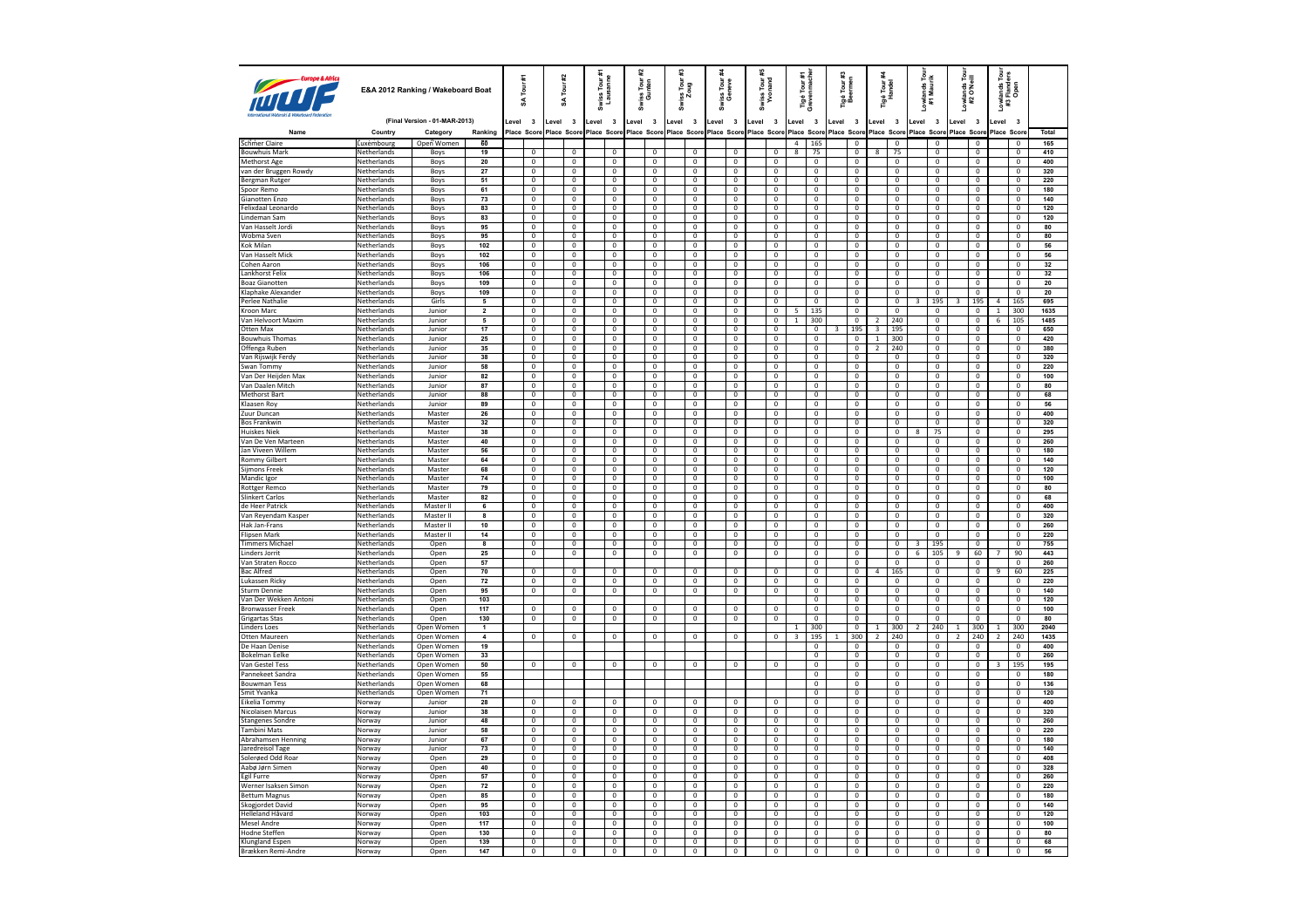| Europe & Airica                       | E&A 2012 Ranking / Wakeboard Boat |                               | Tour #1<br>¥            |        |                                  | Tour #2<br>S | Swiss Tour #<br>Lausanne         |             | 잁<br>Tour<br>nten<br>និ          | క్ష కె | #3<br>Swiss Tour:<br>Zoug                 | riss Tour<br>Geneve<br>ñ.        |             | Swiss Tour #<br>Yvonand          |             | ié Tour #1<br>∕enmache<br>Tigé<br>Greve | Tigé Tour #3<br>Beermen          |                                  | Tigé Tour <del>A</del><br>Handel | Lowlands Tour<br>#1 Maurik       | Lowlands Tour<br>#2 O'Neill      | <i>r</i> lands Tour<br>: Flanders<br>Open<br>#3 |      |                                  |            |
|---------------------------------------|-----------------------------------|-------------------------------|-------------------------|--------|----------------------------------|--------------|----------------------------------|-------------|----------------------------------|--------|-------------------------------------------|----------------------------------|-------------|----------------------------------|-------------|-----------------------------------------|----------------------------------|----------------------------------|----------------------------------|----------------------------------|----------------------------------|-------------------------------------------------|------|----------------------------------|------------|
|                                       |                                   | (Final Version - 01-MAR-2013) |                         | evel 3 |                                  | Level        | $\overline{\mathbf{3}}$          | Level 3     |                                  | Level  | $\overline{\mathbf{3}}$                   | $\overline{\mathbf{3}}$<br>Level | Level       | $\overline{\mathbf{3}}$          | Level 3     |                                         | $\overline{\mathbf{3}}$<br>Level | Level 3                          | Level                            | $\overline{\mathbf{3}}$          | Level<br>$\overline{\mathbf{3}}$ | $\overline{\mathbf{3}}$<br>Level                | evel | $\overline{\mathbf{3}}$          |            |
| Name                                  | Country                           | Category                      | Ranking                 |        | Place Score                      |              | Place Score                      | Place Score |                                  |        | Place Score                               | Place Score                      | Place Score |                                  | Place Score |                                         | Place Scon                       | Place Score                      |                                  | Place Score                      | Place Score                      | Place Score                                     |      | Place Scor                       | Total      |
| Selmar Johan B                        | Norway                            | Open                          | 154                     |        | $\mathbf 0$                      |              | $\mathbf 0$                      |             | $\mathbf 0$                      |        | $\mathbf 0$                               | 0                                |             | $\mathbf 0$                      |             | $\mathbf 0$                             | $\mathbf 0$                      | $\mathbf 0$                      |                                  | $\bf 0$                          | $\mathbf 0$                      | $\mathbf 0$                                     |      | $\mathbf 0$                      | 44         |
| Andersen Nora                         | Norway                            | Open Womer                    | 19                      |        | $\mathbf 0$                      |              | $\mathbf{0}$                     |             | $\mathbf{0}$                     |        | 0                                         | $\mathbf{0}$                     |             | $^{\circ}$                       |             | $\mathbf{0}$                            | $\mathbf 0$                      | $\mathbf{0}$                     |                                  | $^{\circ}$                       | $\Omega$                         | $\mathbf 0$                                     |      | $\overline{0}$                   | 400        |
| Unsgaard Ann-Cathrine                 | Norway                            | Open Women                    | 28                      |        | $\overline{0}$                   |              | $\overline{\mathbf{0}}$          |             | $\overline{0}$<br>$\Omega$       |        | $\overline{0}$                            | $\overline{0}$                   |             | $\overline{0}$                   |             | $\pmb{0}$                               | $\overline{0}$                   | $\overline{0}$<br>$\Omega$       |                                  | $\overline{0}$                   | $\overline{0}$<br>$\Omega$       | $\overline{0}$                                  |      | $\overline{0}$                   | 320        |
| Plewiński Karol<br>Nycz Grzegorz      | Poland<br>Poland                  | Open<br>Open                  | 31<br>41                |        | $\overline{0}$<br>$\overline{0}$ |              | $\mathbf 0$<br>$\overline{0}$    |             | $\overline{0}$                   |        | $\,0\,$<br>$\overline{0}$                 | $\mathbf 0$<br>$\overline{0}$    |             | $\,0\,$<br>$\overline{0}$        |             | $\mathbf 0$<br>$\overline{0}$           | $\mathbf 0$<br>$\overline{0}$    | $\overline{0}$                   |                                  | $\mathbf 0$<br>$\overline{0}$    | $\mathbf{0}$                     | $\mathbf 0$<br>$\overline{0}$                   |      | $\mathsf 0$<br>$\overline{0}$    | 400<br>320 |
| <b>Wawer Dariusz</b>                  | Poland                            | Open                          | 57                      |        | $\mathbf 0$                      |              | $\mathbf 0$                      |             | $\mathbf 0$                      |        | $\,0\,$                                   | $\mathbf 0$                      |             | $\,0\,$                          |             | $\mathbf 0$                             | $\mathbf 0$                      | $\mathbf 0$                      |                                  | $\mathbf 0$                      | $\mathbf{0}$                     | $\mathbf 0$                                     |      | $\mathbf 0$                      | 260        |
| Konefał Jakub                         | Poland                            | Open                          | 72                      |        | $\overline{0}$                   |              | $\overline{0}$                   |             | $\overline{\mathbf{0}}$          |        | $\overline{0}$                            | $\overline{0}$                   |             | $\mathbf{0}$                     |             | $\mathbf 0$                             | $\overline{0}$                   | $\overline{0}$                   |                                  | $\mathbf{0}$                     | $\overline{0}$                   | $\mathbf 0$                                     |      | $\mathbf{0}$                     | 220        |
| Plewiński Irek                        | Poland                            | Open                          | 85                      |        | $\mathbf{0}$                     |              | $\Omega$                         |             | $\mathbf{0}$                     |        | $\mathbf 0$                               | $\mathbf{0}$                     |             | $\mathbf{0}$                     |             | $\mathbf{0}$                            | $\mathbf{0}$                     | $\mathbf{0}$                     |                                  | $\mathbf{0}$                     | $\mathbf{0}$                     | $\mathbf 0$                                     |      | $^{\circ}$                       | 180        |
| Ceran Łukasz                          | Poland                            | Open                          | 95                      |        | $\overline{0}$                   |              | $\overline{0}$                   |             | $\overline{0}$                   |        | $\overline{0}$                            | $\overline{0}$                   |             | $\overline{0}$                   |             | $\overline{0}$                          | $\overline{0}$                   | $\overline{0}$                   |                                  | $\overline{0}$                   | $\mathbf{0}$                     | $\overline{0}$                                  |      | $\mathbf 0$                      | 140        |
| Ostrzycki Micha                       | Poland                            | Open                          | 103                     |        | $\mathbf 0$                      |              | $\mathbf 0$                      |             | $\mathbb O$                      |        | $\mathbf 0$                               | $\mathbf 0$                      |             | $\mathbf 0$                      |             | $\mathbf 0$                             | $\mathbf 0$                      | $\mathbf 0$                      |                                  | $\mathbf 0$                      | $\mathbb O$                      | $\mathbf 0$                                     |      | $\mathbf 0$                      | 120        |
| Walendzik Jakub                       | Poland                            | Open                          | 117                     |        | $\overline{0}$                   |              | $\overline{0}$                   |             | $\overline{0}$                   |        | $\overline{0}$                            | $\overline{0}$                   |             | $^{\circ}$                       |             | $\overline{0}$                          | $\overline{0}$                   | $\overline{0}$                   |                                  | $\overline{0}$                   | $\overline{0}$                   | $\overline{\mathbf{0}}$                         |      | $\overline{0}$                   | 100        |
| Pałczyński Arkadiusz                  | Poland<br>Poland                  | Open                          | 130<br>139              |        | $\overline{0}$<br>$\overline{0}$ |              | $\overline{0}$<br>$\overline{0}$ |             | $\overline{0}$<br>$\overline{0}$ |        | $\overline{0}$<br>$\overline{0}$          | $\overline{0}$<br>$\overline{0}$ |             | $\mathbf 0$<br>$\Omega$          |             | $\overline{0}$<br>$\overline{0}$        | $\overline{0}$<br>$\overline{0}$ | $\overline{0}$<br>$\overline{0}$ |                                  | $\overline{0}$<br>$\overline{0}$ | $\mathbf 0$<br>$\Omega$          | $\overline{0}$<br>$\overline{0}$                |      | $\overline{0}$<br>$\Omega$       | 80<br>68   |
| Pawikowski Łukasz<br>Ułanowicz Olaf   | Poland                            | Open<br>Open                  | 147                     |        | $\overline{0}$                   |              | $\overline{\mathbf{0}}$          |             | $\overline{\mathbf{0}}$          |        | $\pmb{0}$                                 | 0                                |             | $\pmb{0}$                        |             | $\mathbf 0$                             | $\mathbf 0$                      | $\pmb{0}$                        |                                  | $\pmb{0}$                        | $\mathbf 0$                      | $\mathbf 0$                                     |      | $\pmb{0}$                        | 56         |
| <b>Walendzik Woitek</b>               | Poland                            | Open                          | 154                     |        | $\overline{0}$                   |              | $\Omega$                         |             | $\mathbf{0}$                     |        | $\mathbf{0}$                              | $\overline{0}$                   |             | $^{\circ}$                       |             | $\overline{0}$                          | $\mathbf 0$                      | $\overline{0}$                   |                                  | $\mathbf{0}$                     | $\Omega$                         | $\overline{0}$                                  |      | $\Omega$                         | 44         |
| Łopińska Emilia                       | Poland                            | Open Women                    | 19                      |        | $\overline{0}$                   |              | $\mathbf 0$                      |             | $\overline{0}$                   |        | $\overline{0}$                            | $\overline{0}$                   |             | $\mathbf 0$                      |             | $\mathbf 0$                             | $\overline{0}$                   | $\overline{\mathbf{0}}$          |                                  | $\mathbf{0}$                     | $\mathbf{0}$                     | $\mathbf 0$                                     |      | $\mathbf 0$                      | 400        |
| Pawikowska Magdalena                  | Poland                            | Open Women                    | 28                      |        | $\overline{0}$                   |              | $\mathbf 0$                      |             | $\mathbf{0}$                     |        | $\mathbf{0}$                              | $\mathbf{0}$                     |             | $\mathbf{0}$                     |             | $\overline{0}$                          | $\mathbf{0}$                     | $\overline{0}$                   |                                  | $\overline{0}$                   | $\mathbf{0}$                     | $\mathbf{0}$                                    |      | $^{\circ}$                       | 320        |
| Janczuk Marta                         | Poland                            | Open Women                    | 33                      |        | $\overline{0}$                   |              | $\mathbf 0$                      |             | $\mathbf 0$                      |        | $\,0\,$                                   | $\mathbf 0$                      |             | $\mathbf 0$                      |             | $\mathbf 0$                             | $\mathbf 0$                      | $\mathbf 0$                      |                                  | $\mathbf 0$                      | $\mathbf 0$                      | $\mathbf 0$                                     |      | $\mathbf 0$                      | 260        |
| Czerobska Urszula                     | Poland                            | Open Women                    | 42                      |        | $\overline{\mathbf{0}}$          |              | 0                                |             | $\mathbf 0$                      |        | $\bf{0}$                                  | $\overline{0}$                   |             | $\mathbf 0$                      |             | $\mathbf 0$                             | $\bf{0}$                         | $\overline{0}$                   |                                  | $\bf{0}$                         | $\overline{0}$                   | $\bf{0}$                                        |      | $\mathbf{0}$                     | 220        |
| Cecot Julia                           | Poland                            | Open Women                    | 55                      |        | $\overline{0}$                   |              | $\overline{0}$                   |             | $\overline{0}$                   |        | $\overline{0}$                            | $\overline{0}$                   |             | $\overline{0}$                   |             | $\overline{0}$                          | $\overline{0}$                   | $\overline{0}$                   |                                  | $\overline{0}$                   | $\overline{0}$                   | $\overline{0}$                                  |      | $\overline{0}$                   | 180        |
| Pawikowska Anna                       | Poland                            | Open Women                    | 65                      |        | $\overline{0}$                   |              | $\mathbf 0$                      |             | $\mathbf{0}$                     |        | $\mathbf 0$                               | $\mathbf 0$                      |             | $\mathbf{0}$                     |             | $\mathbf{0}$                            | $\mathbf 0$                      | $\mathbf 0$                      |                                  | $\mathbf{0}$                     | $\mathbf{0}$                     | $\mathbf{0}$                                    |      | $\mathbf 0$                      | 140        |
| Adamczyk Justyna<br>Santos Francisco  | Poland<br>Portugal                | Open Women<br>Boys            | 71<br>25                |        | $\overline{0}$<br>$\mathbf 0$    |              | $\overline{0}$<br>$\mathbf 0$    |             | $\overline{0}$                   |        | $\overline{0}$                            | $\overline{0}$                   |             | $\mathbf{0}$                     |             | $\overline{0}$                          | $\overline{0}$                   | $\overline{0}$                   |                                  | $\overline{0}$                   | $\mathbf{0}$                     | $\overline{0}$                                  |      | $\mathbf{0}$                     | 120<br>375 |
| <b>Esteves Rodrigo</b>                | Portugal                          | Boys                          | 27                      |        | $\overline{0}$                   |              | $\overline{0}$                   |             | $\overline{0}$                   |        | $\overline{0}$                            | $\overline{0}$                   |             | $\mathbf{0}$                     |             | $\overline{0}$                          | $\overline{0}$                   | $\overline{0}$                   |                                  | $\overline{0}$                   | $\overline{0}$                   | $\mathbf{0}$                                    |      | $\overline{0}$                   | 320        |
| Lopes Afonso                          | Portugal                          | Boys                          | 47                      |        | $\mathbf 0$                      |              | $\mathbf{0}$                     |             |                                  |        |                                           |                                  |             |                                  |             |                                         |                                  |                                  |                                  |                                  |                                  |                                                 |      |                                  | 245        |
| <b>Trigo Vasco</b>                    | Portugal                          | Boys                          | 48                      |        | $\overline{0}$                   |              | $\overline{0}$                   |             | $\mathbf{0}$                     |        | $\mathbf{0}$                              | $\mathbf 0$                      |             | $^{\circ}$                       |             | $\mathbf{0}$                            | $\mathbf{0}$                     | $\mathbf{0}$                     |                                  | $^{\circ}$                       | 0                                | $^{\circ}$                                      |      | $^{\circ}$                       | 240        |
| Rocha Luis                            | Portugal                          | Boys                          | 81                      |        | $\overline{0}$                   |              | $\overline{0}$                   |             |                                  |        |                                           |                                  |             |                                  |             |                                         |                                  |                                  |                                  |                                  |                                  |                                                 |      |                                  | 135        |
| Segadães Inês                         | Portugal                          | Girls                         | $\overline{\mathbf{a}}$ |        | $\overline{0}$                   |              | $\overline{0}$                   |             |                                  |        |                                           |                                  |             |                                  |             |                                         |                                  |                                  |                                  |                                  |                                  |                                                 |      |                                  | 400        |
| Mateus Marta                          | Portugal                          | Girls                         | 15                      |        | $\overline{0}$                   |              | $\overline{0}$                   |             |                                  |        |                                           |                                  |             |                                  |             |                                         |                                  |                                  |                                  |                                  |                                  |                                                 |      |                                  | 320        |
| <b>Brás Guilherme</b>                 | Portugal                          | lunion                        | 28                      |        | $\overline{0}$                   |              | $\Omega$                         |             | $\Omega$                         |        | $^{\circ}$                                | $\mathbf 0$                      |             | $\Omega$                         |             | $\Omega$                                | $\Omega$                         | $\Omega$                         |                                  | $\Omega$                         | $\Omega$                         | $\mathbf 0$                                     |      | $\Omega$                         | 400        |
| Oliveira João<br><b>Bamond Luis</b>   | Portugal                          | Junior<br>Master              | 47<br>19                |        | $\mathbf 0$<br>$\overline{0}$    |              | $\mathbf 0$<br>$\overline{0}$    |             | $\overline{0}$<br>$\overline{0}$ |        | $\mathbf 0$<br>$\mathbf 0$                | 0<br>$\overline{0}$              |             | $\overline{0}$<br>$^{\circ}$     |             | $\mathbf 0$<br>$\mathbf{0}$             | $\mathbf 0$<br>$\mathbf{0}$      | $\mathbf 0$<br>$\overline{0}$    |                                  | $\mathbf 0$<br>$\overline{0}$    | $\mathbf{0}$<br>$\Omega$         | $\mathbf 0$<br>$\mathbf 0$                      |      | $\mathbf 0$<br>$\Omega$          | 300<br>520 |
| Almeida João                          | Portugal<br>Portugal              | Master                        | 21                      |        | $\overline{0}$                   |              | $\mathbf 0$                      |             | $\mathbb O$                      |        | $\mathbf 0$                               | $\mathbf 0$                      |             | $\mathbf 0$                      |             | $\mathbf 0$                             | $\mathbf 0$                      | $\overline{\mathbf{0}}$          |                                  | $\mathbf 0$                      | $\mathbf 0$                      | $\mathbf 0$                                     |      | $\mathbf 0$                      | 505        |
| Pereira João                          | Portugal                          | Master                        | 32                      |        | $\overline{0}$                   |              | $^{\circ}$                       |             | $\overline{0}$                   |        | $\overline{0}$                            | $\mathbf{0}$                     |             | $\mathbf{0}$                     |             | $^{\circ}$                              | $^{\circ}$                       | $\overline{0}$                   |                                  | $\overline{0}$                   | $\mathbf{0}$                     | $\overline{0}$                                  |      | $^{\circ}$                       | 320        |
| Soto Guillermo                        | Portugal                          | Master                        | 39                      |        | $\overline{0}$                   |              | $\overline{0}$                   |             | $\overline{0}$                   |        | $\overline{0}$                            | $\overline{0}$                   |             | $\overline{0}$                   |             | $\overline{0}$                          | $\overline{\mathbf{0}}$          | $\overline{\mathbf{0}}$          |                                  | $\overline{0}$                   | $\overline{0}$                   | $\overline{0}$                                  |      | $\overline{0}$                   | 275        |
| Reis João                             | Portugal                          | Master                        | 40                      |        | $\mathbf 0$                      |              | $\mathbf 0$                      |             | $\mathbf 0$                      |        | $\,0\,$                                   | $\mathbf 0$                      |             | $\,0\,$                          |             | $\mathbf 0$                             | $\mathbf 0$                      | $\bf 0$                          |                                  | $\mathbf 0$                      | $\overline{0}$                   | $\,0\,$                                         |      | $\mathbf 0$                      | 260        |
| <b>Duarte Afonso</b>                  | Portugal                          | Master                        | 54                      |        | $\overline{0}$                   |              | $\overline{0}$                   |             | $\overline{0}$                   |        | $\overline{0}$                            | $\overline{0}$                   |             | $\overline{0}$                   |             | $\overline{0}$                          | $\overline{0}$                   | $\overline{0}$                   |                                  | $\overline{0}$                   | $\overline{0}$                   | $\overline{0}$                                  |      | $\overline{0}$                   | 195        |
| Teixeira Bruno                        | Portugal                          | Master                        | 76                      |        | $\overline{0}$                   |              | $\overline{0}$                   |             | $\overline{0}$                   |        | $\mathbf 0$                               | $\overline{0}$                   |             | $\overline{0}$                   |             | $\overline{0}$                          | $\overline{0}$                   | $\overline{0}$                   |                                  | $\overline{0}$                   | $\overline{0}$                   | $\overline{0}$                                  |      | $\overline{0}$                   | 90         |
| Mota Renato                           | Portugal                          | Master                        | 79                      |        | $\overline{0}$                   |              | $\overline{0}$                   |             | $\overline{0}$                   |        | $\overline{0}$                            | $\overline{0}$                   |             | $\overline{0}$                   |             | $\overline{0}$                          | $\overline{0}$                   | $\overline{0}$                   |                                  | $\overline{0}$                   | $\overline{0}$                   | $\overline{0}$                                  |      | $\overline{0}$                   | 80         |
| Simão Paulo<br>Cunha Tiago            | Portugal                          | Master<br>Master              | 79<br>83                |        | $\mathbf 0$<br>$\overline{0}$    |              | $\mathbf 0$<br>$\overline{0}$    |             | $\mathbb O$<br>$\overline{0}$    |        | $\mathbf 0$<br>$\overline{0}$             | $\mathbf 0$<br>$\overline{0}$    |             | $\mathbf 0$<br>$\overline{0}$    |             | $\mathbf 0$<br>$\overline{0}$           | $\mathbf 0$<br>$\overline{0}$    | $\mathbf 0$<br>$\overline{0}$    |                                  | $\mathbf 0$<br>$\overline{0}$    | $\overline{0}$<br>$\overline{0}$ | $\mathbf 0$<br>$\overline{0}$                   |      | $\mathsf 0$<br>$\overline{0}$    | 80<br>60   |
| Santos Miguel                         | Portugal<br>Portugal              | Master                        | 85                      |        | $\overline{0}$                   |              | $\overline{0}$                   |             | $\overline{0}$                   |        | $\overline{0}$                            | $\overline{0}$                   |             | $\overline{\mathbf{0}}$          |             | $\overline{0}$                          | $\overline{\mathbf{0}}$          | $\overline{0}$                   |                                  | $\overline{0}$                   | $\overline{0}$                   | $\overline{0}$                                  |      | $\overline{0}$                   | 51         |
| <b>Freire Martim</b>                  | Portugal                          | Open                          | $\overline{\mathbf{g}}$ |        | $\overline{0}$                   |              | $\overline{0}$                   |             | $\overline{0}$                   |        | $\overline{0}$                            | $\overline{0}$                   |             | $\overline{0}$                   |             | $\overline{0}$                          | $\overline{0}$                   | $\overline{0}$                   |                                  | $\overline{0}$                   | $\overline{0}$                   | $\overline{0}$                                  |      | $\overline{0}$                   | 700        |
| Branco Bernardo                       | Portugal                          | Open                          | 19                      |        | $\overline{0}$                   |              | $\overline{0}$                   |             | $\overline{0}$                   |        | $\overline{0}$                            | $\overline{\mathbf{0}}$          |             | $\overline{0}$                   |             | $\pmb{0}$                               | $\overline{\mathbf{0}}$          | $\pmb{0}$                        |                                  | $\overline{0}$                   | $\overline{0}$                   | $\overline{0}$                                  |      | $\overline{\mathbf{0}}$          | 515        |
| Lopes Francisco                       | Portugal                          | Open                          | 22                      |        | $\overline{0}$                   |              | $\overline{0}$                   |             | $\overline{0}$                   |        | $\overline{0}$                            | $\overline{0}$                   |             | $\overline{0}$                   |             | $\overline{0}$                          | $\overline{0}$                   | $\overline{0}$                   |                                  | $\overline{0}$                   | $\Omega$                         | $\pmb{0}$                                       |      | $\overline{0}$                   | 500        |
| Silva Fernando                        | Portugal                          | Open                          | 50                      |        | $\overline{0}$                   |              | $\overline{0}$                   |             | $\overline{0}$                   |        | $\overline{0}$                            | $\overline{0}$                   |             | $\overline{0}$                   |             | $\overline{0}$                          | $\overline{0}$                   | $\overline{0}$                   |                                  | $\overline{0}$                   | $\overline{0}$                   | $\overline{0}$                                  |      | $\overline{0}$                   | 305        |
| Rodrigues Francisco                   | Portugal                          | Open                          | 85                      |        | $\overline{0}$                   |              | $\overline{0}$                   |             | $\Omega$                         |        | $\overline{0}$                            | $\mathbf 0$                      |             | $^{\circ}$                       |             | $\Omega$                                | $\overline{0}$                   | $\overline{0}$                   |                                  | $\Omega$                         | $\Omega$                         | $\overline{0}$                                  |      | $^{\circ}$                       | 180        |
| Eça Nuno                              | Portugal                          | Open                          | 165                     |        | $\mathbf 0$                      |              | $\mathbf 0$                      |             | $\overline{0}$                   |        | $\overline{0}$                            | $\mathbf 0$                      |             | $\mathbf 0$                      |             | $\mathbf 0$                             | $\mathbf 0$                      | $\overline{0}$                   |                                  | $\overline{0}$                   | $\mathbf 0$                      | $\mathbf 0$                                     |      | $\mathsf 0$                      | 24         |
| Oliveira Rita<br>Marta Rute           | Portugal<br>Portugal              | Open Women<br>Open Women      | 15<br>17                |        | $\mathbf 0$<br>$\overline{0}$    |              | $\overline{0}$<br>$\overline{0}$ |             | $\overline{0}$<br>$\overline{0}$ |        | $\mathbf 0$<br>$\overline{0}$             | $\overline{0}$<br>$\overline{0}$ |             | $\mathbf 0$<br>$\overline{0}$    |             | $\mathbf 0$<br>$\overline{0}$           | $\mathbf 0$<br>$\overline{0}$    | $\overline{0}$<br>$\overline{0}$ |                                  | $\mathbf 0$<br>$\overline{0}$    | $\Omega$<br>$\overline{0}$       | $\mathbf 0$<br>$\overline{0}$                   |      | $\overline{0}$<br>$\overline{0}$ | 620<br>455 |
| <b>Botelho Jessica</b>                | Portugal                          | Open Women                    | 27                      |        | $\overline{0}$                   |              | $\overline{0}$                   |             | $\Omega$                         |        | $\mathbb O$                               | $\overline{0}$                   |             | $\mathbf 0$                      |             | $\overline{0}$                          | $\overline{0}$                   | $\Omega$                         |                                  | $\Omega$                         | $\Omega$                         | $\mathbf 0$                                     |      | $\Omega$                         | 325        |
| Cunha Ana                             | Portugal                          | Open Women                    | 41                      |        | $\overline{0}$                   |              | $\overline{0}$                   |             | $\overline{0}$                   |        | $\overline{0}$                            | $\overline{0}$                   |             | $\overline{0}$                   |             | $\overline{0}$                          | $\overline{0}$                   | $\overline{0}$                   |                                  | $\overline{0}$                   | $\overline{0}$                   | $\overline{0}$                                  |      | $\overline{0}$                   | 240        |
| Brás Oriana                           | Portugal                          | Open Women                    | 49                      |        | $\mathbf 0$                      |              | $\mathbf 0$                      |             | $\mathbf 0$                      |        | $\mathbf 0$                               | $\mathbf 0$                      |             | $\mathbf 0$                      |             | $\mathbf 0$                             | $\mathbf 0$                      | $\mathbf 0$                      |                                  | $\mathbf 0$                      | $\mathbf 0$                      | $\mathbf 0$                                     |      | $\mathbf 0$                      | 210        |
| Simões Marta                          | Portugal                          | Open Women                    | 55                      |        | $\overline{0}$                   |              | $\overline{0}$                   |             | $\overline{0}$                   |        | $\overline{0}$                            | $\overline{0}$                   |             | $\overline{0}$                   |             | $\overline{0}$                          | $\overline{0}$                   | $\overline{0}$                   |                                  | $\overline{0}$                   | $\overline{0}$                   | $\overline{0}$                                  |      | $\overline{0}$                   | 180        |
| <b>Trigo Patita</b>                   | Portugal                          | Open Women                    | 60                      |        | $\overline{0}$                   |              | $\overline{0}$                   |             | $\overline{0}$                   |        | $\mathbf 0$                               | $\overline{0}$                   |             | $\overline{0}$                   |             | $\overline{0}$                          | $\overline{0}$                   | $\overline{0}$                   |                                  | $\Omega$                         | $\overline{0}$                   | $\overline{0}$                                  |      | $\overline{0}$                   | 165        |
| Costa Ana                             | Portugal                          | Open Women                    | 65                      |        | $\overline{0}$                   |              | $\overline{0}$                   |             | $\overline{0}$                   |        | $\overline{0}$                            | $\overline{0}$                   |             | $\overline{0}$                   |             | $\overline{0}$                          | $\overline{0}$                   | $\overline{0}$                   |                                  | $\overline{0}$                   | $\overline{0}$                   | $\overline{0}$                                  |      | $\overline{0}$                   | 140        |
| Simão Mafalda<br>Nikashkin Maxim      | Portugal                          | Open Women                    | 69<br>17                |        | $\mathbf 0$<br>$\overline{0}$    |              | $\mathbf 0$<br>$\overline{0}$    |             | $\mathbb O$<br>$\overline{0}$    |        | $\mathbf 0$<br>$\overline{0}$             | $\mathbf 0$<br>$\overline{0}$    |             | $\mathbf 0$<br>$\mathbf{0}$      |             | $\mathbf 0$<br>$\overline{0}$           | $\pmb{0}$<br>$\overline{0}$      | $\mathbf 0$<br>$\overline{0}$    |                                  | $\mathbf 0$<br>$^{\circ}$        | $\mathbf 0$<br>$\overline{0}$    | $\mathbf 0$<br>$\overline{0}$                   |      | $\mathbf 0$<br>$\overline{0}$    | 135<br>440 |
| Pet'co Semen                          | <b>Russia</b><br>Russia           | Boys<br>Boys                  | $\overline{27}$         |        | $\overline{0}$                   |              | $\overline{0}$                   |             | $\overline{0}$                   |        | $\overline{0}$                            | $\overline{0}$                   |             | $\overline{\mathbf{0}}$          |             | $\overline{0}$                          | $\overline{0}$                   | $\overline{0}$                   |                                  | $\overline{0}$                   | $\overline{0}$                   | $\overline{0}$                                  |      | $\overline{0}$                   | 320        |
| Povarnitsyn Semen                     | Russia                            | Boys                          | 36                      |        | $\overline{0}$                   |              | $\overline{0}$                   |             | $\overline{0}$                   |        | $\overline{0}$                            | $\overline{0}$                   |             | $\overline{0}$                   |             | $\overline{0}$                          | $\overline{0}$                   | $\overline{0}$                   |                                  | $\overline{0}$                   | $\overline{0}$                   | $\overline{0}$                                  |      | $\Omega$                         | 260        |
| Horuzhev Vladimir                     | Russia                            | Boys                          | 51                      |        | $\overline{0}$                   |              | $\overline{0}$                   |             | $\overline{0}$                   |        | $\overline{\mathbf{0}}$                   | $\overline{\mathbf{0}}$          |             | $\overline{0}$                   |             | $\boldsymbol{0}$                        | $\overline{\mathbf{0}}$          | $\overline{\mathbf{0}}$          |                                  | $\overline{\mathbf{0}}$          | $\overline{0}$                   | $\mathbf 0$                                     |      | $\pmb{0}$                        | 220        |
| <b>Portnov Daniil</b>                 | Russia                            | Boys                          | 61                      |        | $\overline{0}$                   |              | $\overline{0}$                   |             | $\overline{0}$                   |        | $\overline{0}$                            | $\overline{0}$                   |             | $^{\circ}$                       |             | $\overline{0}$                          | $\overline{0}$                   | $\overline{0}$                   |                                  | $\overline{0}$                   | $\Omega$                         | $\overline{0}$                                  |      | $\overline{0}$                   | 180        |
| <b>Vopilov Alexey</b>                 | Russia                            | Boys                          | 73                      |        | $\overline{0}$                   |              | $\overline{0}$                   |             | $\overline{0}$                   |        | $\overline{0}$                            | $\overline{0}$                   |             | $\overline{0}$                   |             | $\overline{0}$                          | $\overline{0}$                   | $\overline{0}$                   |                                  | $\overline{0}$                   | $\overline{0}$                   | $\overline{0}$                                  |      | $\mathbf 0$                      | 140        |
| Zhivaev Vyacheslav                    | Russia                            | Boys                          | 83                      |        | $\overline{0}$                   |              | $\overline{0}$                   |             | $\overline{0}$                   |        | $\overline{0}$                            | 0                                |             | $^{\circ}$                       |             | $\overline{0}$                          | $\overline{0}$                   | $\overline{0}$                   |                                  | $\overline{0}$                   | $\Omega$                         | $\overline{0}$                                  |      | $^{\circ}$                       | 120        |
| Ryaboshapka Ilya                      | Russia                            | Boys                          | 99                      |        | $\mathbf 0$                      |              | $\mathbf 0$                      |             | $\mathbb O$                      |        | $\mathbf 0$                               | $\mathbf 0$                      |             | $\mathbf 0$                      |             | $\mathbf 0$                             | $\mathbf 0$                      | $\mathbf 0$                      |                                  | $\mathbf 0$                      | $\mathbf 0$                      | $\mathbf 0$                                     |      | $\mathbf 0$                      | 64         |
| Khalilova Elisaveta                   | Russia                            | Girls                         | $\overline{ }$          |        | $\overline{0}$                   |              | $\mathbf 0$                      |             | $\mathbf 0$                      |        | $\bf{0}$                                  | $\mathbf 0$                      |             | $\mathbf 0$                      |             | $\mathbf 0$                             | 0                                | $\mathbf 0$                      |                                  | $\mathbf 0$                      | $\overline{0}$                   | 0                                               |      | $^{\circ}$                       | 1040       |
| Boltaeva Ekaterina<br>Donovskaya Yana | Russia<br>Russia                  | Girls<br>Girls                | 15<br>21                |        | $\overline{0}$<br>$\overline{0}$ |              | $\overline{0}$<br>$\overline{0}$ |             | $\overline{0}$<br>$\overline{0}$ |        | $\overline{0}$<br>$\overline{0}$          | $\overline{0}$<br>$\overline{0}$ |             | $\overline{0}$<br>$\overline{0}$ |             | $\overline{0}$<br>$\overline{0}$        | $\overline{0}$<br>$\overline{0}$ | $\overline{0}$<br>$\Omega$       |                                  | $\overline{0}$<br>$\overline{0}$ | $\overline{0}$<br>$\overline{0}$ | $\overline{0}$<br>$\overline{0}$                |      | $\overline{0}$<br>$\overline{0}$ | 320<br>260 |
| <b>Boltaeva Elena</b>                 | Russia                            | Girls                         | 27                      |        | $\overline{0}$                   |              | $\overline{0}$                   |             | $\overline{0}$                   |        | $\overline{0}$                            | $\overline{0}$                   |             | $\overline{0}$                   |             | $\overline{0}$                          | $\overline{0}$                   | $\overline{0}$                   |                                  | $\overline{0}$                   | $\overline{0}$                   | $\overline{0}$                                  |      | $\overline{0}$                   | 220        |
| Kudriashova Darya                     | Russia                            | Girls                         | 29                      |        | $\mathbf 0$                      |              | $\mathbf 0$                      |             | $\mathbb O$                      |        | $\mathbf 0$                               | $\mathbf 0$                      |             | $\mathbf 0$                      |             | $\mathbf 0$                             | $\mathbf 0$                      | $\mathbf 0$                      |                                  | $\mathbf 0$                      | $\overline{0}$                   | $\mathbf 0$                                     |      | $\mathbf 0$                      | 180        |
| <b>Bosler Alexandr</b>                | Russia                            | Junior                        | 14                      |        | $\overline{0}$                   |              | $\overline{0}$                   |             | $\overline{0}$                   |        | $\overline{0}$                            | $\overline{0}$                   |             | $\overline{0}$                   |             | $\overline{0}$                          | $\overline{0}$                   | $\overline{0}$                   |                                  | $\overline{0}$                   | $\overline{0}$                   | $\overline{0}$                                  |      | $\overline{0}$                   | 680        |
| <b>Khalilov Dmitriy</b>               | Russia                            | Junior                        | 14                      |        | $\mathbf 0$                      |              | $\mathbf 0$                      |             | $\overline{0}$                   |        | $\mathbf 0$                               | $\mathbf 0$                      |             | $\overline{0}$                   |             | $\overline{0}$                          | $\overline{0}$                   | $\overline{0}$                   |                                  | $\overline{0}$                   | $\overline{0}$                   | $\overline{0}$                                  |      | $\mathbf 0$                      | 680        |
| <b>Biev Nikita</b>                    | Russia                            | Junior                        | 48                      |        | $\overline{0}$                   |              | $\overline{0}$                   |             | $\overline{0}$                   |        | $\overline{0}$                            | $\overline{0}$                   |             | $\overline{0}$                   |             | $\overline{0}$                          | $\overline{0}$                   | $\overline{0}$                   |                                  | $\overline{0}$                   | $\overline{0}$                   | $\overline{0}$                                  |      | $\overline{0}$                   | 260        |
| <b>Terskov Nikita</b>                 | Russia                            | Junior                        | 56                      |        | $\overline{0}$                   |              | $\overline{0}$                   |             | $\overline{0}$                   |        | $\overline{0}$                            | $\overline{0}$                   |             | $\overline{0}$                   |             | $\overline{0}$                          | $\overline{0}$                   | $\overline{0}$                   |                                  | $\overline{0}$                   | $\overline{0}$                   | $\overline{0}$                                  |      | $\overline{0}$                   | 240        |
| <b>Turkin Alexander</b>               | Russia<br>Russia                  | lunior<br>Junior              | 58<br>67                |        | $\overline{0}$<br>$\overline{0}$ |              | $\overline{0}$<br>$\overline{0}$ |             | $\overline{0}$                   |        | $\overline{\mathfrak{o}}$                 | $\overline{0}$<br>$\overline{0}$ |             | $\overline{0}$<br>$\overline{0}$ |             | $\overline{0}$<br>$\overline{0}$        | $\overline{0}$<br>$\overline{0}$ | $\overline{0}$<br>$\overline{0}$ |                                  | $\overline{0}$<br>$\overline{0}$ | $\overline{0}$<br>$\overline{0}$ | $\overline{0}$<br>$\overline{0}$                |      | $\overline{0}$<br>$\overline{0}$ | 220<br>180 |
| Nesytykh Artem<br>Gorvaev Evgenii     | Russia                            | lunion                        | 73                      |        | $\overline{0}$                   |              | $\overline{0}$                   |             | $\overline{0}$<br>$\overline{0}$ |        | $\overline{\mathbf{0}}$<br>$\overline{0}$ | $\overline{0}$                   |             | $\overline{0}$                   |             | $\overline{0}$                          | $\overline{0}$                   | $\overline{0}$                   |                                  | $\overline{0}$                   | $\overline{0}$                   | $\overline{0}$                                  |      | $\overline{0}$                   | 140        |
|                                       |                                   |                               |                         |        |                                  |              |                                  |             |                                  |        |                                           |                                  |             |                                  |             |                                         |                                  |                                  |                                  |                                  |                                  |                                                 |      |                                  |            |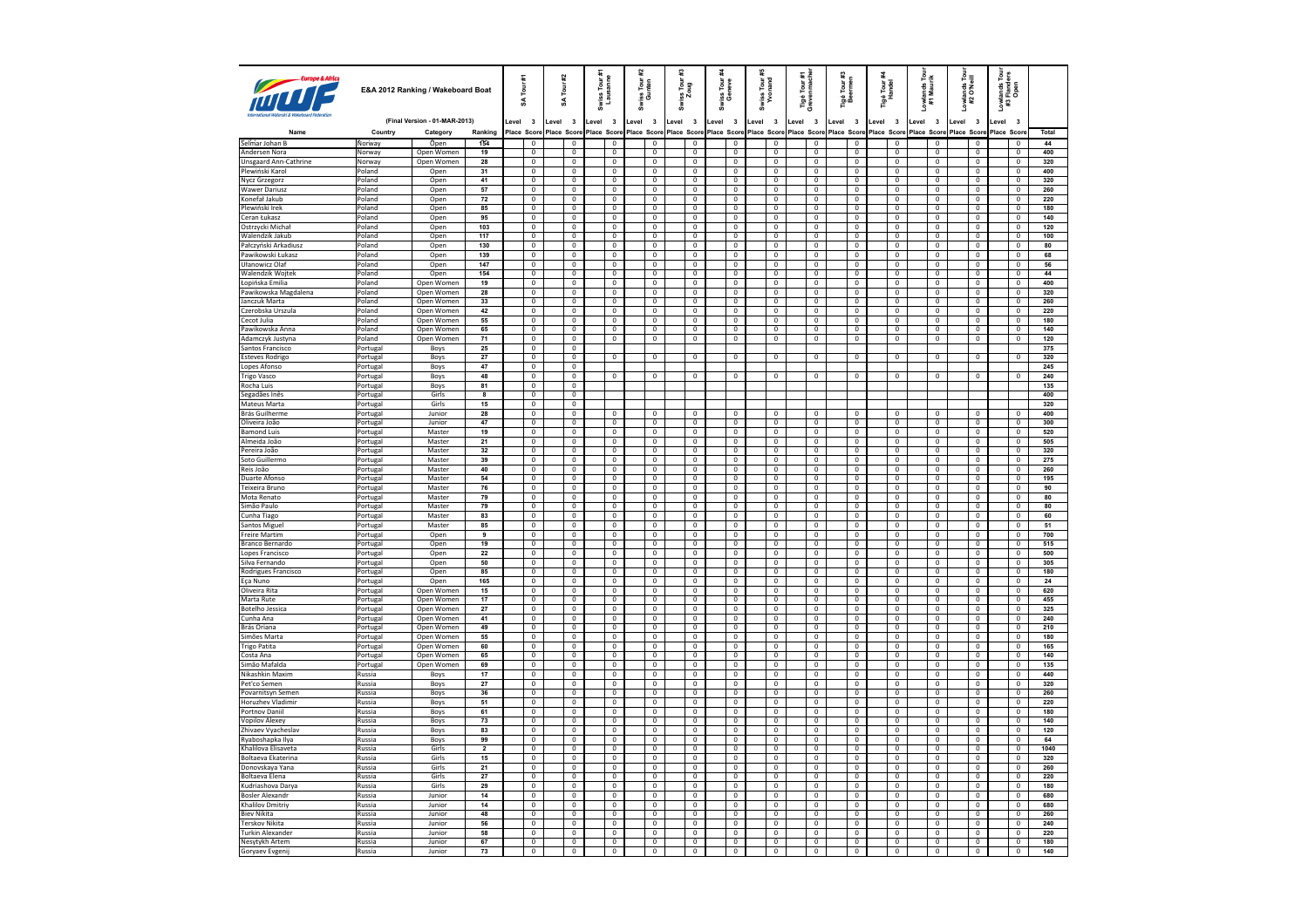| Europe & Airica                                     | E&A 2012 Ranking / Wakeboard Boat |                               | Tour #1<br>¥            |                          |                                  | #2<br>Tour<br>S                  |                                  | Swiss Tour #<br>Lausanne | Tour<br>nten<br>s a<br>និ               |        | iss Tour<br>Zoug<br>ă                       | Tour<br>neve<br>ទី ទី            | Swiss Tour #<br>Yvonand                 | é Tour #1<br>renmache<br><b>Pas</b><br>Greve | Tigé Tour #3<br>Beermen                |                                           | Tigé Tour i<br>Handel | Lowlands Tour<br>#1 Maurik       | Lowlands Tour<br>#2 O'Neill      | P <sub>o</sub><br>#3             | <i>r</i> lands Tou<br>i Flanders<br>Open |                                  |              |
|-----------------------------------------------------|-----------------------------------|-------------------------------|-------------------------|--------------------------|----------------------------------|----------------------------------|----------------------------------|--------------------------|-----------------------------------------|--------|---------------------------------------------|----------------------------------|-----------------------------------------|----------------------------------------------|----------------------------------------|-------------------------------------------|-----------------------|----------------------------------|----------------------------------|----------------------------------|------------------------------------------|----------------------------------|--------------|
|                                                     |                                   | (Final Version - 01-MAR-2013) |                         | evel 3                   |                                  | Level                            | $\overline{\mathbf{3}}$          | Level 3                  |                                         | Level  | $\overline{\mathbf{3}}$                     | $\overline{\mathbf{3}}$<br>Level | $\overline{\mathbf{3}}$<br>Level        | Level 3                                      | $\overline{\mathbf{3}}$<br>Level       | Level 3                                   | Level                 | $\overline{\mathbf{3}}$          | Level<br>$\overline{\mathbf{3}}$ | $\overline{\mathbf{3}}$<br>Level | evel                                     | $\overline{\mathbf{3}}$          |              |
| Name                                                | Country                           | Category                      | Ranking                 |                          | Place Score                      |                                  | Place Score                      |                          | Place Score                             |        | Place Score                                 | Place Score                      | Place Score                             | Place Score                                  | Place Scon                             | Place Score                               |                       | Place Score                      | Place Score                      | Place Score                      | Place Scor                               |                                  | Total        |
| Shikov Semen                                        | Russia                            | Jūnior                        | 77                      |                          | $\mathbf 0$                      |                                  | $\mathbf 0$                      |                          | $\mathbf 0$                             |        | $\mathbf 0$                                 | $\mathbf 0$                      | $\mathbf 0$                             | $\mathbf 0$                                  | $\mathbf 0$                            | $\mathbf 0$                               |                       | $\mathbf 0$                      | $\mathbf 0$                      | $\mathbf 0$                      |                                          | $\mathbf 0$                      | 120          |
| Davydov Alexandr                                    | Russia                            | Master                        | 16                      |                          | $\mathbf 0$                      |                                  | $\mathbf 0$                      |                          | $\mathbf{0}$                            |        | 0                                           | $\mathbf 0$                      | $^{\circ}$                              | $\mathbf{0}$                                 | $\mathbf 0$                            | $\mathbf{0}$                              |                       | $^{\circ}$                       | $\Omega$                         | $\mathbf 0$                      |                                          | $\overline{0}$                   | 600          |
| <b>Klimov Sergey</b>                                | Russia                            | Master                        | 20                      |                          | $\overline{0}$                   |                                  | $\overline{0}$                   |                          | $\overline{0}$<br>$\Omega$              |        | $\overline{0}$                              | $\overline{0}$                   | $\overline{0}$                          | $\overline{0}$                               | $\overline{0}$                         | $\overline{0}$<br>$\Omega$                |                       | $\overline{0}$                   | $\overline{0}$<br>$\Omega$       | $\overline{0}$                   |                                          | $\overline{0}$                   | 512          |
| Volgin Nikolay<br>Nikolaev Viacheslav               | Russia<br>Russia                  | Master<br>Master              | 40<br>49                |                          | $\mathbf 0$<br>$\overline{0}$    |                                  | $\mathbf 0$<br>$\overline{0}$    |                          | $\overline{0}$                          |        | $\,0\,$<br>$\overline{0}$                   | $\mathbf 0$<br>$\overline{0}$    | $\mathbf 0$<br>$\overline{0}$           | $\mathbf 0$<br>$\overline{0}$                | $\mathbf 0$<br>$\overline{0}$          | $\overline{0}$                            |                       | $\mathbf 0$<br>$\overline{0}$    | $\mathbf{0}$                     | $\mathbf 0$<br>$\overline{0}$    |                                          | $\mathsf 0$<br>$\overline{0}$    | 260<br>220   |
| Gromov Ilya                                         | Russia                            | Master                        | 56                      |                          | $\mathbf 0$                      |                                  | $\mathbf 0$                      |                          | $\mathbf 0$                             |        | $\,0\,$                                     | $\mathbf 0$                      | $\,0\,$                                 | $\mathbf 0$                                  | $\mathbf 0$                            | $\mathbf 0$                               |                       | $\mathbf 0$                      | $\mathbf{0}$                     | $\mathbf 0$                      |                                          | $\mathbf 0$                      | 180          |
| Poznyshev Alexander                                 | Russia                            | Master                        | 64                      |                          | $\overline{0}$                   |                                  | $\overline{0}$                   |                          | $\overline{\mathbf{0}}$                 |        | $\overline{0}$                              | $\overline{0}$                   | $\mathbf{0}$                            | $\mathbf 0$                                  | $\overline{0}$                         | $\overline{0}$                            |                       | $\mathbf{0}$                     | $\mathbf{0}$                     | $\mathbf 0$                      |                                          | $\mathbf{0}$                     | 140          |
| Ishmakov Ruslan                                     | Russia                            | Master                        | 68                      |                          | $\mathbf{0}$                     |                                  | $\Omega$                         |                          | $\mathbf{0}$                            |        | $\mathbf 0$                                 | $\mathbf{0}$                     | $\mathbf{0}$                            | $\mathbf{0}$                                 | $\mathbf{0}$                           | $\mathbf{0}$                              |                       | $\mathbf{0}$                     | $\mathbf{0}$                     | $\mathbf 0$                      |                                          | $^{\circ}$                       | 120          |
| Khudnistkiv Konstantin                              | Russia                            | Master II                     | 5                       |                          | $\overline{0}$                   |                                  | $\overline{0}$                   |                          | $\overline{0}$                          |        | $\overline{0}$                              | $\overline{0}$                   | $\overline{0}$                          | $\overline{0}$                               | $\overline{0}$                         | $\overline{0}$                            |                       | $\overline{0}$                   | $\mathbf{0}$                     | $\overline{0}$                   |                                          | $\mathbf 0$                      | 440          |
| Martyanov Nikita                                    | Russia                            | Open                          | 13                      |                          | $\mathbf 0$                      |                                  | $\mathbf 0$                      |                          | $\mathbb O$                             |        | $\mathbf 0$                                 | $\mathbf 0$                      | $\mathbf 0$                             | $\mathbf 0$                                  | $\mathbf 0$                            | $\mathbf 0$                               |                       | $\mathbf 0$                      | $\mathbf 0$                      | $\mathbf 0$                      |                                          | $\mathbf 0$                      | 640          |
| Khudnitskiy Georgy                                  | <b>Russia</b>                     | Open                          | 26                      |                          | $\overline{0}$                   |                                  | $\overline{0}$                   |                          | $\overline{0}$                          |        | $\overline{0}$                              | $\overline{0}$                   | $^{\circ}$                              | $\overline{0}$                               | $\overline{0}$                         | $\overline{0}$                            |                       | $\overline{0}$                   | $\overline{0}$                   | $\overline{\mathbf{0}}$          |                                          | $\overline{0}$                   | 440          |
| <b>Ishmakov Erik</b><br>Petrov Nikita               | Russia<br>Russia                  | Open<br>Open                  | 85<br>94                |                          | $\overline{0}$<br>$\overline{0}$ |                                  | $\overline{0}$<br>$\overline{0}$ |                          | $\overline{0}$<br>$\overline{0}$        |        | $\overline{0}$<br>$\overline{0}$            | $\overline{0}$<br>$\overline{0}$ | $\pmb{0}$<br>$\Omega$                   | $\overline{0}$<br>$\overline{0}$             | $\overline{0}$<br>$\overline{0}$       | $\overline{0}$<br>$\overline{0}$          |                       | $\overline{0}$<br>$\overline{0}$ | $\mathbf 0$<br>$\overline{0}$    | $\overline{0}$<br>$\overline{0}$ |                                          | $\overline{0}$<br>$\Omega$       | 180<br>148   |
| Kudryavtsev Dmitry                                  | Russia                            | Open                          | 102                     |                          |                                  |                                  |                                  | 15                       | 15                                      | $11\,$ | 42                                          | 0                                | 75                                      | $\mathbf 0$                                  | $\mathbf 0$                            | 0                                         |                       | $\pmb{0}$                        | $\mathbf 0$                      | $\mathbf 0$                      |                                          | $\pmb{0}$                        | 132          |
| Philippov Alexey                                    | Russia                            | Open                          | 103                     |                          | $\overline{0}$                   |                                  | $\Omega$                         |                          | $\mathbf{0}$                            |        | $\mathbf{0}$                                | $\overline{0}$                   | $\mathbf 0$                             | $\mathbf 0$                                  | $\mathbf 0$                            | $\overline{0}$                            |                       | $\mathbf{0}$                     | $\Omega$                         | $\overline{0}$                   |                                          | $\Omega$                         | 120          |
| Savchenko Eugenie                                   | Russia                            | Open                          | 103                     |                          | $\overline{0}$                   |                                  | $\mathbf 0$                      |                          | $\mathbf{0}$                            |        | $\mathbf 0$                                 | $\mathbf 0$                      | $\mathbf 0$                             | $\mathbf 0$                                  | $\overline{0}$                         | $\overline{\mathbf{0}}$                   |                       | $\mathbf{0}$                     | $\mathbf 0$                      | $\mathbf 0$                      |                                          | $\mathbf 0$                      | 120          |
| Atiakshev Sergey                                    | Russia                            | Open                          | 130                     |                          | $\overline{0}$                   |                                  | $\mathbf 0$                      |                          | $\Omega$                                |        | $\mathbf{0}$                                | $\mathbf{0}$                     | $\mathbf{0}$                            | $\overline{0}$                               | $\mathbf{0}$                           | $\overline{0}$                            |                       | $\overline{0}$                   | $\mathbf{0}$                     | $\mathbf{0}$                     |                                          | $^{\circ}$                       | 80           |
| Kirillov Oleg                                       | Russia                            | Open                          | 130                     |                          | $\overline{0}$                   |                                  | $\mathbf 0$                      |                          | $\mathbf 0$                             |        | $\,0\,$                                     | $\mathbf 0$                      | $\mathbf 0$                             | $\mathbf 0$                                  | $\mathbf 0$                            | $\mathbf 0$                               |                       | $\mathbf 0$                      | $\mathbf 0$                      | $\mathbf 0$                      |                                          | $\mathbf 0$                      | 80           |
| Kuznitsov Sergey                                    | Russia                            | Open                          | 147                     |                          | $\overline{\mathbf{0}}$          |                                  | 0                                |                          | $\mathbf 0$                             |        | $\bf{0}$                                    | $\overline{0}$                   | $\bf{0}$                                | $\mathbf 0$                                  | $\bf{0}$                               | $\overline{0}$                            |                       | $\bf{0}$                         | $\overline{0}$                   | $\bf{0}$                         |                                          | $\mathbf{0}$                     | 56           |
| <b>Trifonov Mikhail</b>                             | Russia                            | Open                          | 147                     |                          | $\overline{0}$                   |                                  | $\overline{0}$                   |                          | $\overline{0}$                          |        | $\overline{0}$                              | $\overline{0}$                   | $\overline{0}$                          | $\overline{0}$                               | $\overline{0}$                         | $\overline{0}$                            |                       | $\overline{0}$                   | $\overline{0}$                   | $\overline{0}$                   |                                          | $\overline{0}$                   | 56           |
| Gabov Matvey<br>Ivanov Gleb                         | Russia<br>Russia                  | Open<br>Open                  | 162<br>162              |                          | $\overline{0}$<br>$\overline{0}$ |                                  | $\mathbf 0$<br>$\overline{0}$    |                          | $\mathbf{0}$<br>$\overline{\mathbf{0}}$ |        | $\mathbf 0$<br>$\overline{0}$               | $\mathbf 0$<br>$\overline{0}$    | $\mathbf 0$<br>$\mathbf{0}$             | $\mathbf{0}$<br>$\overline{0}$               | $\mathbf{0}$<br>$\overline{0}$         | $\mathbf 0$<br>$\overline{0}$             |                       | $\mathbf{0}$<br>$\overline{0}$   | $\overline{0}$<br>$\overline{0}$ | $\mathbf{0}$<br>$\overline{0}$   |                                          | $\mathbf{0}$<br>$\mathbf 0$      | $32\,$<br>32 |
| <b>Bolotov Artem</b>                                | Russia                            | Open                          | 169                     |                          | $\mathbf 0$                      |                                  | $\mathbf 0$                      |                          | $\mathbf 0$                             |        | $\mathbf 0$                                 | $\mathbf 0$                      | $\mathbf 0$                             | $\mathbf 0$                                  | $\mathbf 0$                            | $\mathbf 0$                               |                       | $\mathbf 0$                      | $\overline{0}$                   | $\mathbf 0$                      |                                          | $\mathbf 0$                      | 20           |
| Lazin Vladimir                                      | <b>Russia</b>                     | Open                          | 169                     |                          | $\overline{0}$                   |                                  | $\overline{0}$                   |                          | $\overline{0}$                          |        | $\overline{0}$                              | $\overline{0}$                   | $\mathbf{0}$                            | $\overline{0}$                               | $\overline{0}$                         | $\overline{0}$                            |                       | $\overline{0}$                   | $\overline{0}$                   | $\mathbf{0}$                     |                                          | $\overline{0}$                   | 20           |
| Ryaboshapka Anastasia                               | Russia                            | Open Women                    | 42                      |                          | $\mathbf{0}$                     |                                  | $\mathbf 0$                      |                          | $\overline{0}$                          |        | $\,0\,$                                     | $\mathbf 0$                      | $\mathbf{0}$                            | $\mathbf{0}$                                 | $\mathbf{0}$                           | $\mathbf{0}$                              |                       | $\mathbf{0}$                     | $\mathbf{0}$                     | $\mathbf{0}$                     |                                          | $\mathbf 0$                      | 220          |
| Omusheva Irina                                      | Russia                            | Open Women                    | 55                      |                          | $\overline{0}$                   |                                  | $\overline{0}$                   |                          | $\overline{0}$                          |        | $\overline{0}$                              | $\mathbf{0}$                     | $\mathbf{0}$                            | $\mathbf{0}$                                 | $\mathbf{0}$                           | $\overline{0}$                            |                       | $\overline{0}$                   | $\mathbf{0}$                     | $\overline{0}$                   |                                          | $\overline{0}$                   | 180          |
| Mazeina Marina                                      | Russia                            | Open Women                    | 65                      |                          | $\overline{0}$                   |                                  | $\overline{0}$                   |                          | $\overline{0}$                          |        | $\overline{0}$                              | $\overline{0}$                   | $\overline{\mathbf{0}}$                 | $\overline{0}$                               | $\overline{\mathbf{0}}$                | $\overline{\mathbf{0}}$                   |                       | $\overline{0}$                   | $\overline{0}$                   | $\overline{0}$                   |                                          | $\overline{\mathbf{0}}$          | 140          |
| Pilley Keenan                                       | South Africa                      | Boys                          | 13                      | $\overline{4}$           | 165                              | $\overline{a}$                   | 165                              |                          | $\overline{0}$                          |        | $\overline{0}$                              | $\overline{0}$                   | $\mathbf 0$                             | $\overline{0}$                               | $\overline{0}$                         | $\overline{0}$                            |                       | $\overline{0}$                   | $\overline{0}$                   | $\pmb{0}$                        |                                          | $\overline{0}$                   | 650          |
| Brockman Kai                                        | South Africa                      | Boys                          | 14                      | $\overline{2}$           | 240                              |                                  | $\mathbf{0}$                     |                          | $\overline{0}$                          |        | $\overline{0}$                              | $\overline{0}$                   | $\overline{0}$                          | $\mathbf{0}$                                 | $\overline{\mathbf{0}}$                | $\overline{\mathbf{0}}$                   |                       | $\overline{0}$                   | $\mathbf{0}$                     | $\overline{0}$                   |                                          | $\mathbf 0$                      | 640          |
| Du Plooy Jeanu                                      | South Africa                      | Boys                          | 36                      |                          | $\overline{0}$                   |                                  | $\Omega$                         |                          | $\overline{0}$                          |        | $\mathbf{0}$                                | $\overline{0}$                   | $\Omega$                                | $\Omega$                                     | $\Omega$                               | $\overline{0}$                            |                       | $\Omega$                         | $\Omega$                         | $\mathbf{0}$                     |                                          | $\Omega$                         | 260          |
| Colborne Chris<br>Labuschne Jaque                   | South Africa<br>South Africa      | Boys                          | 51<br>61                |                          | $\mathbf 0$<br>$\overline{0}$    |                                  | $\mathbf 0$<br>$\overline{0}$    |                          | $\mathbf 0$<br>$\overline{0}$           |        | $\mathbf 0$<br>$\,0\,$                      | 0<br>$\overline{0}$              | $\mathbf 0$<br>$\mathbf 0$              | $\mathbf 0$<br>$^{\circ}$                    | $\mathbf 0$<br>$\mathbf 0$             | $\overline{\mathbf{0}}$<br>$\overline{0}$ |                       | $\mathbf 0$<br>$\overline{0}$    | $\mathbf 0$<br>$\Omega$          | $\mathbf 0$<br>$\mathbf 0$       |                                          | $\mathbf 0$<br>$\overline{0}$    | 220<br>180   |
| Kofahl Andrew                                       | South Africa                      | Boys<br>Boys                  | 73                      |                          | $\overline{0}$                   |                                  | $\mathbf 0$                      |                          | $\mathbb O$                             |        | $\mathbf 0$                                 | $\mathbf 0$                      | $\mathbf 0$                             | $\mathbf 0$                                  | $\mathbf 0$                            | $\overline{\mathbf{0}}$                   |                       | $\overline{0}$                   | $\overline{0}$                   | $\mathbf 0$                      |                                          | $\mathbf 0$                      | 140          |
| Mitchell Dylan                                      | South Africa                      | Junior                        | $\mathbf{1}$            | $\overline{2}$           | 240                              | 3                                | 195                              |                          | $\overline{0}$                          |        | $\overline{0}$                              | $\mathbf 0$                      | $\mathbf{0}$                            | $^{\circ}$                                   | $^{\circ}$                             | $\overline{0}$                            |                       | $\overline{0}$                   | 165<br>4                         | $\overline{0}$                   |                                          | $^{\circ}$                       | 2040         |
| <b>Barnard Leighton</b>                             | South Africa                      | Junior                        | 9                       | $\mathbf{1}$             | 300                              | $\overline{1}$                   | 300                              |                          | $\overline{0}$                          |        | $\overline{0}$                              | $\overline{0}$                   | $\overline{0}$                          | $\overline{0}$                               | $\overline{\mathbf{0}}$                | $\overline{\mathbf{0}}$                   |                       | $\overline{0}$                   | $\overline{0}$                   | $\overline{0}$                   |                                          | $\overline{0}$                   | 920          |
| <b>Gutridge Stuart</b>                              | South Africa                      | Junior                        | 18                      |                          | $\mathbf 0$                      | $\overline{2}$                   | 240                              |                          | $\mathbf 0$                             |        | $\,0\,$                                     | $\mathbf 0$                      | $\,0\,$                                 | $\mathbf 0$                                  | $\mathbf 0$                            | $\bf 0$                                   |                       | $\mathbf 0$                      | $\overline{0}$                   | $\mathbf 0$                      |                                          | $\mathbf 0$                      | 640          |
| Durham Rvan                                         | South Africa                      | Junior                        | 26                      |                          | $\overline{0}$                   | $\overline{\phantom{a}}$         | 90                               |                          | $\overline{0}$                          |        | $\overline{0}$                              | $\overline{0}$                   | $\overline{0}$                          | $\overline{0}$                               | $\overline{0}$                         | $\overline{0}$                            |                       | $\overline{0}$                   | $\overline{0}$                   | $\overline{0}$                   |                                          | $\overline{0}$                   | 410          |
| <b>Webster Shane</b>                                | South Africa                      | Junior                        | 34                      | $\overline{3}$           | 195                              | $\overline{\mathbf{3}}$          | 195                              |                          | $\overline{0}$                          |        | $\mathbf 0$                                 | $\overline{0}$                   | $\overline{0}$                          | $\overline{0}$                               | $\overline{0}$                         | $\overline{0}$                            |                       | $\overline{0}$                   | $\overline{0}$                   | $\overline{0}$                   |                                          | $\overline{0}$                   | 390          |
| Owen Astin                                          | South Africa                      | Junior                        | 48                      |                          | $\overline{0}$                   |                                  | $\overline{0}$                   |                          | $\overline{0}$                          |        | $\overline{0}$                              | $\overline{0}$                   | $\overline{0}$                          | $\overline{0}$                               | $\overline{0}$                         | $\overline{0}$                            |                       | $\overline{0}$                   | $\overline{0}$                   | $\overline{0}$                   |                                          | $\overline{0}$                   | 260          |
| <b>Bouwer Claude Nicholas</b><br><b>Brett Byron</b> | South Africa<br>South Africa      | Junior                        | 56<br>58                | 5                        | 135<br>$\overline{0}$            | 6                                | 105<br>$\overline{0}$            |                          | $\mathbb O$<br>$\overline{0}$           |        | $\mathbf 0$<br>$\overline{0}$               | $\mathbf 0$<br>$\overline{0}$    | $\mathbf 0$<br>$\overline{0}$           | $\mathbf 0$<br>$\overline{0}$                | $\mathbf 0$<br>$\overline{0}$          | $\mathbf 0$<br>$\overline{0}$             |                       | $\mathbf 0$<br>$\overline{0}$    | $\overline{0}$<br>$\overline{0}$ | $\mathbf 0$<br>$\overline{0}$    |                                          | $\mathsf 0$<br>$\overline{0}$    | 240<br>220   |
| <b>Strydom Bruce</b>                                | South Africa                      | Junior<br>Junior              | 67                      |                          | $\overline{0}$                   |                                  | $\overline{0}$                   |                          | $\overline{0}$                          |        | $\overline{0}$                              | $\overline{0}$                   | $\overline{\mathbf{0}}$                 | $\overline{0}$                               | $\overline{\mathbf{0}}$                | $\overline{0}$                            |                       | $\overline{0}$                   | $\overline{0}$                   | $\overline{0}$                   |                                          | $\overline{0}$                   | 180          |
| Pienaar Travis                                      | South Africa                      | Junior                        | 75                      |                          | $\overline{0}$                   | -5                               | 135                              |                          | $\overline{0}$                          |        | $\overline{0}$                              | $\overline{0}$                   | $\overline{0}$                          | $\overline{0}$                               | $\overline{0}$                         | $\overline{0}$                            |                       | $\overline{0}$                   | $\overline{0}$                   | $\overline{0}$                   |                                          | $\overline{0}$                   | 135          |
| Lodge Dylan                                         | South Africa                      | Junior                        | 80                      | $6\overline{6}$          | 105                              |                                  | $\overline{0}$                   |                          | $\overline{0}$                          |        | $\overline{0}$                              | $\overline{\mathbf{0}}$          | $\overline{0}$                          | $\overline{0}$                               | $\overline{\mathbf{0}}$                | $\pmb{0}$                                 |                       | $\overline{0}$                   | $\overline{0}$                   | $\overline{0}$                   |                                          | $\overline{\mathbf{0}}$          | 105          |
| Joseph Jonathar                                     | South Africa                      | Master                        | $\overline{\mathbf{4}}$ | $\overline{1}$           | 300                              | $\overline{1}$                   | 300                              |                          | $\overline{0}$                          |        | $\overline{0}$                              | $\overline{0}$                   | $\overline{0}$                          | $\overline{0}$                               | $\overline{0}$                         | $\overline{0}$                            |                       | $\overline{0}$                   | $\Omega$                         | $\pmb{0}$                        |                                          | $\overline{0}$                   | 1000         |
| Ridgway Darryn                                      | South Africa                      | Master                        | 10                      | $\overline{3}$           | 195                              | $\overline{\mathbf{3}}$          | 195                              |                          | $\overline{0}$                          |        | $\overline{0}$                              | $\overline{0}$                   | $\overline{0}$                          | $\overline{0}$                               | $\overline{0}$                         | $\overline{0}$                            |                       | $\overline{0}$                   | $\overline{0}$                   | $\overline{0}$                   |                                          | $\overline{0}$                   | 710          |
| Selby Justin                                        | South Africa                      | Master                        | 22                      | $\overline{2}$           | 240                              | $\overline{2}$                   | 240                              |                          | $\overline{0}$                          |        | $\overline{0}$                              | $\mathbf 0$                      | $^{\circ}$                              | $\Omega$                                     | $\overline{0}$                         | $\overline{0}$                            |                       | $\Omega$                         | $\Omega$                         | $\overline{0}$                   |                                          | $^{\circ}$                       | 480          |
| Van Herdeen Kosie                                   | South Africa                      | Master                        | 25                      | 4                        | 165                              |                                  | $\mathbf 0$                      |                          | $\mathbb O$                             |        | $\mathbf 0$                                 | $\mathbf 0$                      | $\mathbf 0$                             | $\mathbf 0$                                  | $\mathbf 0$                            | $\mathbf 0$                               |                       | $\mathbf 0$                      | $\mathbf 0$                      | $\mathbf 0$                      |                                          | $\mathbf 0$                      | 425          |
| Salkow Marc<br><b>Faccio Shaun</b>                  | South Africa<br>South Africa      | Master<br>Open                | 61<br>38                | $\overline{\mathbf{3}}$  | $^{\circ}$<br>195                | $\overline{4}$<br>$\overline{4}$ | 165<br>165                       |                          | $\overline{0}$<br>$\overline{0}$        |        | $\,0\,$<br>$\overline{0}$                   | $\overline{0}$<br>$\overline{0}$ | $\mathbf 0$<br>$\overline{0}$           | $\mathbf 0$<br>$\overline{0}$                | $\mathbf 0$<br>$\overline{\mathbf{0}}$ | $\overline{0}$<br>$\overline{0}$          |                       | $\mathbf 0$<br>$\overline{0}$    | $\Omega$<br>$\overline{0}$       | $\mathbf 0$<br>$\overline{0}$    |                                          | $\overline{0}$<br>$\overline{0}$ | 165<br>360   |
| Graham Cameron                                      | South Africa                      | Open                          | 39                      | $\overline{9}$           | 60                               | $_{8}$                           | 75                               |                          | $\overline{0}$                          |        | $\mathbf 0$                                 | $\mathbf 0$                      | $\mathbf 0$                             | $\overline{0}$                               | $\overline{0}$                         | $\Omega$                                  |                       | $\Omega$                         | $\Omega$                         | $\mathbf 0$                      |                                          | $\Omega$                         | 355          |
| Krause Clavton                                      | South Africa                      | Open                          | 52                      | 4                        | 165                              | $\overline{\phantom{a}}$         | 135                              |                          | $\overline{0}$                          |        | $\overline{0}$                              | $\overline{0}$                   | $\overline{0}$                          | $\overline{0}$                               | $\overline{0}$                         | $\overline{0}$                            |                       | $\overline{0}$                   | $\overline{0}$                   | $\overline{0}$                   |                                          | $\overline{0}$                   | 300          |
| Mitri Justin                                        | South Africa                      | Open                          | 53                      |                          | $\mathbf 0$                      | $\sqrt{6}$                       | 105                              |                          | $\mathbf 0$                             |        | $\,0\,$                                     | $\mathbf 0$                      | $\mathbf 0$                             | $\mathbf 0$                                  | $\mathbf 0$                            | $\mathbf 0$                               |                       | $\mathbf 0$                      | $\mathbf 0$                      | $\mathbf 0$                      |                                          | $\mathbf 0$                      | 285          |
| <b>Bourne Andrew</b>                                | South Africa                      | Open                          | 57                      |                          | $\overline{0}$                   |                                  | $\overline{0}$                   |                          | $\overline{0}$                          |        | $\overline{0}$                              | $\overline{0}$                   | $\overline{0}$                          | $\overline{0}$                               | $\overline{0}$                         | $\overline{0}$                            |                       | $\overline{0}$                   | $\overline{0}$                   | $\overline{0}$                   |                                          | $\overline{0}$                   | 260          |
| <b>Eygenberger Craig</b>                            | South Africa                      | Open                          | 81                      | 8                        | 75                               |                                  | $\overline{0}$                   |                          | $\overline{0}$                          |        | $\mathbf 0$                                 | $\overline{0}$                   | $\overline{0}$                          | $\overline{0}$                               | $\overline{0}$                         | $\overline{0}$                            |                       | $\overline{0}$                   | $\overline{0}$                   | $\overline{0}$                   |                                          | $\overline{0}$                   | 215          |
| Nassif Devon                                        | South Africa                      | Open                          | 101                     | $5 -$                    | 135                              |                                  | $\overline{0}$                   |                          | $\overline{0}$                          |        | $\overline{0}$                              | $\overline{0}$                   | $\overline{0}$                          | $\overline{0}$                               | $\overline{0}$                         | $\overline{0}$                            |                       | $\overline{0}$                   | $\overline{0}$                   | $\overline{0}$                   |                                          | $\overline{0}$                   | 135          |
| Larsen Nick                                         | South Africa                      | Open                          | 103                     | 10                       | $\mathbf 0$<br>$\overline{51}$   |                                  | $\mathbf 0$<br>60                |                          | $\mathbb O$<br>$\overline{0}$           |        | $\mathbf 0$<br>$\overline{0}$               | $\mathbf 0$<br>$\overline{0}$    | $\mathbf 0$                             | $\mathbf 0$<br>$\overline{0}$                | $\pmb{0}$<br>$\overline{0}$            | $\mathbf 0$<br>$\overline{0}$             |                       | $\mathbf 0$                      | $\mathbf 0$<br>$\overline{0}$    | $\mathbf 0$                      |                                          | $\mathbf 0$<br>$\overline{0}$    | 120          |
| Goosen Kevin<br>John Son Paul                       | South Africa<br>South Africa      | Open<br>Open                  | 114<br>$\overline{115}$ | $6\overline{6}$          | 105                              | 9                                | $\overline{0}$                   |                          | $\overline{0}$                          |        | $\overline{0}$                              | $\overline{0}$                   | $\mathbf{0}$<br>$\overline{\mathbf{0}}$ | $\overline{0}$                               | $\overline{0}$                         | $\overline{0}$                            |                       | $^{\circ}$<br>$\overline{0}$     | $\overline{0}$                   | $\overline{0}$<br>$\overline{0}$ |                                          | $\overline{0}$                   | 111<br>105   |
| Van Cuvck Mark                                      | South Africa                      | Open                          | 117                     |                          | $\overline{0}$                   |                                  | $\overline{0}$                   |                          | $\overline{0}$                          |        | $\overline{0}$                              | $\overline{0}$                   | $\overline{0}$                          | $\overline{0}$                               | $\overline{0}$                         | $\overline{0}$                            |                       | $\overline{0}$                   | $\overline{0}$                   | $\overline{0}$                   |                                          | $\Omega$                         | 100          |
| Meredith Shaun                                      | South Africa                      | Open                          | 124                     | 11                       | 42                               | 10                               | 51                               |                          | $\overline{0}$                          |        | $\overline{\mathbf{0}}$                     | $\mathbf 0$                      | $\overline{0}$                          | $\boldsymbol{0}$                             | $\pmb{0}$                              | $\overline{\mathbf{0}}$                   |                       | $\overline{0}$                   | $\overline{0}$                   | $\mathbf 0$                      |                                          | $\overline{0}$                   | 93           |
| <b>Tucker Brendon Allen</b>                         | South Africa                      | Open                          | 125                     | $\overline{7}$           | 90                               |                                  | $\overline{0}$                   |                          | $\overline{0}$                          |        | $\overline{0}$                              | $\overline{0}$                   | $^{\circ}$                              | $\overline{0}$                               | $\overline{0}$                         | $\overline{0}$                            |                       | $\overline{0}$                   | $\Omega$                         | $\overline{0}$                   |                                          | $\overline{0}$                   | 90           |
| Van Lierde Marc                                     | South Africa                      | Open                          | 130                     |                          | $\overline{0}$                   |                                  | $\overline{0}$                   |                          | $\overline{0}$                          |        | $\overline{0}$                              | $\overline{0}$                   | $\overline{0}$                          | $\overline{0}$                               | $\overline{0}$                         | $\overline{0}$                            |                       | $\overline{0}$                   | $\overline{0}$                   | $\overline{0}$                   |                                          | $\mathbf 0$                      | 80           |
| Ramos Julio                                         | South Africa                      | Open                          | 139                     |                          | $\overline{0}$                   |                                  | $\overline{0}$                   |                          | $\overline{0}$                          |        | $\overline{0}$                              | 0                                | $^{\circ}$                              | $\overline{0}$                               | $\overline{0}$                         | $\overline{0}$                            |                       | $\overline{0}$                   | $\Omega$                         | $\overline{0}$                   |                                          | $^{\circ}$                       | 68           |
| Dunn Kieran                                         | South Africa                      | Open                          | 147                     |                          | $\mathbf 0$                      |                                  | $\mathbf 0$                      |                          | $\mathbb O$                             |        | $\mathbf 0$                                 | $\mathbf 0$                      | $\mathbf 0$                             | $\mathbf 0$                                  | $\mathbf 0$                            | $\mathbf 0$                               |                       | $\mathbf 0$                      | $\mathbf 0$                      | $\mathbf 0$                      |                                          | $\mathsf 0$                      | 56           |
| Raath Travis                                        | South Africa                      | Open                          | 158                     |                          | $\mathbf 0$                      | 11                               | 42                               |                          | $\mathbf 0$                             |        | $\bf{0}$                                    | $\mathbf 0$                      | $\mathbf 0$                             | $\mathbf 0$                                  | 0                                      | $\mathbf 0$                               |                       | $\mathbf 0$                      | $\overline{0}$                   | 0                                |                                          | $^{\circ}$                       | 42           |
| Pretorius Quentin<br>Hecht-Wendt Kyle               | South Africa<br>South Africa      | Open<br>Open                  | 160<br>160              | 12                       | $\overline{0}$<br>33             | 12                               | 33<br>$\Omega$                   |                          | $\overline{0}$<br>$\overline{0}$        |        | $\overline{\mathfrak{o}}$<br>$\overline{0}$ | $\overline{0}$<br>$\overline{0}$ | $\overline{0}$<br>$\overline{0}$        | $\overline{0}$<br>$\overline{0}$             | $\overline{0}$<br>$\overline{0}$       | $\overline{0}$<br>$\overline{0}$          |                       | $\overline{0}$<br>$\overline{0}$ | $\overline{0}$<br>$\overline{0}$ | $\overline{0}$<br>$\overline{0}$ |                                          | $\overline{0}$<br>$\overline{0}$ | 33<br>33     |
| Marais Wian                                         | South Africa                      | Open                          | 165                     |                          | $\overline{0}$                   | 13                               | 24                               |                          | $\overline{0}$                          |        | $\overline{0}$                              | $\overline{0}$                   | $\overline{0}$                          | $\overline{0}$                               | $\overline{0}$                         | $\overline{0}$                            |                       | $\overline{0}$                   | $\overline{0}$                   | $\overline{0}$                   |                                          | $\overline{0}$                   | 24           |
| Scholtz Courtney                                    | South Africa                      | Open Women                    | $\overline{7}$          | $\overline{1}$           | 300                              | $\overline{1}$                   | 300                              |                          | $\mathbb O$                             |        | $\mathbf 0$                                 | $\mathbf 0$                      | $\mathbf 0$                             | $\mathbf 0$                                  | $\mathbf 0$                            | $\mathbf 0$                               |                       | $\mathbf 0$                      | $\overline{0}$                   | $\mathbf 0$                      |                                          | $\mathbf 0$                      | 920          |
| Joseph Jessica                                      | South Africa                      | Open Women                    | 14                      | 4                        | 165                              | $\overline{2}$                   | 240                              |                          | $\overline{0}$                          |        | $\overline{0}$                              | $\overline{0}$                   | $\overline{0}$                          | $\overline{0}$                               | $\overline{0}$                         | $\overline{0}$                            |                       | $\overline{0}$                   | $\overline{0}$                   | $\overline{0}$                   |                                          | $\overline{0}$                   | 665          |
| Motepe Bryanna                                      | South Africa                      | Open Women                    | 18                      | $\overline{2}$           | 240                              | $\overline{\mathbf{3}}$          | 195                              |                          | $\overline{0}$                          |        | $\mathbf 0$                                 | $\mathbf 0$                      | $\mathbf 0$                             | $\overline{0}$                               | $\overline{0}$                         | $\overline{0}$                            |                       | $\overline{0}$                   | $\overline{0}$                   | $\mathbf 0$                      |                                          | $\mathbf 0$                      | 435          |
| Colborne Melissa                                    | South Africa                      | Open Women                    | 19                      |                          | $\overline{0}$                   |                                  | $\overline{0}$                   |                          | $\overline{0}$                          |        | $\overline{0}$                              | $\overline{0}$                   | $\overline{0}$                          | $\overline{0}$                               | $\overline{0}$                         | $\overline{0}$                            |                       | $\overline{0}$                   | $\overline{0}$                   | $\overline{0}$                   |                                          | $\overline{0}$                   | 400          |
| Pepler Mary Ann                                     | South Africa                      | Open Women                    | 50                      | $\overline{\mathbf{3}}$  | 195                              |                                  | $\overline{0}$                   |                          | $\overline{0}$                          |        | $\overline{0}$                              | $\overline{0}$                   | $\overline{0}$                          | $\overline{0}$                               | $\overline{0}$                         | $\overline{0}$                            |                       | $\overline{0}$                   | $\overline{0}$                   | $\overline{0}$                   |                                          | $\overline{0}$                   | 195          |
| Van Niekerk Deidre                                  | South Africa                      | Open Women                    | 60                      |                          | $\overline{0}$                   | $\overline{4}$                   | 165                              |                          | $\overline{0}$                          |        | $\overline{0}$                              | $\overline{0}$                   | $\overline{0}$                          | $\overline{0}$                               | $\overline{0}$                         | $\overline{0}$                            |                       | $\overline{0}$                   | $\overline{0}$                   | $\overline{0}$                   |                                          | $\overline{0}$                   | 165          |
| Holtzhauzen Chantal<br>Gallego Hugo                 | South Africa<br>Snain             | Open Women<br><b>Boys</b>     | 69<br>5                 | $\overline{\phantom{0}}$ | 135<br>$\overline{0}$            |                                  | $\overline{0}$<br>$\overline{0}$ |                          | $\overline{0}$<br>$\overline{0}$        |        | $\overline{0}$<br>$\overline{0}$            | $\overline{0}$<br>$\overline{0}$ | $\overline{0}$<br>$\overline{0}$        | $\overline{0}$<br>$\overline{0}$             | $\overline{0}$<br>$\overline{0}$       | $\overline{0}$<br>$\overline{0}$          |                       | $\overline{0}$<br>$\overline{0}$ | $\overline{0}$<br>$\overline{0}$ | $\overline{0}$<br>$\overline{0}$ |                                          | $\overline{0}$<br>$\overline{0}$ | 135<br>1100  |
|                                                     |                                   |                               |                         |                          |                                  |                                  |                                  |                          |                                         |        |                                             |                                  |                                         |                                              |                                        |                                           |                       |                                  |                                  |                                  |                                          |                                  |              |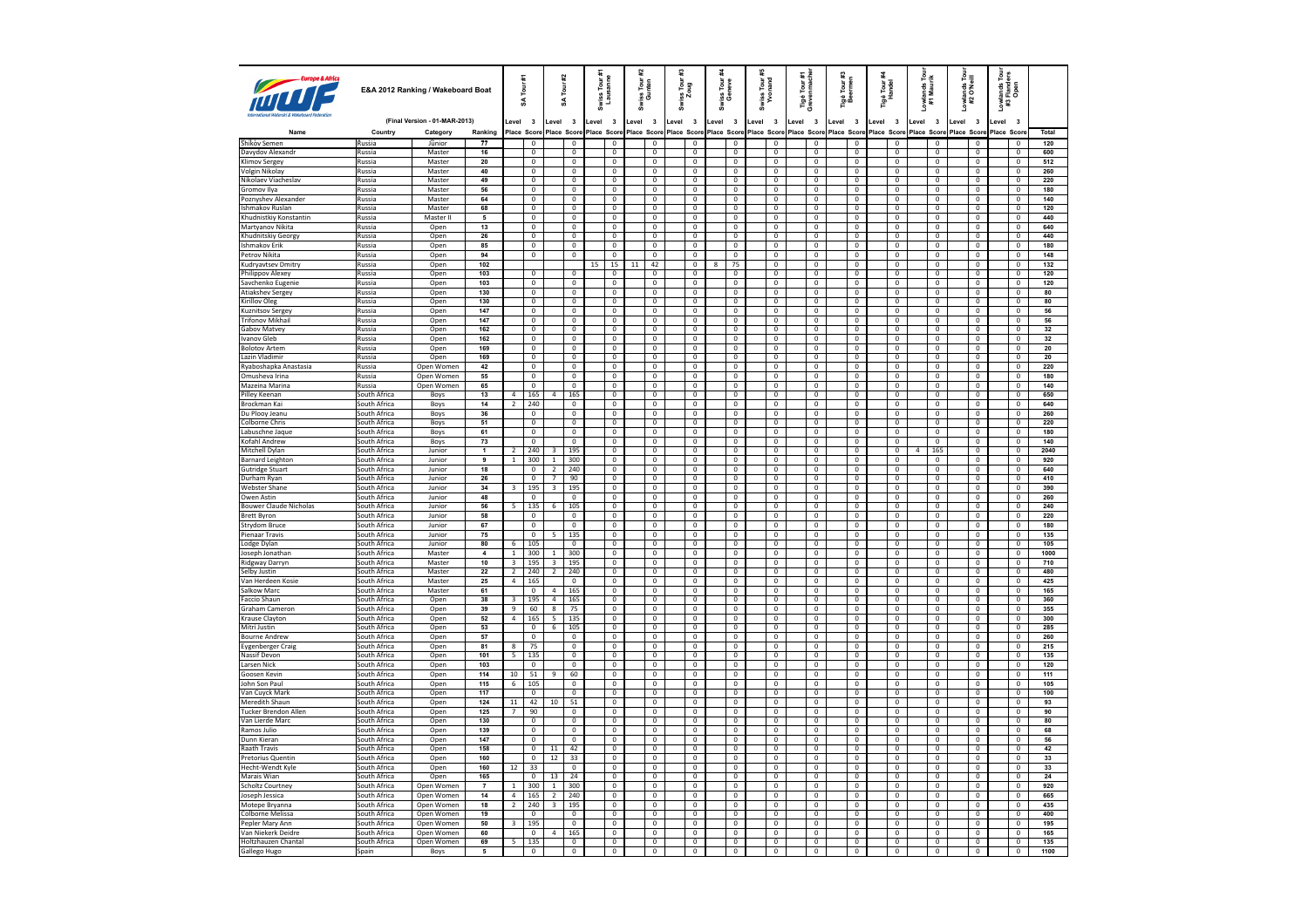| Europe & Africa                        | E&A 2012 Ranking / Wakeboard Boat |                               |                                           | Ħ<br>Tour<br>z |                                  | #2<br>Īоuг<br>S |                                     | Swiss Tour #1<br>Lausanne              |                                  | 뒱<br>Tour<br>Inten<br>ន្ធ<br>ឲិ |                                  | ≆<br>iss Tour:<br>Zoug   | iss Tour<br>Geneve                        |                          |                                  | Swiss Tour #<br>Yvonand      | Tigé Tour #1<br>Grevenmache      |             | Tigé Tour #3<br>Beermen          |                                        | Tigé Tour <del>:</del><br>Handel | Lowlands Tour<br>#1 Maurik       |             | Lowlands Tour<br>#2 O'Neill      | Lowlands Tou<br>#3 Flanders<br>Open |            |                                  |              |
|----------------------------------------|-----------------------------------|-------------------------------|-------------------------------------------|----------------|----------------------------------|-----------------|-------------------------------------|----------------------------------------|----------------------------------|---------------------------------|----------------------------------|--------------------------|-------------------------------------------|--------------------------|----------------------------------|------------------------------|----------------------------------|-------------|----------------------------------|----------------------------------------|----------------------------------|----------------------------------|-------------|----------------------------------|-------------------------------------|------------|----------------------------------|--------------|
|                                        |                                   | (Final Version - 01-MAR-2013) |                                           | _evel          | $\overline{\mathbf{3}}$          | Level           | $\overline{\mathbf{3}}$             | Level                                  | $\overline{\mathbf{3}}$          | Level                           | $\overline{\mathbf{3}}$          | Level                    | $\overline{\mathbf{3}}$                   | evel.                    | $\overline{\mathbf{3}}$          | Level                        | $\overline{\mathbf{3}}$          | Level 3     |                                  | Level 3                                | evel.                            | $\overline{\mathbf{3}}$          | Level 3     |                                  | Level 3                             | evel       | $\overline{\mathbf{3}}$          |              |
| Name                                   | Country                           | Category                      | Ranking                                   |                | Place Score                      |                 | Place Score                         |                                        | Place Score                      |                                 | Place Scor                       |                          | Place Score                               |                          | Place Score                      |                              | Place Score                      | Place Score |                                  | Place Score                            |                                  | Place Score                      | Place Score |                                  | <b>Place Scor</b>                   | Place Scor |                                  | Total        |
| Gallego Adrian                         | Spain                             | Boys                          | <b>12</b>                                 |                | 0                                |                 | $\mathbf 0$                         |                                        | $\mathbf 0$                      |                                 | $\mathbf{0}$                     |                          | $\mathbf 0$                               |                          | $^{\circ}$                       |                              | $^{\circ}$                       |             | $\mathbf{0}$                     | $^{\circ}$                             |                                  | $^{\circ}$                       |             | $^{\circ}$                       | $\mathbf{0}$                        |            | $\mathbf 0$                      | 705          |
| Elizondo Marcus<br>Martinez Alvaro     | Spain                             | Boys<br>Boys                  | 36<br>51                                  |                | $\,0\,$<br>$\overline{0}$        |                 | $\mathbf 0$<br>$\mathbf 0$          |                                        | $\mathbf{0}$<br>$\mathbf{0}$     |                                 | $\,0\,$<br>$\overline{0}$        |                          | $\mathbf 0$<br>$\overline{0}$             |                          | $\mathbf 0$<br>$^{\circ}$        |                              | $\mathbf 0$<br>$\mathbf{0}$      |             | $\mathbb O$<br>$\mathbf{0}$      | $\mathbf 0$<br>$\overline{\mathbf{0}}$ |                                  | $\mathbf 0$<br>$\overline{0}$    |             | $\mathbf{0}$<br>$\mathbf{0}$     | $\,0\,$<br>$\overline{0}$           |            | $\,0\,$<br>$\overline{0}$        | 260<br>220   |
| <b>Druille Martin</b>                  | Spain<br>Spain                    | Junior                        | 36                                        |                | $\mathsf 0$                      |                 | $\mathbf 0$                         |                                        | $\mathbf 0$                      |                                 | $\mathbf 0$                      |                          | $\mathbf 0$                               |                          | $\mathbf 0$                      |                              | $\mathbf{0}$                     |             | $\mathbf 0$                      | $\mathbf 0$                            |                                  | $\mathbf{0}$                     |             | $\mathbf 0$                      | $\mathbf 0$                         |            | $\,0\,$                          | 340          |
| Elizondo Jordan                        | <b>Spain</b>                      | Junior                        | 37                                        |                | $\overline{0}$                   |                 | $\overline{0}$                      |                                        | $\overline{0}$                   |                                 | $\overline{0}$                   |                          | $\overline{0}$                            |                          | $\overline{0}$                   |                              | $\overline{0}$                   |             | $\overline{0}$                   | $\overline{0}$                         |                                  | $\overline{0}$                   |             | $\mathbf{0}$                     | $\overline{0}$                      |            | $^{\circ}$                       | 328          |
| <b>Torres Jaime</b>                    | Spain                             | Master                        | 17                                        |                | 0                                |                 | $\overline{\mathbf{0}}$             |                                        | $\overline{0}$                   |                                 | $\mathbf 0$                      |                          | 0                                         |                          | $\overline{\mathbf{0}}$          |                              | $\overline{0}$                   |             | $\overline{\mathbf{0}}$          | $\overline{\mathbf{0}}$                |                                  | $\overline{0}$                   |             | $\overline{0}$                   | $\overline{\mathbf{0}}$             |            | $\overline{\mathbf{0}}$          | 560          |
| Astiazarán Ion                         | Spain                             | Master                        | 22                                        |                | $\overline{0}$                   |                 | $\mathbf 0$                         |                                        | $\overline{0}$                   |                                 | $\overline{0}$                   |                          | $\overline{0}$                            |                          | $\mathbf 0$                      |                              | $\Omega$                         |             | $\overline{0}$                   | $\overline{0}$                         |                                  | $\mathsf 0$                      |             | $\Omega$                         | $\overline{\mathbf{0}}$             |            | $\overline{0}$                   | 480          |
| Casaus Carlos                          | Spain                             | Master                        | 30                                        |                | 0                                |                 | $\mathbf 0$                         |                                        | $\overline{0}$                   |                                 | $\overline{0}$                   |                          | $\mathbf 0$                               |                          | $\mathbf 0$                      |                              | 0                                |             | $\overline{0}$                   | $\overline{\mathbf{0}}$                |                                  | $^{\circ}$                       |             | $\mathbf 0$                      | $\overline{\mathbf{0}}$             |            | $\mathbf 0$                      | 375          |
| Serrano Javier                         | Spain                             | Master                        | 48                                        |                | $\overline{0}$                   |                 | $\Omega$                            |                                        | $\Omega$                         |                                 | $\overline{0}$                   |                          | $\Omega$                                  |                          | $\Omega$                         |                              | $\Omega$                         |             | $\mathbf{0}$                     | $\overline{0}$                         |                                  | $\Omega$                         |             | $\Omega$                         | $\overline{0}$                      |            | $\Omega$                         | 240          |
| Ruiz Fernando                          | Spain                             | Master                        | 61                                        |                | 0                                |                 | $\pmb{0}$                           |                                        | $\mathbf 0$                      |                                 | $\overline{0}$                   |                          | $\mathbf 0$                               |                          | $\mathbf 0$                      |                              | $\mathbf 0$                      |             | $\mathbf 0$                      | $\mathbf 0$                            |                                  | $\mathbf 0$                      |             | 0                                | $\mathbf 0$                         |            | $\mathbf 0$                      | 165          |
| Garcia David                           | Spain                             | Master                        | 84                                        |                | $\overline{0}$                   |                 | 0                                   |                                        | $\mathbf 0$                      |                                 | $\mathbf 0$                      |                          | $\mathbf 0$                               |                          | $\mathbf 0$                      |                              | $^{\circ}$                       |             | $\mathbf{0}$                     | $\mathbf 0$                            |                                  | $\mathbf 0$                      |             | $\mathbf 0$                      | $\overline{0}$                      |            | $\Omega$                         | 56           |
| Alijo Lebron Andres                    | Spain                             | Master II                     | $\overline{4}$                            |                | 0                                |                 | $\mathbf 0$                         |                                        | $\mathbf 0$                      |                                 | $\mathbf 0$                      |                          | $\mathbf 0$                               |                          | $\mathbf 0$                      |                              | $\mathbf 0$                      |             | $\mathbf 0$                      | $\mathbf 0$                            |                                  | $\mathbf 0$                      |             | $\mathbf 0$                      | $\mathbf 0$                         |            | $\mathbf 0$                      | 840          |
| Martinez Jaime                         | Spain                             | Open                          | 26<br>69                                  |                | $\mathbf{0}$<br>0                |                 | $\mathbf{0}$<br>$\overline{0}$      |                                        | $\Omega$<br>$\overline{0}$       |                                 | $\mathbf{0}$<br>$\overline{0}$   |                          | $\Omega$<br>0                             |                          | $\mathbf{0}$<br>$\overline{0}$   |                              | $^{\circ}$<br>$\overline{0}$     |             | $\mathbf 0$<br>$\overline{0}$    | $\mathbf 0$<br>$\overline{\mathbf{0}}$ |                                  | $\mathbf{0}$<br>$\overline{0}$   |             | $\mathbf{0}$<br>$\overline{0}$   | $\mathbf 0$<br>$\overline{0}$       |            | $^{\circ}$<br>$\mathbf 0$        | 440<br>228   |
| Araya Andres<br>Fernandes Guillermo    | Spain<br>Spain                    | Open<br>Open                  | 92                                        |                | $\mathbf 0$                      |                 | $\mathbf 0$                         |                                        | $\mathbf 0$                      |                                 | $\mathbf 0$                      |                          | $\mathbf 0$                               | $\overline{a}$           | 165                              |                              | $\mathbf 0$                      |             | $\mathbf 0$                      | $\mathbf 0$                            |                                  | $\mathbf 0$                      |             | $\mathbf 0$                      | $\mathbf 0$                         |            | $\mathsf 0$                      | 165          |
| Oliver Jamie                           | Spain                             | Open                          | 95                                        |                | $\overline{0}$                   |                 | $\overline{0}$                      |                                        | $\overline{0}$                   |                                 | $\overline{0}$                   |                          | $\overline{0}$                            |                          | $\overline{0}$                   |                              | $\overline{0}$                   |             | $\overline{0}$                   | $\overline{0}$                         |                                  | $\overline{0}$                   |             | $\mathbf{0}$                     | $\overline{0}$                      |            | $\overline{0}$                   | 140          |
| Alonso Pablo                           | Spain                             | Open                          | 103                                       |                | $\mathbf 0$                      |                 | $\mathbf 0$                         |                                        | $\mathbf{0}$                     |                                 | $\mathbf 0$                      |                          | $\mathbf 0$                               |                          | $\mathbf{0}$                     |                              | $\mathbf{0}$                     |             | $\mathbf{0}$                     | $\mathbf{0}$                           |                                  | $\mathbf{0}$                     |             | $\mathbf{0}$                     | $\mathbf 0$                         |            | $\mathbf{0}$                     | 120          |
| Deltell Christian                      | Spain                             | Open                          | 130                                       |                | $\overline{0}$                   |                 | $\overline{0}$                      |                                        | $\mathbf{0}$                     |                                 | $\overline{0}$                   |                          | $\overline{0}$                            |                          | $\overline{0}$                   |                              | $\overline{0}$                   |             | $\overline{0}$                   | $\overline{0}$                         |                                  | $\overline{0}$                   |             | $\mathbf{0}$                     | $\overline{0}$                      |            | $\mathbf{0}$                     | 80           |
| Mendoza Nahuel                         | Spain                             | Open                          | 139                                       |                | $\mathbf 0$                      |                 | $\mathbf 0$                         |                                        | $\mathbf 0$                      |                                 | $\mathbf 0$                      |                          | $\mathbf 0$                               |                          | $\mathbf 0$                      |                              | $\mathsf 0$                      |             | $\mathbf 0$                      | $\mathbf 0$                            |                                  | $\mathsf 0$                      |             | $\mathbb O$                      | $\mathbf 0$                         |            | $\mathbf 0$                      | 68           |
| Lasvignes Raul                         | Spain                             | Open                          | 147                                       |                | $\overline{0}$                   |                 | $\mathbf 0$                         |                                        | $\overline{0}$                   |                                 | $\overline{0}$                   |                          | $\overline{0}$                            |                          | $\mathbf 0$                      |                              | $\overline{0}$                   |             | $\overline{0}$                   | $\overline{0}$                         |                                  | $\mathbf{0}$                     |             | $\overline{0}$                   | $\overline{0}$                      |            | $\overline{0}$                   | 56           |
| Andrade Roberto                        | Spain                             | Open                          | 154                                       |                | $\mathbf 0$                      |                 | $\mathbf 0$                         |                                        | $\mathbf{0}$                     |                                 | $\mathbf 0$                      |                          | $\mathbf 0$                               |                          | $\mathbf 0$                      |                              | $\mathbf{0}$                     |             | $\mathbf{0}$                     | $\mathbf 0$                            |                                  | $\mathbf{0}$                     |             | $\mathbf 0$                      | $\mathbf 0$                         |            | $\mathbf 0$                      | 44           |
| <b>Gil Daniel</b>                      | Spain                             | Open                          | 162                                       |                | $\overline{0}$                   |                 | $\overline{0}$                      |                                        | $\overline{0}$                   |                                 | $\overline{0}$                   |                          | $\overline{0}$                            |                          | $\overline{0}$                   |                              | $\overline{0}$                   |             | $\overline{0}$                   | $\overline{0}$                         |                                  | $\overline{0}$                   |             | $\overline{0}$                   | $\overline{0}$                      |            | $\overline{0}$                   | 32           |
| Pablo Sevillano                        | Spain                             | Open                          | 169                                       |                | 0                                |                 | $\overline{\mathbf{0}}$             |                                        | $\overline{0}$                   |                                 | $\overline{0}$                   |                          | 0                                         |                          | $\overline{\mathbf{0}}$          |                              | $\overline{0}$                   |             | $\overline{0}$                   | $\pmb{0}$                              |                                  | $\overline{0}$                   |             | $\overline{0}$                   | $\overline{0}$                      |            | $\mathbf 0$                      | 20           |
| Martinez Mariano                       | Spain                             | Open                          | 172                                       |                | $\overline{0}$                   |                 | $\Omega$                            |                                        | $\overline{0}$                   |                                 | $\overline{0}$                   |                          | $\overline{0}$                            |                          | $\mathbf 0$                      |                              | $\Omega$                         |             | $\overline{0}$                   | $\overline{0}$                         |                                  | $\Omega$                         |             | $\Omega$                         | $\overline{0}$                      |            | $\overline{0}$                   | 16           |
| Eider Rodriguez<br><b>Badorei Iris</b> | Spain                             | Open Women<br>Open Women      | 19<br>28                                  |                | 0<br>$\overline{0}$              |                 | $\overline{\mathbf{0}}$<br>$\Omega$ |                                        | $\overline{0}$<br>$\Omega$       |                                 | $\mathbf 0$<br>$\overline{0}$    |                          | 0<br>$\Omega$                             |                          | $\overline{0}$<br>$\Omega$       |                              | $\overline{0}$<br>$\Omega$       |             | $\overline{0}$<br>$\Omega$       | $\pmb{0}$<br>$\overline{0}$            |                                  | $\mathbf{0}$<br>$\Omega$         |             | $\mathbf{0}$<br>$\Omega$         | $\pmb{0}$<br>$\overline{0}$         |            | $\mathbf 0$<br>$\Omega$          | 400<br>320   |
| Gonzalez Helena                        | Spain<br>Spain                    | Open Women                    | 33                                        |                | 0                                |                 | $\pmb{0}$                           |                                        | $\mathbf 0$                      |                                 | $\overline{0}$                   |                          | $\mathbf 0$                               |                          | $\mathbf 0$                      |                              | $\mathbf 0$                      |             | $\mathbf 0$                      | $\mathbf 0$                            |                                  | $\mathbf 0$                      |             | 0                                | $\mathbf 0$                         |            | $\mathbf 0$                      | 260          |
| <b>Hermansson Harald</b>               | Sweden                            | Boys                          | 20                                        |                | $\overline{0}$                   |                 | $\mathbf 0$                         |                                        | $\mathbf{0}$                     |                                 | $\mathbf 0$                      |                          | $\overline{0}$                            |                          | $\mathbf 0$                      |                              | $^{\circ}$                       |             | $\overline{0}$                   | $\overline{0}$                         |                                  | $\mathbf 0$                      |             | $\Omega$                         | $\overline{0}$                      |            | $\Omega$                         | 400          |
| Samuelsson Linus                       | Sweden                            | Boys                          | 27                                        |                | 0                                |                 | $\mathbf 0$                         |                                        | $\mathbf 0$                      |                                 | $\mathbf 0$                      |                          | $\mathbf 0$                               |                          | $\overline{0}$                   |                              | 0                                |             | $\mathbf 0$                      | $\mathbf 0$                            |                                  | $\mathbf 0$                      |             | $\mathbf 0$                      | $\mathbf 0$                         |            | $\mathbf 0$                      | 320          |
| Björk Balletti Sebastian               | Sweden                            | Boys                          | 36                                        |                | $^{\circ}$                       |                 | $\mathbf{0}$                        |                                        | $\mathbf{0}$                     |                                 | $\mathsf 0$                      |                          | $\mathbf 0$                               |                          | $\mathbf{0}$                     |                              | $^{\circ}$                       |             | $\mathbf{0}$                     | $^{\circ}$                             |                                  | $\overline{0}$                   |             | $\mathbf{0}$                     | 0                                   |            | $^{\circ}$                       | 260          |
| Hermansson Karl-Hugo                   | Sweden                            | Boys                          | 51                                        |                | 0                                |                 | $\overline{0}$                      |                                        | $\overline{0}$                   |                                 | $\overline{0}$                   |                          | $\pmb{0}$                                 |                          | $\overline{0}$                   |                              | $\overline{0}$                   |             | $\overline{0}$                   | $\overline{0}$                         |                                  | $\overline{0}$                   |             | $\overline{0}$                   | $\overline{0}$                      |            | $\overline{0}$                   | 220          |
| Skyttberg Oscar                        | Sweden                            | Boys                          | 61                                        |                | $\mathbf 0$                      |                 | $\mathbf 0$                         |                                        | $\overline{0}$                   |                                 | $\mathbf 0$                      |                          | $\mathbf 0$                               |                          | $\bf 0$                          |                              | $\mathbf 0$                      |             | $\mathbf 0$                      | $\,0\,$                                |                                  | $\mathbf 0$                      |             | $\mathbf 0$                      | $\mathbf 0$                         |            | $\,0\,$                          | 180          |
| Jansson Eira                           | Sweden                            | Girls                         | 8                                         |                | $\overline{0}$                   |                 | $\overline{0}$                      |                                        | $\overline{0}$                   |                                 | $\overline{0}$                   |                          | $\overline{0}$                            |                          | $\overline{0}$                   |                              | $\overline{0}$                   |             | $\overline{0}$                   | $\overline{0}$                         |                                  | $\overline{0}$                   |             | $\overline{0}$                   | $\overline{0}$                      |            | $\overline{0}$                   | 400          |
| Dahl Helle                             | Sweden                            | Girls                         | 15                                        |                | $\overline{0}$                   |                 | $\overline{0}$                      |                                        | $\Omega$                         |                                 | $\overline{0}$                   |                          | $\overline{0}$                            |                          | $\overline{0}$                   |                              | $\overline{0}$                   |             | $\overline{0}$                   | $\overline{0}$                         |                                  | $\overline{0}$                   |             | $\overline{0}$                   | $\overline{0}$                      |            | $\overline{0}$                   | 320          |
| Hultén Matilda                         | Sweden                            | Girls                         | 21                                        |                | $\overline{0}$                   |                 | $\overline{0}$                      |                                        | $\overline{0}$                   |                                 | $\overline{0}$                   |                          | $\overline{0}$                            |                          | $\overline{0}$                   |                              | $\overline{0}$                   |             | $\overline{0}$                   | $\overline{0}$                         |                                  | $\overline{0}$                   |             | $\overline{0}$                   | $\overline{0}$                      |            | $\overline{0}$                   | 260          |
| Hoppe Jeremia                          | Sweden                            | Junior                        | 18                                        |                | $\mathsf 0$                      |                 | $\mathbf 0$                         |                                        | $\mathbf 0$                      |                                 | $\mathbf 0$                      |                          | $\overline{0}$                            |                          | $\mathbf 0$                      |                              | $\mathsf 0$                      |             | $\mathbf 0$                      | $\mathbf 0$                            |                                  | $\mathsf 0$                      |             | $\mathbf 0$                      | $\mathbf 0$                         |            | $\mathbf 0$                      | 640          |
| Welin-Berge David                      | Sweden                            | Junior                        | 28                                        |                | $\overline{0}$                   |                 | $\overline{0}$                      |                                        | $\overline{0}$                   |                                 | $\overline{0}$                   |                          | $\overline{0}$                            |                          | $\overline{0}$                   |                              | $\overline{0}$                   |             | $\overline{0}$                   | $\overline{0}$                         |                                  | $\overline{0}$                   |             | $\overline{0}$                   | $\overline{0}$                      |            | $\overline{0}$                   | 400          |
| Liljegren Oscar                        | Sweden                            | Junior                        | 38<br>48                                  |                | $\overline{0}$<br>$\overline{0}$ |                 | $\overline{0}$<br>$\overline{0}$    |                                        | $\overline{0}$<br>$\overline{0}$ |                                 | $\overline{0}$<br>$\overline{0}$ |                          | $\overline{0}$<br>$\overline{\mathbf{0}}$ |                          | $\overline{0}$<br>$\overline{0}$ |                              | $\overline{0}$<br>$\overline{0}$ |             | $\overline{0}$<br>$\overline{0}$ | $\overline{0}$<br>$\overline{0}$       |                                  | $\overline{0}$<br>$\overline{0}$ |             | $\overline{0}$<br>$\overline{0}$ | $\mathbf 0$<br>$\overline{0}$       |            | $\mathbf 0$<br>$\overline{0}$    | 320<br>260   |
| Forssten Christian<br>Hultén Fredrik   | Sweden<br>Sweden                  | Junior<br>Junior              | 58                                        |                | 0                                |                 | $\overline{\mathbf{0}}$             |                                        | $\overline{0}$                   |                                 | $\overline{\mathbf{0}}$          |                          | $\overline{\text{o}}$                     |                          | $\overline{\mathbf{0}}$          |                              | $\overline{0}$                   |             | $\overline{0}$                   | $\overline{\mathbf{0}}$                |                                  | $\overline{0}$                   |             | $\mathbf 0$                      | $\overline{0}$                      |            | $\overline{\mathbf{0}}$          | 220          |
| Sollid Per                             | Sweden                            | Master                        | 26                                        |                | $\overline{0}$                   |                 | $\Omega$                            |                                        | $\overline{0}$                   |                                 | $\overline{0}$                   |                          | $\overline{0}$                            |                          | $\Omega$                         |                              | $\Omega$                         |             | $\overline{0}$                   | $\overline{0}$                         |                                  | $\Omega$                         |             | $\Omega$                         | $\overline{0}$                      |            | $\overline{0}$                   | 400          |
| Karlsson Magnus                        | Sweden                            | Master                        | 32                                        |                | $\overline{\mathbf{0}}$          |                 | $\overline{0}$                      |                                        | $\overline{0}$                   |                                 | $\overline{\mathbf{0}}$          |                          | $\overline{\mathbf{0}}$                   |                          | $\overline{0}$                   |                              | $\overline{0}$                   |             | $\overline{0}$                   | $\overline{\mathbf{0}}$                |                                  | $\overline{0}$                   |             | $\overline{0}$                   | $\overline{\mathbf{0}}$             |            | $\overline{0}$                   | 320          |
| Öhrbom Magnus                          | Sweden                            | Master                        | 40                                        |                | $\overline{0}$                   |                 | $\Omega$                            |                                        | $\Omega$                         |                                 | $\overline{0}$                   |                          | $\Omega$                                  |                          | $\Omega$                         |                              | $\Omega$                         |             | $\overline{0}$                   | $\overline{0}$                         |                                  | $\Omega$                         |             | $\Omega$                         | $\overline{0}$                      |            | $\Omega$                         | 260          |
| Granerus Martin                        | Sweden                            | Master                        | 49                                        |                | $\overline{\text{o}}$            |                 | $\pmb{0}$                           |                                        | $\mathbf 0$                      |                                 | $\overline{\mathbf{0}}$          |                          | $\mathbf 0$                               |                          | $\mathbf 0$                      |                              | $\mathbf 0$                      |             | $\mathbf 0$                      | $\overline{\mathbf{0}}$                |                                  | $\overline{0}$                   |             | $\mathbf 0$                      | $\mathbf 0$                         |            | $\mathbf 0$                      | 220          |
| Axelsson Tom                           | Sweden                            | Open                          | 41                                        |                | $\,0\,$                          |                 | $\mathbf 0$                         |                                        | $\Omega$                         |                                 | $\mathbf 0$                      |                          | $\Omega$                                  |                          | $^{\circ}$                       |                              | $^{\circ}$                       |             | $\overline{0}$                   | $\overline{0}$                         |                                  | 0                                |             | $\Omega$                         | $\mathbf 0$                         |            | $\Omega$                         | 320          |
| Ferm Elin                              | Sweden                            | Open                          | 41                                        |                | 0                                |                 | $\mathbf 0$                         |                                        | $\overline{0}$                   |                                 | $\overline{\mathbf{0}}$          |                          | $\overline{0}$                            |                          | $\overline{0}$                   |                              | $\overline{0}$                   |             | $\overline{0}$                   | $\mathbf 0$                            |                                  | $\overline{0}$                   |             | $\overline{0}$                   | $\overline{0}$                      |            | $\mathbf 0$                      | 320          |
| Jenholt Emma                           | Sweden                            | Open                          | 57                                        |                | $\mathbf 0$                      |                 | 0                                   |                                        | $\mathbf{0}$                     |                                 | $\mathbf 0$                      |                          | $\mathbf{0}$                              |                          | $^{\circ}$                       |                              | $^{\circ}$                       |             | $\mathbf{0}$                     | $\overline{0}$                         |                                  | $\overline{0}$                   |             | $\mathbf{0}$                     | $\mathbf 0$                         |            | $^{\circ}$                       | 260          |
| Lilja Emil                             | Sweden                            | Open                          | 57                                        |                | $\overline{0}$                   |                 | $\overline{0}$                      |                                        | $\overline{0}$                   |                                 | $\overline{0}$                   |                          | $\overline{0}$                            |                          | $\overline{0}$                   |                              | $\overline{0}$                   |             | $\overline{0}$                   | $\overline{0}$                         |                                  | $\overline{0}$                   |             | $\overline{0}$                   | $\overline{0}$                      |            | $\overline{0}$                   | 260          |
| Wikström Johan                         | Sweden                            | Open                          | 72                                        |                | $\mathbf 0$                      |                 | $\mathbf 0$                         |                                        | $\overline{0}$                   |                                 | $\mathbf 0$                      |                          | $\mathbf 0$                               |                          | $\mathbf 0$                      |                              | $\mathbf 0$                      |             | $\mathbf 0$                      | $\,0\,$                                |                                  | $\mathbf 0$                      |             | $\overline{0}$                   | $\mathbf 0$                         |            | $\mathbf 0$                      | 220          |
| Axén Krüger Erik                       | Sweden                            | Open                          | 85                                        |                | $\overline{0}$                   |                 | $\overline{0}$                      |                                        | $\overline{0}$                   |                                 | $\overline{0}$                   |                          | $\overline{0}$                            |                          | $\overline{0}$                   |                              | $\overline{0}$                   |             | $\overline{0}$                   | $\overline{0}$                         |                                  | $\overline{0}$                   |             | $\overline{0}$                   | $\overline{0}$                      |            | $\overline{0}$                   | 180          |
| Djupso Caroline                        | Sweden                            | Open Women                    | 12                                        |                | $\overline{0}$                   |                 | $\Omega$                            |                                        | $\sqrt{2}$                       |                                 | $\Omega$                         |                          | $\Omega$                                  |                          | $\Omega$                         |                              | $\Omega$                         |             | $\Omega$                         | $\Omega$                               |                                  | $\Omega$                         |             | $\mathbf 0$                      | $\mathbf 0$                         |            | $\overline{0}$                   | 680          |
| De Blasio Luca<br>Beynon Théc          | Switzerland<br>Switzerland        | Boys<br>Boys                  | $\overline{2}$<br>$\overline{\mathbf{3}}$ |                | $\overline{0}$<br>$\mathbf 0$    |                 | $\overline{0}$<br>$\mathbf 0$       | $\tilde{4}$<br>$\overline{\mathbf{3}}$ | 165<br>195                       | $\mathbf{1}$<br>$\overline{2}$  | 300<br>240                       | 1<br>$\overline{2}$      | 300<br>240                                | 1<br>$\overline{2}$      | 300<br>240                       | 7<br>$\overline{\mathbf{3}}$ | 90<br>195                        |             | $\overline{0}$<br>$\mathbf 0$    | $\overline{0}$<br>$\mathbf 0$          |                                  | $\overline{0}$<br>$\mathbf 0$    |             | $\overline{0}$                   | $\mathbf 0$                         |            | $\overline{0}$                   | 1515<br>1230 |
| Berninghaus Sky                        | Switzerland                       | Boys                          | $\overline{4}$                            |                | $\overline{0}$                   |                 | $\overline{0}$                      | 6                                      | 105                              | 4                               | 165                              | $\overline{9}$           | 60                                        | $\overline{\phantom{a}}$ | 135                              | $\overline{2}$               | 240                              |             | $\overline{0}$                   | $\overline{0}$                         |                                  | $\overline{0}$                   |             | $\overline{0}$                   | $\overline{0}$                      |            | $\overline{0}$                   | 1105         |
| Di Mantino Tom                         | Switzerland                       | Boys                          | 6                                         |                | $\overline{0}$                   |                 | $\overline{0}$                      | $\overline{5}$                         | 135                              | $\overline{\mathbf{3}}$         | 195                              | $\overline{\mathbf{3}}$  | 195                                       | $\boldsymbol{8}$         | 75                               | $\mathbf{1}$                 | 300                              |             | $\overline{0}$                   | $\overline{0}$                         |                                  | $\overline{0}$                   |             | $\overline{0}$                   | $\mathbf 0$                         |            | $\mathbf 0$                      | 1080         |
| <b>Badollet Yann</b>                   | Switzerland                       | Boys                          | 9                                         |                | $\overline{0}$                   |                 | $\overline{0}$                      | $\overline{1}$                         | 300                              |                                 | $\overline{0}$                   | $\overline{5}$           | 135                                       | $\overline{\mathbf{3}}$  | 195                              |                              | $\overline{0}$                   |             | $\overline{0}$                   | $\overline{0}$                         |                                  | $\overline{0}$                   |             | $\overline{0}$                   | $\overline{0}$                      |            | $\overline{0}$                   | 890          |
| <b>Meister Florent</b>                 | Switzerland                       | Boys                          | 10                                        |                | $\overline{\mathbf{0}}$          |                 | $\overline{0}$                      | $\overline{2}$                         | 240                              | 5                               | 135                              | $\overline{4}$           | 165                                       | $\sqrt{6}$               | 105                              |                              | $\overline{0}$                   |             | $\overline{0}$                   | $\overline{\mathbf{0}}$                |                                  | $\overline{0}$                   |             | $\mathbf 0$                      | $\overline{0}$                      |            | $\overline{0}$                   | 865          |
| Kössler Nils                           | Switzerland                       | Boys                          | 18                                        |                | $\overline{0}$                   |                 | $\Omega$                            | $\overline{7}$                         | 90                               | $\sqrt{6}$                      | 105                              |                          | $\overline{0}$                            | $\overline{7}$           | 90                               |                              | $\Omega$                         |             | $\overline{0}$                   | $\overline{0}$                         |                                  | $\overline{0}$                   |             | $\overline{0}$                   | $\overline{0}$                      |            | $\overline{0}$                   | 425          |
| <b>Urben Blaise</b>                    | Switzerland                       | Boys                          | 26                                        |                | $\overline{\mathbf{0}}$          |                 | $\overline{0}$                      | $12\,$                                 | 33                               |                                 | $\overline{0}$                   | $6\overline{}$           | 105                                       |                          | $\overline{0}$                   | $\overline{4}$               | 165                              |             | $\overline{0}$                   | $\overline{\mathbf{0}}$                |                                  | $\overline{0}$                   |             | $\overline{0}$                   | $\overline{\mathbf{0}}$             |            | $\overline{0}$                   | 335          |
| <b>Bersier Lucas</b>                   | Switzerland                       | Boys                          | 35                                        |                | $\overline{0}$                   |                 | $\overline{0}$                      |                                        | $\Omega$                         | 8                               | 75                               | $\overline{7}$           | 90                                        |                          | $\sqrt{2}$                       | 5                            | 135                              |             | $\overline{0}$                   | $\overline{0}$                         |                                  | $\overline{0}$                   |             | $\overline{0}$                   | $\overline{\mathbf{0}}$             |            | $\Omega$                         | 300          |
| <b>Troller Louis</b>                   | Switzerland                       | Boys                          | 36                                        |                | $\overline{\mathbf{0}}$          |                 | $\pmb{0}$                           | 13                                     | 24                               |                                 | $\mathbf 0$                      |                          | 0                                         | 10                       | $\overline{51}$                  | $\sqrt{6}$                   | 105                              |             | $\mathbf 0$                      | $\overline{\mathbf{0}}$                |                                  | $\overline{0}$                   |             | $\overline{0}$                   | $\mathbf 0$                         |            | $\mathbf 0$                      | 260          |
| Deiri Clément                          | Switzerland                       | Boys                          | 50                                        |                | $\mathbf 0$                      |                 | $\overline{0}$                      |                                        | $\Omega$                         |                                 | $\mathbf 0$                      |                          | $\overline{0}$                            | $\overline{4}$           | 165                              |                              | $^{\circ}$                       |             | $\overline{0}$                   | $\overline{0}$                         |                                  | 0                                |             | $\mathbf 0$                      | $\mathbf 0$                         |            | $\overline{0}$                   | 221          |
| <b>Bucher Tim</b>                      | Switzerland                       | Boys                          | 70                                        |                | $\overline{0}$                   |                 | $\mathbf 0$                         |                                        | $\overline{0}$                   |                                 | $\overline{0}$                   |                          | $\mathbf 0$                               | $\overline{9}$           | 60                               |                              | $\overline{0}$                   |             | $\overline{0}$                   | $\mathbf 0$                            |                                  | $\overline{0}$                   |             | $\overline{0}$                   | $\mathbf 0$                         |            | $\,0\,$                          | 160          |
| Tamari Dylan                           | Switzerland                       | Boys                          | 94                                        |                | $\mathbf 0$                      |                 | $\overline{0}$                      |                                        | $\mathbf{0}$                     |                                 | 90                               |                          | $\mathbf 0$                               |                          | $\mathbf{0}$                     |                              | $^{\circ}$                       |             | $\mathbf{0}$                     | $\overline{0}$                         |                                  | $\overline{0}$                   |             | $\mathbf{0}$                     | $\mathbf 0$                         |            | $^{\circ}$                       | 90           |
| <b>Bujard Balthazar</b>                | Switzerland                       | Boys                          | 95<br>98                                  |                | $\overline{0}$                   |                 | $\overline{0}$                      | $_{8}$                                 | $\overline{0}$<br>75             |                                 | $\overline{0}$                   |                          | $\overline{0}$<br>$\overline{0}$          |                          | $\overline{0}$                   |                              | $\overline{0}$<br>$\overline{0}$ |             | $\overline{0}$<br>$\overline{0}$ | $\overline{0}$<br>$\overline{0}$       |                                  | $\overline{0}$                   |             | $\overline{0}$<br>$\Omega$       | $\overline{0}$                      |            | $\overline{0}$<br>$\overline{0}$ | 80           |
| Savoy Lukas<br><b>Weiss Arno</b>       | Switzerland<br>Switzerland        | Boys<br>Boys                  | 104                                       |                | $\mathbf 0$<br>$\overline{0}$    |                 | $\mathbf 0$<br>$\overline{0}$       | $10$                                   | 51                               |                                 | $\mathbf 0$<br>$\overline{0}$    |                          | $\overline{0}$                            |                          | $\overline{0}$<br>$\overline{0}$ |                              | $\overline{0}$                   |             | $\overline{0}$                   | $\overline{0}$                         |                                  | $\mathbf 0$<br>$\overline{0}$    |             | $\overline{0}$                   | $\mathbf 0$<br>$\overline{0}$       |            | $\overline{\mathfrak{o}}$        | 75<br>51     |
| Huser Jannis                           | Switzerland                       | Boys                          | 108                                       |                | $\overline{0}$                   |                 | $\overline{0}$                      |                                        | $\Omega$                         |                                 | $\Omega$                         |                          | $\Omega$                                  |                          | $\Omega$                         |                              | $\overline{0}$                   |             | $\Omega$                         | $\Omega$                               |                                  | $\overline{0}$                   |             | $\overline{0}$                   | $\overline{0}$                      |            | $\overline{0}$                   | 24           |
| Kursun Levil                           | Switzerland                       | Girls                         | $\mathbf{1}$                              |                | $\overline{0}$                   |                 | $\overline{0}$                      | $\mathbf{1}$                           | 300                              | 1                               | 300                              | 1                        | 300                                       | 1                        | 300                              | 1                            | 300                              |             | $\overline{0}$                   | $\overline{0}$                         |                                  | $\overline{0}$                   |             | $\overline{0}$                   | $\overline{0}$                      |            | $\overline{0}$                   | 1820         |
| Lutolf Jasmine                         | Switzerland                       | Girls                         | $6\overline{6}$                           |                | $\mathbf 0$                      |                 | $\mathbf 0$                         |                                        | $\overline{0}$                   |                                 | $\overline{0}$                   |                          | $\overline{0}$                            | $\overline{2}$           | 240                              |                              | $\mathbf 0$                      |             | $\mathbf 0$                      | $\mathbf 0$                            |                                  | $\mathbf 0$                      |             | $\overline{0}$                   | $\mathbf 0$                         |            | $\overline{0}$                   | 500          |
| Lopez-Terrapon Amevalli                | Switzerland                       | Girls                         | $\overline{7}$                            |                | $\overline{0}$                   |                 | $\overline{0}$                      | $\overline{4}$                         | 165                              | $\overline{2}$                  | 240                              |                          | $\overline{0}$                            |                          | $\overline{0}$                   |                              | $\overline{0}$                   |             | $\overline{0}$                   | $\overline{0}$                         |                                  | $\overline{0}$                   |             | $\overline{0}$                   | $\overline{0}$                      |            | $\overline{0}$                   | 405          |
| Mccormick Karyna                       | Switzerland                       | Girls                         | 8                                         |                | $\mathsf 0$                      |                 | $\overline{0}$                      |                                        | $\overline{0}$                   |                                 | $\mathbf 0$                      |                          | $\overline{0}$                            |                          | $\overline{0}$                   |                              | $\overline{0}$                   |             | $\overline{0}$                   | $\overline{0}$                         |                                  | $\overline{0}$                   |             | $\overline{0}$                   | $\mathbf 0$                         |            | $\mathbf 0$                      | 400          |
| <b>Bucher Alixe</b>                    | Switzerland                       | Girls                         | $\overline{13}$                           |                | $\overline{0}$                   |                 | $\overline{0}$                      |                                        | $\overline{0}$                   |                                 | $\overline{0}$                   |                          | $\overline{0}$                            | 4                        | 165                              |                              | $\overline{0}$                   |             | $\overline{0}$                   | $\overline{0}$                         |                                  | $\overline{0}$                   |             | $\overline{0}$                   | $\overline{0}$                      |            | $\overline{0}$                   | 385          |
| Chorfi Shirin                          | Switzerland                       | Girls                         | $\overline{14}$                           |                | $\overline{0}$                   |                 | $\overline{0}$                      |                                        | $\overline{0}$                   |                                 | $\overline{0}$                   |                          | $\overline{0}$                            | $\overline{\mathbf{3}}$  | 195                              |                              | $\overline{0}$                   |             | $\overline{0}$                   | $\overline{0}$                         |                                  | $\overline{0}$                   |             | $\overline{0}$                   | $\overline{0}$                      |            | $\overline{0}$                   | 375          |
| Skouvaklis Léc                         | Switzerland                       | Junior                        | $\overline{2}$                            |                | $\overline{0}$                   |                 | $\overline{0}$                      | $\overline{2}$                         | 240                              | 5                               | 135                              | $\mathbf{1}$             | 300                                       | $\overline{1}$           | 300                              | $\overline{2}$               | 240                              |             | $\overline{0}$                   | $\overline{0}$                         |                                  | $\overline{0}$                   |             | $\overline{0}$                   | $\overline{\mathbf{0}}$             |            | $\overline{0}$                   | 1635         |
| <b>Veluzat Martin</b>                  | Switzerland                       | Junior                        | $\overline{4}$                            |                | $\overline{0}$                   |                 | $\overline{0}$                      | $\overline{1}$                         | 300                              | $\overline{1}$                  | 300                              | $\overline{\mathbf{3}}$  | 195                                       |                          | $\overline{0}$                   | $\overline{1}$               | 300                              |             | $\overline{0}$                   | $\overline{0}$                         |                                  | $\overline{0}$                   |             | $\overline{0}$                   | $\overline{0}$                      |            | $\overline{0}$                   | 1607         |
| Schafler Reto                          | Switzerland                       | lunior                        | $\overline{7}$                            |                | $\overline{0}$                   |                 | $\overline{0}$                      | $\overline{4}$                         | 165                              | $\overline{\mathbf{3}}$         | 195                              | $\overline{\phantom{a}}$ | 135                                       | 3                        | 195                              | $\overline{4}$               | 165                              |             | $\overline{0}$                   | $\overline{0}$                         |                                  | $\overline{0}$                   |             | $\overline{0}$                   | $\overline{0}$                      |            | $\overline{0}$                   | 995          |